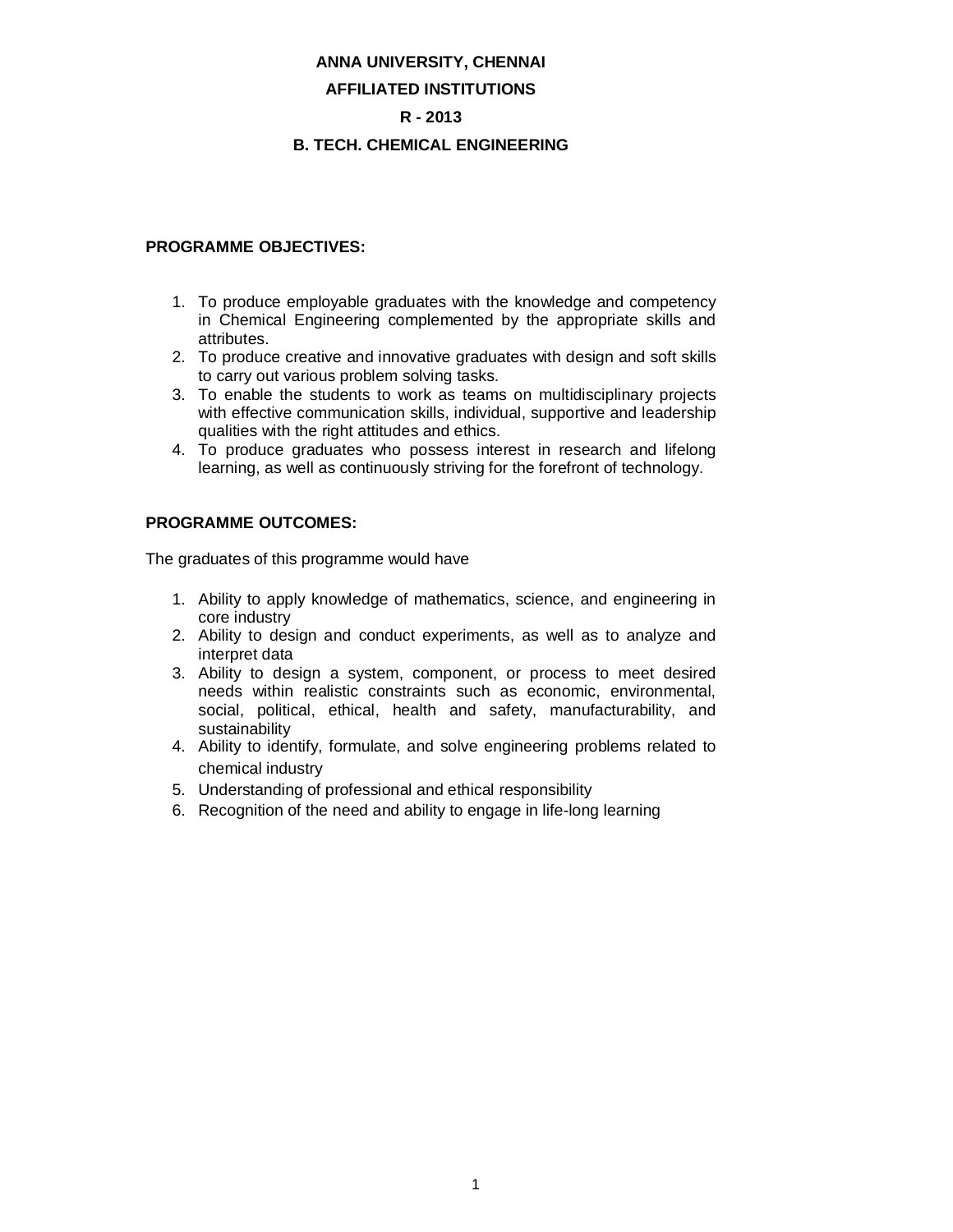# **ANNA UNIVERSITY, CHENNAI**

# **AFFILIATED INSTITUTIONS**

# **R - 2013**

# **B. TECH. CHEMICAL ENGINEERING**

### **I – VIII SEMESTERS CURRICULUM AND SYLLABUS**

#### **SEMESTER – I**

| <b>CODE</b>      | <b>COURSE TITLE</b>                     |    |   | o | С              |
|------------------|-----------------------------------------|----|---|---|----------------|
| <b>THEORY</b>    |                                         |    |   |   |                |
| <b>HS6151</b>    | Technical English - I                   | 3  |   | O | 4              |
| MA6151           | Mathematics-I                           | 3  |   | 0 | 4              |
| PH6151           | Engineering Physics - I                 | 3  | 0 | 0 | 3              |
| CY6151           | Engineering Chemistry - I               | 3  | 0 | 0 | 3              |
| GE6151           | <b>Computer Programming</b>             | 3  | 0 | 0 | 3              |
| GE6152           | <b>Engineering Graphics</b>             | 2  |   | 3 | 4              |
| <b>PRACTICAL</b> |                                         |    |   |   |                |
| GE6161           | <b>Computer Practices Laboratory</b>    | 0  |   | 3 | 2              |
| GE6162           | <b>Engineering Practices Laboratory</b> | 0  |   | 3 | $\overline{2}$ |
| GE6163           | Physics and Chemistry Laboratory - I    | 0  | 0 | 2 | 1              |
|                  | ΤΟΤΑΙ                                   | 17 |   |   | 26             |

### **SEMESTER – II**

| <b>CODE</b>       | <b>COURSE TITLE</b>                                 |          |   | Р              |                |
|-------------------|-----------------------------------------------------|----------|---|----------------|----------------|
| <b>THEORY</b>     |                                                     |          |   |                |                |
| <b>HS6251</b>     | Technical English - II                              | 3        |   | $\Omega$       | 4              |
| MA6251            | Mathematics - II                                    | 3        |   | 0              | 4              |
| PH6251            | Engineering Physics - II                            | 3        | 0 | $\Omega$       | 3              |
| CY6251            | Engineering Chemistry - II                          | 3        | 0 | 0              | 3              |
| GE6252            | <b>Basic Electrical and Electronics Engineering</b> | 4        | 0 | 0              | 4              |
| GE6253            | <b>Engineering Mechanics</b>                        | 3        | 1 | $\Omega$       | 4              |
| <b>PRACTICALS</b> |                                                     |          |   |                |                |
| GE6262            | Physics and Chemistry Laboratory - II               | $\Omega$ | 0 | $\mathfrak{p}$ |                |
| GE6263            | <b>Computer Programming Laboratory</b>              | $\Omega$ | 1 | $\mathcal{P}$  | $\mathcal{P}$  |
| GE6264            | <b>Basic Electrical and Electronics Laboratory</b>  | $\Omega$ | 0 | 3              | $\mathfrak{D}$ |
|                   | TOTAL                                               | 19       | 4 |                | 27             |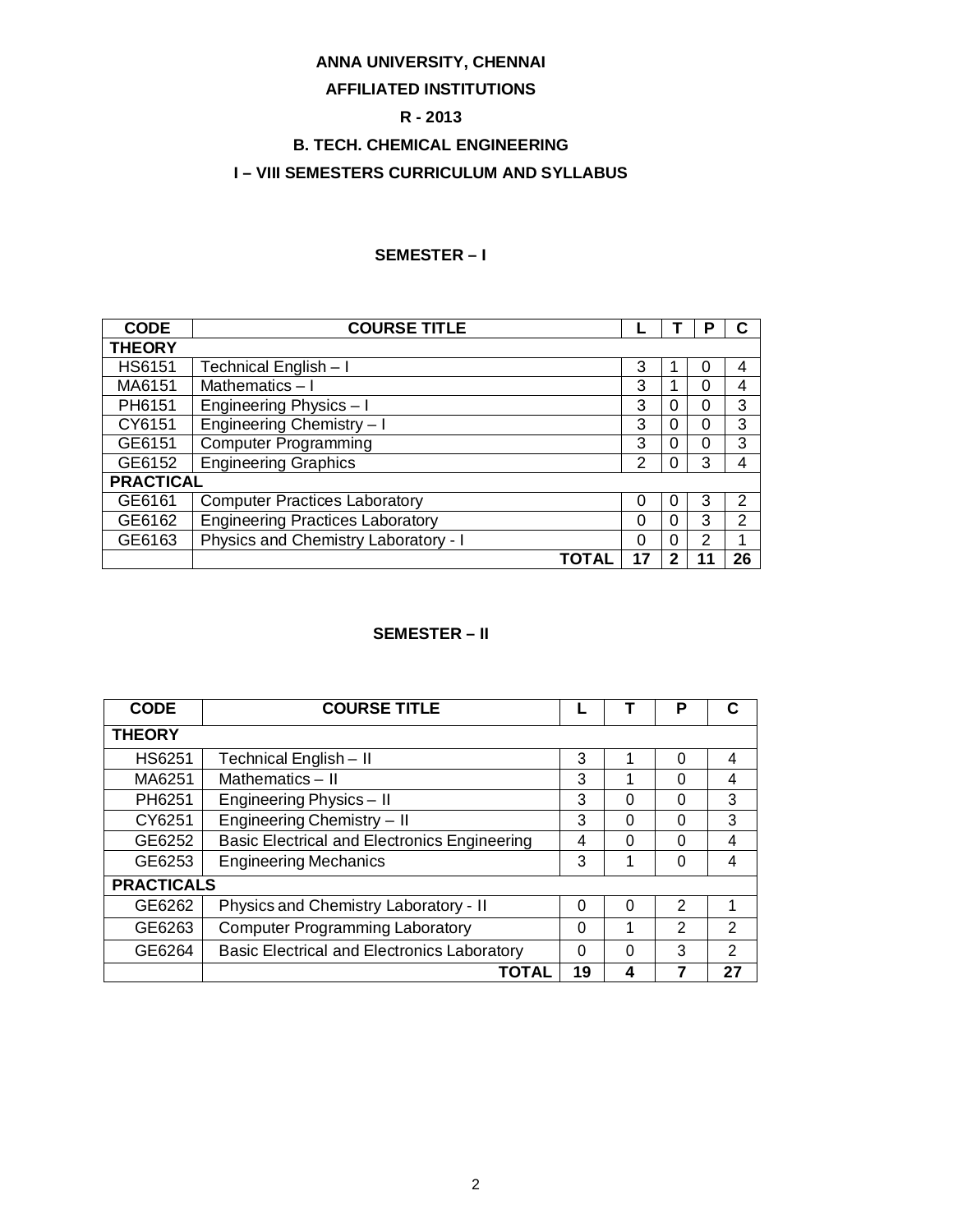### **SEMESTER – III**

| <b>CODE</b>       | <b>COURSE TITLE</b>                                  |          |          | Р        |               |
|-------------------|------------------------------------------------------|----------|----------|----------|---------------|
| <b>THEORY</b>     |                                                      |          |          |          |               |
| MA6351            | <b>Transforms and Partial Differential Equations</b> | 3        |          | 0        | 4             |
| EE6351            | <b>Electrical Drives and Controls</b>                | 3        | $\Omega$ | $\Omega$ | 3             |
| CH6301            | <b>Organic Chemistry</b>                             | 3        | $\Omega$ | $\Omega$ | 3             |
| CH6302            | Mechanics of Solids                                  | 3        | $\Omega$ | 0        | 3             |
| CH6303            | <b>Physical Chemistry</b>                            | 3        | $\Omega$ | 0        | 3             |
| CH6304            | <b>Fluid Mechanics</b>                               | 3        | 0        | 0        | 3             |
| <b>PRACTICALS</b> |                                                      |          |          |          |               |
| CH6311            | <b>Organic Chemistry Laboratory</b>                  | $\Omega$ | $\Omega$ | 3        | $\mathcal{P}$ |
| CH6312            | <b>Physical Chemistry Laboratory</b>                 | 0        | $\Omega$ | 3        | $\mathcal{P}$ |
|                   | TOTAL                                                | 18       |          | 6        | 23            |

# **SEMESTER – IV**

| <b>CODE</b>       | <b>COURSE TITLE</b>                          |    |          | Р | C              |
|-------------------|----------------------------------------------|----|----------|---|----------------|
| <b>THEORY</b>     |                                              |    |          |   |                |
| MA6468            | <b>Probability and Statistics</b>            | 3  |          |   | 4              |
| CH6401            | <b>Chemical Process Industries I</b>         | 2  |          | 0 | 2              |
| CH6402            | <b>Chemical Engineering Thermodynamics I</b> | 3  | 0        |   | 3              |
| CH6403            | <b>Chemical Process Calculations</b>         | 3  | 0        |   | 3              |
| CH6404            | <b>Mechanical Operations</b>                 | 3  | 0        |   | 3              |
| GE6351            | <b>Environmental Science and Engineering</b> | 3  | $\Omega$ |   | 3              |
| <b>PRACTICALS</b> |                                              |    |          |   |                |
| CH6411            | <b>Technical Analysis Laboratory</b>         | 0  | 0        | 3 | 2              |
| CH6412            | <b>Fluid Mechanics Laboratory</b>            | 0  | 0        | 3 | $\overline{2}$ |
|                   |                                              | 17 | 2        |   | 22             |

# **SEMESTER – V**

| <b>CODE</b>       | <b>COURSE TITLE</b>                              |          |          | Р  |                |
|-------------------|--------------------------------------------------|----------|----------|----|----------------|
| <b>THEORY</b>     |                                                  |          |          |    |                |
| MA6459            | <b>Numerical Methods</b>                         | 3        |          | 0  | 4              |
| CH6501            | Instrumental Methods of Analysis                 | 3        | 0        | 0  | 3              |
| CH6502            | Chemical Process Industries - II                 | 2        |          | 0  | $\overline{2}$ |
| CH6503            | <b>Chemical Engineering Thermodynamics II</b>    | 3        |          | 0  | 4              |
| CH6504            | <b>Heat Transfer</b>                             | 3        | 0        |    | 3              |
| CH6505            | Mass Transfer-I                                  | 3        | $\Omega$ |    | 3              |
| <b>PRACTICALS</b> |                                                  |          |          |    |                |
| GE6674            | Communication and Soft Skills - Laboratory Based | $\Omega$ | $\Omega$ | 4  | $\mathcal{P}$  |
| CH6511            | Process Equipment Design I                       | $\Omega$ | $\Omega$ | 3  | 2              |
| CH6512            | <b>Mechanical Operations Laboratory</b>          | $\Omega$ | $\Omega$ | 3  | $\mathcal{P}$  |
|                   | ΤΟΤΑΙ                                            | 17       | 3        | 10 | 25             |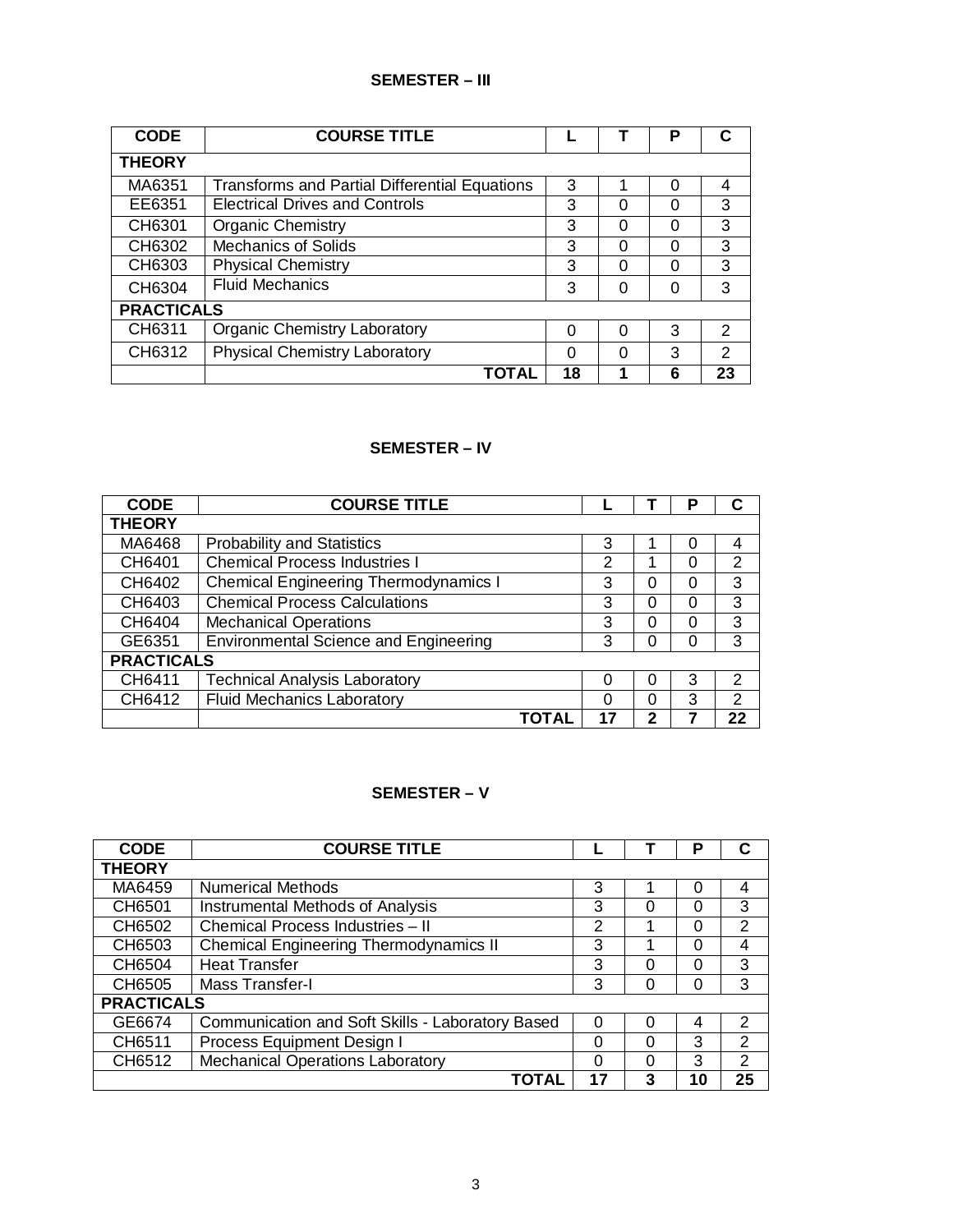# **SEMESTER – VI**

| <b>CODE</b>       | <b>COURSE TITLE</b>                          |    |   | Р |               |
|-------------------|----------------------------------------------|----|---|---|---------------|
| <b>THEORY</b>     |                                              |    |   |   |               |
| CH6601            | <b>Energy Engineering</b>                    | 3  | 0 |   | 3             |
| CH6602            | <b>Chemical Reaction Engineering I</b>       | 3  |   |   | 3             |
| CH6603            | Mass Transfer-II                             | 3  | 0 | Ω | 3             |
| CH6604            | Materials Science and Technology             | 3  |   |   | 3             |
| CH6605            | Process Instrumentation Dynamics and Control | 3  |   |   | 3             |
|                   | $Electric - I$                               | 3  |   |   | 3             |
| <b>PRACTICALS</b> |                                              |    |   |   |               |
| CH6611            | <b>Heat Transfer Laboratory</b>              | 0  |   | 3 | $\mathcal{P}$ |
| CH6612            | Process Equipment Design II                  | 0  |   | 3 | 2             |
| CH6613            | <b>Mass Transfer Laboratory</b>              | ი  |   | 3 | 2             |
|                   | <b>TOTAI</b>                                 | 18 |   | 9 | 24            |

### **SEMESTER – VII**

| <b>CODE</b>       | <b>COURSE TITLE</b>                       |    |   | P             |    |
|-------------------|-------------------------------------------|----|---|---------------|----|
| <b>THEORY</b>     |                                           |    |   |               |    |
| CH6701            | <b>Chemical Reaction Engineering II</b>   | 3  | 0 | Ω             | 3  |
| CH6702            | <b>Transport Phenomena</b>                | 3  | 0 |               | 3  |
| CH6703            | <b>Chemical Process Plant Safety</b>      | 3  | O | ∩             | 3  |
| CH6704            | <b>Process Economics</b>                  | 3  | 0 | Ω             | 3  |
| CH6705            | <b>Biochemical Engineering</b>            | 3  | O |               | 3  |
|                   | $E$ lective $-$ II                        | 3  | O |               | 3  |
| <b>PRACTICALS</b> |                                           |    |   |               |    |
| CH6711            | Chemical Reaction Engineering Laboratory. | O  |   | 3             | 2  |
| CH6712            | Seminar and Comprehension                 | 0  | 0 | $\mathcal{P}$ |    |
| CH6713            | <b>Process Control Laboratory</b>         | 0  | U | 3             | 2  |
|                   | ΤΟΤΑΙ                                     | 18 | O | 8             | 23 |

### **SEMESTER – VIII**

| <b>CODE</b>       | <b>COURSE TITLE</b> |   |    |    |
|-------------------|---------------------|---|----|----|
| <b>THEORY</b>     |                     |   |    |    |
|                   | Elective III        |   |    | 3  |
|                   | Elective IV         | ≏ |    | 3  |
| <b>PRACTICALS</b> |                     |   |    |    |
| CH6811            | <b>Project Work</b> |   | 12 | 6  |
|                   | <b>TOTAL</b>        |   | 12 | ィク |

**TOTAL NO OF CREDITS : 182**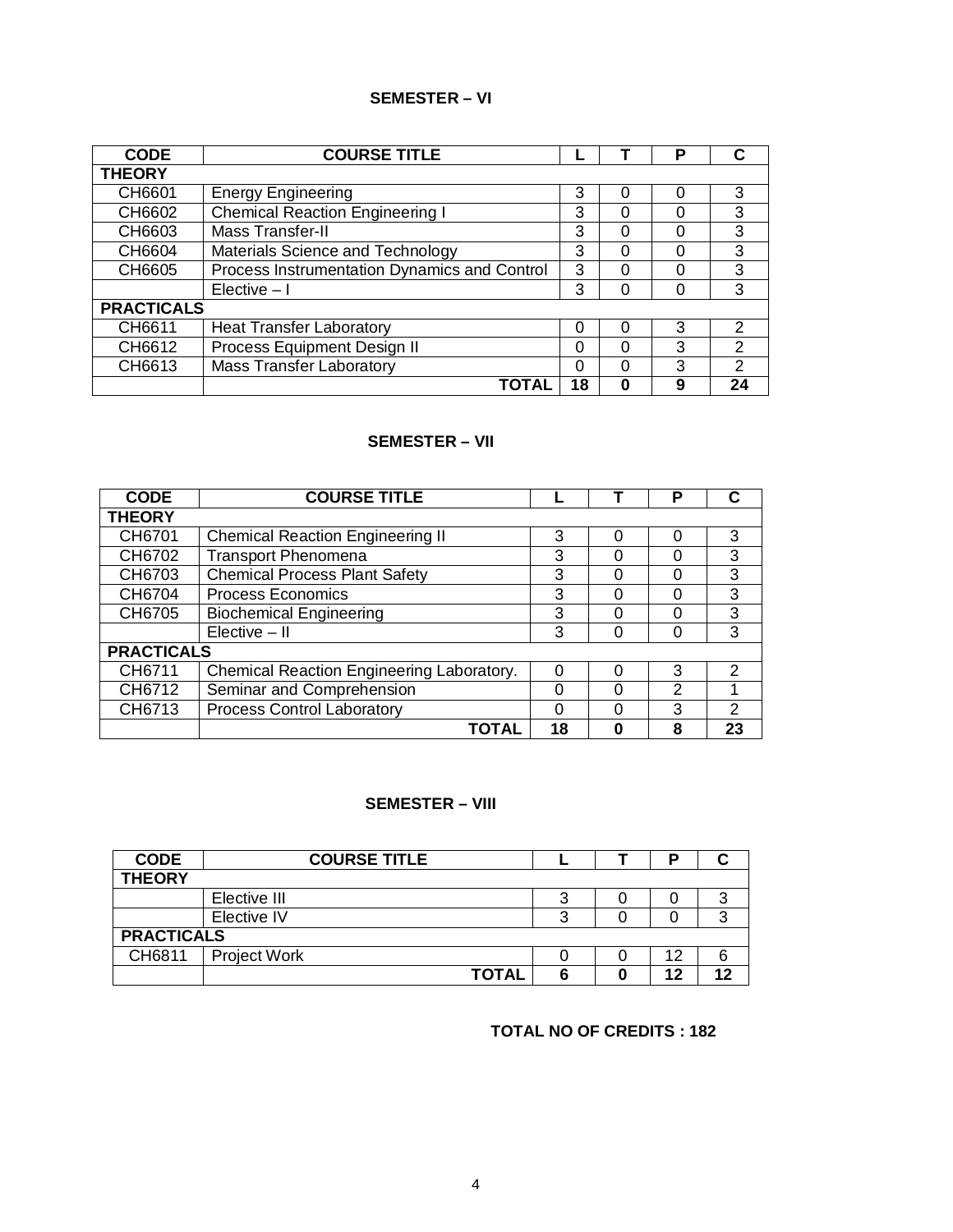#### **LIST OF ELECTIVES**

### **B. TECH. CHEMICAL ENGINEERING**

# **ELECTIVE I**

| <b>CODE</b> | <b>COURSE TITLE</b>              |   | P |   |
|-------------|----------------------------------|---|---|---|
| CH6001      | Food Technology                  | ົ |   | 3 |
| CH6002      | <b>Fluidization Engineering</b>  | 3 |   | 3 |
| CH6003      | <b>Process Optimization</b>      |   |   | 3 |
| CH6004      | Air Pollution and Control        |   |   | 3 |
| CH6005      | Green Chemistry and Engineering  | 3 |   | 3 |
| CH6006      | <b>Environmental Engineering</b> | 3 |   | 3 |
| CH6007      | <b>Wastewater Treatment</b>      | ว |   | ົ |

# **ELECTIVE II**

| <b>CODE</b> | <b>COURSE TITLE</b>                 |   | P |   |
|-------------|-------------------------------------|---|---|---|
| CH6008      | Drugs and Pharmaceutical Technology | ິ |   | 3 |
|             | CH6009   Fertilizer Technology      | ≏ | 0 | 3 |
| CH6010      | <b>Modern Separation Processes</b>  | ິ | 0 | 3 |
| CH6011      | <b>Enzyme Engineering</b>           | 3 | 0 | 3 |
| MG6091      | <b>Industrial Management</b>        | ິ | 0 | 3 |
|             | CH6012   Fermentation Engineering   | 2 |   | 2 |

# **ELECTIVE – III**

| <b>CODE</b> | <b>COURSE TITLE</b>                 |   |   | D |   |
|-------------|-------------------------------------|---|---|---|---|
| CH6013      | Petroleum Technology                | 3 | 0 |   | 3 |
| CH6014      | Pulp and Paper Technology           | 3 | 0 |   | 3 |
| CH6015      | Polymer Technology                  | 3 | 0 |   | 3 |
| CH6016      | Process Modeling and Simulation     | 3 |   |   | 3 |
| GE6081      | <b>Fundamentals of Nanoscience</b>  | 3 | 0 |   | 3 |
| CH6017      | <b>Computational Fluid Dynamics</b> | 3 | 0 |   | 3 |
| GE6084      | Human Rights                        | 3 |   |   | 3 |

#### **ELECTIVE – IV**

| <b>CODE NO.</b> | <b>COURSE TITLE</b>                      |   |   | Р        |   |
|-----------------|------------------------------------------|---|---|----------|---|
| EL6071          | <b>Electrochemical Engineering</b>       | 3 |   | 0        | 3 |
| CH6018          | <b>Process Plant Utilities</b>           |   | O | 0        | 3 |
| CH6019          | <b>Frontiers of Chemical Engineering</b> | 3 |   | 0        | 3 |
| GE6075          | Professional Ethics in Engineering       | 3 |   | 0        | 3 |
| GE6757          | <b>Total Quality Management</b>          | 3 |   | $\Omega$ | 3 |
| CH6020          | Industrial Instrumentation               | 3 |   | 0        | 3 |
| GE6083          | <b>Disaster Management</b>               | 3 |   |          | ર |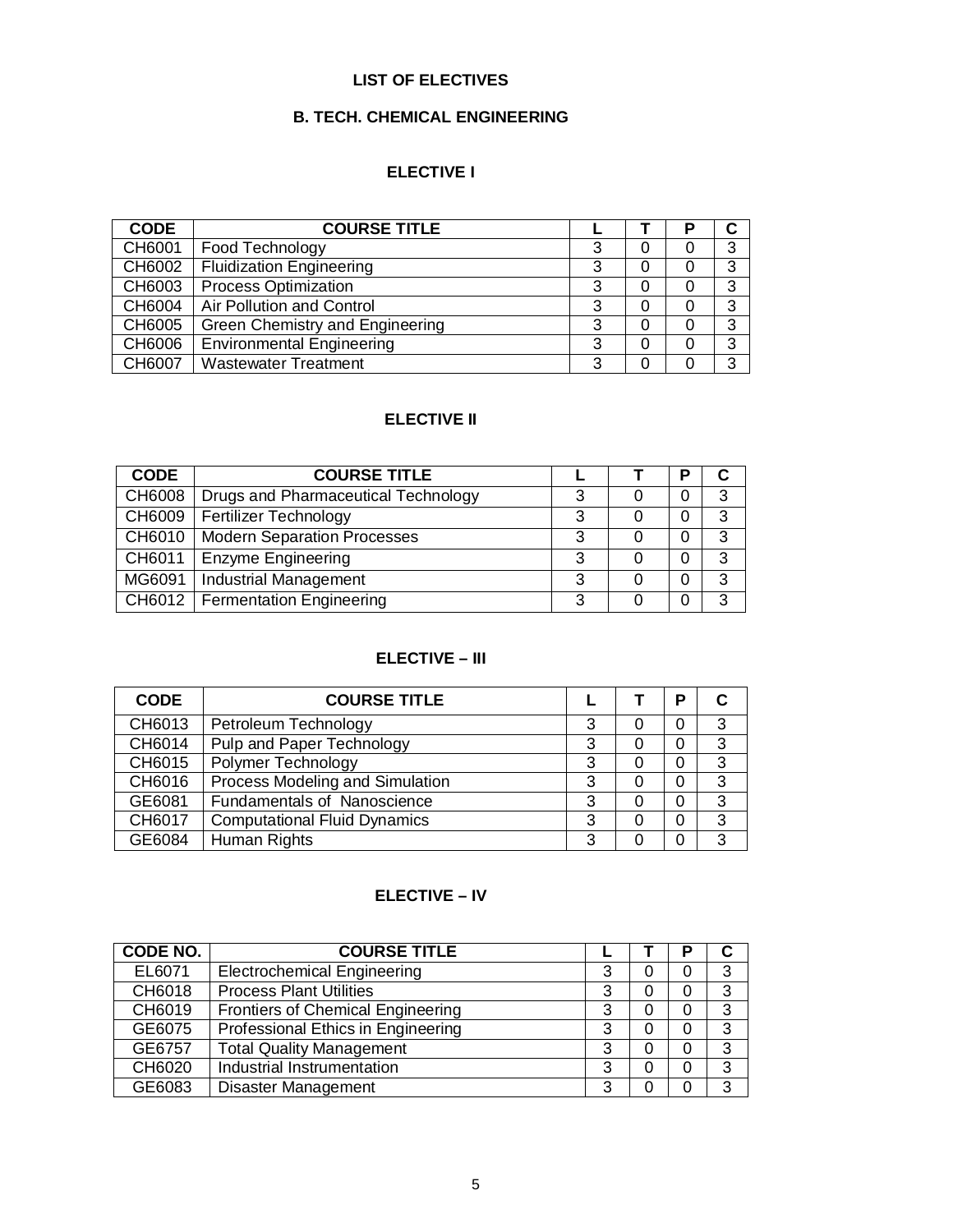**HS6151 TECHNICAL ENGLISH – I L T P C**

# **3 1 0 4**

# **OBJECTIVES:**

- To enable learners of Engineering and Technology develop their basic communication skills in English.
- To emphasize specially the development of speaking skills amongst learners of Engineering and Technology.
- To ensure that learners use the electronic media such as internet and supplement the learning materials used in the classroom.
- To inculcate the habit of reading and writing leading to effective and efficient communication.

**UNIT I 9+3** Listening - Introducing learners to GIE - Types of listening - Listening to audio (verbal & sounds); Speaking - Speaking about one's place, important festivals etc. – Introducing oneself, one's family / friend; Reading - Skimming a reading passage – Scanning for specific information - Note-making; Writing - Free writing on any given topic (My favourite place / Hobbies / School life, etc.) - Sentence completion - Autobiographical writing (writing about one's leisure time activities, hometown, etc.); Grammar - Prepositions - Reference words - Whquestions - Tenses (Simple); Vocabulary - Word formation - Word expansion (root words / etymology); E-materials - Interactive exercises for Grammar & Vocabulary - Reading comprehension exercises - Listening to audio files and answering questions.

#### **UNIT II 9+3**

Listening - Listening and responding to video lectures / talks; Speaking - Describing a simple process (filling a form, etc.) - Asking and answering questions - Telephone skills – Telephone etiquette; Reading – Critical reading - Finding key information in a given text - Sifting facts from opinions; Writing - Biographical writing (place, people) - Process descriptions (general/specific) - Definitions - Recommendations – Instructions; Grammar - Use of imperatives - Subject-verb agreement; Vocabulary - Compound words - Word Association (connotation); E-materials - Interactive exercises for Grammar and Vocabulary - Listening exercises with sample telephone conversations / lectures – Picturebased activities.

**UNIT III 9+3** Listening - Listening to specific task - focused audio tracks; Speaking - Roleplay – Simulation - Group interaction - Speaking in formal situations (teachers, officials, foreigners); Reading - Reading and interpreting visual material; Writing - Jumbled sentences - Coherence and cohesion in writing - Channel conversion (flowchart into process) - Types of paragraph (cause and effect / compare and contrast / narrative / analytical) - Informal writing (letter/email/blogs) - Paraphrasing; Grammar - Tenses (Past) - Use of sequence words - Adjectives; Vocabulary - Different forms and uses of words, Cause and effect words; E-materials - Interactive exercises for Grammar and Vocabulary - Excerpts from films related to the theme and follow up exercises - Pictures of flow charts and tables for interpretations.

#### **UNIT IV 9+3**

Listening - Watching videos / documentaries and responding to questions based on them; Speaking - Responding to questions - Different forms of interviews - Speaking at different types of interviews; Reading - Making inference from the reading passage - Predicting the content of a reading passage; Writing - Interpreting visual materials (line graphs, pie charts etc.) - Essay writing – Different types of essays; Grammar - Adverbs – Tenses – future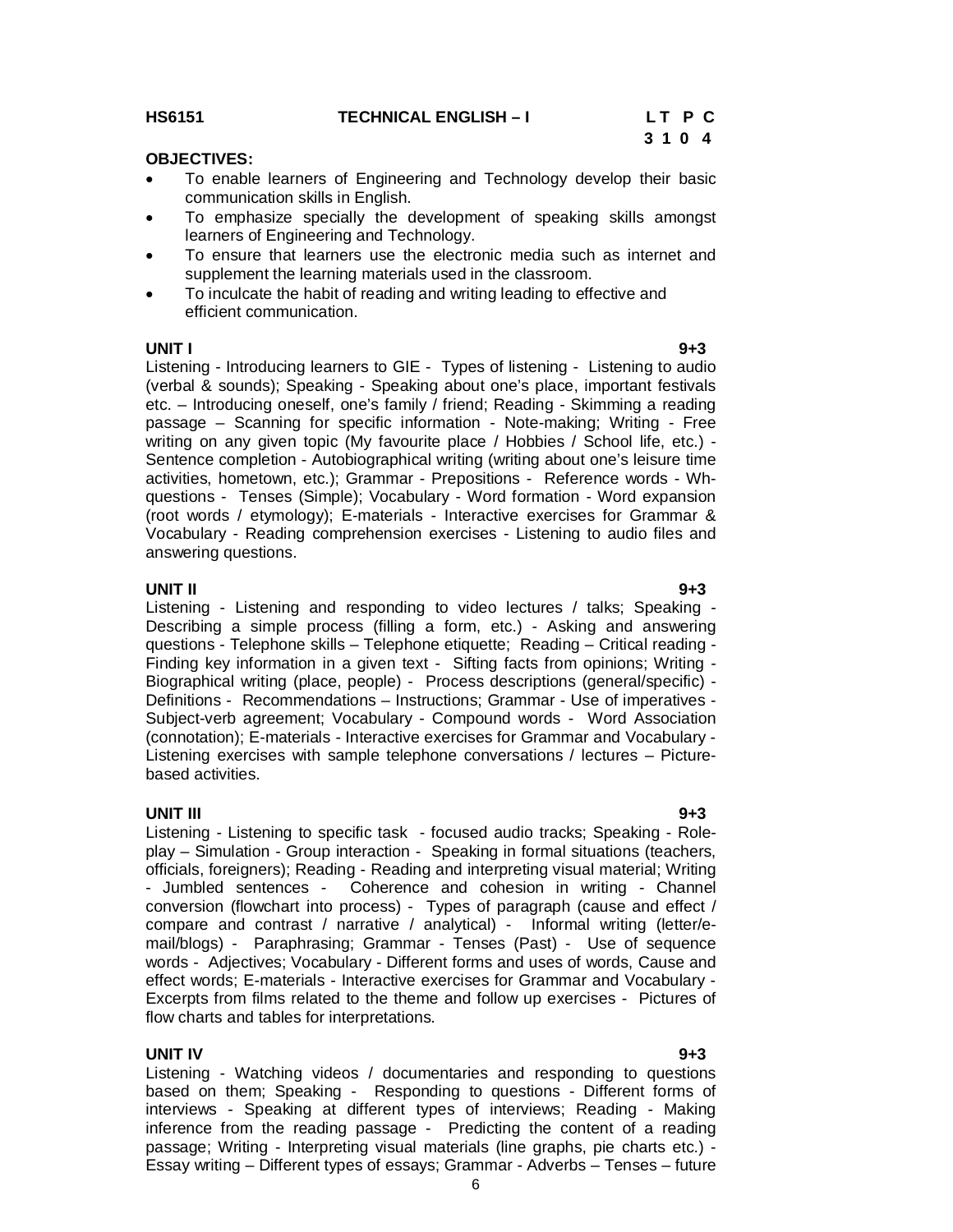time reference; Vocabulary - Single word substitutes - Use of abbreviations and acronyms; E-materials - Interactive exercises for Grammar and Vocabulary - Sample interviews - film scenes - dialogue writing.

#### **UNIT V 9+3**

Listening - Listening to different accents, Listening to Speeches/Presentations, Listening to broadcast and telecast from Radio and TV; Speaking - Giving impromptu talks, Making presentations on given topics; Reading - Email communication - Reading the attachment files having a poem/joke/proverb - Sending their responses through email; Writing - Creative writing, Poster making; Grammar - Direct and indirect speech; Vocabulary - Lexical items (fixed / semi fixed expressions); E-materials - Interactive exercises for Grammar and Vocabulary - Sending emails with attachment – Audio / video excerpts of different accents - Interpreting posters.

# **TOTAL (L:45+T:15): 60 PERIODS**

### **OUTCOMES:**

Learners should be able to

- speak clearly, confidently, comprehensibly, and communicate with one or many listeners using appropriate communicative strategies.
- write cohesively and coherently and flawlessly avoiding grammatical errors, using a wide vocabulary range, organizing their ideas logically on a topic.
- read different genres of texts adopting various reading strategies.
- listen/view and comprehend different spoken discourses/excerpts in different accents

#### **TEXTBOOKS:**

- 1. Department of English, Anna University. Mindscapes: English for Technologists and Engineers. Orient Blackswan, Chennai. 2012
- 2. Dhanavel, S.P. English and Communication Skills for Students of Science and Engineering. Orient Blackswan, Chennai. 2011

#### **REFERENCES:**

- 1. Raman, Meenakshi & Sangeetha Sharma. Technical Communication: Principles and Practice. Oxford University Press, New Delhi. 2011.
- 2. Regional Institute of English. English for Engineers. Cambridge University Press, New Delhi. 2006.
- 3. Rizvi, Ashraf. M. Effective Technical Communication. Tata McGraw-Hill, New Delhi. 2005
- 4. Rutherford, Andrea. J Basic Communication Skills for Technology. Pearson, New Delhi. 2001.
- 5. Viswamohan, Aysha. English for Technical Communication. Tata McGraw-Hill, New Delhi. 2008.

#### **EXTENSIVE Reading (Not for Examination)**

1. Kalam, Abdul. Wings of Fire. Universities Press, Hyderabad. 1999.

#### **WEBSITES:**

- 1. http://www.usingenglish.com<br>2. http://www.uefap.com
- http://www.uefap.com

#### **TEACHING METHODS:**

- Lectures
- Activities conducted individually, in pairs and in groups like self introduction, peer introduction, group poster making, grammar and vocabulary games, etc.
- **Discussions**
- Role play activities
- Short presentations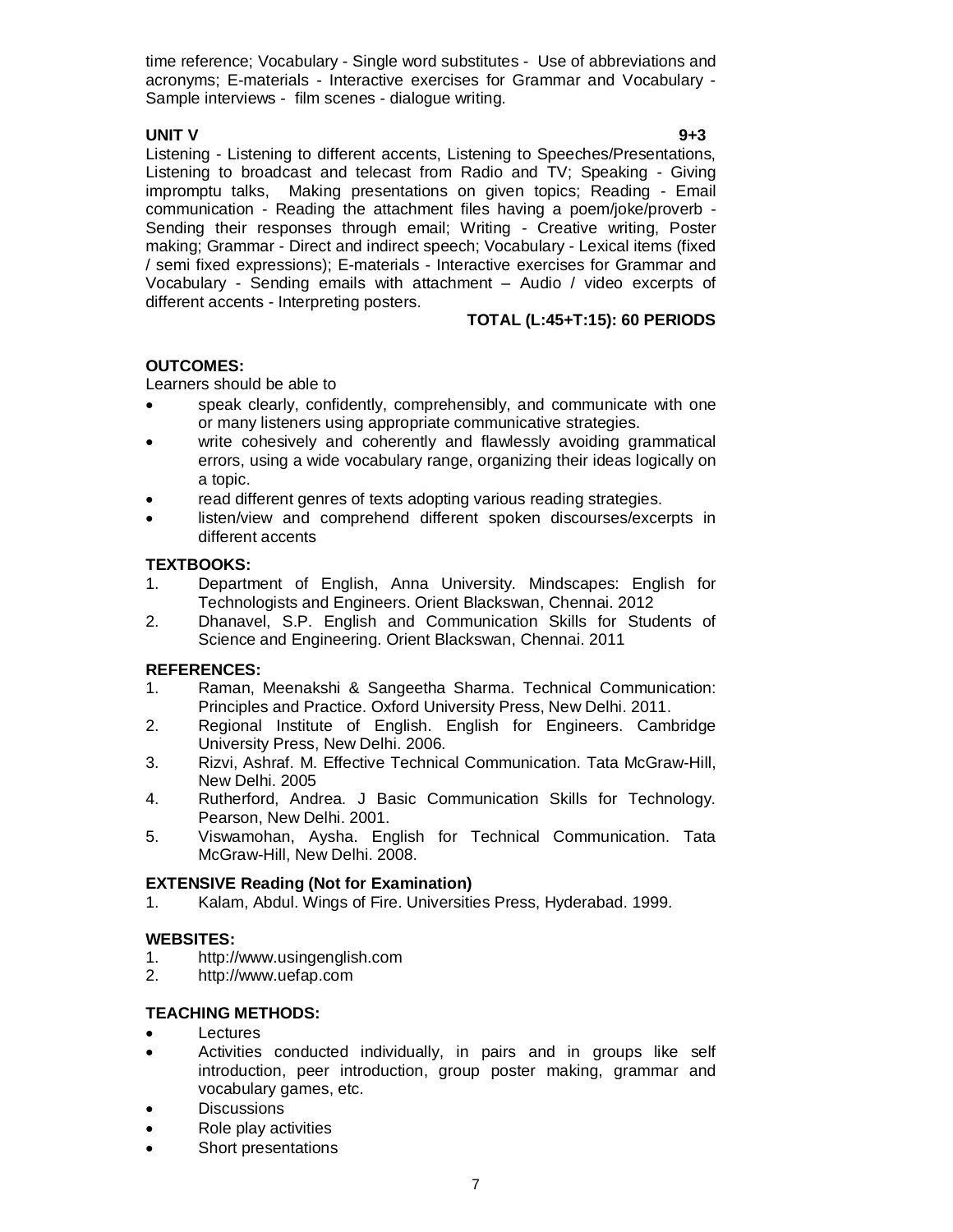Listening and viewing activities with follow up activities like discussion, filling up worksheets, writing exercises (using language lab wherever necessary/possible) etc.

### **EVALUATION PATTERN:**

#### **Internal assessment: 20%**

3 tests of which two are pen and paper tests and the other is a combination of different modes of assessment like

- Project
- Assignment
- Reviews
- Creative writing
- Poster making, etc.

All the four skills are to be tested with equal weightage given to each.

- $\checkmark$  Speaking assessment: Individual speaking activities, Pair work activities like role play, Interview, Group discussions
- $\checkmark$  Reading assessment: Reading passages with comprehension questions graded from simple to complex, from direct to inferential
- $\checkmark$  Writing assessment: Writing paragraphs, essays etc. Writing should include grammar and vocabulary.
- $\checkmark$  Listening/Viewing assessment: Lectures, dialogues, film clippings with questions on verbal as well as audio/visual content.

#### **End Semester Examination: 80%**

### **MA6151 MATHEMATICS – I L T P C 3 1 0 4**

#### **OBJECTIVES:**

- To develop the use of matrix algebra techniques this is needed by engineers for practical applications.
- To make the student knowledgeable in the area of infinite series and their convergence so that he/ she will be familiar with limitations of using infinite series approximations for solutions arising in mathematical modeling.
- To familiarize the student with functions of several variables. This is needed in many branches of engineering.
- To introduce the concepts of improper integrals, Gamma, Beta and Error functions which are needed in engineering applications.
- To acquaint the student with mathematical tools needed in evaluating multiple integrals and their usage.

#### **UNIT I MATRICES 9+3**

Eigenvalues and Eigenvectors of a real matrix – Characteristic equation – Properties of eigenvalues and eigenvectors – Statement and applications of Cayley-Hamilton Theorem – Diagonalization of matrices – Reduction of a quadratic form to canonical form by orthogonal transformation – Nature of quadratic forms.

#### **UNIT II SEQUENCES AND SERIES 9+3**

Sequences: Definition and examples – Series: Types and Convergence – Series of positive terms – Tests of convergence: Comparison test, Integral test and D'Alembert's ratio test – Alternating series – Leibnitz's test – Series of positive and negative terms – Absolute and conditional convergence.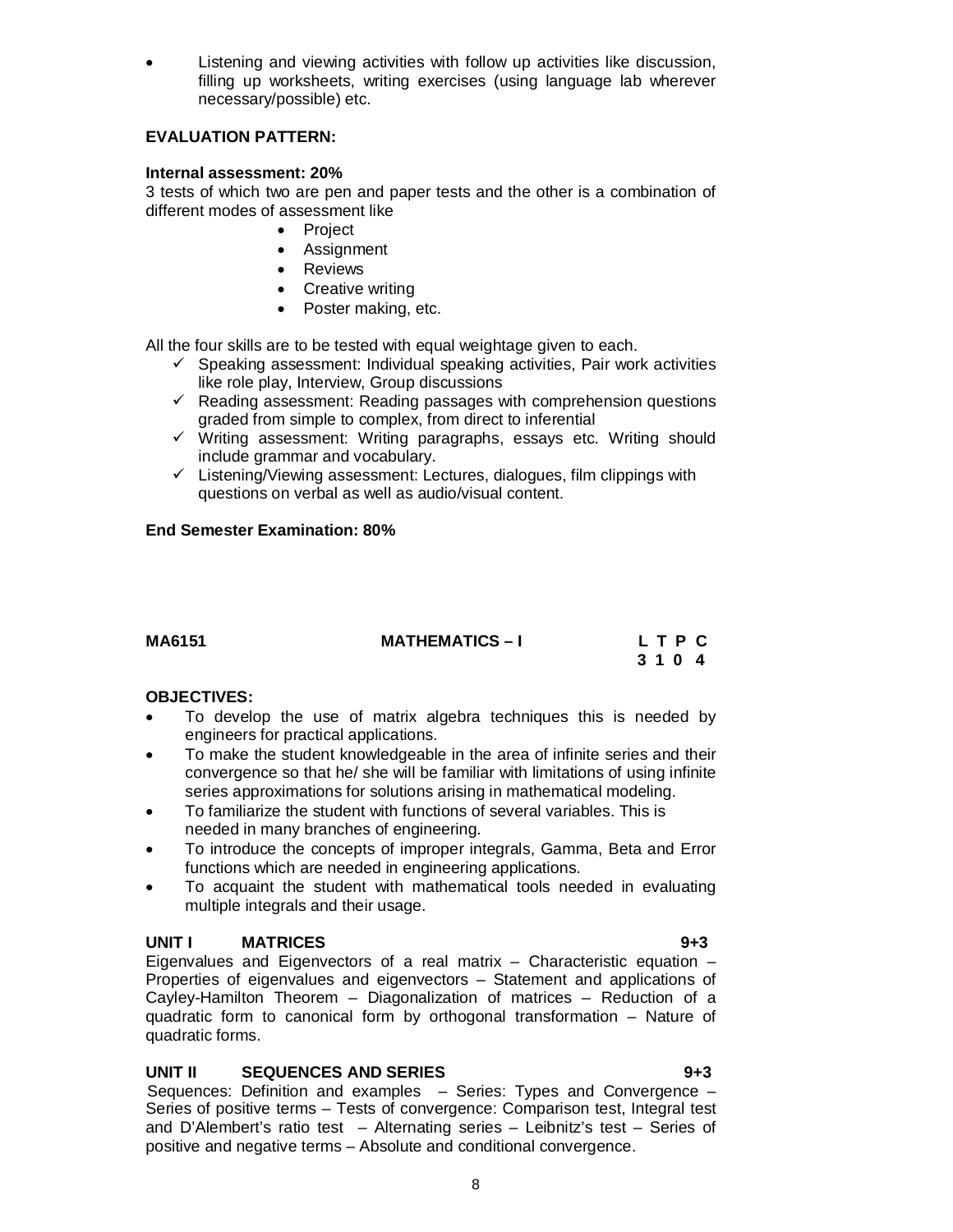# **UNIT III APPLICATIONS OF DIFFERENTIAL CALCULUS 9+3**

Curvature in Cartesian co-ordinates – Centre and radius of curvature – Circle of curvature – Evolutes – Envelopes - Evolute as envelope of normals.

# **UNIT IV DIFFERENTIAL CALCULUS OF SEVERAL VARIABLES 9+3**

Limits and Continuity – Partial derivatives – Total derivative – Differentiation of implicit functions – Jacobian and properties – Taylor's series for functions of two variables – Maxima and minima of functions of two variables – Lagrange's method of undetermined multipliers.

# **UNIT V MULTIPLE INTEGRALS 9+3**

Double integrals in cartesian and polar coordinates – Change of order of integration – Area enclosed by plane curves – Change of variables in double integrals – Area of a curved surface - Triple integrals – Volume of Solids.

# **TOTAL (L:45+T:15): 60 PERIODS**

# **OUTCOMES:**

 This course equips students to have basic knowledge and understanding in one fields of materials, integral and differential calculus.

# **TEXT BOOKS:**

- Bali N. P and Manish Goyal, "A Text book of Engineering Mathematics", Eighth Edition, Laxmi Publications Pvt Ltd., 2011.
- <sup>2</sup>. Grewal. B.S, "Higher Engineering Mathematics", 41<sup>st</sup> Edition, Khanna Publications, Delhi, 2011.

# **REFERENCES:**

- 1. Dass, H.K., and Er. Rajnish Verma," Higher Engineering Mathematics", S. Chand Private Ltd., 2011.
- 2. Glyn James, "Advanced Modern Engineering Mathematics", 3<sup>rd</sup> Edition, Pearson Education, 2012.
- 3. Peter V. O'Neil," Advanced Engineering Mathematics", 7th Edition, Cengage learning, 2012.
- 4. Ramana B.V, "Higher Engineering Mathematics", Tata McGraw Hill Publishing

Company, New Delhi, 2008.

5. Sivarama Krishna Das P. and Rukmangadachari E., "Engineering Mathematics", Volume I, Second Edition, PEARSON Publishing, 2011.

| <b>PH6151</b> | <b>ENGINEERING PHYSICS - I</b> | LTPC    |  |  |
|---------------|--------------------------------|---------|--|--|
|               |                                | 3 0 0 3 |  |  |

# **OBJECTIVES:**

 To enhance the fundamental knowledge in Physics and its applications relevant to various streams of Engineering and Technology.

# **UNIT I CRYSTAL PHYSICS 9**

Lattice – Unit cell – Bravais lattice – Lattice planes – Miller indices – d spacing in cubic lattice – Calculation of number of atoms per unit cell – Atomic radius – Coordination number – Packing factor for SC, BCC, FCC and HCP structures – Diamond and graphite structures (qualitative treatment) - Crystal growth techniques –solution, melt (Bridgman and Czochralski) and vapour growth techniques (qualitative)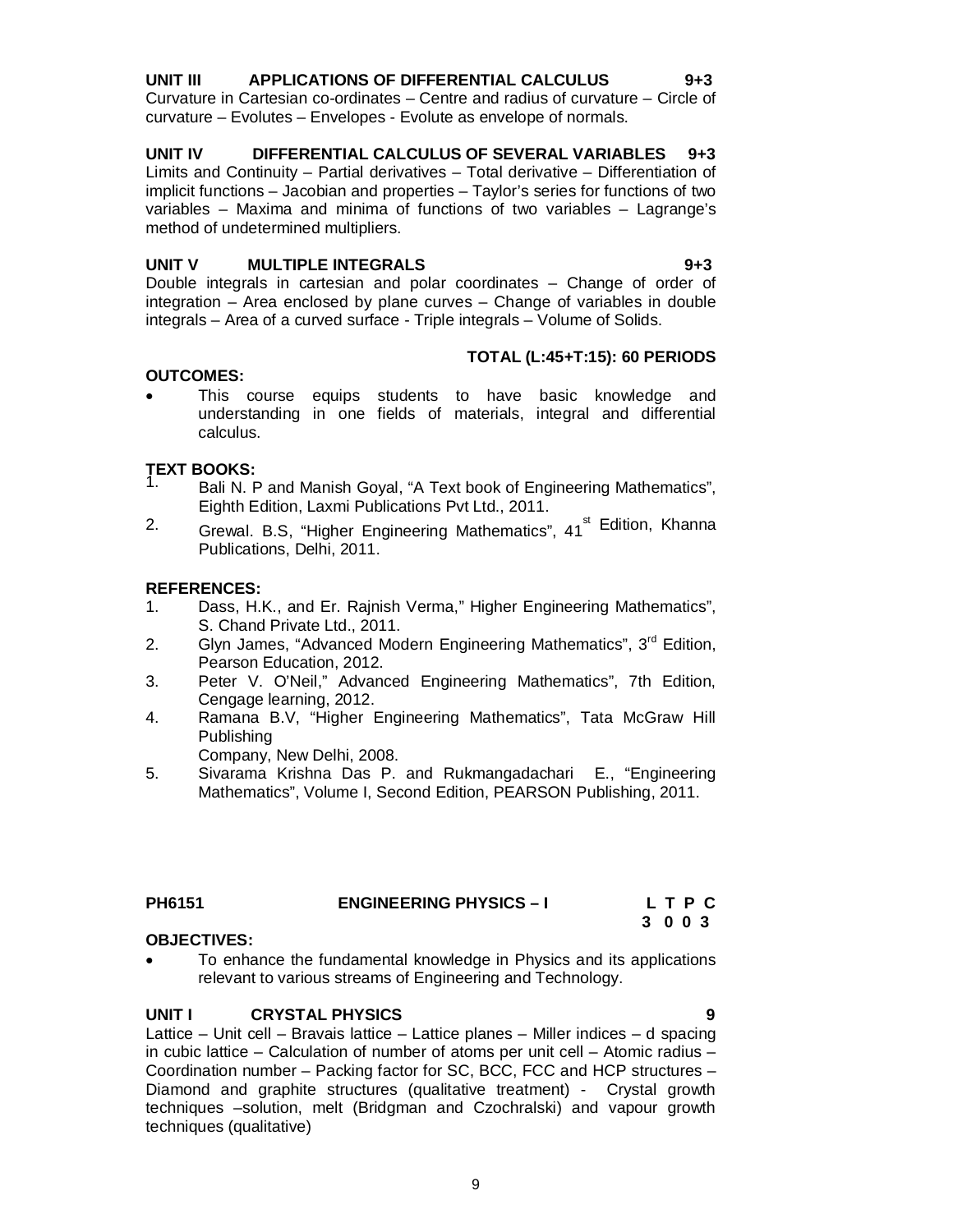# **UNIT II PROPERTIES OF MATTER AND THERMAL PHYSICS 9**

Elasticity- Hooke's law - Relationship between three modulii of elasticity (qualitative) – stress -strain diagram – Poisson's ratio –Factors affecting elasticity –Bending moment – Depression of a cantilever –Young's modulus by uniform bending- I-shaped girders

Modes of heat transfer- thermal conductivity- Newton's law of cooling - Linear heat flow – Lee's disc method – Radial heat flow – Rubber tube method – conduction through compound media (series and parallel)

#### **UNIT III QUANTUM PHYSICS 9**

Black body radiation – Planck's theory (derivation) – Deduction of Wien's displacement law and Rayleigh – Jeans' Law from Planck's theory – Compton effect. Theory and experimental verification – Properties of Matter waves – G.P Thomson experiment -Schrödinger's wave equation – Time independent and time dependent equations – Physical significance of wave function – Particle in a one dimensional box - Electron microscope - Scanning electron microscope - Transmission electron microscope.

#### **UNIT IV ACOUSTICS AND ULTRASONICS 9**

Classification of Sound- decibel- Weber–Fechner law – Sabine's formuladerivation using growth and decay method – Absorption Coefficient and its determination –factors affecting acoustics of buildings and their remedies.

Production of ultrasonics by magnetostriction and piezoelectric methods acoustic grating -Non Destructive Testing – pulse echo system through transmission and reflection modes - A,B and C –scan displays, Medical applications - Sonogram

#### **UNIT V PHOTONICS AND FIBRE OPTICS 9**

Spontaneous and stimulated emission- Population inversion -Einstein's A and B coefficients - derivation. Types of lasers  $-$  Nd:YAG, CO<sub>2</sub>, Semiconductor lasers (homojunction & heterojunction)- Industrial and Medical Applications.

Principle and propagation of light in optical fibres – Numerical aperture and Acceptance angle - Types of optical fibres (material, refractive index, mode) – attenuation, dispersion, bending - Fibre Optical Communication system (Block diagram) - Active and passive fibre sensors- Endoscope.

#### **OUTCOMES:**

 The students will have knowledge on the basics of physics related to properties of matter, optics, acoustics etc., and they will apply these fundamental principles to solve practical problems related to materials used for engineering applications.

#### **TEXT BOOKS:**

- 1. Arumugam M. Engineering Physics. Anuradha publishers, 2010
- 2. Gaur R.K. and Gupta S.L. Engineering Physics. Dhanpat Rai publishers, 2009
- 3. Mani Naidu S. Engineering Physics, Second Edition, PEARSON Publishing, 2011.

#### **REFERENCES:**

- 1. Searls and Zemansky. University Physics, 2009
- 2. Mani P. Engineering Physics I. Dhanam Publications, 2011
- 3. Marikani A. Engineering Physics. PHI Learning Pvt., India, 2009
- 4. Palanisamy P.K. Engineering Physics. SCITECH Publications, 2011
- 5. Rajagopal K. Engineering Physics. PHI, New Delhi, 2011
- 6. Senthilkumar G. Engineering Physics I. VRB Publishers, 2011.

# **TOTAL: 45 PERIODS**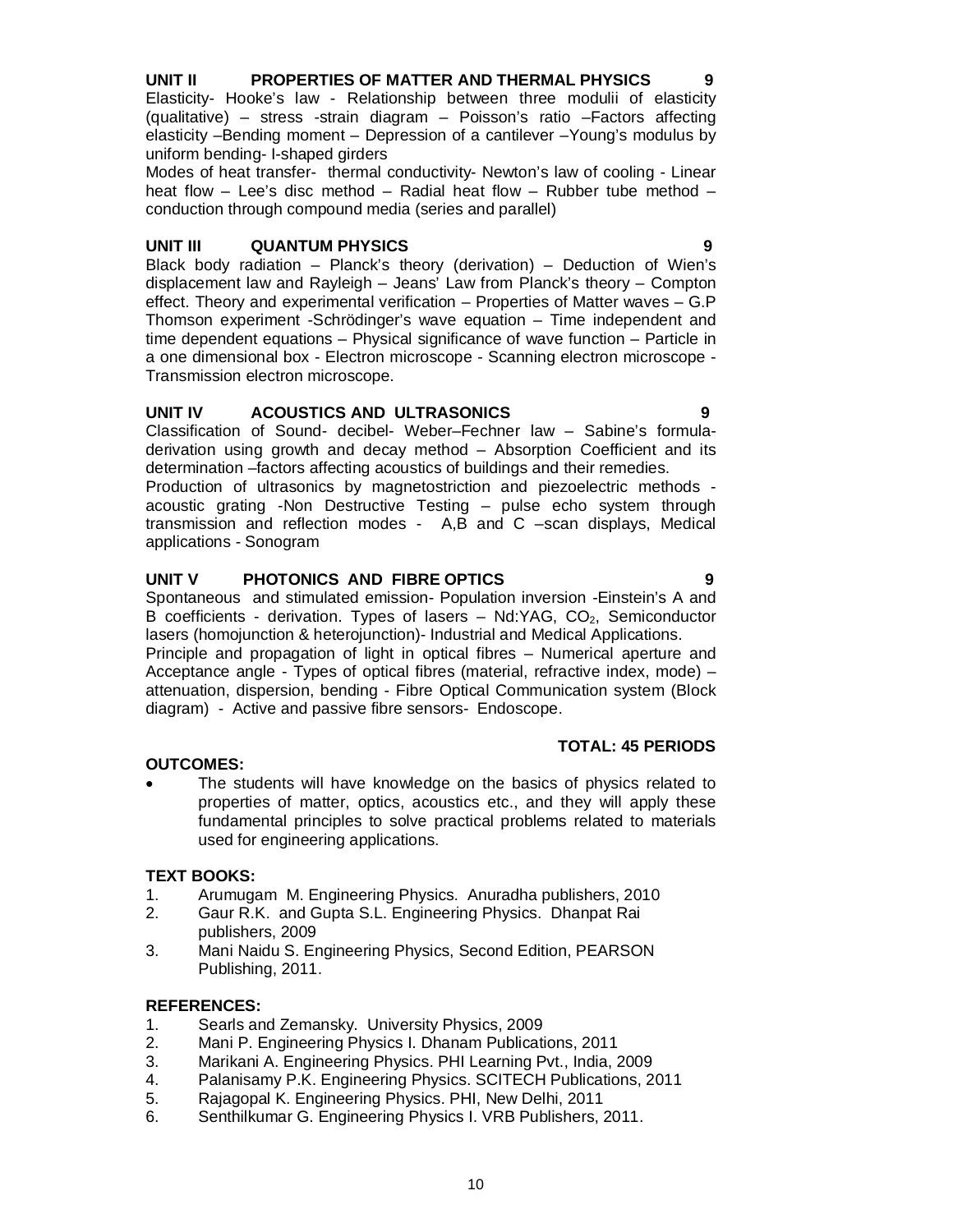# CY6151 **ENGINEERING CHEMISTRY - I** L T P C<br>3 0 0 3

#### **OBJECTIVES:**

- To make the students conversant with basics of polymer chemistry.
- To make the student acquire sound knowledge of second law of thermodynamics and second law based derivations of importance in engineering applications in all disciplines.
- To acquaint the student with concepts of important photophysical and photochemical processes and spectroscopy.
- To develop an understanding of the basic concepts of phase rule and its applications to single and two component systems and appreciate the purpose and significance of alloys.
- To acquaint the students with the basics of nano materials, their properties and applications.

### **UNIT I POLYMER CHEMISTRY 9**

Introduction: Classification of polymers – Natural and synthetic; Thermoplastic and Thermosetting. Functionality – Degree of polymerization. Types and mechanism of polymerization: Addition (Free Radical, cationic and anionic); condensation and copolymerization. Properties of polymers: Tg, Tacticity, Molecular weight – weight average, number average and polydispersity index. Techniques of polymerization: Bulk, emulsion, solution and suspension. Preparation, properties and uses of Nylon 6,6, and Epoxy resin.

#### **UNIT II CHEMICAL THERMODYNAMICS 9**

Terminology of thermodynamics - Second law: Entropy - entropy change for an ideal gas, reversible and irreversible processes; entropy of phase transitions; Clausius inequality. Free energy and work function: Helmholtz and Gibbs free energy functions (problems); Criteria of spontaneity; Gibbs-Helmholtz equation (problems); Clausius-Clapeyron equation; Maxwell relations – Van't Hoff isotherm and isochore(problems).

#### **UNIT III PHOTOCHEMISTRY AND SPECTROSCOPY 9**

Photochemistry: Laws of photochemistry - Grotthuss–Draper law, Stark– Einstein law and Lambert-Beer Law. Quantum efficiency – determination- Photo processes - Internal Conversion, Inter-system crossing, Fluorescence, Phosphorescence, Chemiluminescence and Photo-sensitization. Spectroscopy: Electromagnetic spectrum - Absorption of radiation – Electronic, Vibrational and rotational transitions. UV-visible and IR spectroscopy – principles, instrumentation (Block diagram only).

#### **UNIT IV PHASE RULE AND ALLOYS 9**

Phase rule: Introduction, definition of terms with examples, One Component System- water system - Reduced phase rule - Two Component Systemsclassification – lead-silver system, zinc-magnesium system. Alloys: Introduction-Definition- Properties of alloys- Significance of alloying, Functions and effect of alloying elements- Ferrous alloys- Nichrome and Stainless steel – heat treatment of steel; Non-ferrous alloys – brass and bronze.

#### **UNIT V NANOCHEMISTRY 9**

Basics - distinction between molecules, nanoparticles and bulk materials; sizedependent properties. Nanoparticles: nano cluster, nano rod, nanotube(CNT) and nanowire. Synthesis: precipitation, thermolysis, hydrothermal, solvothermal, electrode position, chemical vapour deposition, laser ablation; Properties and applications

#### **TOTAL :45 PERIODS**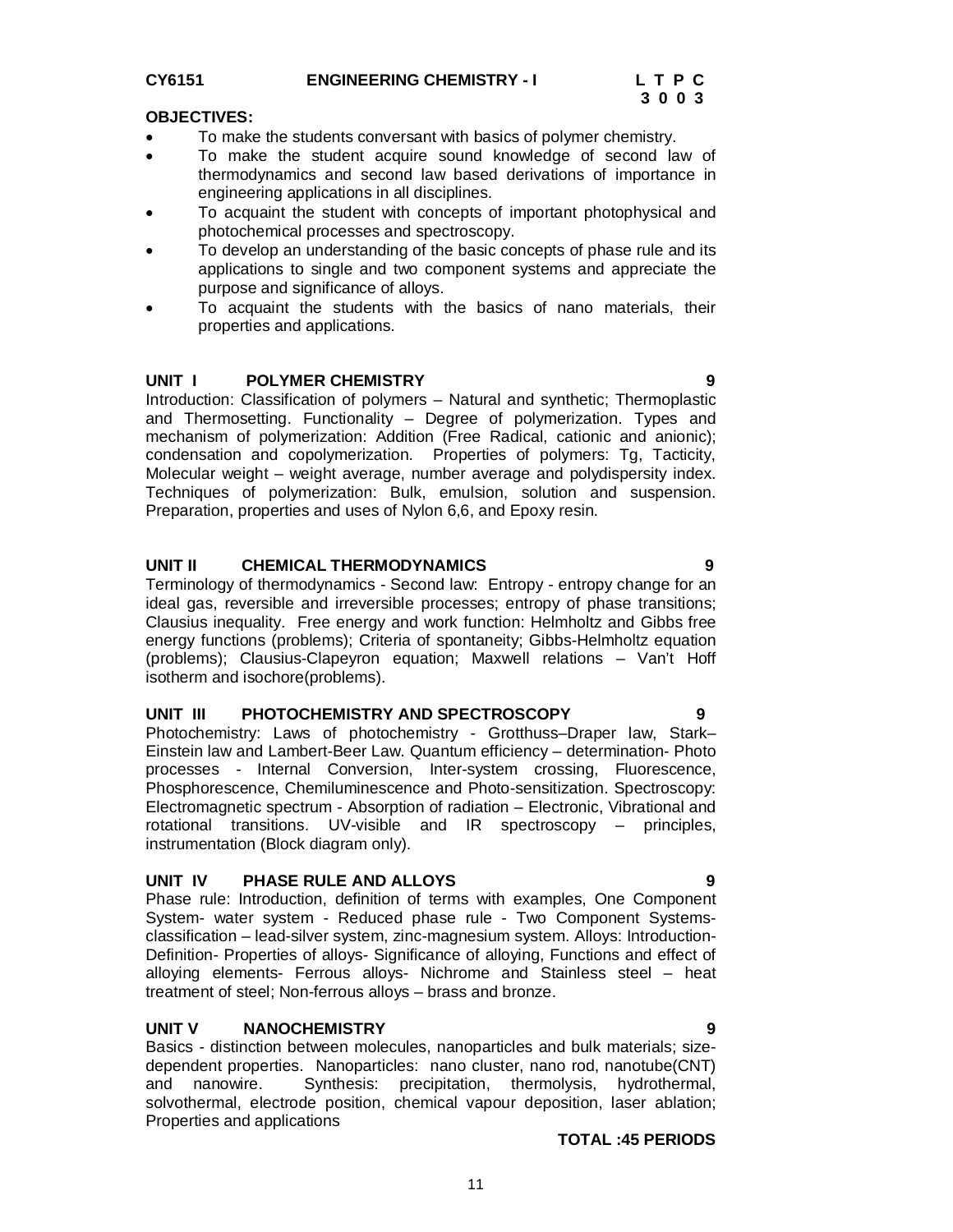**OUTCOMES:**

 The knowledge gained on polymer chemistry, thermodynamics. spectroscopy, phase rule and nano materials will provide a strong platform to understand the concepts on these subjects for further learning.

#### **TEXT BOOKS:**

- 1. Jain P.C. and Monica Jain, "Engineering Chemistry", Dhanpat Rai Publishing Company (P) Ltd., New Delhi, 2010
- 2. Kannan P., Ravikrishnan A., "Engineering Chemistry", Sri Krishna Hitech Publishing Company Pvt. Ltd. Chennai, 2009

#### **REFERENCES:**

- 1. Dara S.S, Umare S.S, "Engineering Chemistry", S. Chand & Company Ltd., New Delhi 2010
- 2. Sivasankar B., "Engineering Chemistry", Tata McGraw-Hill Publishing Company, Ltd., New Delhi, 2008.
- 3. Gowariker V.R. , Viswanathan N.V. and JayadevSreedhar, "Polymer Science", New Age International P (Ltd.,), Chennai, 2006.
- 4. Ozin G. A. and Arsenault A. C., "Nanochemistry: A Chemical Approach to Nanomaterials", RSC Publishing, 2005.

| GE6151 | <b>COMPUTER PROGRAMMING</b> | L T PC |
|--------|-----------------------------|--------|
|        |                             | 3003   |

#### **OBJECTIVES:**

#### **The students should be made to:**

- Learn the organization of a digital computer.
- Be exposed to the number systems.
- Learn to think logically and write pseudo code or draw flow charts for problems.
- Be exposed to the syntax of C.
- Be familiar with programming in C.
- Learn to use arrays, strings, functions, pointers, structures and unions in C.

#### **UNIT I INTRODUCTION 8**

Generation and Classification of Computers- Basic Organization of a Computer –Number System – Binary – Decimal – Conversion – Problems. Need for logical analysis and thinking – Algorithm – Pseudo code – Flow Chart.

#### **UNIT II C PROGRAMMING BASICS** 10

Problem formulation – Problem Solving - Introduction to ' C' programming – fundamentals – structure of a 'C' program – compilation and linking processes – Constants, Variables – Data Types – Expressions using operators in 'C' – Managing Input and Output operations – Decision Making and Branching – Looping statements – solving simple scientific and statistical problems.

#### **UNIT III ARRAYS AND STRINGS 9**

Arrays – Initialization – Declaration – One dimensional and Two dimensional arrays. String- String operations – String Arrays. Simple programs- sortingsearching – matrix operations.

12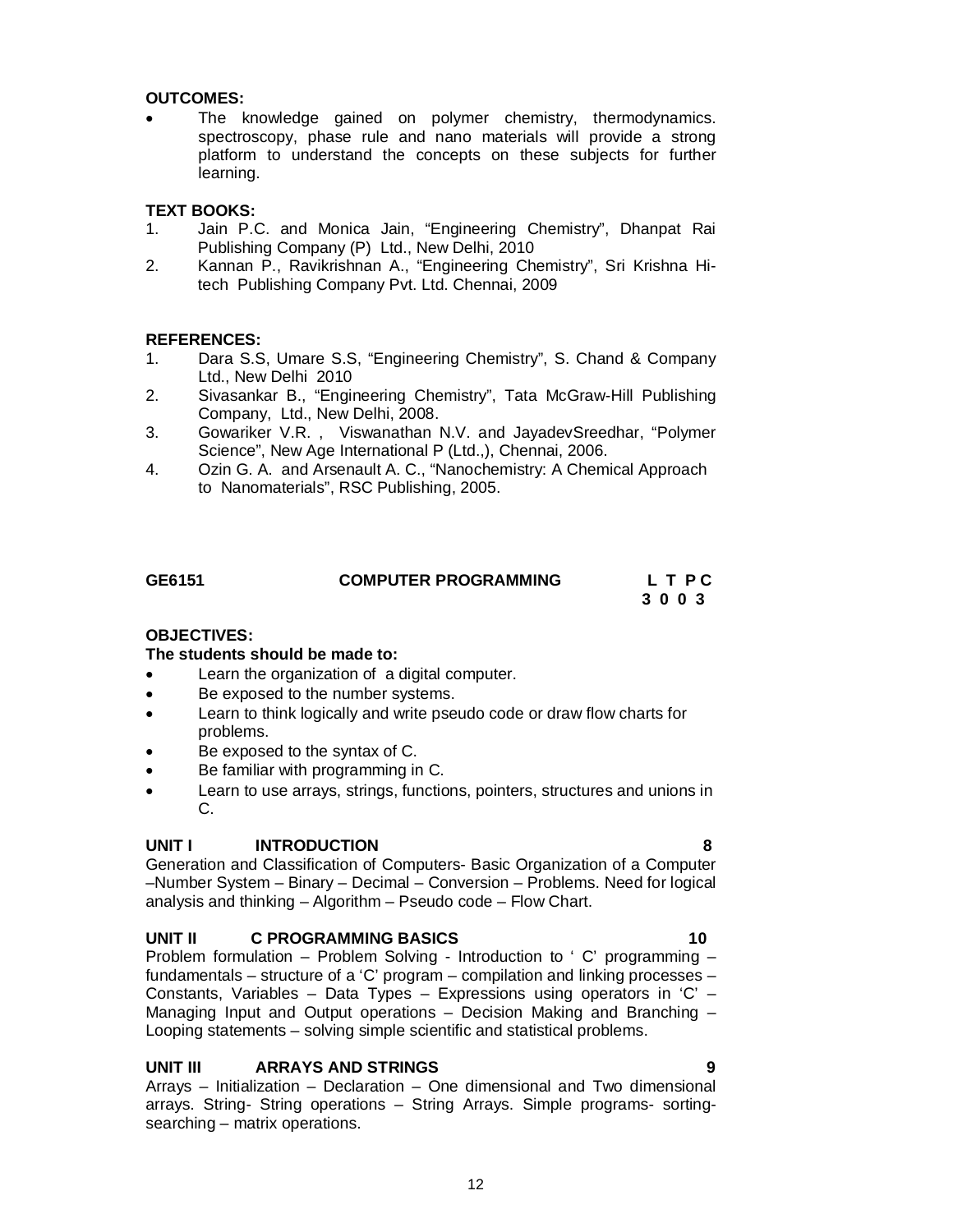#### **UNIT IV FUNCTIONS AND POINTERS 9**

Function – definition of function – Declaration of function – Pass by value – Pass by reference – Recursion – Pointers - Definition – Initialization – Pointers arithmetic – Pointers and arrays- Example Problems.

# **UNIT V STRUCTURES AND UNIONS 9**

Introduction – need for structure data type – structure definition – Structure declaration – Structure within a structure - Union - Programs using structures and Unions – Storage classes, Pre-processor directives.

# **TOTAL: 45 PERIODS**

### **OUTCOMES:**

### **At the end of the course, the student should be able to:**

- Design C Programs for problems.
- Write and execute C programs for simple applications.

### **TEXTBOOKS:**

- 1. Anita Goel and Ajay Mittal, "Computer Fundamentals and Programming in C", Dorling Kindersley (India) Pvt. Ltd., Pearson Education in South Asia, 2011.
- 2. Pradip Dey, Manas Ghosh, "Fundamentals of Computing and Programming in C", First Edition, Oxford University Press, 2009
- 3. Yashavant P. Kanetkar. " Let Us C", BPB Publications, 2011.

# **REFERENCES:**

- 1. Byron S Gottfried, "Programming with C", Schaum's Outlines, Second Edition, Tata McGraw-Hill, 2006.
- 2. Dromey R.G., "How to Solve it by Computer", Pearson Education, Fourth Reprint, 2007.
- 3. Kernighan,B.W and Ritchie,D.M, "The C Programming language", Second Edition, Pearson Education, 2006.

| GE6152 | <b>ENGINEERING GRAPHICS</b> | LT PC |  |
|--------|-----------------------------|-------|--|
|        |                             | 2034  |  |

#### **OBJECTIVES:**

- To develop in students, graphic skills for communication of concepts, ideas and design of Engineering products.
- To expose them to existing national standards related to technical drawings.

**CONCEPTS AND CONVENTIONS (Not for Examination) 1** Importance of graphics in engineering applications – Use of drafting instruments – BIS conventions and specifications – Size, layout and folding of drawing sheets – Lettering and dimensioning.

#### **UNIT I PLANE CURVES AND FREE HAND SKETCHING 5+9** Basic Geometrical constructions, Curves used in engineering practices: Conics – Construction of ellipse, parabola and hyperbola by eccentricity method – Construction of cycloid – construction of involutes of square and circle – Drawing of tangents and normal to the above curves, Scales: Construction of Diagonal and Vernier scales.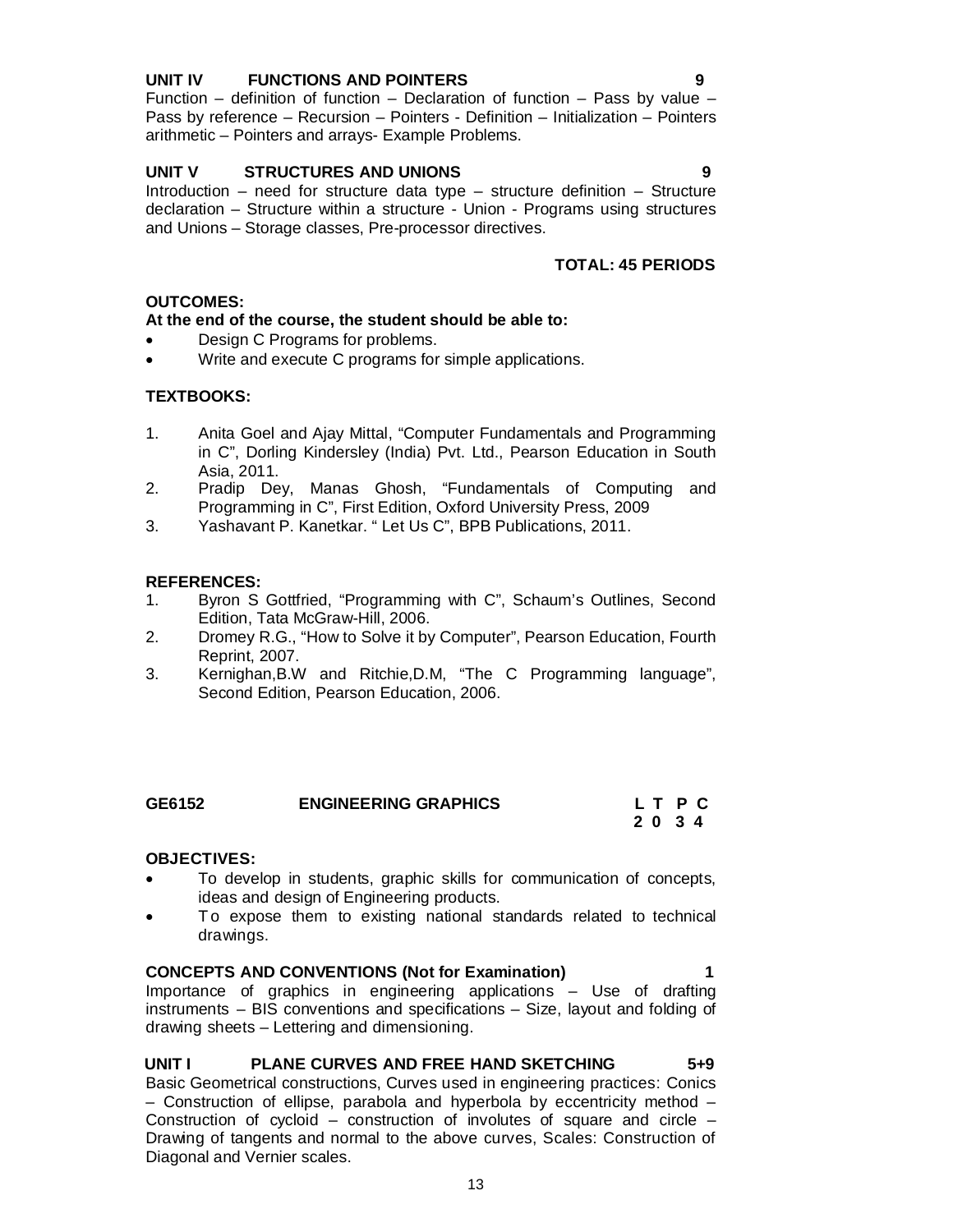Visualization concepts and Free Hand sketching: Visualization principles – Representation of Three Dimensional objects – Layout of views- Free hand sketching of multiple views from pictorial views of objects

#### **UNIT II PROJECTION OF POINTS, LINES AND PLANE SURFACES 5+9**

Orthographic projection- principles-Principal planes-First angle projectionprojection of points. Projection of straight lines (only First angle projections) inclined to both the principal planes - Determination of true lengths and true inclinations by rotating line method and traces Projection of planes (polygonal and circular surfaces) inclined to both the principal planes by rotating object method.

#### **UNIT III PROJECTION OF SOLIDS** 5.9

Projection of simple solids like prisms, pyramids, cylinder, cone and truncated solids when the axis is inclined to one of the principal planes by rotating object method and auxiliary plane method.

#### **UNIT IV PROJECTION OF SECTIONED SOLIDS AND DEVELOPMENT OF SURFACES** 5+9

Sectioning of above solids in simple vertical position when the cutting plane is inclined to the one of the principal planes and perpendicular to the other – obtaining true shape of section. Development of lateral surfaces of simple and sectioned solids – Prisms, pyramids cylinders and cones. Development of lateral surfaces of solids with cut-outs and holes

# **UNIT V ISOMETRIC AND PERSPECTIVE PROJECTIONS** 6+9

Principles of isometric projection – isometric scale –Isometric projections of simple solids and truncated solids - Prisms, pyramids, cylinders, conescombination of two solid objects in simple vertical positions and miscellaneous problems. Perspective projection of simple solids-Prisms, pyramids and cylinders by visual ray method .

#### **COMPUTER AIDED DRAFTING (Demonstration Only) 3**

Introduction to drafting packages and demonstration of their use.

# **TOTAL : 75 PERIODS**

#### **OUTCOMES:**

On Completion of the course the student will be able to

- perform free hand sketching of basic geometrical constructions and multiple views of objects.
- do orthographic projection of lines and plane surfaces.
- draw projections and solids and development of surfaces.
- prepare isometric and perspective sections of simple solids.
- demonstrate computer aided drafting.

#### **TEXT BOOK:**

1. Bhatt N.D. and Panchal V.M., "Engineering Drawing", Charotar Publishing House, 50<sup>th</sup> Edition, 2010.

#### **REFERENCES:**

- 1. Gopalakrishna K.R., "Engineering Drawing" (Vol. I&II combined), Subhas Stores, Bangalore, 2007.
- 2. Luzzader, Warren.J. and Duff,John M., "Fundamentals of Engineering Drawing with an introduction to Interactive Computer Graphics for Design and Production, Eastern Economy Edition, Prentice Hall of India Pvt. Ltd, New Delhi, 2005.
- 3. Shah M.B., and Rana B.C., "Engineering Drawing", Pearson, 2<sup>nd</sup> Edition, 2009.
- 4. Venugopal K. and Prabhu Raja V., "Engineering Graphics", New Age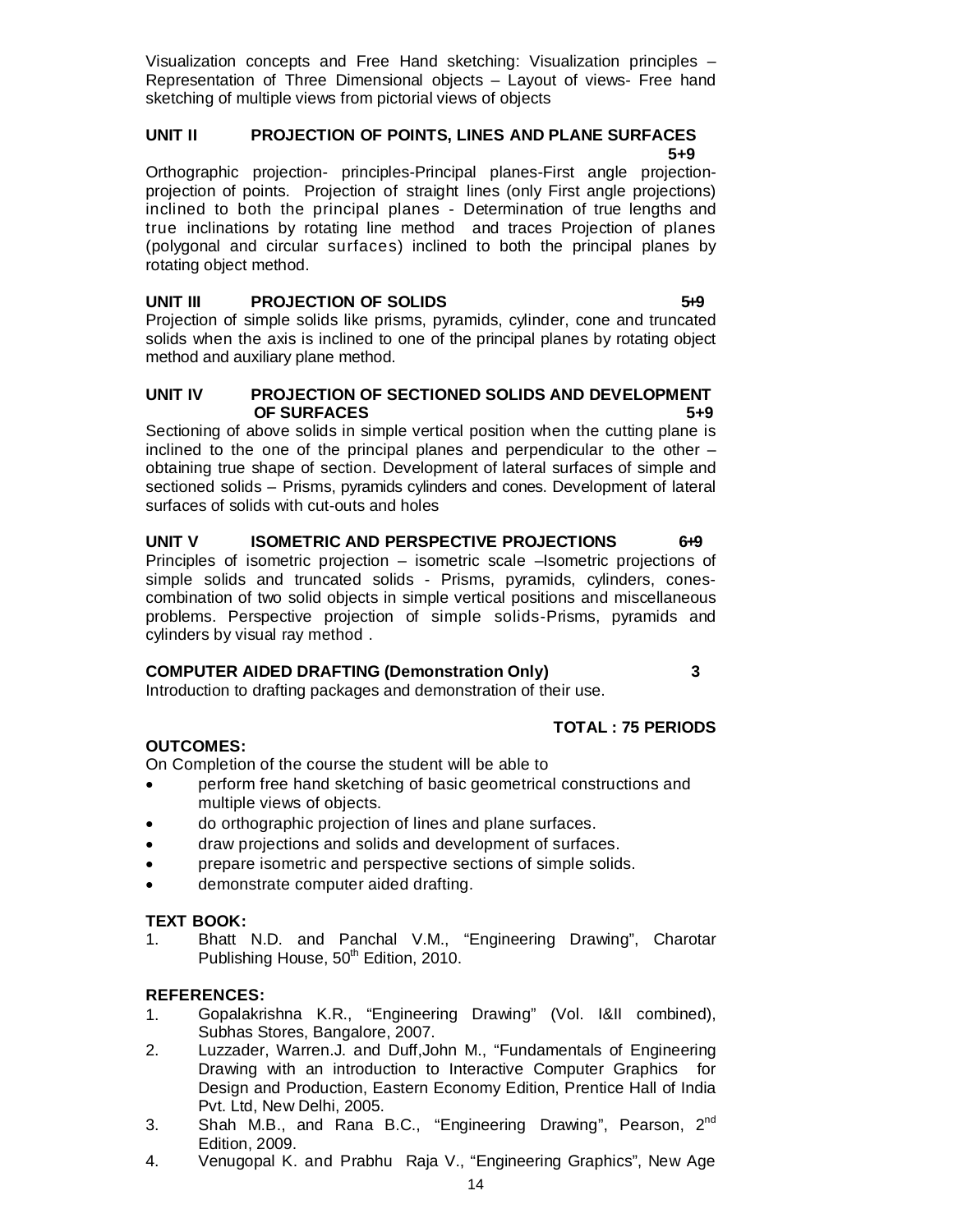International (P) Limited, 2008.

- 5. Natrajan K.V., "A text book of Engineering Graphics", Dhanalakshmi Publishers, Chennai, 2009.
- 6. Basant Agarwal and Agarwal C.M., "Engineering Drawing", Tata McGraw Hill Publishing Company Limited, New Delhi, 2008.

### **Publication of Bureau of Indian Standards**:

- 1. IS 10711 2001: Technical products Documentation Size and lay out of drawing sheets.
- 2. IS  $9609$  (Parts 0 & 1) 2001: Technical products Documentation Lettering.
- 3. IS 10714 (Part 20) 2001 & SP 46 2003: Lines for technical drawings.
- 4. IS 11669 1986 & SP 46 2003: Dimensioning of Technical Drawings.
- 5. IS 15021 (Parts 1 to 4) 2001: Technical drawings Projection Methods.

#### **Special points applicable to University Examinations on Engineering Graphics:**

- 1. There will be five questions, each of either or type covering all units of the syllabus.
- 2. All questions will carry equal marks of 20 each making a total of 100.
- 3. The answer paper shall consist of drawing sheets of A3 size only. The

 students will be permitted to use appropriate scale to fit solution within A3 size.

4. The examination will be conducted in appropriate sessions on the same day

| GE6161 | <b>COMPUTER PRACTICES LABORATORY</b> | L T P C         |
|--------|--------------------------------------|-----------------|
|        |                                      | $0 \t0 \t3 \t2$ |

# **OBJECTIVES:**

#### **The student should be made to:**

- Be familiar with the use of Office software.
- Be exposed to presentation and visualization tools.
- Be exposed to problem solving techniques and flow charts.
- Be familiar with programming in C.
- Learn to use Arrays, strings, functions, structures and unions.

#### **LIST OF EXPERIMENTS:**

- 1. Search, generate, manipulate data using MS office/ Open Office
- 2. Presentation and Visualization graphs, charts, 2D, 3D<br>3. Problem formulation. Problem Solving and Flowcharts
- 3. Problem formulation, Problem Solving and Flowcharts
- 4. C Programming using Simple statements and expressions
- 
- 5. Scientific problem solving using decision making and looping.<br>6. Simple programming for one dimensional and two dimensional 6. Simple programming for one dimensional and two dimensional arrays.<br>7. Solving problems using String functions
- Solving problems using String functions
- 8. Programs with user defined functions Includes Parameter Passing
- 9. Program using Recursive Function and conversion from given program to flow chart.
- 10. Program using structures and unions.

# **TOTAL : 45 PERIODS**

# **OUTCOMES:**

**At the end of the course, the student should be able to:**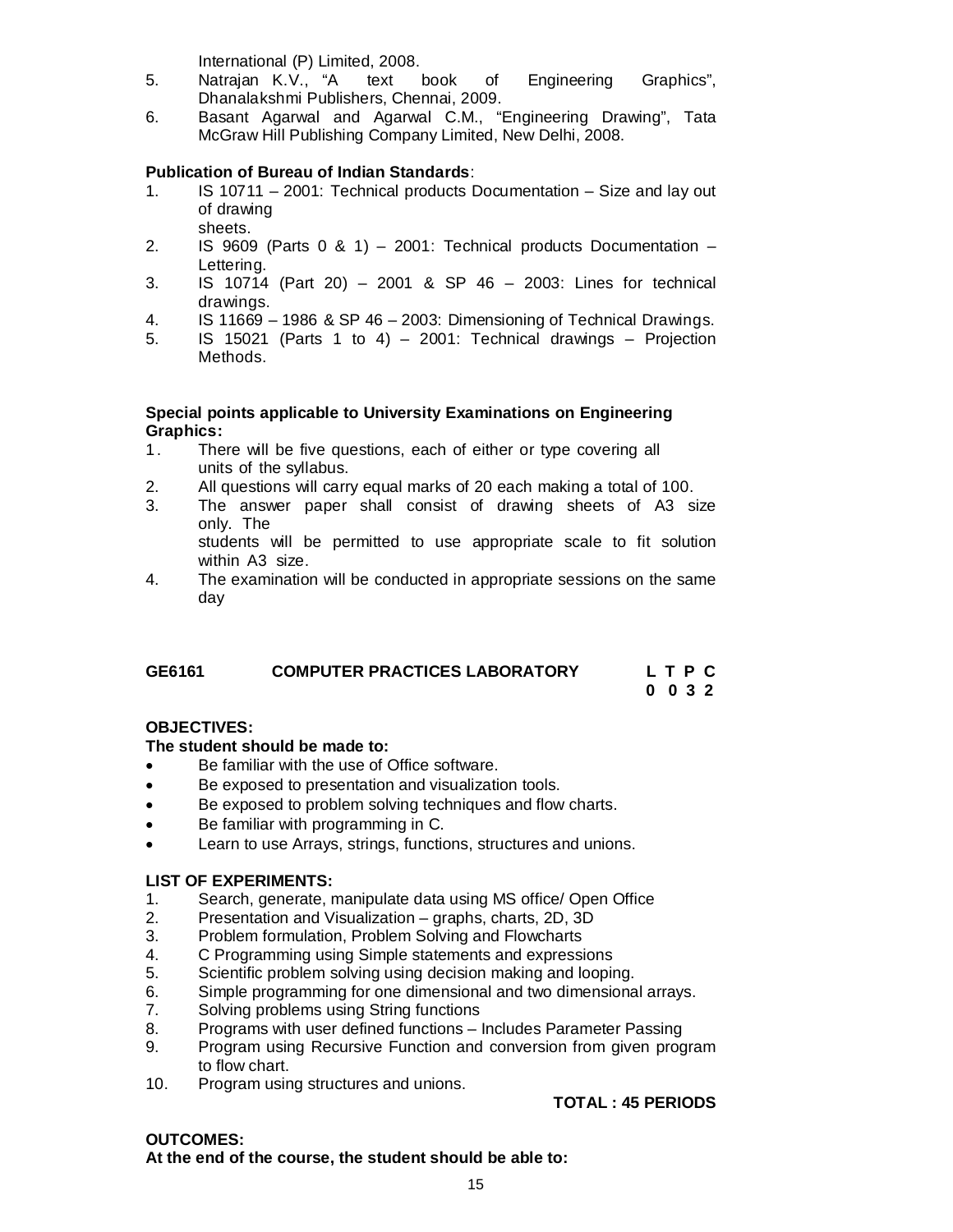- Apply good programming design methods for program development.
- Design and implement C programs for simple applications.
- Develop recursive programs.

#### **LIST OF EQUIPMENTS FOR A BATCH OF 30 STUDENTS:**

Standalone desktops with C compiler 30 Nos.

 (or) Server with C compiler supporting 30 terminals or more.

### **GE6162 ENGINEERING PRACTICES LABORATORY L T P C**

#### **0 0 3 2 0 0 3 2 OBJECTIVES:**

 To provide exposure to the students with hands on experience on various basic engineering practices in Civil, Mechanical, Electrical and Electronics Engineering.

#### **GROUP A (CIVIL & MECHANICAL)**

#### **I CIVIL ENGINEERING PRACTICE 9**

#### **Buildings:**

(a) Study of plumbing and carpentry components of residential and industrial buildings. Safety aspects.

#### **Plumbing Works**:

- (a) Study of pipeline joints, its location and functions: valves, taps, couplings, unions, reducers, elbows in household fittings.
- (b) Study of pipe connections requirements for pumps and turbines.

(c) Preparation of plumbing line sketches for water supply and sewage works.

(d) Hands-on-exercise:

Basic pipe connections – Mixed pipe material connection – Pipe connections with different joining components.

(e) Demonstration of plumbing requirements of high-rise buildings.

#### **Carpentry using Power Tools only:**

- (a) Study of the joints in roofs, doors, windows and furniture.
- (b) Hands-on-exercise:

Wood work, joints by sawing, planing and cutting.

#### **II MECHANICAL ENGINEERING PRACTICE 13**

#### **Welding:**

- (a) Preparation of arc welding of butt joints, lap joints and tee joints.
- (b) Gas welding practice

#### **Basic Machining:**

- (a) Simple Turning and Taper turning
- (b) Drilling Practice

#### **Sheet Metal Work:**

(a) Forming & Bending:

(b) Model making – Trays, funnels, etc.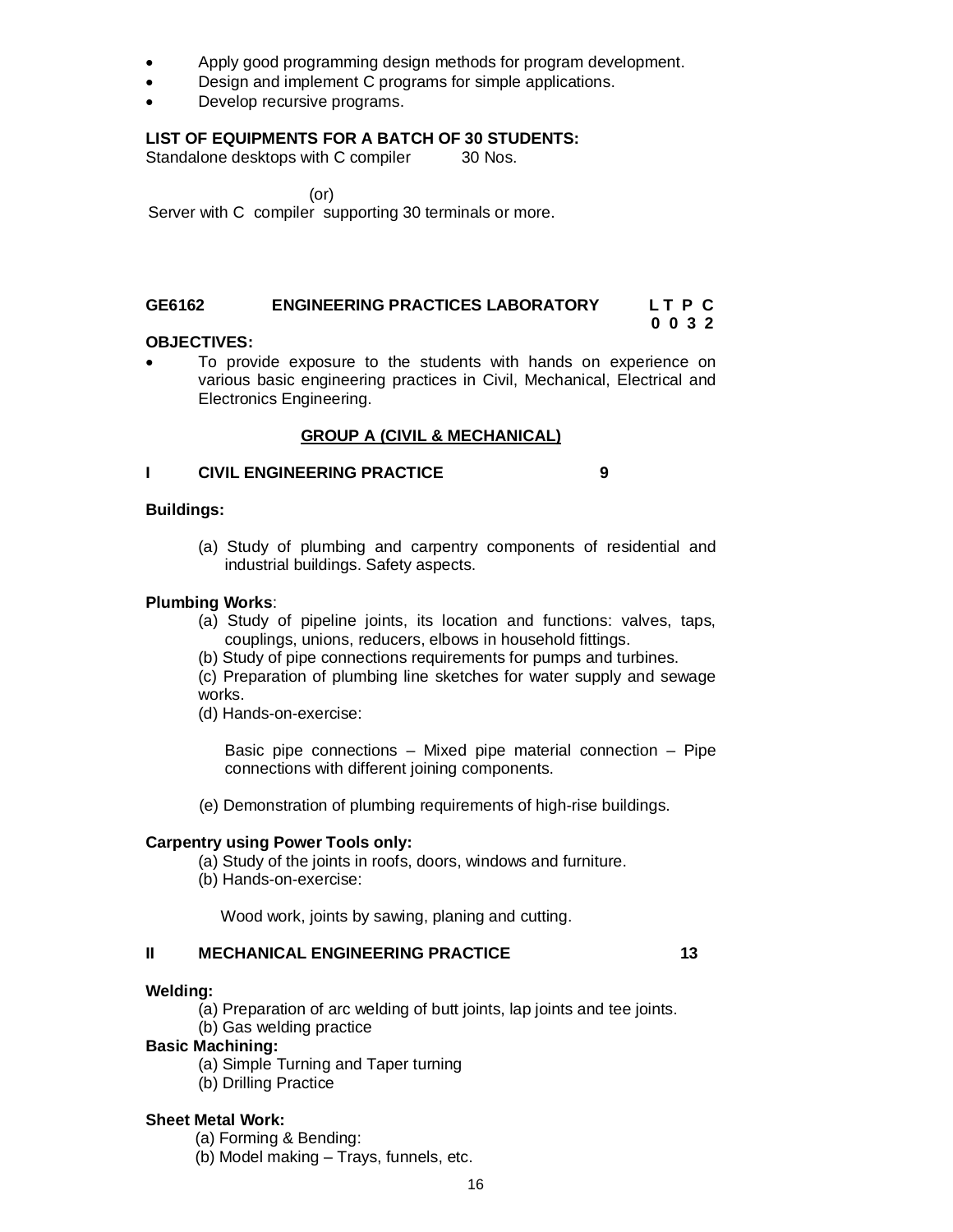(c) Different type of joints.

### **Machine assembly practice:**

(a) Study of centrifugal pump

(b) Study of air conditioner

# **Demonstration on:**

(a) Smithy operations, upsetting, swaging, setting down and bending. Example –

Exercise – Production of hexagonal headed bolt.

(b) Foundry operations like mould preparation for gear and step cone pulley.

(c) Fitting – Exercises – Preparation of square fitting and vee – fitting models.

# **GROUP B (ELECTRICAL & ELECTRONICS)**

### **III ELECTRICAL ENGINEERING PRACTICE 10**

1. Residential house wiring using switches, fuse, indicator, lamp and energy meter.

- 2. Fluorescent lamp wiring.
- 3. Stair case wiring
- 4. Measurement of electrical quantities voltage, current, power & power factor in RLC circuit.
- 5. Measurement of energy using single phase energy meter.
- 6. Measurement of resistance to earth of an electrical equipment.

# **IV ELECTRONICS ENGINEERING PRACTICE 13** 13

1. Study of Electronic components and equipments – Resistor, colour coding measurement of AC signal parameter (peak-peak, rms period, frequency) using

CR.

- 2. Study of logic gates AND, OR, EOR and NOT.
- 3. Generation of Clock Signal.
- 4. Soldering practice Components Devices and Circuits Using general purpose

PCB.

5. Measurement of ripple factor of HWR and FWR.

# **TOTAL: 45 PERIODS**

# **OUTCOMES:**

- ability to fabricate carpentry components and pipe connections including plumbing works.
- ability to use welding equipments to join the structures.
- ability to fabricate electrical and electronics circuits.

# **REFERENCES:**

1. Jeyachandran K., Natarajan S. & Balasubramanian S., "A Primer on **Engineering** 

Practices Laboratory", Anuradha Publications, 2007.

- 2. Jeyapoovan T., Saravanapandian M. & Pranitha S., "Engineering Practices Lab Manual", Vikas Puplishing House Pvt.Ltd, 2006.
- 3. Bawa H.S., "Workshop Practice", Tata McGraw Hill Publishing Company Limited, 2007.
- 4. Rajendra Prasad A. & Sarma P.M.M.S., "Workshop Practice", Sree Sai Publication, 2002.
- 5. Kannaiah P. & Narayana K.L., "Manual on Workshop Practice", Scitech Publications, 1999.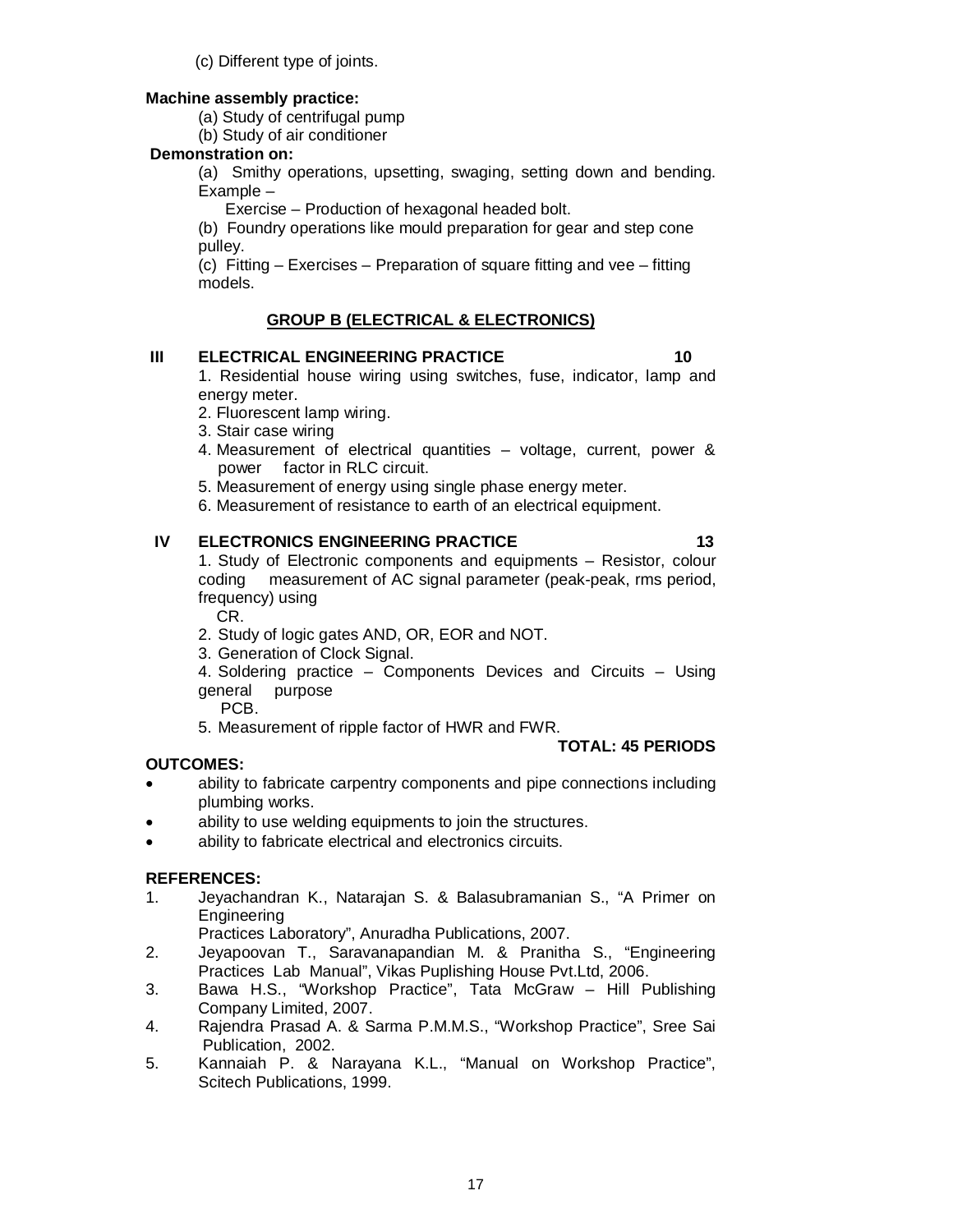## **LIST OF EQUIPMENT FOR A BATCH OF 30 STUDENTS:**

### **CIVIL**

| 1. Assorted components for plumbing consisting of metallic pipes,<br>plastic pipes, flexible pipes, couplings, unions, elbows, plugs and |          |
|------------------------------------------------------------------------------------------------------------------------------------------|----------|
| other fittings.                                                                                                                          | 15 Sets. |
| 2. Carpentry vice (fitted to work bench)                                                                                                 | 15 Nos.  |
| 3. Standard woodworking tools                                                                                                            | 15 Sets. |
| 4. Models of industrial trusses, door joints, furniture joints                                                                           | 5 each   |
| 5. Power Tools: (a) Rotary Hammer                                                                                                        | 2 Nos    |
| (b) Demolition Hammer                                                                                                                    | 2 Nos    |
| (c) Circular Saw                                                                                                                         | 2 Nos    |
| (d) Planer                                                                                                                               | 2 Nos    |
| (e) Hand Drilling Machine                                                                                                                | 2 Nos    |
| (f) Jigsaw                                                                                                                               | 2 Nos    |
|                                                                                                                                          |          |

### **MECHANICAL**

| 1. Arc welding transformer with cables and holders                               | 5 Nos.    |
|----------------------------------------------------------------------------------|-----------|
| 2. Welding booth with exhaust facility                                           | 5 Nos.    |
| 3. Welding accessories like welding shield, chipping hammer,<br>wire brush, etc. | 5 Sets.   |
| 4. Oxygen and acetylene gas cylinders, blow pipe and other<br>welding outfit.    | 2 Nos.    |
| 5. Centre lathe                                                                  | 2 Nos.    |
| 6. Hearth furnace, anvil and smithy tools                                        | 2 Sets.   |
| 7. Moulding table, foundry tools                                                 | 2 Sets.   |
| 8. Power Tool: Angle Grinder                                                     | 2 Nos     |
| 9. Study-purpose items: centrifugal pump, air-conditioner                        | One each. |

#### **ELECTRICAL**

| 1. Assorted electrical components for house wiring                         | 15 Sets |
|----------------------------------------------------------------------------|---------|
| 2. Electrical measuring instruments                                        | 10 Sets |
| 3. Study purpose items: Iron box, fan and regulator, emergency lamp 1 each |         |
| 4. Megger (250V/500V)                                                      | 1 No.   |
| 5. Power Tools: (a) Range Finder                                           | 2 Nos   |
| (b) Digital Live-wire detector                                             | 2 Nos   |
|                                                                            |         |

#### **ELECTRONICS**

| 1. Soldering guns                                              | 10 Nos. |
|----------------------------------------------------------------|---------|
| 2. Assorted electronic components for making circuits          | 50 Nos. |
| 3. Small PCBs                                                  | 10 Nos. |
| 4. Multimeters                                                 | 10 Nos. |
| 5. Study purpose items: Telephone, FM radio, low-voltage power |         |
| supply                                                         |         |

# **GE6163 PHYSICS AND CHEMISTRY LABORATORY – I L T P C**

 **0 0 2 1**

# **PHYSICS LABORATORY – I**

#### **OBJECTIVES:**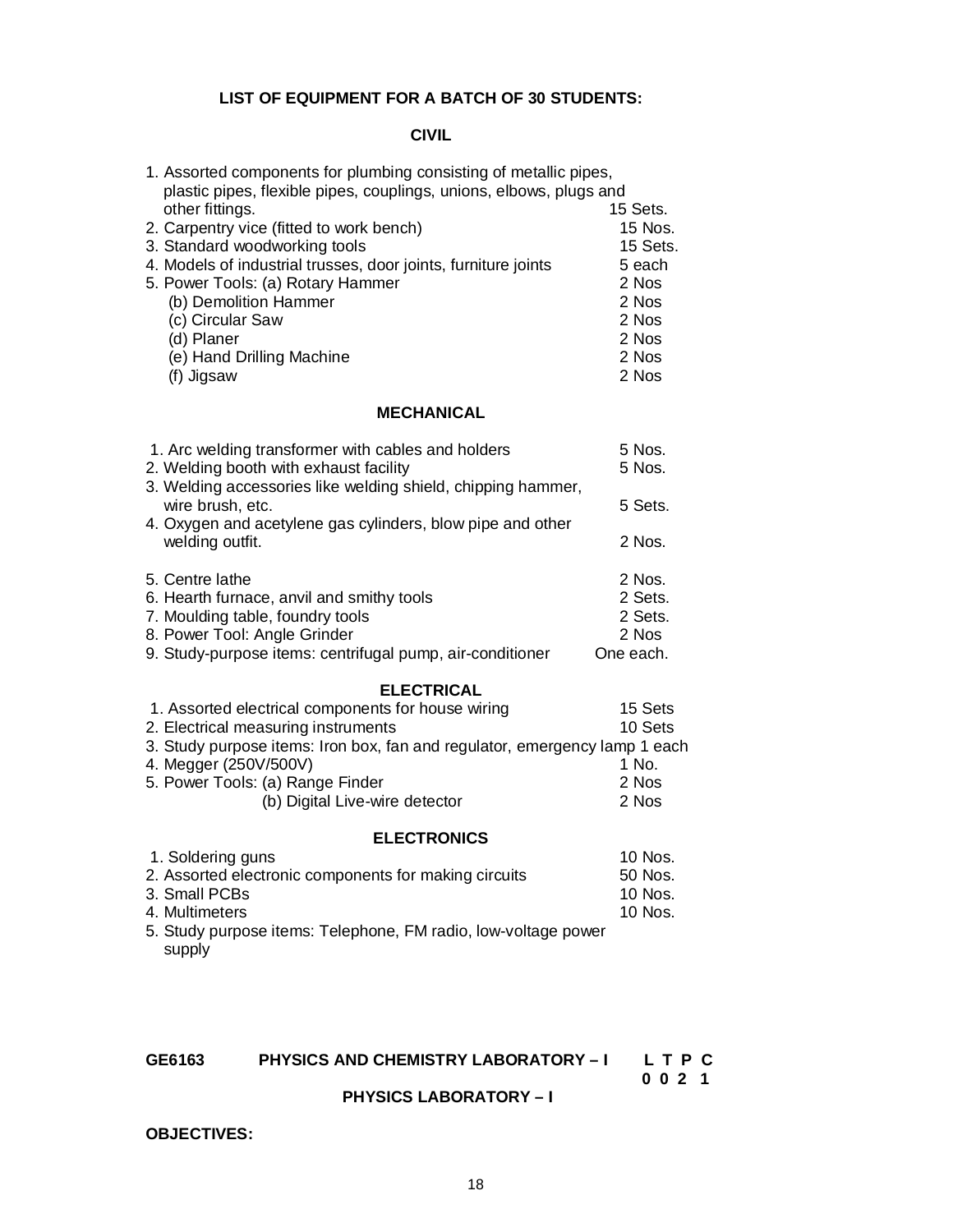To introduce different experiments to test basic understanding of physics concepts applied in optics, thermal physics and properties of matter.

# **LIST OF EXPERIMENTS**

(Any FIVE Experiments)

 1. (a) Determination of Wavelength, and particle size using Laser (b) Determination of acceptance angle in an optical fiber.

2. Determination of velocity of sound and compressibility of liquid – Ultrasonic interferometer.

3. Determination of wavelength of mercury spectrum – spectrometer grating

4. Determination of thermal conductivity of a bad conductor – Lee's Disc method.

5. Determination of Young's modulus by Non uniform bending method

 6. Determination of specific resistance of a given coil of wire – Carey Foster's Bridge

#### **OUTCOMES:**

 The hands on exercises undergone by the students will help them to apply physics principles of optics and thermal physics to evaluate engineering properties of materials.

### **LIST OF EQUIPMENT FOR A BATCH OF 30 STUDENTS:**

- 1. Diode laser, lycopodium powder, glass plate, optical fiber.
- 2. Ultrasonic interferometer
- 3. Spectrometer, mercury lamp, grating
- 4. Lee's Disc experimental set up
- 5. Traveling microscope, meter scale, knife edge, weights
- 6. Carey foster's bridge set up (vernier Caliper, Screw gauge, reading lens are required for most of the experiments)

#### **CHEMISTRY LABORATORY- I**

#### **OBJECTIVES:**

- To make the student to acquire practical skills in the determination of water quality parameters through volumetric and instrumental analysis.
- To acquaint the students with the determination of molecular weight of a polymer by vacometry.

#### **LIST OF EXPERIMENTS**

(Any FIVE Experiments)

- 1 Determination of DO content of water sample by Winkler's method.
- 2 Determination of chloride content of water sample by argentometric method.
- 3 Determination of strength of given hydrochloric acid using pH meter.
- 4 Determination of strength of acids in a mixture using conductivity meter.
- 5 Estimation of iron content of the water sample using spectrophotometer. (1,10- phenanthroline / thiocyanate method).
- 6 Determination of molecular weight of polyvinylalcohol using Ostwald viscometer.
- 7 Conductometric titration of strong acid vs strong base.

#### **OUTCOMES:**

# **TOTAL: 30 PERIODS**

 The students will be outfitted with hands-on knowledge in the quantitative chemical analysis of water quality related parameters.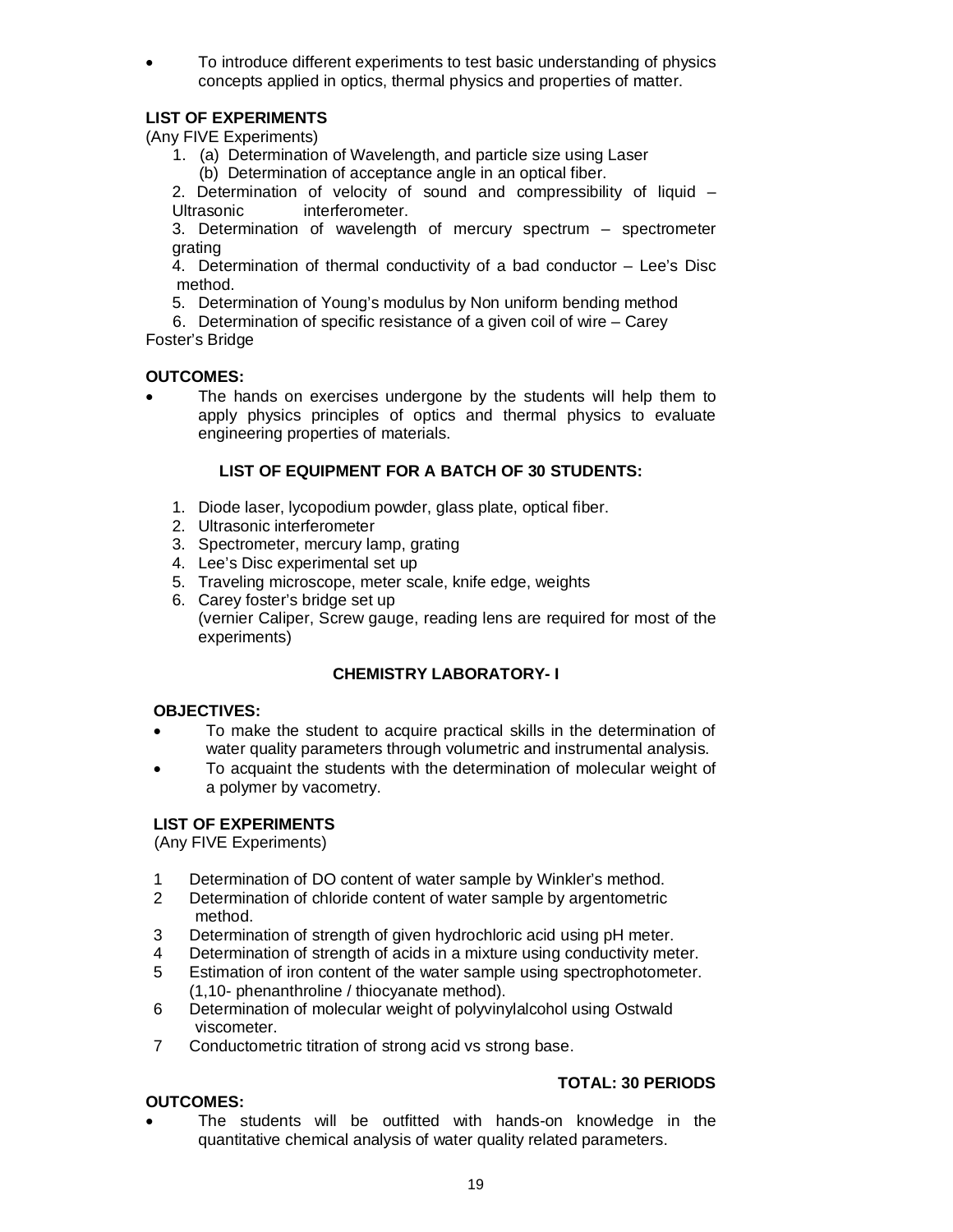#### **REFERENCES:**

- 1. Daniel R. Palleros, "Experimental organic chemistry" John Wiley & Sons, Inc., New York 2001.
- 2. Furniss B.S. Hannaford A.J, Smith P.W.G and Tatchel A.R., "Vogel's Textbook of practical organic chemistry", LBS Singapore 1994.
- 3. Jeffery G.H., Bassett J., Mendham J.and Denny vogel's R.C, "Text book of quantitative analysis chemical analysis", ELBS 5th Edn. Longman, Singapore publishers, Singapore, 1996.
- 4. Kolthoff I.M., Sandell E.B. et al. "Quantitative chemical analysis", Mcmillan, Madras 1980.

#### **LIST OF EQUIPMENT FOR A BATCH OF 30 STUDENTS:**

| 1. Iodine flask       | $\overline{\phantom{0}}$ | 30 Nos |
|-----------------------|--------------------------|--------|
| 2. pH meter           | $\blacksquare$           | 5 Nos  |
| 3. Conductivity meter | ٠                        | 5 Nos  |
| 4. Spectrophotometer  | $\blacksquare$           | 5 Nos  |
| 5. Ostwald Viscometer |                          | 10 Nos |

#### **Common Apparatus : Pipette, Burette, conical flask, percelain tile, dropper (each 30 Nos.)**

| <b>HS6251</b> | <b>TECHNICAL ENGLISH II</b> | LTPC |  |
|---------------|-----------------------------|------|--|
|               |                             | 3104 |  |

#### **OBJECTIVES:**

- To make learners acquire listening and speaking skills in both formal and informal contexts.
- To help them develop their reading skills by familiarizing them with different types of reading strategies.
- To equip them with writing skills needed for academic as well as workplace contexts.
- To make them acquire language skills at their own pace by using ematerials and language lab components.

**UNIT I 9+3** Listening - Listening to informal conversations and participating; Speaking - Opening a conversation (greetings, comments on topics like weather) - Turn taking - Closing a conversation (excuses, general wish, positive comment, thanks); Reading - Developing analytical skills, Deductive and inductive reasoning - Extensive reading; Writing - Effective use of SMS for sending short notes and messages - Using 'emoticons' as symbols in email messages; Grammar - Regular and irregular verbs - Active and passive voice; Vocabulary - Homonyms (e.g. 'can') - Homophones (e.g. 'some', 'sum'); E-materials - Interactive exercise on Grammar and vocabulary – blogging; Language Lab - Listening to different types of conversation and answering questions.

**UNIT II 9+3** Listening - Listening to situation based dialogues; Speaking - Conversation practice in real life situations, asking for directions (using polite expressions), giving directions (using imperative sentences), Purchasing goods from a shop, Discussing various aspects of a film (they have already seen) or a book (they have already read); Reading - Reading a short story or an article from newspaper, Critical reading, Comprehension skills; Writing - Writing a review / summary of a story / article, Personal letter (Inviting your friend to a function, congratulating someone for his / her success, thanking one's friends / relatives); Grammar - modal verbs, Purpose expressions; Vocabulary - Phrasal verbs and their meanings, Using phrasal verbs in sentences; E-materials - Interactive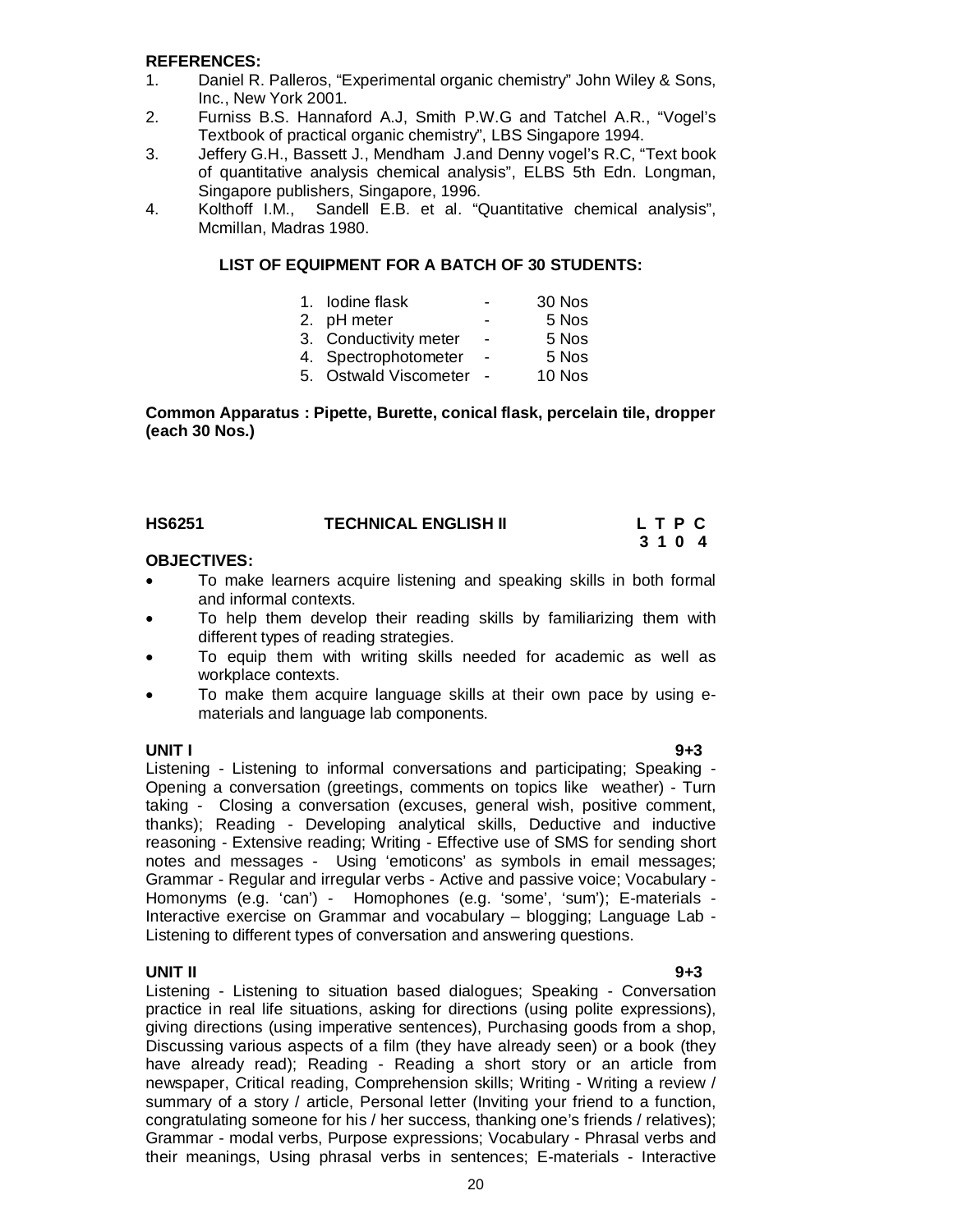exercises on Grammar and vocabulary, Extensive reading activity (reading stories / novels), Posting reviews in blogs - Language Lab - Dialogues (Fill up exercises), Recording students' dialogues.

#### **UNIT III 9+3**

Listening - Listening to the conversation - Understanding the structure of conversations; Speaking - Conversation skills with a sense of stress, intonation, pronunciation and meaning - Seeking information – expressing feelings (affection, anger, regret, etc.); Reading - Speed reading – reading passages with time limit - Skimming; Writing - Minutes of meeting – format and practice in the preparation of minutes - Writing summary after reading articles from journals - Format for journal articles – elements of technical articles (abstract, introduction, methodology, results, discussion, conclusion, appendices, references) - Writing strategies; Grammar - Conditional clauses - Cause and effect expressions; Vocabulary - Words used as nouns and verbs without any change in the spelling (e.g. 'rock', 'train', 'ring'); E-materials - Interactive exercise on Grammar and vocabulary - Speed Reading practice exercises; Language Lab - Intonation practice using EFLU and RIE materials – Attending a meeting and writing minutes.

#### **UNIT IV 9+3**

Listening - Listening to a telephone conversation, Viewing model interviews (face-to-face, telephonic and video conferencing); Speaking - Role play practice in telephone skills - listening and responding, -asking questions, -note taking – passing on messages, Role play and mock interview for grasping interview skills; Reading - Reading the job advertisements and the profile of the company concerned – scanning; Writing - Applying for a job – cover letter résumé preparation – vision, mission and goals of the candidate; Grammar - Numerical expressions - Connectives (discourse markers); Vocabulary - Idioms and their meanings – using idioms in sentences; E-materials - Interactive exercises on Grammar and Vocabulary - Different forms of résumés- Filling up a résumé / cover letter; Language Lab - Telephonic interview – recording the responses - e-résumé writing.

### **UNIT V 9+3**

Listening - Viewing a model group discussion and reviewing the performance of each participant - Identifying the characteristics of a good listener; Speaking - Group discussion skills – initiating the discussion – exchanging suggestions and proposals – expressing dissent/agreement – assertiveness in expressing opinions – mind mapping technique; Reading - Note making skills – making notes from books, or any form of written materials - Intensive reading; Writing – Checklist - Types of reports – Feasibility / Project report – report format – recommendations / suggestions – interpretation of data (using charts for effective presentation); Grammar - Use of clauses; Vocabulary – Collocation; Ematerials - Interactive grammar and vocabulary exercises - Sample GD - Pictures for discussion, Interactive grammar and vocabulary exercises; Language Lab - Different models of group discussion.

# **TOTAL (L:45+T:15): 60 PERIODS**

#### **OUTCOMES:**

Learners should be able to

- speak convincingly, express their opinions clearly, initiate a discussion, negotiate, argue using appropriate communicative strategies.
- write effectively and persuasively and produce different types of writing such as narration, description, exposition and argument as well as creative, critical, analytical and evaluative writing.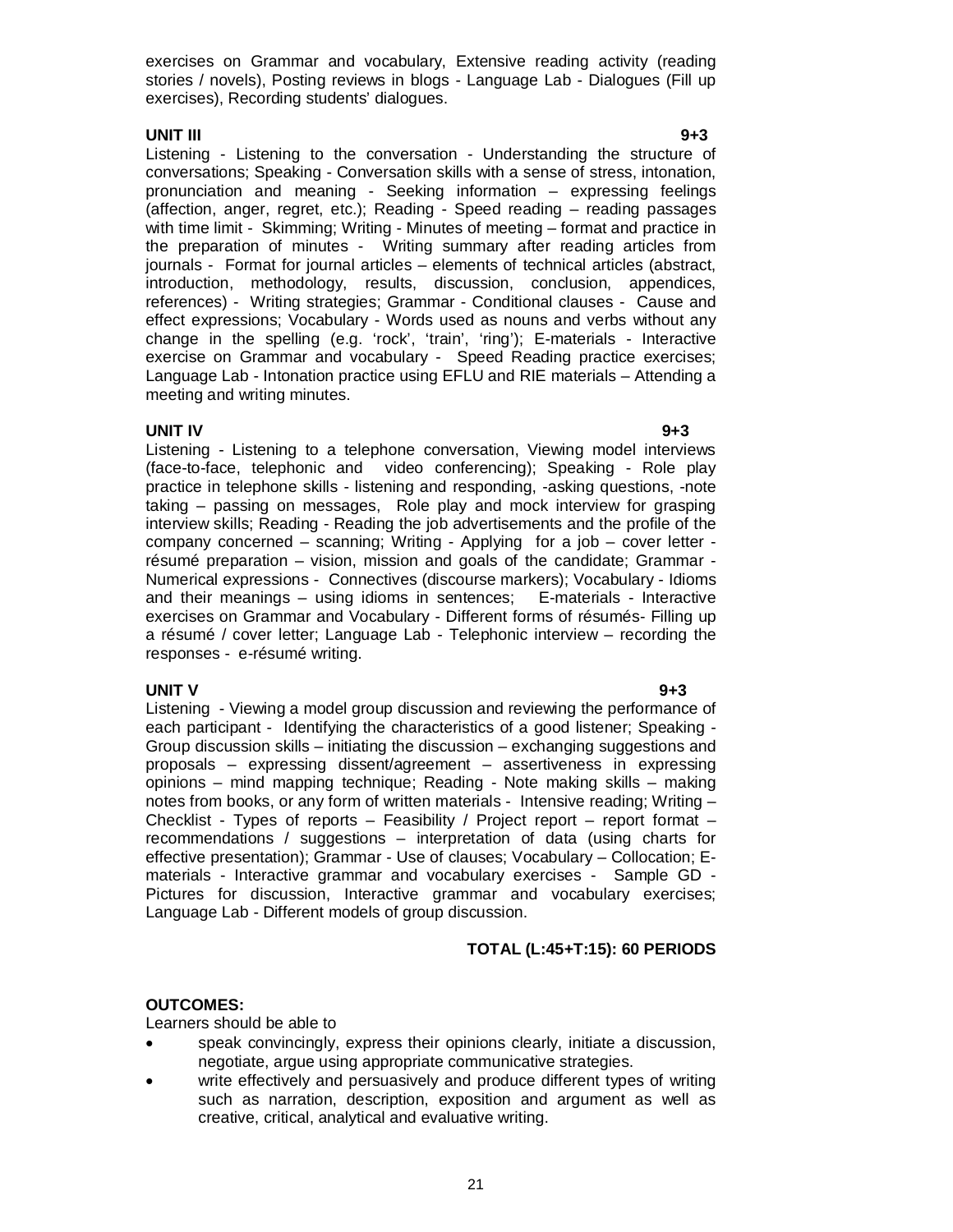- read different genres of texts, infer implied meanings and critically analyse and evaluate them for ideas as well as for method of presentation.
- listen/view and comprehend different spoken excerpts critically and infer unspoken and implied meanings.

# **TEXTBOOKS:**

- 1. Department of English, Anna University. Mindscapes: English for Technologists and Engineers. Orient Blackswan, Chennai. 2012
- 2. Dhanavel, S.P. English and Communication Skills for Students of Science and Engineering. Orient Blackswan, Chennai. 2011

### **REFERENCES:**

- 1. Anderson, Paul V. Technical Communication: A Reader-Centered Approach. Cengage. New Delhi. 2008
- 2. Muralikrishna, & Sunita Mishra. Communication Skills for Engineers. Pearson, New Delhi. 2011
- 3. Riordan, Daniel. G. Technical Communication. Cengage Learning, New Delhi. 2005
- 4. Sharma, Sangeetha & Binod Mishra. Communication Skills for Engineers and Scientists. PHI Learning, New Delhi. 2009
- 5. Smith-Worthington, Darlene & Sue Jefferson. Technical Writing for Success. Cengage, Mason USA. 2007

### **EXTENSIVE Reading (Not for Examination)**

1. Khera, Shiv. You can Win. Macmillan, Delhi. 1998.

# Websites<br>1 http

- 1. http://www.englishclub.com<br>2. http://owl.english.purdue.edu
- 2. http://owl.english.purdue.edu

# **TEACHING METHODS:**

- Lectures
- Activities conducted individually, in pairs and in groups like individual writing and presentations, group discussions, interviews, reporting, etc
- Long presentations using visual aids
- Listening and viewing activities with follow up activities like discussions, filling up worksheets, writing exercises (using language lab wherever necessary/possible) etc
- Projects like group reports, mock interviews etc using a combination of two or more of the language skills

#### **EVALUATION PATTERN:**

#### **Internal assessment: 20%**

3 tests of which two are pen and paper tests and the other is a combination of different modes of assessment like

- Project
- Assignment
- Report
- Creative writing, etc.

All the four skills are to be tested with equal weightage given to each.

- $\checkmark$  Speaking assessment: Individual presentations, Group discussions
- $\checkmark$  Reading assessment: Reading passages with comprehension questions graded following Bloom's taxonomy
- $\checkmark$  Writing assessment: Writing essays, CVs, reports etc. Writing should include grammar and vocabulary.
- $\checkmark$  Listening/Viewing assessment: Lectures, dialogues, film clippings with questions on verbal as well as audio/visual content graded following Bloom's taxonomy.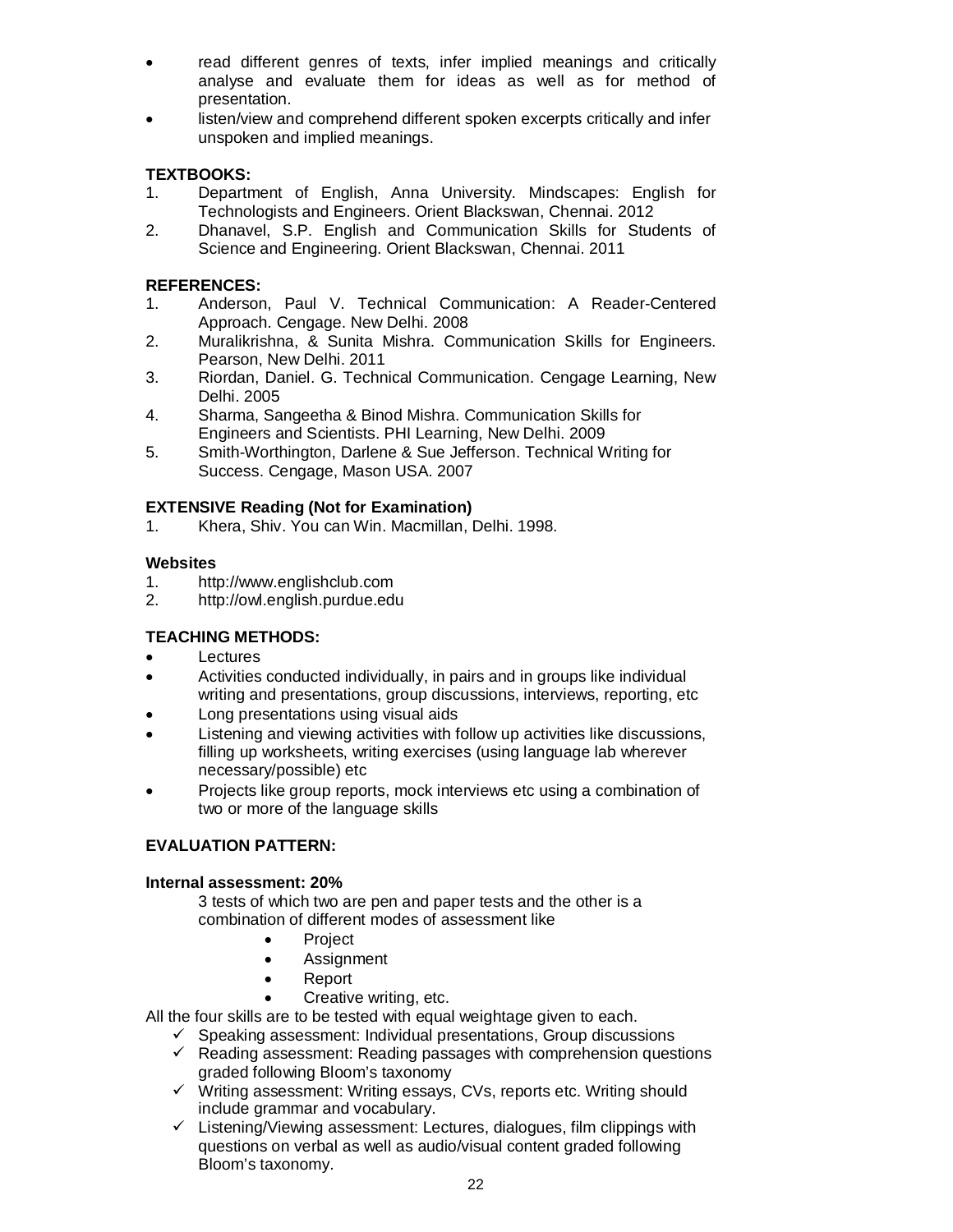23

#### **OBJECTIVES:**

• To make the student acquire sound knowledge of techniques in solving ordinary differential equations that model engineering problems.

 **3 1 0 4**

- To acquaint the student with the concepts of vector calculus needed for problems in all engineering disciplines.
- To develop an understanding of the standard techniques of complex variable theory so as to enable the student to apply them with confidence, in application areas such as heat conduction, elasticity, fluid dynamics and flow the of electric current.
- To make the student appreciate the purpose of using transforms to create a new domain in which it is easier to handle the problem that is being investigated.

#### **UNIT I VECTOR CALCULUS 9+3**

Gradient, divergence and curl – Directional derivative – Irrotational and solenoidal vector fields – Vector integration – Green's theorem in a plane, Gauss divergence theorem and Stokes' theorem (excluding proofs) – Simple applications involving cubes and rectangular parallelopipeds.

#### **UNIT II ORDINARY DIFFERENTIAL EQUATIONS 9+3**

Higher order linear differential equations with constant coefficients – Method of variation of parameters – Cauchy's and Legendre's linear equations – Simultaneous first order linear equations with constant coefficients.

#### **UNIT III LAPLACE TRANSFORM 9+3**

Laplace transform – Sufficient condition for existence – Transform of elementary functions – Basic properties – Transforms of derivatives and integrals of functions - Derivatives and integrals of transforms - Transforms of unit step function and impulse functions – Transform of periodic functions. Inverse Laplace transform -Statement of Convolution theorem – Initial and final value theorems – Solution of linear ODE of second order with constant coefficients using Laplace transformation techniques.

#### **UNIT IV ANALYTIC FUNCTIONS 9+3**

Functions of a complex variable – Analytic functions: Necessary conditions – Cauchy-Riemann equations and sufficient conditions (excluding proofs) – Harmonic and orthogonal properties of analytic function – Harmonic conjugate – Construction of analytic functions – Conformal mapping:  $w = z+k$ , kz, 1/z,  $z^2$ ,  $e^z$ and bilinear transformation.

#### **UNIT V COMPLEX INTEGRATION 9+3**

Complex integration – Statement and applications of Cauchy's integral theorem and Cauchy's integral formula – Taylor's and Laurent's series expansions – Singular points – Residues – Cauchy's residue theorem – Evaluation of real definite integrals as contour integrals around unit circle and semi-circle (excluding poles on the real axis).

#### **OUTCOMES:**

 The subject helps the students to develop the fundamentals and basic concepts in vector calculus, ODE, Laplace transform and complex

**TOTAL (L:45+T:15): 60 PERIODS**

# **MA6251 MATHEMATICS – II L T P C**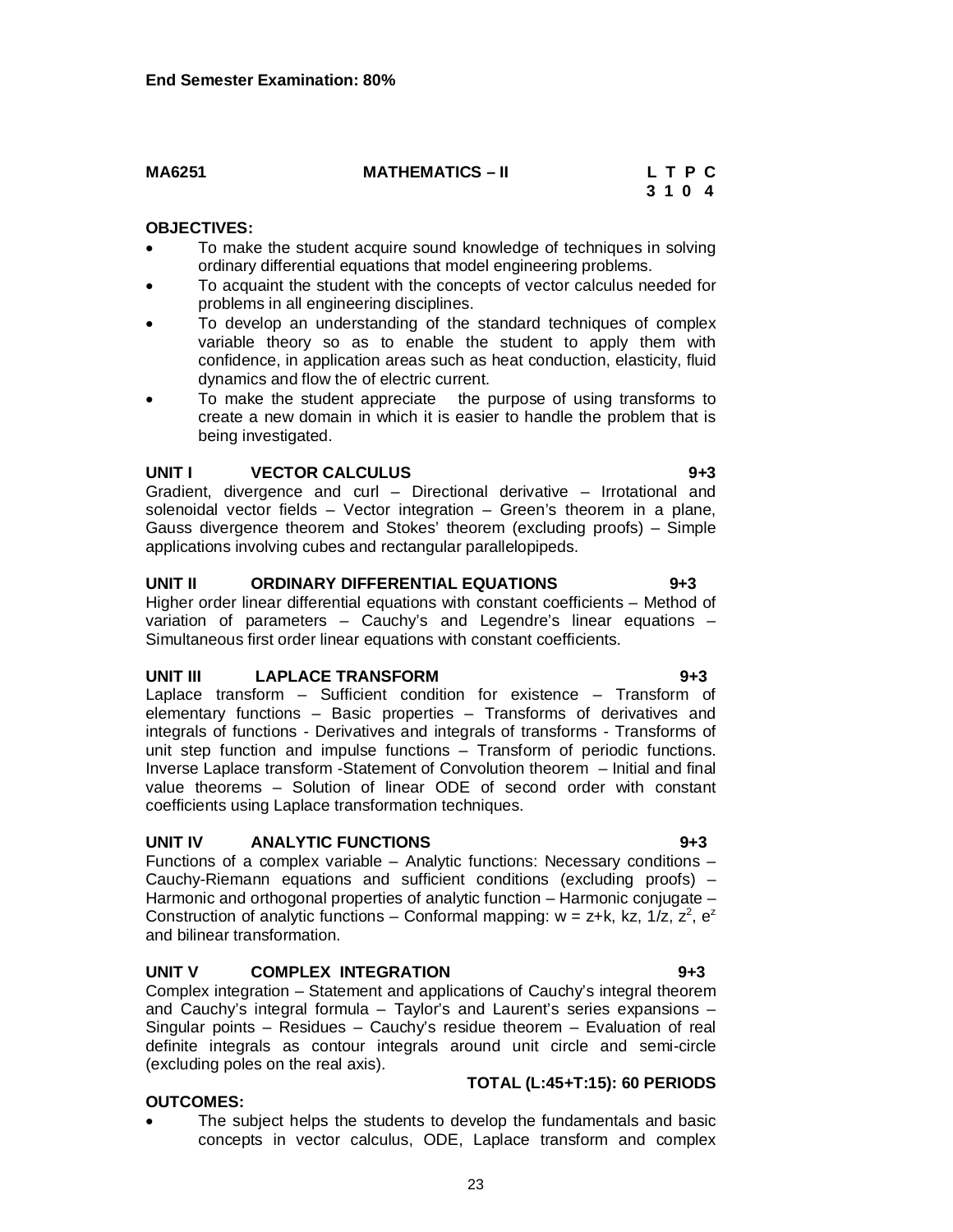functions. Students will be able to solve problems related to engineering applications by using these techniques.

#### **TEXT BOOKS:**

- 1. Bali N. P and Manish Goyal, "A Text book of Engineering Mathematics", Eighth Edition, Laxmi Publications Pvt Ltd.,2011.
- 2. Grewal. B.S, "Higher Engineering Mathematics", 41<sup>st</sup> Edition, Khanna Publications, Delhi, 2011.

#### **REFERENCES:**

- 1. Dass, H.K., and Er. Rajnish Verma," Higher Engineering Mathematics", S. Chand Private Ltd., 2011
- 2. Glyn James, "Advanced Modern Engineering Mathematics", 3<sup>rd</sup> Edition, Pearson Education, 2012.
- 3. Peter V. O'Neil," Advanced Engineering Mathematics", 7th Edition, Cengage learning, 2012.
- 4. Ramana B.V, "Higher Engineering Mathematics", Tata McGraw Hill Publishing Company, New Delhi, 2008.
- 5. Sivarama Krishna Das P. and Rukmangadachari E., "Engineering Mathematics" Volume II, Second Edition, PEARSON Publishing, 2011.

| <b>PH6251</b> | <b>ENGINEERING PHYSICS - II</b> | L T P C |  |  |
|---------------|---------------------------------|---------|--|--|
|               |                                 | 3 0 0 3 |  |  |

#### **OBJECTIVES:**

 To enrich the understanding of various types of materials and their applications in engineering and technology.

#### **UNIT I CONDUCTING MATERIALS 9**

Conductors – classical free electron theory of metals – Electrical and thermal conductivity – Wiedemann – Franz law – Lorentz number – Draw backs of classical theory – Quantum theory – Fermi distribution function – Effect of temperature on Fermi Function – Density of energy states – carrier concentration in metals.

#### **UNIT II SEMICONDUCTING MATERIALS 9**

Intrinsic semiconductor – carrier concentration derivation – Fermi level – Variation of Fermi level with temperature – electrical conductivity – band gap determination – compound semiconductors -direct and indirect band gapderivation of carrier concentration in n-type and p-type semiconductor – variation of Fermi level with temperature and impurity concentration -- Hall effect –Determination of Hall coefficient – Applications.

# **UNIT III MAGNETIC AND SUPERCONDUCTING MATERIALS 9**

Origin of magnetic moment – Bohr magneton – comparison of Dia, Para and Ferro magnetism  $-$  Domain theory  $-$  Hysteresis  $-$  soft and hard magnetic materials – antiferromagnetic materials – Ferrites and its applications Superconductivity: properties  $-$  Type I and Type II superconductors  $-$  BCS theory of superconductivity(Qualitative) - High  $T_c$  superconductors – Applications of superconductors – SQUID, cryotron, magnetic levitation.

#### **UNIT IV DIELECTRIC MATERIALS 9**

Electrical susceptibility – dielectric constant – electronic, ionic, orientational and space charge polarization – frequency and temperature dependence of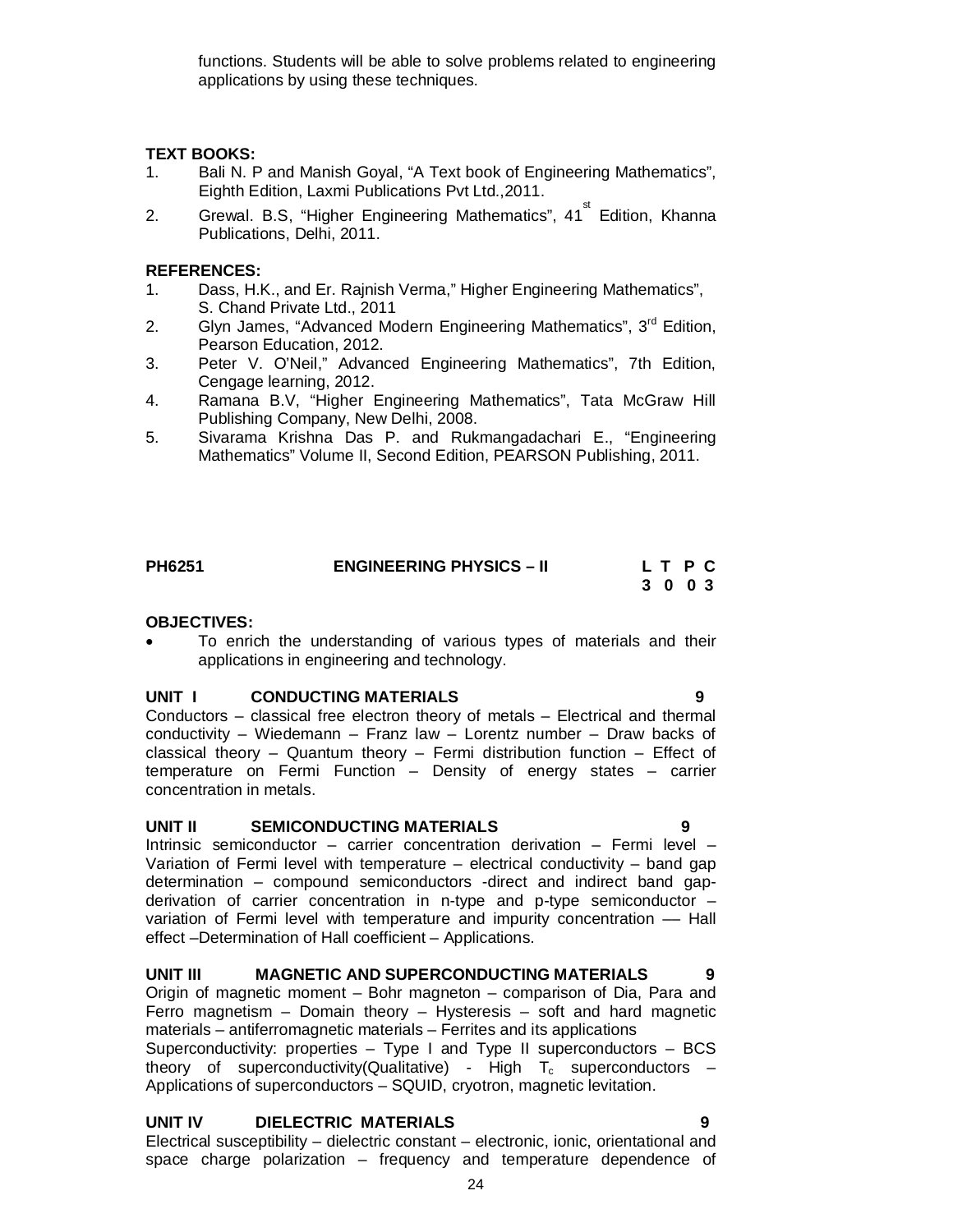polarisation – internal field – Claussius – Mosotti relation (derivation) – dielectric loss – dielectric breakdown – uses of dielectric materials (capacitor and transformer) – ferroelectricity and applications.

### **UNIT V ADVANCED ENGINEERING MATERIALS 9**

Metallic glasses: preparation, properties and applications. Shape memory alloys (SMA): Characteristics, properties of NiTi alloy, application, Nanomaterials– Preparation -pulsed laser deposition – chemical vapour deposition – Applications – NLO materials –Birefringence- optical Kerr effect – Classification of Biomaterials and its applications

**TOTAL: 45 PERIODS** 

#### **OUTCOMES:**

 The students will have the knowledge on physics of materials and that knowledge will be used by them in different engineering and technology applications.

#### **TEXT BOOKS:**

- 1. Arumugam M., Materials Science. Anuradha publishers, 2010
- 2. Pillai S.O., Solid State Physics. New Age International(P) Ltd., publishers, 2009

#### **REFERENCES:**

- 1. Palanisamy P.K. Materials Science. SCITECH Publishers, 2011
- 2. Senthilkumar G. Engineering Physics II. VRB Publishers, 2011
- 3. Mani P. Engineering Physics II. Dhanam Publications, 2011
- 4. Marikani A. Engineering Physics. PHI Learning Pvt., India, 2009

| CY6251 | <b>ENGINEERING CHEMISTRY - II</b> | LT P C |
|--------|-----------------------------------|--------|
|        |                                   | 3003   |

#### **OBJECTIVES:**

- To make the students conversant with boiler feed water requirements, related problems and water treatment techniques.
- Principles of electrochemical reactions, redox reactions in corrosion of materials and methods for corrosion prevention and protection of materials.
- Principles and generation of energy in batteries, nuclear reactors, solar cells, wind mills and fuel cells.
- Preparation, properties and applications of engineering materials.
- Types of fuels, calorific value calculations, manufacture of solid, liquid and gaseous fuels.

#### **UNIT I WATER TECHNOLOGY 9**

Introduction to boiler feed water-requirements-formation of deposits in steam boilers and heat exchangers- disadvantages (wastage of fuels, decrease in efficiency, boiler explosion) prevention of scale formation -softening of hard water -external treatment zeolite and demineralization - internal treatmentboiler compounds (phosphate, calgon, carbonate, colloidal) - caustic embrittlement -boiler corrosion-priming and foaming- desalination of brackish water –reverse osmosis.

#### **UNIT II ELECTROCHEMISTRY AND CORROSION 9**

Electrochemical cell - redox reaction, electrode potential- origin of electrode potential- oxidation potential- reduction potential, measurement and applications - electrochemical series and its significance - Nernst equation (derivation and problems). Corrosion- causes- factors- types-chemical, electrochemical corrosion (galvanic, differential aeration), corrosion control - material selection

25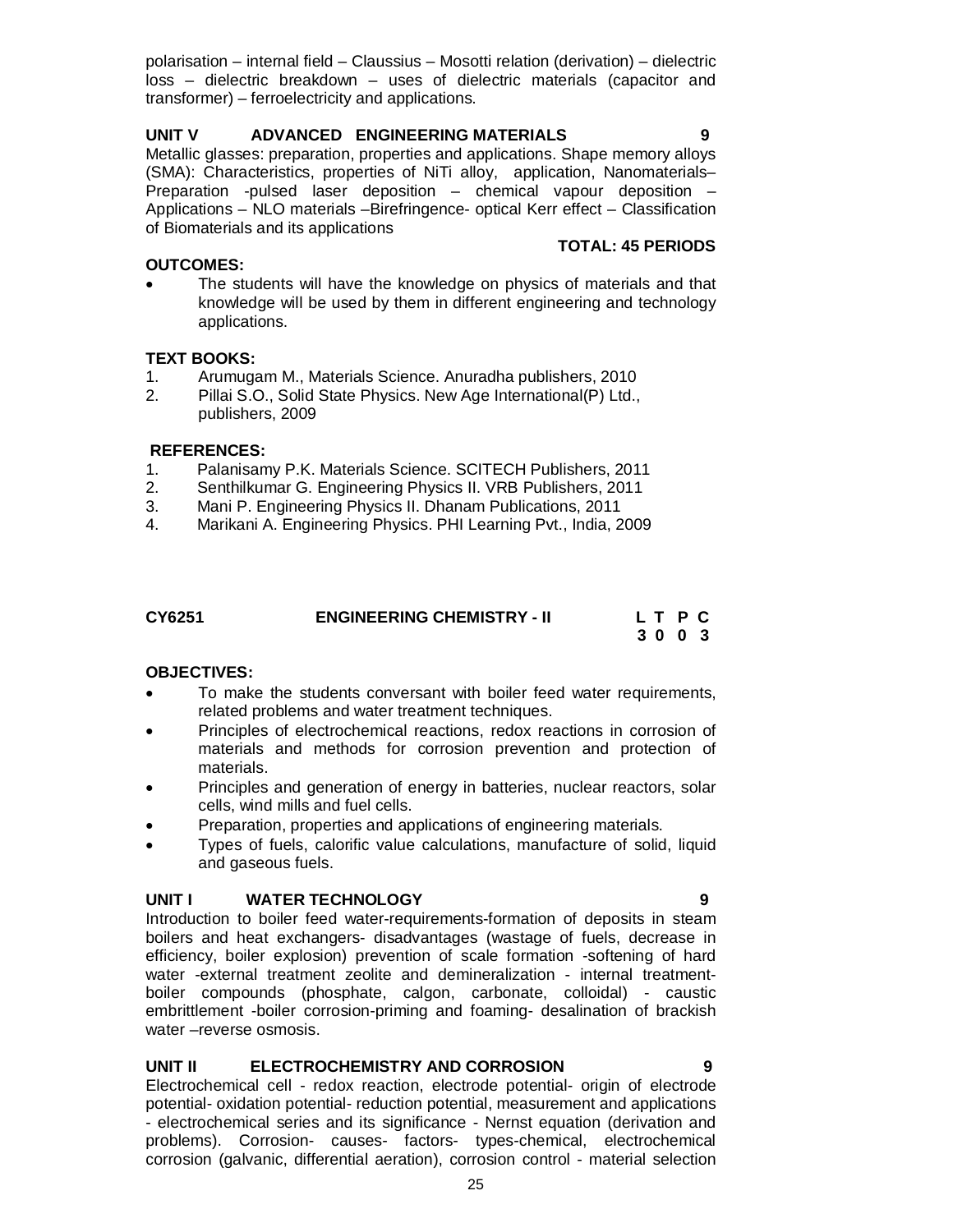and design aspects - electrochemical protection – sacrificial anode method and impressed current cathodic method. Paints- constituents and function. Electroplating of Copper and electroless plating of nickel.

#### **UNIT III ENERGY SOURCES 9**

Introduction- nuclear energy- nuclear fission- controlled nuclear fission- nuclear fusion- differences between nuclear fission and fusion- nuclear chain reactionsnuclear reactor power generator- classification of nuclear reactor- light water reactor- breeder reactor- solar energy conversion- solar cells- wind energy. Batteries and fuel cells:Types of batteries- alkaline battery- lead storage batterynickel-cadmium battery- lithium battery- fuel cell  $H_2$ -O<sub>2</sub> fuel cell- applications.

### **UNIT IV ENGINEERING MATERIALS 9**

Abrasives: definition, classification or types, grinding wheel, abrasive paper and cloth. Refractories: definition, characteristics, classification, properties – refractoriness and RUL, dimensional stability, thermal spalling, thermal expansion, porosity; Manufacture of alumina, magnesite and silicon carbide, Portland cement- manufacture and properties - setting and hardening of cement, special cement- waterproof and white cement–properties and uses. Glass - manufacture, types, properties and uses.

#### **UNIT V FUELS AND COMBUSTION 9**

Fuel: Introduction- classification of fuels- calorific value- higher and lower calorific values- coal- analysis of coal (proximate and ultimate)- carbonizationmanufacture of metallurgical coke (Otto Hoffmann method) - petroleummanufacture of synthetic petrol (Bergius process)- knocking- octane number diesel oil- cetane number - natural gas- compressed natural gas(CNG) liquefied petroleum gases(LPG)- producer gas- water gas. Power alcohol and bio diesel. Combustion of fuels: introduction- theoretical calculation of calorific value- calculation of stoichiometry of fuel and air ratio- ignition temperatureexplosive range - flue gas analysis (ORSAT Method).

#### **OUTCOMES:**

 The knowledge gained on engineering materials, fuels, energy sources and water treatment techniques will facilitate better understanding of engineering processes and applications for further learning.

#### **TEXT BOOKS:**

- 1. Vairam S, Kalyani P and SubaRamesh.,"Engineering Chemistry"., Wiley India PvtLtd.,New Delhi., 2011
- 2. DaraS.S,UmareS.S."Engineering Chemistry", S. Chand & Company Ltd., New Delhi , 2010

#### **REFERENCES:**

- 1 Kannan P. and Ravikrishnan A., "Engineering Chemistry", Sri Krishna Hi-tech Publishing Company Pvt. Ltd. Chennai, 2009
- 2. AshimaSrivastava and Janhavi N N., "Concepts of Engineering Chemistry", ACME Learning Private Limited., New Delhi., 2010.
- 3. RenuBapna and Renu Gupta., "Engineering Chemistry", Macmillan India Publisher Ltd., 2010.
- 4 Pahari A and Chauhan B., "Engineering Chemistry"., Firewall Media., New Delhi., 2010

# **GE6252 BASIC ELECTRICAL AND ELECTRONICS ENGINEERING L T P C 4 0 0 4**

#### **OBJECTIVES:**

**TOTAL: 45 PERIODS**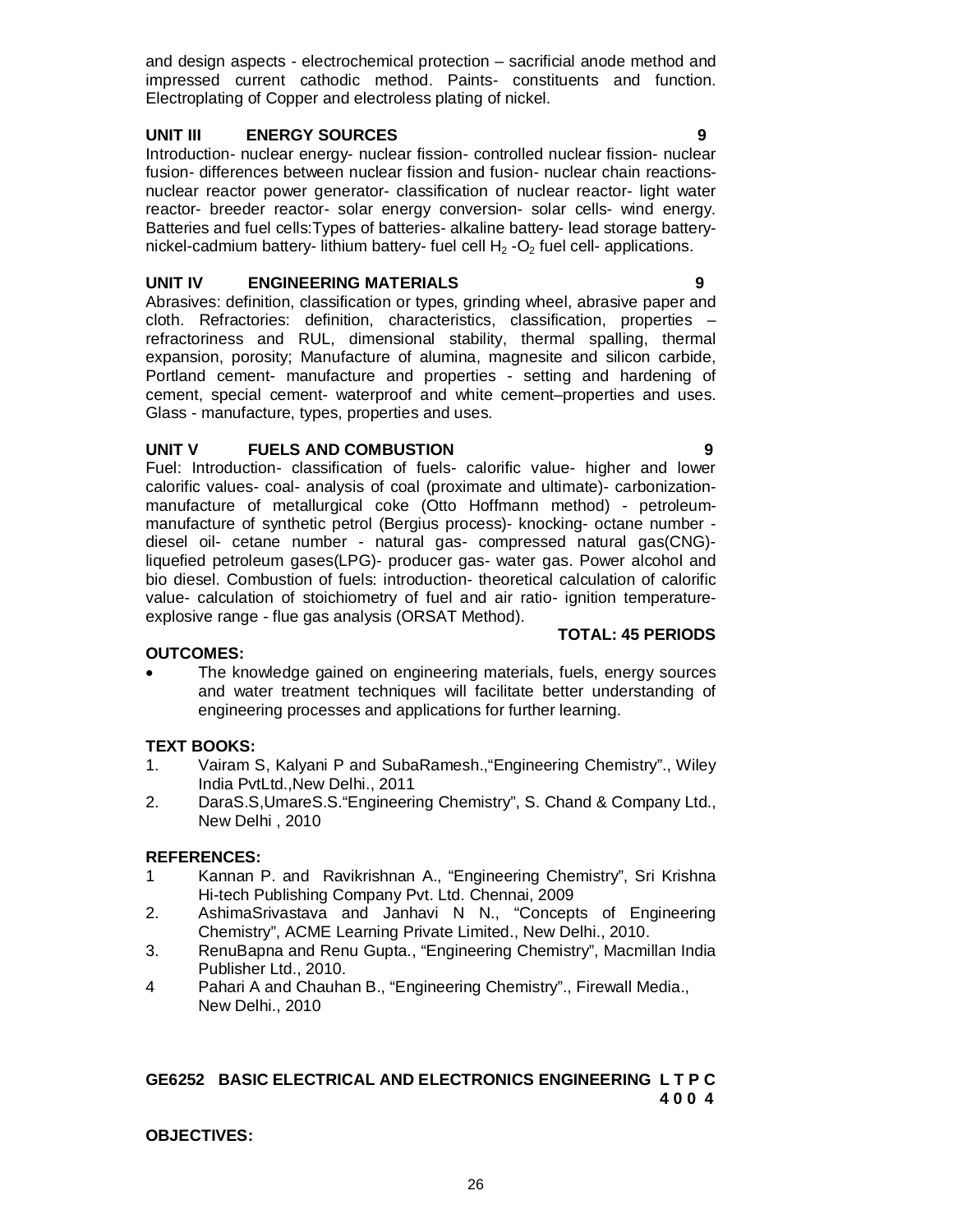- To explain the basic theorems used in Electrical circuits and the different components and function of electrical machines.
- To explain the fundamentals of semiconductor and applications.
- To explain the principles of digital electronics
- To impart knowledge of communication.

### **UNIT I ELECTRICAL CIRCUITS & MEASURMENTS 12**

Ohm's Law – Kirchoff's Laws – Steady State Solution of DC Circuits – Introduction to AC Circuits – Waveforms and RMS Value – Power and Power factor – Single Phase and Three Phase Balanced Circuits.

Operating Principles of Moving Coil and Moving Iron Instruments (Ammeters and Voltmeters), Dynamometer type Watt meters and Energy meters.

#### UNIT II ELECTRICAL MECHANICS 12

Construction, Principle of Operation, Basic Equations and Applications of DC Generators, DC Motors, Single Phase Transformer, single phase induction Motor.

#### **UNIT III SEMICONDUCTOR DEVICES AND APPLICATIONS 12**

Characteristics of PN Junction Diode – Zener Effect – Zener Diode and its Characteristics – Half wave and Full wave Rectifiers – Voltage Regulation. Bipolar Junction Transistor – CB, CE, CC Configurations and Characteristics – Elementary Treatment of Small Signal Amplifier.

#### **UNIT IV DIGITAL ELECTRONICS 12**

Binary Number System – Logic Gates – Boolean Algebra – Half and Full Adders – Flip-Flops – Registers and Counters – A/D and D/A Conversion (single concepts)

#### **UNIT V FUNDAMENTALS OF COMMUNICATION ENGINEERING 12**

Types of Signals: Analog and Digital Signals – Modulation and Demodulation: Principles of Amplitude and Frequency Modulations.

Communication Systems: Radio, TV, Fax, Microwave, Satellite and Optical Fibre (Block Diagram Approach only).

#### **OUTCOMES:**

#### **TOTAL: 60 PERIODS**

- ability to identify the electrical components explain the characteristics of electrical machines.
- ability to identify electronics components and use of them to design circuits.

#### **TEXT BOOKS:**

- 1. Mittle N., "Basic Electrical Engineering", Tata McGraw Hill Edition, New Delhi, 1990.
- 2. Sedha R.S., "Applied Electronics", S. Chand & Co., 2006.

#### **REFERENCES:**

- 1. Muthusubramanian R, Salivahanan S and Muraleedharan K A, "Basic Electrical, Electronics and Computer Engineering", Tata McGraw Hill, Second Edition, 2006.
- 2. Nagsarkar T K and Sukhija M S, "Basics of Electrical Engineering", Oxford press 2005.
- 3. Mehta V K, "Principles of Electronics", S.Chand & Company Ltd, 1994.
- 4. Mahmood Nahvi and Joseph A. Edminister, "Electric Circuits", Schaum' Outline Series, McGraw Hill, 2002.
- 5. Premkumar N, "Basic Electrical Engineering", Anuradha Publishers, 2003.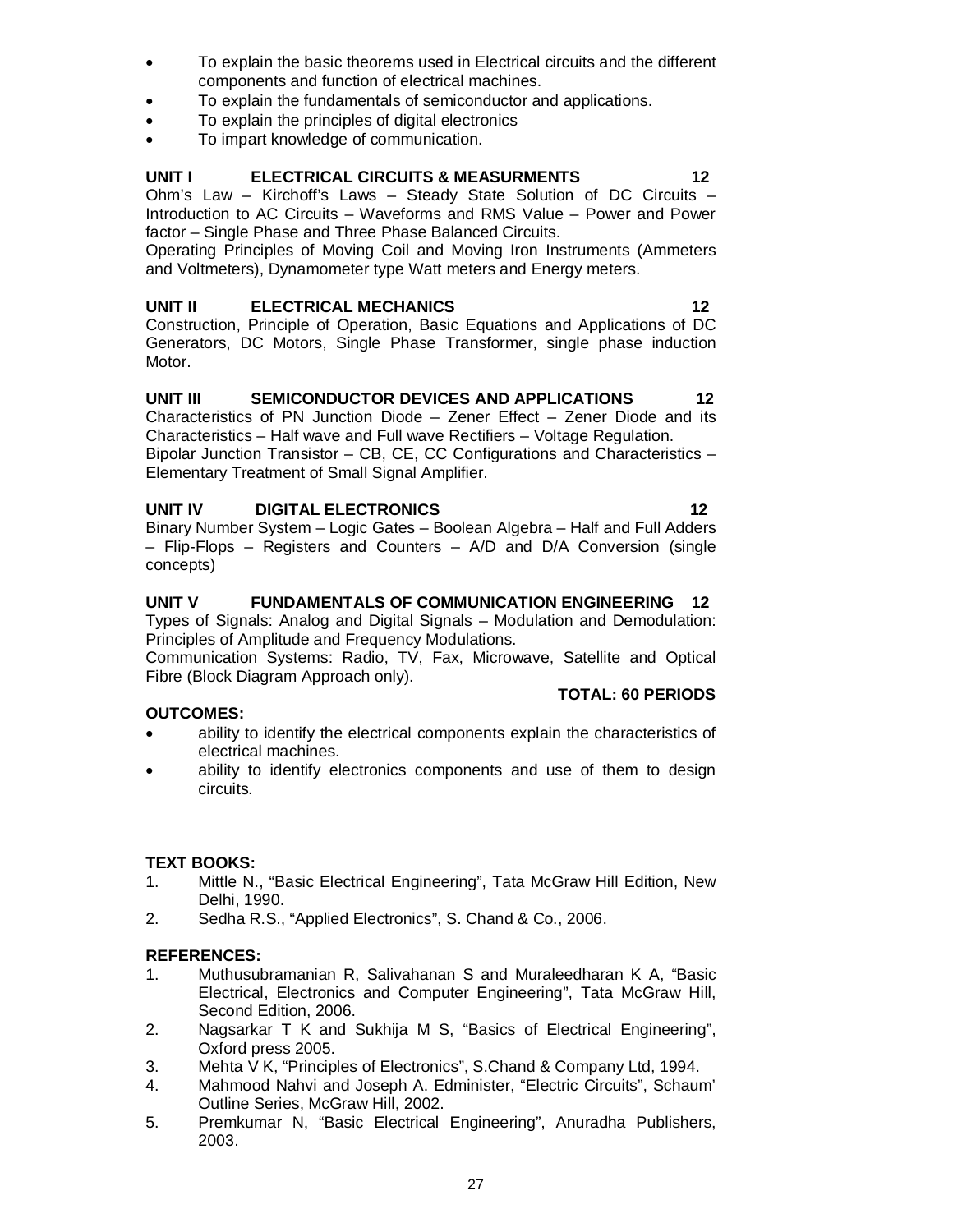#### GE6253 **ENGINEERING MECHANICS** L T P C<br>3 1 0 4  **3 1 0 4**

### **OBJECTIVES:**

 To develop capacity to predict the effect of force and motion in the course of carrying out the design functions of engineering.

# **UNIT I BASICS AND STATICS OF PARTICLES 12**

Introduction – Units and Dimensions – Laws of Mechanics – Lami's theorem, Parallelogram and triangular Law of forces — Vectorial representation of forces – Vector operations of forces -additions, subtraction, dot product, cross product – Coplanar Forces – rectangular components – Equilibrium of a particle – Forces in space – Equilibrium of a particle in space – Equivalent systems of forces – Principle of transmissibility .

#### **UNIT II EQUILIBRIUM OF RIGID BODIES 12**

Free body diagram – Types of supports –Action and reaction forces –stable equilibrium – Moments and Couples – Moment of a force about a point and about an axis – Vectorial representation of moments and couples – Scalar components of a moment – Varignon's theorem – Single equivalent force - Equilibrium of Rigid bodies in two dimensions – Equilibrium of Rigid bodies in three dimensions

#### **UNIT III PROPERTIES OF SURFACES AND SOLIDS 12**

Centroids and centre of mass– Centroids of lines and areas - Rectangular, circular, triangular areas by integration  $-$  T section, I section, - Angle section, Hollow section by using standard formula –Theorems of Pappus - Area moments of inertia of plane areas – Rectangular, circular, triangular areas by integration – T section, I section, Angle section, Hollow section by using standard formula – Parallel axis theorem and perpendicular axis theorem – Principal moments of inertia of plane areas – Principal axes of inertia-Mass moment of inertia –mass moment of inertia for prismatic, cylindrical and spherical solids from first principle – Relation to area moments of inertia.

#### **UNIT IV DYNAMICS OF PARTICLES** 12

Displacements, Velocity and acceleration, their relationship – Relative motion – Curvilinear motion - Newton's laws of motion – Work Energy Equation– Impulse and Momentum – Impact of elastic bodies.

#### **UNIT V FRICTION AND ELEMENTS OF RIGID BODY DYNAMICS 12**

Friction force  $-$  Laws of sliding friction  $-$  equilibrium analysis of simple systems with sliding friction –wedge friction-. Rolling resistance -Translation and Rotation of Rigid Bodies – Velocity and acceleration – General Plane motion of simple rigid bodies such as cylinder, disc/wheel and sphere. **TOTAL : 60 PERIODS**

#### **OUTCOMES:**

- ability to explain the differential principles applies to solve engineering problems dealing with force, displacement, velocity and acceleration.
- ability to analyse the forces in any structures.
- ability to solve rigid body subjected to dynamic forces.

#### **TEXT BOOKS:**

1. Beer, F.P and Johnston Jr. E.R., "Vector Mechanics for Engineers (In SI Units): Statics and Dynamics", 8<sup>th</sup> Edition, Tata McGraw-Hill Publishing company, New Delhi (2004).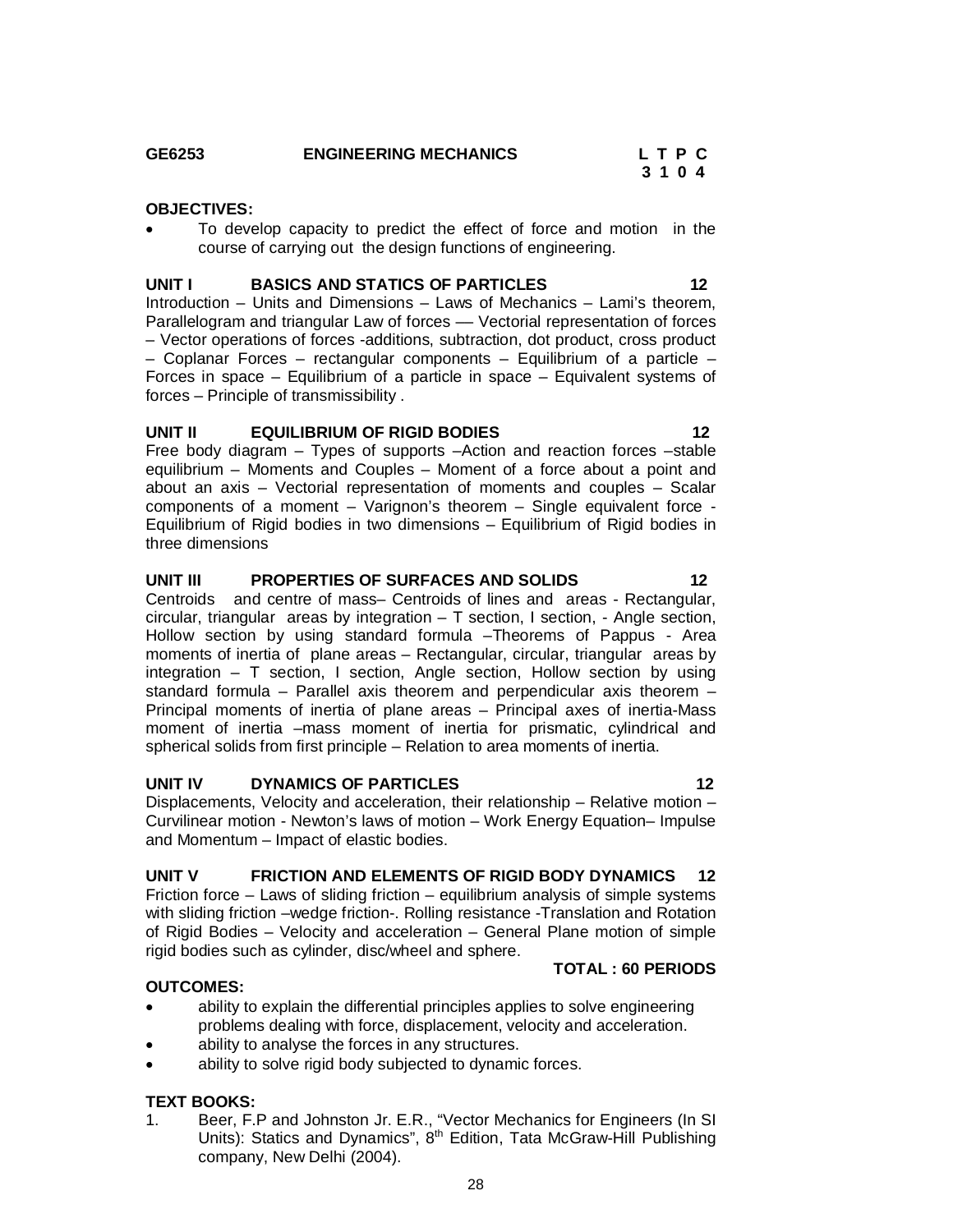2. Vela Murali, "Engineering Mechanics", Oxford University Press (2010)

#### **REFERENCES:**

- 1. Hibbeller, R.C and Ashok Gupta, "Engineering Mechanics: Statics and Dynamics", 11<sup>th</sup> Edition, Pearson Education 2010.
- 2. Irving H. Shames and Krishna Mohana Rao. G., "Engineering Mechanics – Statics and Dynamics",  $4<sup>th</sup>$  Edition, Pearson Education 2006.
- 3. Meriam J.L. and Kraige L.G., " Engineering Mechanics- Statics Volume 1, Dynamics- Volume 2", Third Edition, John Wiley & Sons,1993.
- 4. Rajasekaran S and Sankarasubramanian G., "Engineering Mechanics Statics and Dynamics", 3<sup>rd</sup> Edition, Vikas Publishing House Pvt. Ltd., 2005.
- 5. Bhavikatti, S.S and Rajashekarappa, K.G., "Engineering Mechanics", New Age International (P) Limited Publishers, 1998.
- 6. Kumar, K.L., "Engineering Mechanics", 3rd Revised Edition, Tata McGraw-Hill Publishing company, New Delhi 2008.

#### **GE6262 PHYSICS AND CHEMISTRY LABORATORY – II L T P C 0 0 2 1**

### **PHYSICS LABORATORY – II**

#### **OBJECTIVES:**

 To introduce different experiments to test basic understanding of physics concepts applied in optics, thermal physics and properties of matter.

#### **LIST OF EXPERIMENTS**

#### **(Any FIVE Experiments)**

- 1. Determination of Young's modulus by uniform bending method
- 2. Determination of band gap of a semiconductor
- 3. Determination of Coefficient of viscosity of a liquid –Poiseuille's method
- 4. Determination of Dispersive power of a prism Spectrometer
- 5. Determination of thickness of a thin wire Air wedge method
- 6. Determination of Rigidity modulus Torsion pendulum

#### **OUTCOMES:**

 The students will have the ability to test materials by using their knowledge of applied physics principles in optics and properties of matter.

#### **LIST OF EQUIPMENT FOR A BATCH OF 30 STUDENTS:**

- 1. Traveling microscope, meter scale, Knife edge, weights
- 2. Band gap experimental set up
- 3. Burette, Capillary tube, rubber tube, stop clock, beaker and weighing balance
- 4. spectrometer, prism, sodium vapour lamp.
- 5. Air-wedge experimental set up.
- 6. Torsion pendulum set up.
	- a. (vernier Caliper, Screw gauge, reading lens are required for most of the experiments)

#### **CHEMISTRY LABORATORY - II**

#### **OBJECTIVES:**

 To make the student acquire practical skills in the wet chemical and instrumental methods for quantitative estimation of hardness, alkalinity, metal ion content, corrosion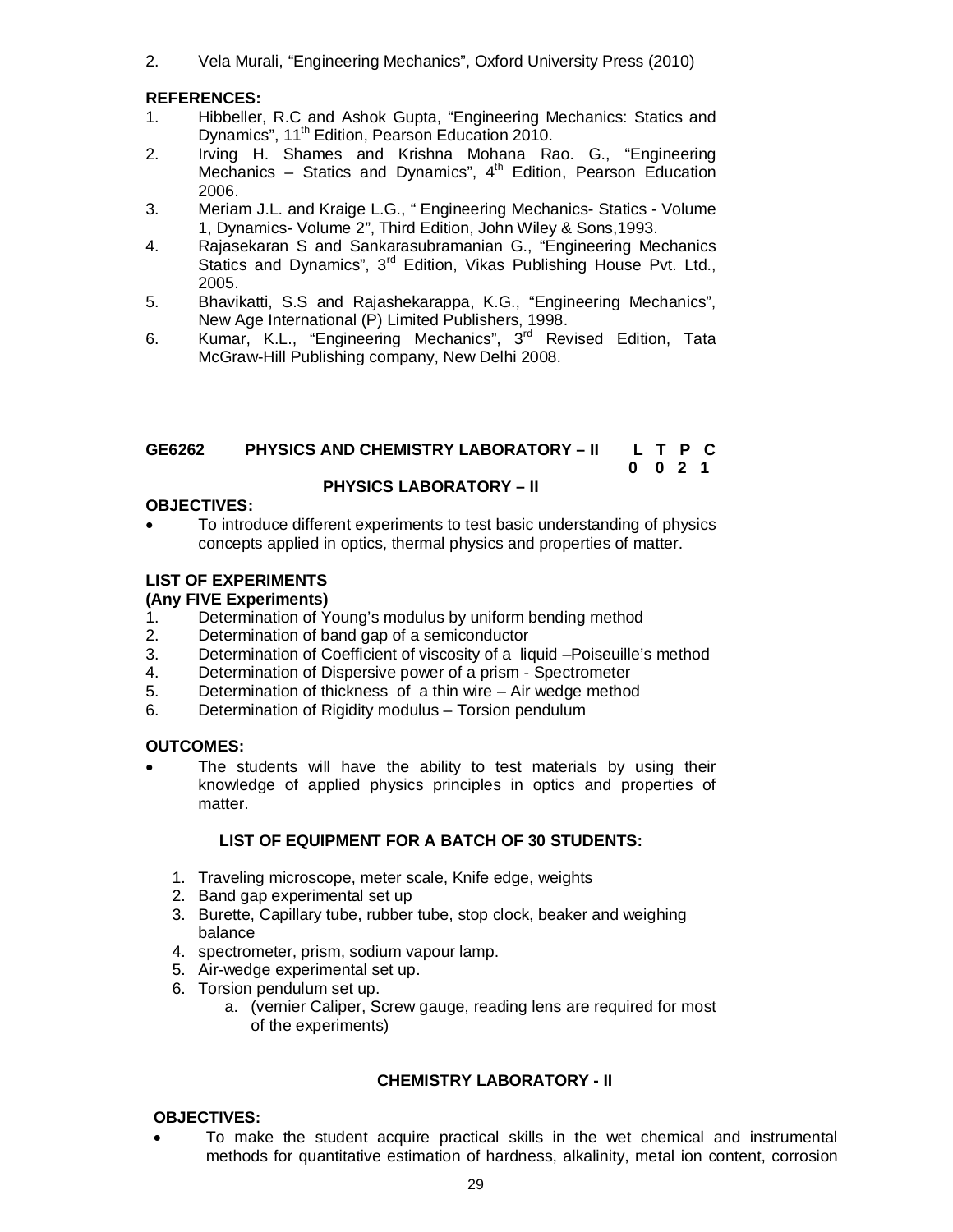in metals and cement analysis.

#### **LIST OF EXPERIMENTS**

#### **(Any FIVE Experiments)**

- 1 Determination of alkalinity in water sample<br>2 Determination of total, temporary & permar
- 2 Determination of total, temporary & permanent hardness of water by EDTA method<br>3 Estimation of copper content of the given solution by EDTA method
- Estimation of copper content of the given solution by EDTA method
- 4 Estimation of iron content of the given solution using potentiometer<br>5 Estimation of sodium present in water using flame photometer
- Estimation of sodium present in water using flame photometer
- 6 Corrosion experiment weight loss method
- 7 Conductometric precipitation titration using BaCl<sub>2</sub> and  $Na<sub>2</sub>SO<sub>4</sub>$ <br>8 Determination of CaO in Cement.
- Determination of CaO in Cement.

#### **OUTCOMES:**

# **TOTAL: 30 PERIODS**

 The students will be conversant with hands-on knowledge in the quantitative chemical analysis of water quality related parameters, corrosion measurement and cement analysis.

### **REFERENCES:**

1. Daniel R. Palleros, "Experimental organic chemistry" John Wiley & Sons, Inc., New York, 2001.

2. Furniss B.S. Hannaford A.J, Smith P.W.G and Tatchel A.R., "Vogel's Textbook of practical organic chemistry, LBS Singapore ,1994.

3. Jeffery G.H, Bassett J., Mendham J. and Denny R.C., "Vogel's Text book of quantitative analysis chemical analysis", ELBS 5th Edn. Longman, Singapore publishers, Singapore, 1996.

4. Kolthoff I.M. and Sandell E.B. et al. Quantitative chemical analysis, McMillan, Madras 1980

#### **• Laboratory classes on alternate weeks for Physics and Chemistry.**

#### **LIST OF EQUIPMENT FOR A BATCH OF 30 STUDENTS:**

| 1. Potentiometer      | $\blacksquare$ | 5 Nos |
|-----------------------|----------------|-------|
| 2. Flame photo meter  | $\sim$         | 5 Nos |
| 3. Weighing Balance   | $\blacksquare$ | 5 Nos |
| 4. Conductivity meter | $\blacksquare$ | 5 Nos |

#### **Common Apparatus : Pipette, Burette, conical flask, percelain tile, dropper (30 Nos each)**

| GE6263 | <b>COMPUTER PROGRAMMING LABORATORY</b> | L T P C |
|--------|----------------------------------------|---------|
|        |                                        | 0 1 2 2 |

#### **OBJECTIVES:**

#### **The Students should be made to**

- Be exposed to Unix shell commands
- Be familiar with an editor on Unix
- Learn to program in Shell script
- Learn to write C programme for Unix platform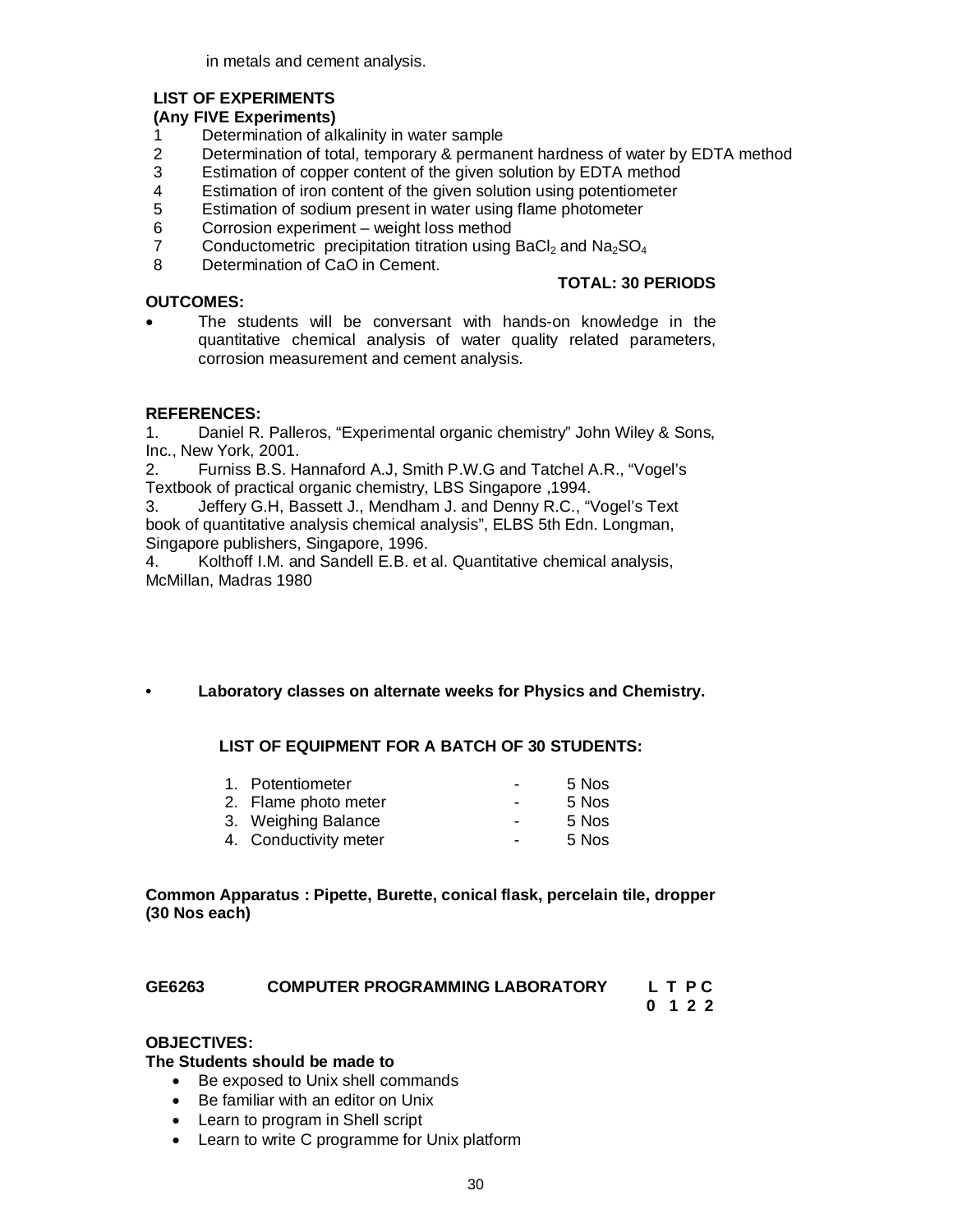#### **LIST OF EXPERIMENTS**

| <b>1. UNIX COMMANDS</b><br>Study of Unix OS - Basic Shell Commands - Unix Editor                 | 15 |
|--------------------------------------------------------------------------------------------------|----|
| <b>2. SHELL PROGRAMMING</b><br>Simple Shell program - Conditional Statements - Testing and Loops | 15 |
| <b>3. C PROGRAMMING ON UNIX</b>                                                                  | 15 |

Dynamic Storage Allocation-Pointers-Functions-File Handling

#### **TOTAL: 45 PERIODS**

#### **OUTCOMES:**

At the end of the course the students should be able to:

- Use Shell commands
- Design of Implement Unix shell scripts
- Write and execute C programs on Unix

# **HARDWARE / SOFTWARE REQUIREMENTS FOR A BATCH OF 30 STUDENTS**

#### **Hardware**

- 1 UNIX Clone Server
- 3 3 Nodes (thin client or PCs)
- $\bullet$  Printer 3 Nos.

#### **Software**

- OS UNIX Clone (33 user license or License free Linux)
- Compiler C

#### **GE6264 BASIC ELECTRICAL AND ELECTRONICS LABORATORY L T P C 0 0 3 2**

#### **OBJECTIVES**

 To provide a basic understanding of operation and characteristics of Electrical machines and Electronic devices

#### **LIST OF EXPERIMENTS:**

- 1. Open circuit and load test on shunt generators
- 2. Load test of D.C. shunt motor
- 3. Load test or single phase induction motor
- 4. Equivalent circuit of a transformer
- 5. Swinturn's test
- 6. Load test or 3- phase squirrel cage induction motor
- 7. Load test or 3 –phase slip ring induction motor
- 8. Diode characteristics
- 9. Transistor amplifier
- 10. SCR application
- 11. Frequency Response Analysis
- 12. Characteristics of Transducers

# **TOTAL: 45 PERIODS**

### **LIST OF EQUIPMENT FOR BATCH OF 30 STUDENTS**

- 1. Shunt Generators
- 2. Shunt DC motors
- 3. Single phase Induction motor
- 4. Single phase transformer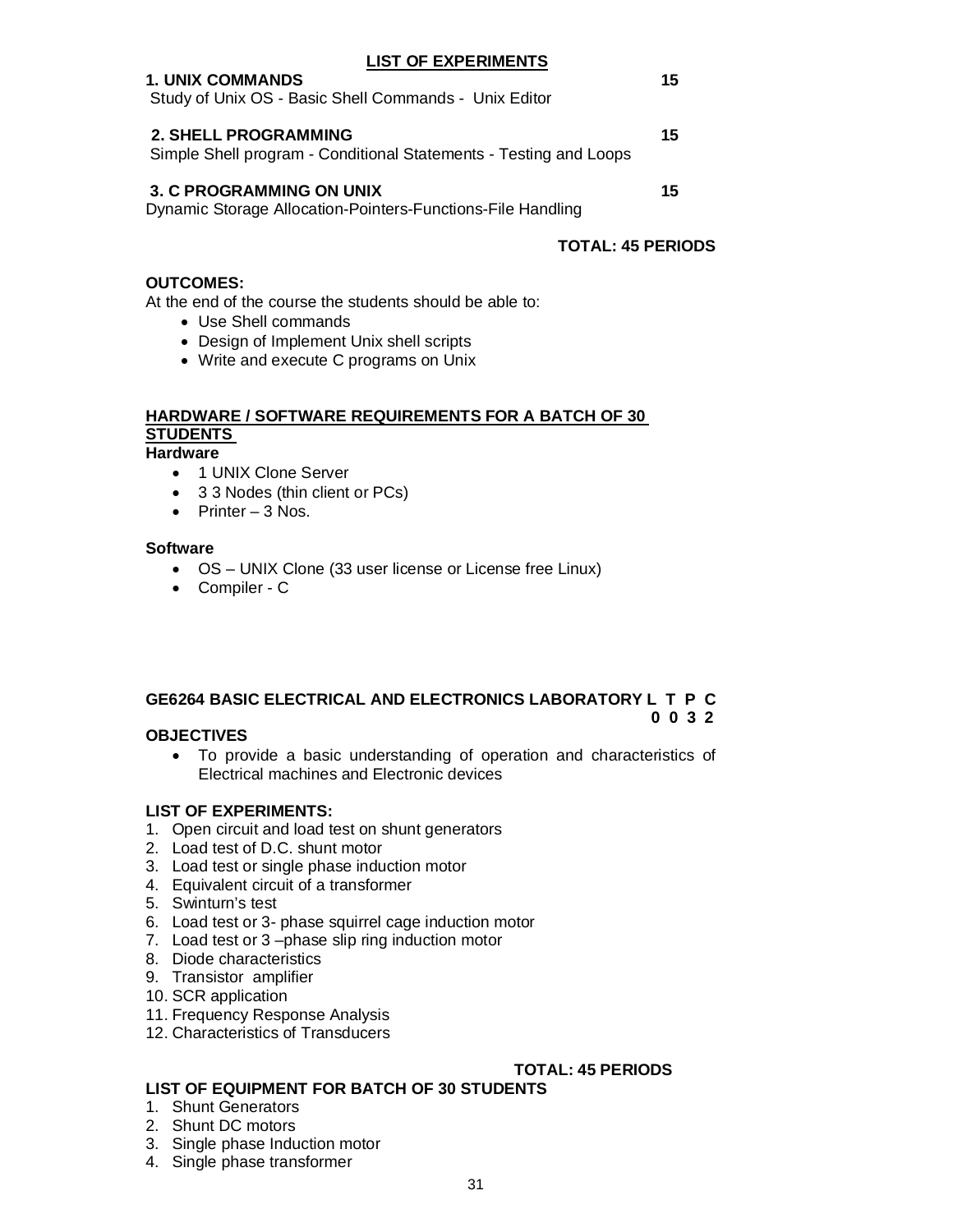- 5. Three phase Squirrel Cage induction Motors
- 6. Diodes and Amplifiers
- 7. Oscilloscope
- 8. Transducers

### **MA6351 TRANSFORMS AND PARTIAL DIFFERENTIAL EQUATIONS L T P C 3 1 0 4**

#### **OBJECTIVES**

To facilitate the understanding of the mathematical principles on transforms and partial differtial equations and to cultivate the art of formulating physical problems in the language of mathematics.

#### **UNIT I PARTIAL DIFFERENTIAL EQUATIONS 9 + 3**  Formation of partial differential equations – Singular integrals -- Solutions of standard types of first order partial differential equations - Lagrange's linear equation -- Linear partial differential equations of second and higher order with constant coefficients of both homogeneous and non-homogeneous types.

### **UNIT II FOURIER SERIES 9 + 3**

Dirichlet's conditions – General Fourier series – Odd and even functions – Half range sine series – Half range cosine series – Complex form of Fourier series – Parseval's identity – Harmonic analysis.

# **UNIT III APPLICATIONS OF PARTIAL DIFFERENTIAL EQUATIONS 8**  $+3$

Classification of PDE – Method of separation of variables - Solutions of one dimensional wave equation – One dimensional equation of heat conduction – Steady state solution of two dimensional equation of heat conduction (excluding insulated edges).

# **UNIT IV FOURIER TRANSFORMS 9 + 3**

Statement of Fourier integral theorem – Fourier transform pair – Fourier sine and cosine transforms – Properties – Transforms of simple functions – Convolution theorem – Parseval's identity.

#### **UNIT V Z - TRANSFORMS AND DIFFERENCE EQUATIONS 9 + 3** Z- transforms - Elementary properties – Inverse Z - transform (using partial fraction and residues) – Convolution theorem - Formation of difference equations – Solution of difference equations using Z - transform.

# **TOTAL (L:45+T:15): 60 PERIODS**

# **OUTCOMES:**

- To introduce Fourier series analysis which is central to many applications in engineering apart from its use in solving boundary value problems.
- To acquaint the student with Fourier transform techniques used in wide variety of situations.
- To introduce the effective mathematical tools for the solutions of partial differential equations that model several physical processes and to develop Ztransform techniques for discrete time systems.

# **TEXT BOOKS:**

- 1. Veerarajan. T., "Transforms and Partial Differential Equations", Tata McGraw Hill Education Pvt. Ltd., New Delhi, Second reprint, 2012.
- 2. Grewal. B.S., "Higher Engineering Mathematics"*,* 42nd Edition, Khanna Publishers, Delhi, 2012.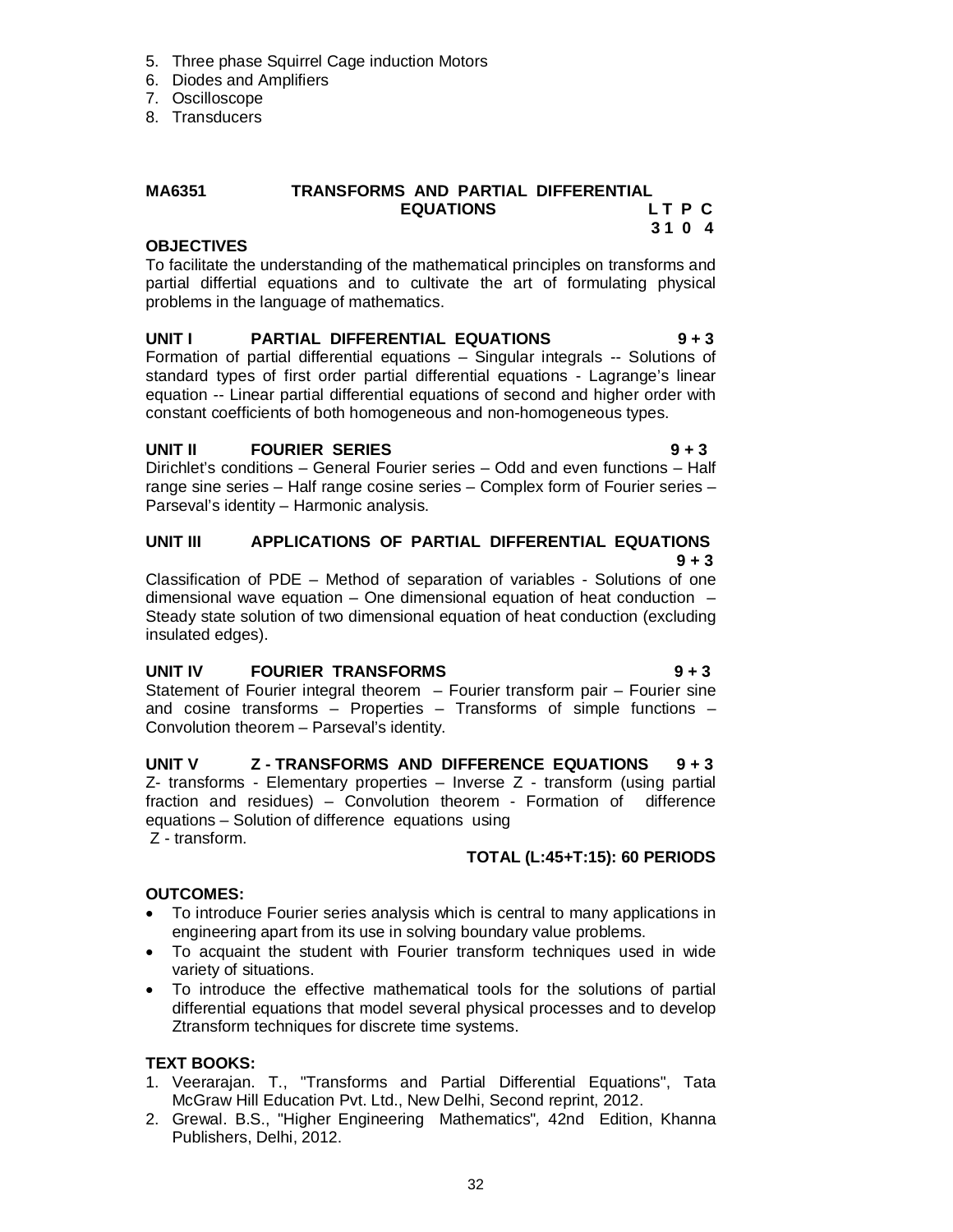3. Narayanan.S., Manicavachagom Pillay.T.K and Ramanaiah.G "Advanced Mathematics for Engineering Students" Vol. II & III, S.Viswanathan Publishers Pvt Ltd. 1998.

### **REFERENCES:**

- 1. Bali.N.P and Manish Goyal, "A Textbook of Engineering Mathematics",  $7<sup>th</sup>$ Edition, Laxmi Publications Pvt Ltd , 2007.
- 2. Ramana.B.V., "Higher Engineering Mathematics"*,* Tata Mc-GrawHill Publishing Company Limited, NewDelhi, 2008.
- 3. Glyn James, "Advanced Modern Engineering Mathematics", 3<sup>rd</sup> Edition, Pearson Education, 2007.
- 4. Erwin Kreyszig, "Advanced Engineering Mathematics", 8<sup>th</sup> Edition, Wiley India, 2007.
- 5. Ray Wylie. C and Barrett.L.C, "Advanced Engineering Mathematics" Tata Mc Graw Hill Education Pvt Ltd, Sixth Edition, New Delhi, 2012.
- 6. Datta.K.B., "Mathematical Methods of Science and Engineering", Cengage Learning India Pvt Ltd, Delhi, 2013.

#### **EE6351 ELECTRICAL DRIVES AND CONTROLS L T P C 3 0 0 3**

#### **OBJECTIVES:**

- To understand the basic concepts of different types of electrical machines and their performance.
- To study the different methods of starting D.C motors and induction motors.
- To study the conventional and solid-state drives.

#### **UNIT I INTRODUCTION 8**

Basic Elements – Types of Electric Drives – factors influencing the choice of electrical drives – heating and cooling curves – Loading conditions and classes of duty – Selection of power rating for drive motors with regard to thermal overloading and Load variation factors

#### **UNIT II DRIVE MOTOR CHARACTERISTICS 9**

Mechanical characteristics – Speed-Torque characteristics of various types of load and drive motors – Braking of Electrical motors – DC motors: Shunt, series and compound - single phase and three phase induction motors.

#### **UNIT III STARTING METHODS 8**

Types of D.C Motor starters – Typical control circuits for shunt and series motors – Three phase squirrel cage and slip ring induction motors.

#### **UNIT V CONVENTIONAL AND SOLID STATE SPEED CONTROL OF D.C. DRIVES** 10

Speed control of DC series and shunt motors – Armature and field control, Ward Leonard control system - Using controlled rectifiers and DC choppers –applications

#### **UNIT V CONVENTIONAL AND SOLID STATE SPEED CONTROL OF A.C.DRIVES 10**

Speed control of three phase induction motor – Voltage control, voltage / frequency control, slip power recovery scheme – Using inverters and AC voltage regulators – applications.

#### **OUTCOME:**

#### **TOTAL : 45 PERIODS**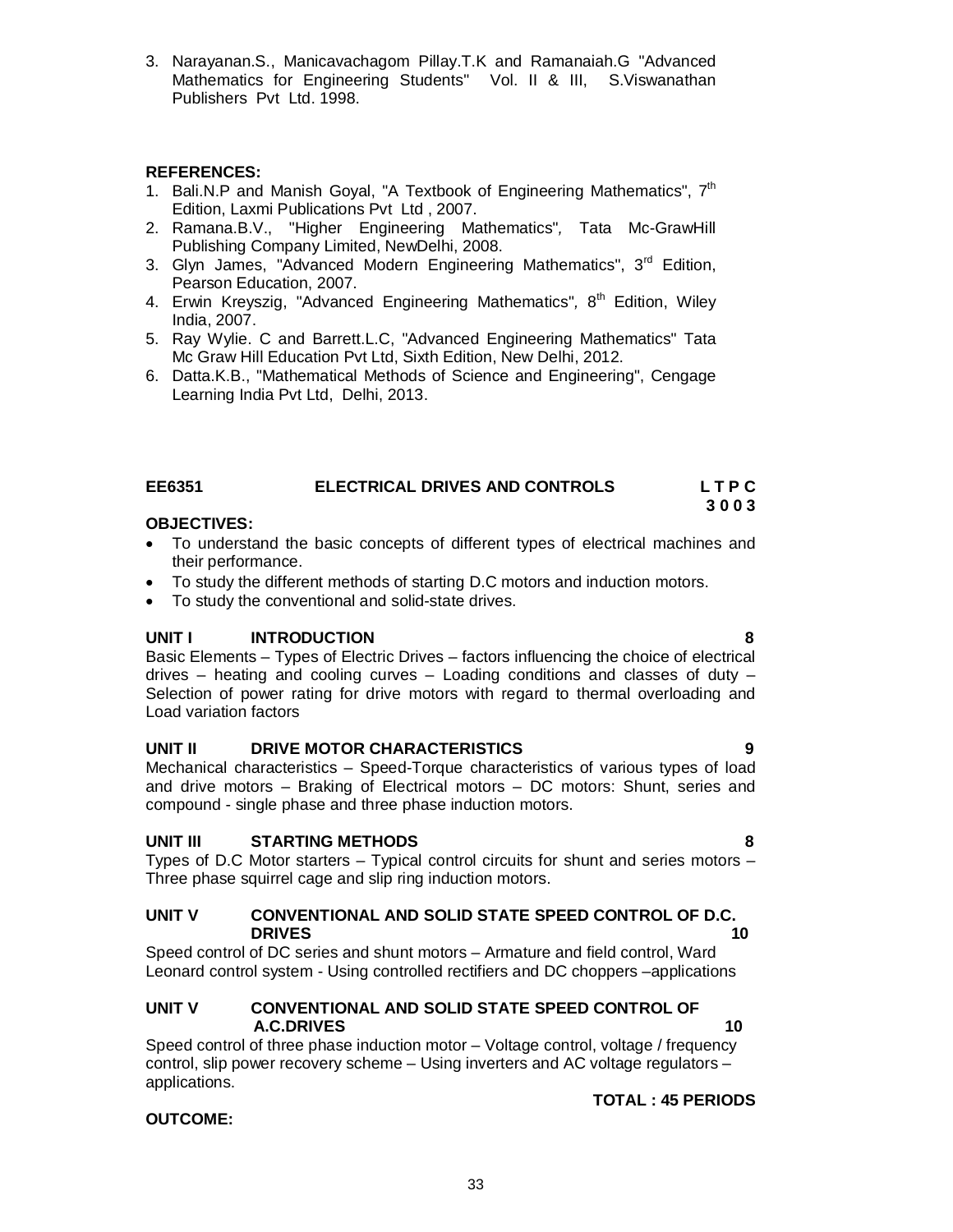Students able to describe the structure of Electric Drive systems and their role in various applications such as flexible production systems, energy conservation, renewable energy, transportation etc., making Electric Drives an enabling technology.

#### **TEXT BOOKS:**

- 1. Vedam Subrahmaniam, "Electric Drives (concepts and applications)", Tata McGraw-Hill, 2001
- 2. Nagrath.I.J. & Kothari.D.P, "Electrical Machines", Tata McGraw-Hill, 1998

#### **REFERENCES:**

- 1. Pillai.S.K "A first course on Electric drives", Wiley Eastern Limited, 1998
- 2. M.D.Singh, K.B.Khanchandani, "Power Electronics", Tata McGraw-Hill, 1998
- 3. H.Partab, "Art and Science and Utilisation of electrical energy", Dhanpat Rai and Sons, 1994.

### **CH6301 ORGANIC CHEMISTRY L T P C**

 **3 0 0 3**

#### **OBJECTIVE:**

To enable the students to learn the type of components in which organic reactions take place and also to know the preparation of the essential organic compounds.

#### **UNIT I CARBOHYDRATES 9**

Introduction – various definitions and classifications of carbohydrates – Preparation, Physical & Chemical properties, Structure and Uses of Monosaccharides (Glucose & Fructose) Interconversions – Aldo pentose to aldo hexose–Aldo hexose to aldo pentose- aldose to isomeric Ketose – Ketose to isomeric Aldose – Aldose to epimer

#### **UNIT II HETEROCYCLIC COMPOUNDS 9**

Preparation, Physical & Chemical properties and Uses of Pyrrole, Furan, Furfural, TetrahydroFuran, Thiophene, Indole, Pyridine, Quinoline and Isoquinoline.

#### **UNIT III DYE CHEMISTRY 9**

#### Witt's theory and modern theory of colors – Synthesis of Methyl red, Methyl orange, Congo red, Malachite green, para-rosaniline, phenolphthalein, fluorescence, Eosin dyes.

#### **UNIT IV SYNTHETIC ORGANIC CHEMISTRY 9**

Preparation and Synthetic utilities of Grignard reagent, Ethyl aceto acetate and Malonic ester.

#### **UNIT V PHARMACEUTICAL CHEMISTRY 9**

Synthesis of Antimalarial drugs – isopentaquine and chloroquine Synthesis of Antibacterial drugs – Sulphaniliamide and Sulphapyridine.

### **TOTAL : 45 PERIODS**

#### **OUTCOME:**

At the end of the course students will be in a position to have knowledge on various reaction mechanism, preparation of organic compounds and their properties. This will be a precursor for the study on Chemical Reaction Engineering.

#### **TEXT BOOKS:**

- 1. R.T. Morrison and R.N. Boyd "Organic Chemistry" VI Edition Prentice Hall Inc (1996) USA.
- 2. K.S. Tiwari, N.K. Vishnoi and S.N. Malhotra "A text book of Organic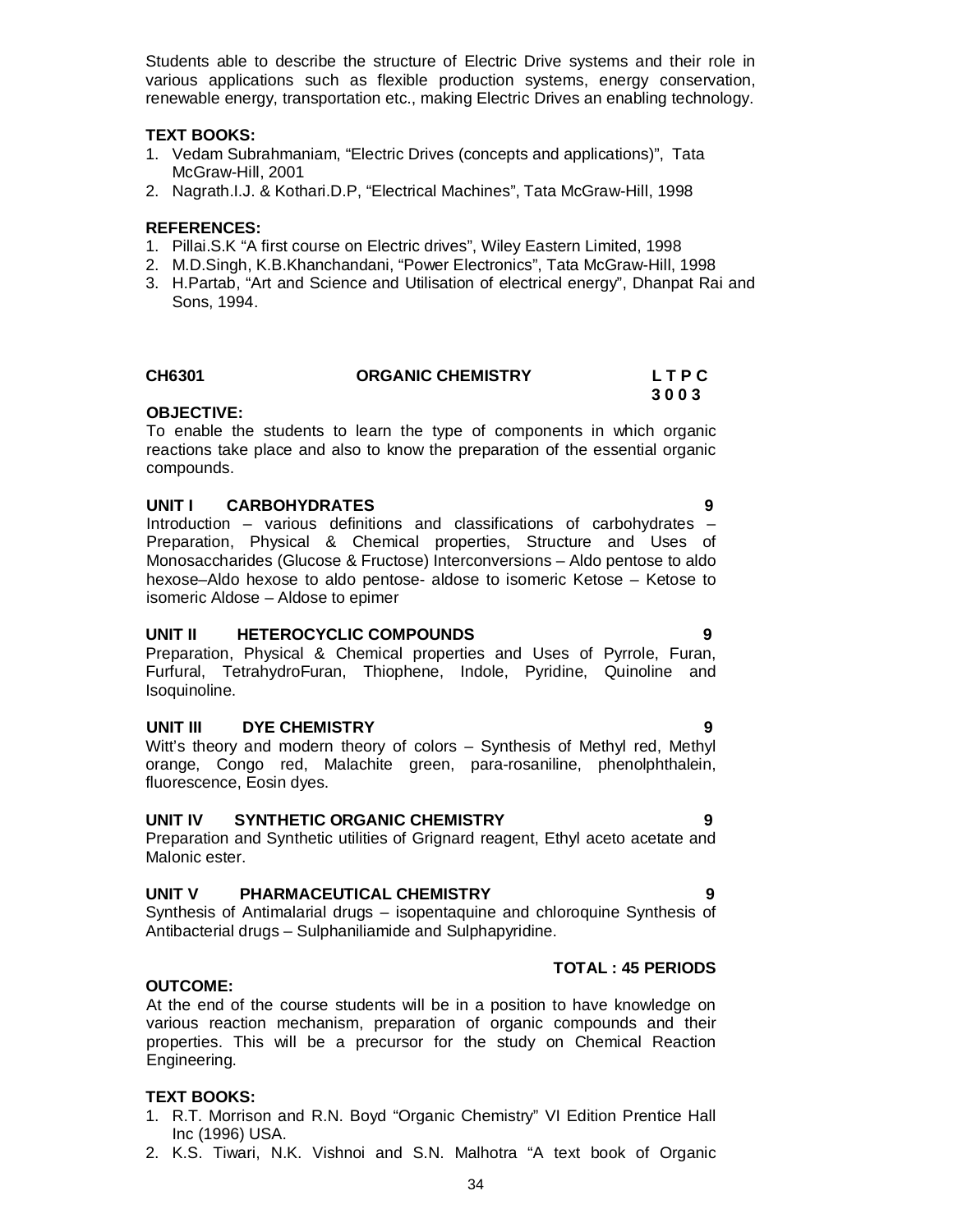Chemistry" Second Edition, Vikas Publishing House Pvt. Ltd. (1998) New Delhi.

### **REFERENCES:**

- 1. Chemistry in Engineering and Technology, Vol.2, TMH Publishing Co Ltd., New Delhi, 1994.
- 2. I L Finar "Organic Chemistry" ELBS (1994).

| CH6302 | <b>MECHANICS OF SOLIDS</b> | LTPC    |  |  |
|--------|----------------------------|---------|--|--|
|        |                            | 3 0 0 3 |  |  |

### **OBJECTIVE:**

To impart knowledge on structural and mechanical properties of Beams and columns.

**UNIT I STRESS, STRAIN AND DEFORMATION OF SOLIDS 9** Rigid bodies and deformable solids  $-$  forces on solids and supports  $$ equilibrium and stability – strength and stiffness – tension, compression and shear stresses – Hooke's law and simple problems – compound bars – thermal stresses – elastic constants and poission's ratio – welded joints – design.

#### **UNIT II TRANSVERSE LOADING ON BEAMS 9**

Beams – support conditions – types of Beams – transverse loading on beams – shear force and bending moment in beams – analysis of cantilevers, simply – supported beams and over hanging beams – relationships between loading, S.F. and B.M. In beams and their applications – S.F.& B.M. diagrams.

#### **UNIT III DEFLECTIONS OF BEAMS 9**

Double integration method – Macaulay's method – Area – moment theorems for computation of slopes and deflections in beams – conjugate beam method

#### **UNIT IV STRESSES IN BEAMS 9**

Theory of simple bending – assumptions and derivation of bending equation  $(M/I = F/Y = E/R)$  – analysis of stresses in beams – loads carrying capacity of beams – proportioning beam sections – leaf springs – flitched beams – shear stress distribution in beams – determination of shear stress in flanged beams.

#### **UNIT V TORSION 9**

Torsion of circular shafts – derivation of torsion equation (T/J =  $C/R = GO/L$ ) – stress and deformation in circular and hollow shafts – stresses and deformation in circular and hollow shafts – stepped shafts – shafts fixed at both ends – stresses in helical springs – deflection of springs – spring constant **COLUMNS**

Axially loaded short columns – columns of unsymmetrical sections – Euler's theory of long columns – critical loads for prismatic columns with different end conditions – effect of eccentricity.

#### **OUTCOMES:**

Upon completion of this course, the students would be able to design the support column, beams, pipelines, storage tanks and reaction columns and tanks after undergoing this course. This is precursor for the study on process equipment design and drawing.

#### **TEXT BOOKS:**

- 1. Junarkar, S.B., Mechanics of Structure Vol. 1, 21<sup>st</sup> Edition, Character Publishing House, Anand, Indian, (1995)
- 2. William A.Nash, Theory and Problems of Strength of Materials, Schaum's Outline Series. McGraw Hill International Editions, Third Edition, 1994.

**TOTAL : 45 PERIODS**

- 
-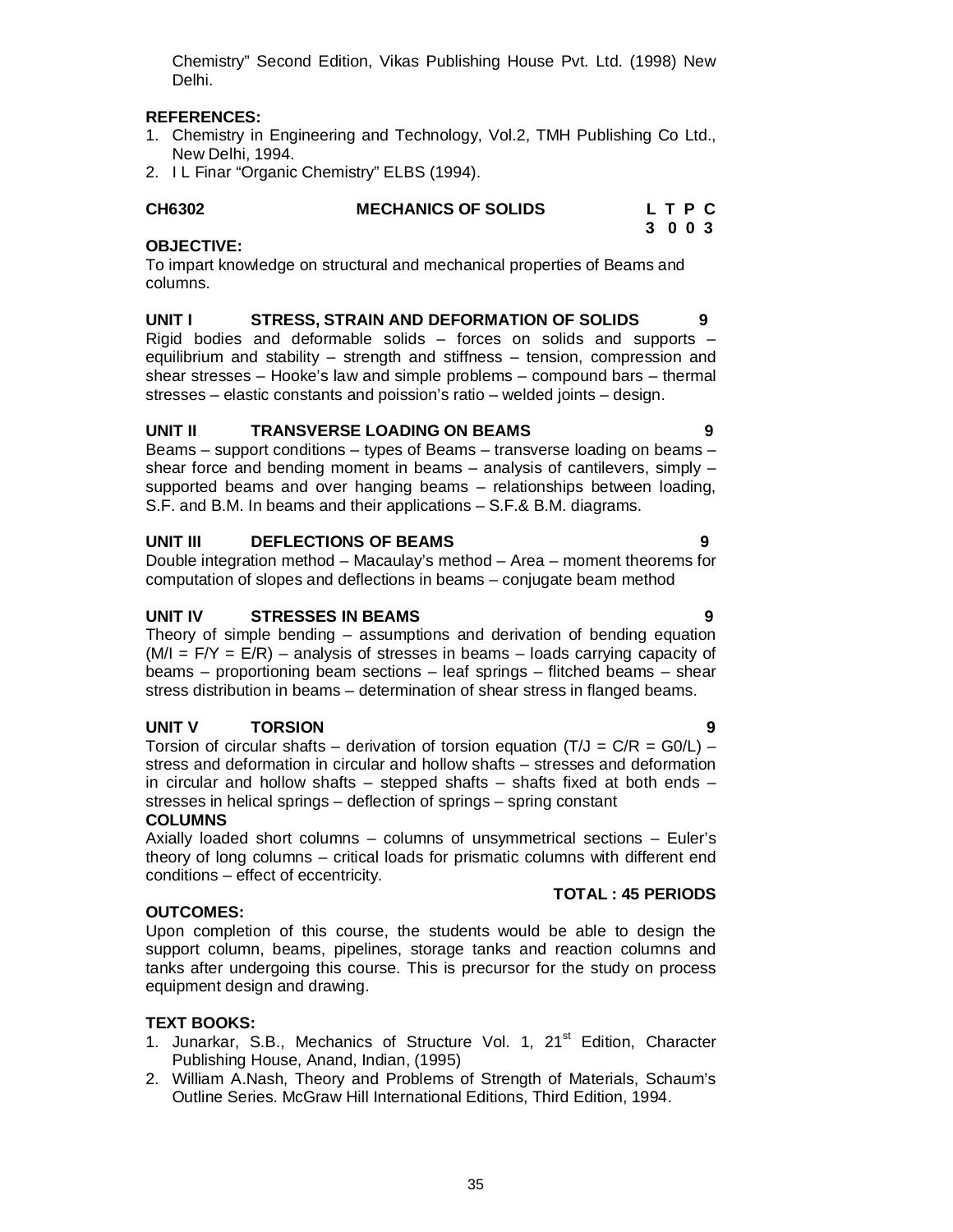#### **REFERENCE:**

1. Elangovan, A., Thinma Visai Iyal (Mechanics of Solids in Tamil), Anna University, Madras, 1995.

#### **CH6303 PHYSICAL CHEMISTRY L T P C 3 0 0 3**

# **OBJECTIVE:**

To enable the students to acquire knowledge in the field of electrochemistry, solubility behaviour, chemical reaction kinetics, photochemical reactions and colloidal chemistry towards different applications.

#### **UNIT I ELECTROCHEMISTRY 9**

Electrical Resistance – Specific Resistance – Electrical conductance – Specific conductance – Equivalent conductance – Cell constant- Determination of cell constant – variation of conductance with dilution – Kohlrausch's law –Single electrode potential –Galvanic cell – Cu – Zn cell - EMF and its measurement – Reference electrode – Standard Hydrogen Electrode – Calornel electrode – Nernst equation - Electrochemical series – Applications of EMF Measurements: Fuel cells – Hydrogen -Oxygen fuel cell .

#### **UNIT II CHEMICAL KINETICS 9**

Rate of a reaction-Order of a reaction – Examples and rate equations for Zero order, First order, Second order and Third order reactions –Molecularity of a reaction – Unimolecular and Bimolecular reactions – Half life period– Kinetics of parallel and opposing reactions – Activation energy – Arrhenius equation – Collision theory of reaction rates – Theory of absolute reaction rates – Michalis Menton kinetics of enzyme catalyzed reactions.

#### **UNIT III PHOTOCHEMISTRY 9**

Laws of Photochemistry, Beer–Lambert's law- Grothus & Drapper's law- Stark Einstein's law-Quantum efficiency– Reason for difference in quantum efficiency –Method of determination of quantum yield. Photochemical reactions, Actinometry – Uranyl oxalate method only – Kinetics and mechanism of Hydrogen – Bromine reaction, Hydrogen – Chlorine reaction – Photosensitization- Photo inhibitor- Chemiluminescence.

#### **UNIT IV COLLOIDS 9**

Introduction to colloids – properties of colloids – coagulation of solutions – Origin of charge on colloidal particles – Determination of size of colloidal particles – Donnan Membrane equilibrium – Emulsions – Gels – Applications of colloids – Nanoparticles (Au, Ag, Pt) – Preparation – Characterization – Properties – Application in catalysis and drug delivery systems.

#### **UNIT V THE DISTRIBUTION LAW 9**

Distribution co-efficient - Distribution Law –– Conditions for the validity of the Distribution law – I2–CCl4–H2O System – Nature of interaction of the solute with one of the solvents – Dissociation- Association – Applications of Distribution law – Process of Extraction.

#### **TOTAL : 45 PERIODS**

# **OUTCOME:**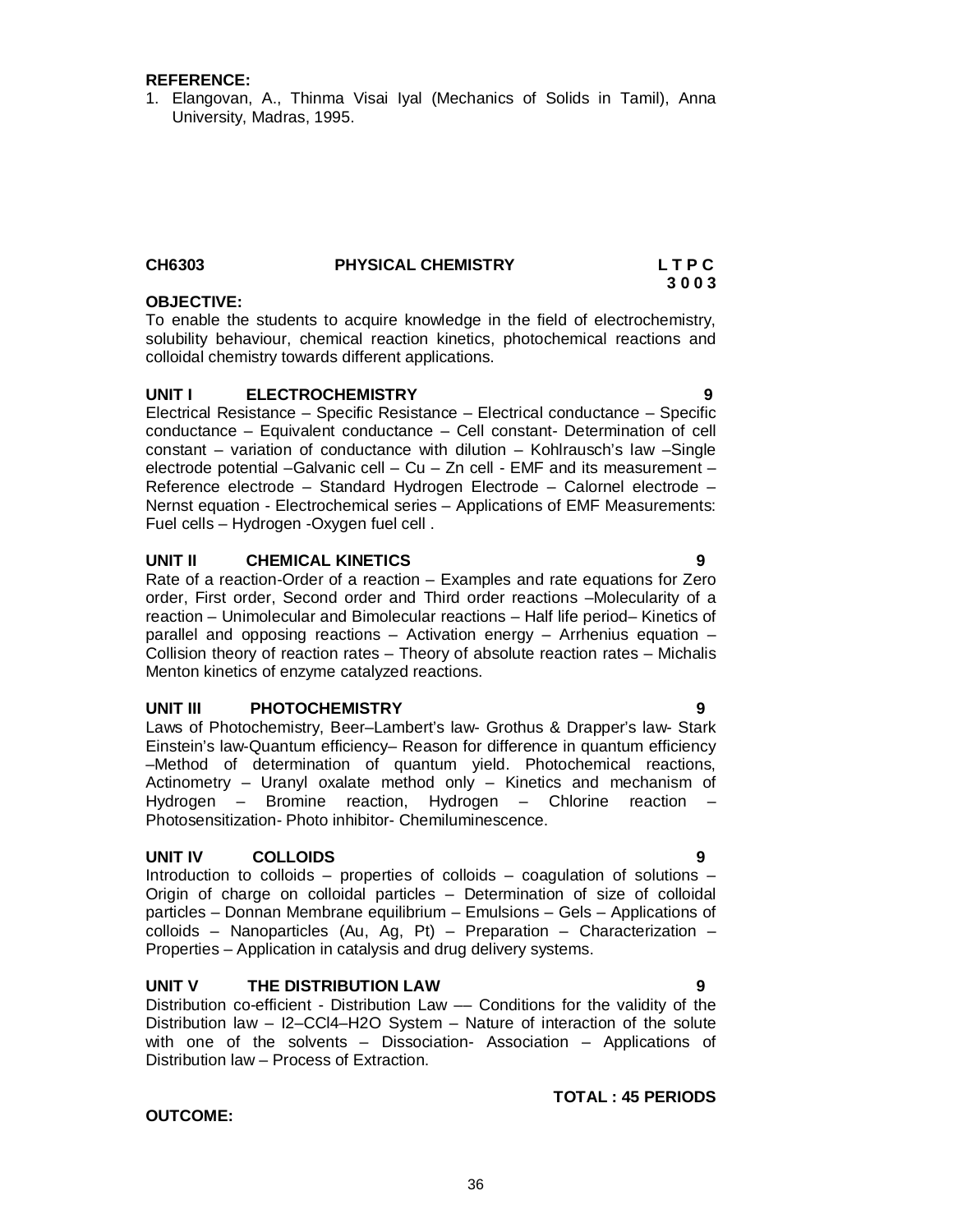Upon completion of this course, the students would understand the chemical equilibria, phase equilibria, electrochemical equilibria and biochemical reactions equilibria towards different applications.

### **TEXT BOOKS:**

- 1. Kund and Jain, Physical Chemistry, S.Chand and Company, New Delhi (1996).
- 2. Puri B.H. Sharma L.R. and M.S.Prathama, "Principles of Physical Chemisry", S.Chand and Company, New Delhi (2001).
- 3. B.S.Bahl, Arun Bahl and G.D.Tuli, "Essentials of Physical Chemistry", S.Chand and Company, New Delhi (2005).

### **REFERENCES:**

- 1. Gordon M. Barrow, Physical Chemistry, Sixth Edition, Tata McGraw Hill (1998).
- 2. Peter Atkins & Julio de Paula, Atkins' Physical Chemistry, 7th Edition, Oxford university press.(2002).

| CH6304 | <b>FLUID MECHANICS</b> | LTPC |
|--------|------------------------|------|
|        |                        | 3003 |

### **OBJECTIVE:**

To impart to the student knowledge on fluid properties, fluid statics, dynamic characteristics for through pipes and porous medium, flow measurement and fluid machineries

**UNIT I 6** Methods of analysis and description - fluid as a continuum – Velocity and stress field - Newtonian and non-Newtonian fluids – Classification of fluid motion

### **UNIT II 9**

Fluid statics – basic equation - equilibrium of fluid element – pressure variation in a static fluid - application to manometry – Differential analysis of fluid motion – continuity, equation of motions, Bernoulli equation and Navier- Stokes equation.

### **UNIT III 9**

The principle of dimensional homogeneity – dimensional analysis, Rayleigh method and the Pi-theorem - non-dimensional action of the basic equations similitude - relationship between dimensional analysis and similitude - use of dimensional analysis for scale up studies

### **UNIT IV** 12

Reynolds number regimes, internal flow - flow through pipes – pressure drop under laminar and turbulent flow conditions – major and minor losses; Line sizing; External flows - boundary layer concepts, boundary layer thickness under laminar and turbulent flow conditions- Flow over a sphere – friction and pressure drag - flow through fixed and fluidized beds.

### **UNIT V 9**

Flow measurement - Constant and variable head meters; Velocity measurement techniques;Types, characteristics and sizing of valves; Classification, performance characteristics and sizing of pumps, compressors and fans

### **TOTAL : 45 PERIODS**

### **OUTCOME:**

On completion of this course, the students would have knowledge on

- Fluid properties, their characteristics while static and during flow through ducts, pipes and porous medium.
- Several machineries used to transport the fluid and their performance.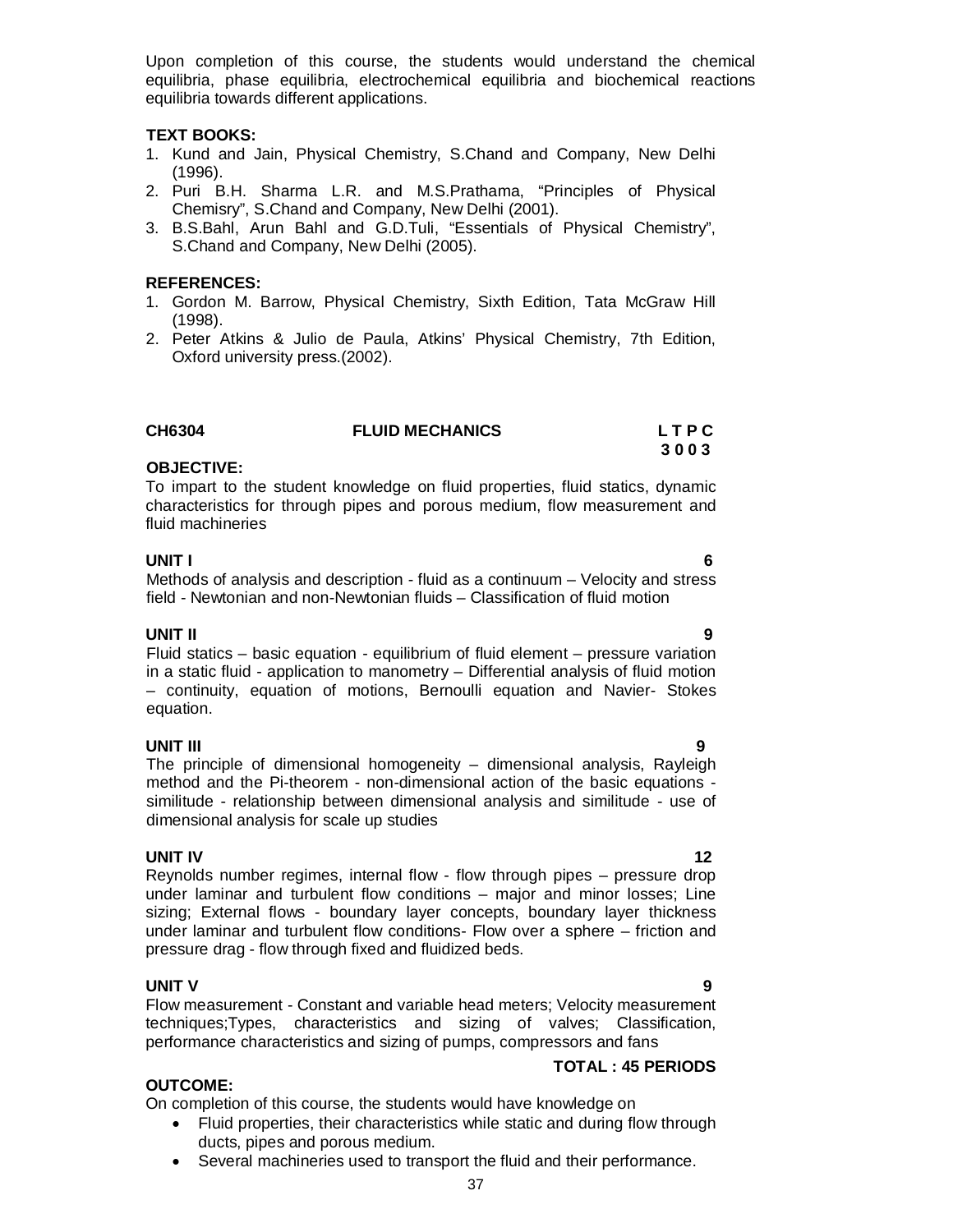### **TEXT BOOKS:**

- 1. Noel de Nevers, "Fluid Mechanics for Chemical Engineers ", Second Edition, McGraw-Hill, (1991).
- 2. Munson, B. R., Young, D.F., Okiishi, T.H. "Fundamentals of Fluid Mechanics", 5th Edition", John Wiley, 2006

### **REFERENCES:**

- 1. White, F.M., "Fluid Mechanics ", IV Edition, McGraw-Hill Inc., 1999.
- 2. James O Wilkes and Stacy G Bike, "Fluid Mechanics for Chemical Engineers' Prentice Hall PTR (International series in Chemical Engineering) (1999)
- 3. McCabe W.L, Smith, J C and Harriot. P "Unit operations in Chemical Engineering", McGraw Hill, VII Edition, 2005

### **CH6311 ORGANIC CHEMISTRY LABORATORY L T P C 0 0 3 2**

### **OBJECTIVE:**

To learn basic principles involved in analysis and synthesis of different organic derivatives.

### **LIST OF EXPERIMENTS**

- 1. Quantitative analysis of organic compounds Identification of aliphatic/aromatic, saturated/unsaturated compounds.
- 2. Identification and characterization of various functional groups by their characteristic reactions: a) alcohol, b) aldehyde, c) ketone, d) carboxylic acid, e) phenol, f) ester, g) primary, secondary and tertiary amines h) imide i) nitro compounds.
- 3. Analysis of an unknown organic compound and preparation of suitable solid derivatives.
- 4. Analysis of carbohydrates.
- 5. Analysis of proteins.
- 6. Methodology of filtration and recrystallization.<br>7. Introduction to organic synthetic procedures:
- Introduction to organic synthetic procedures:
	- i. Acetylation Preparation of acetanilide from aniline.
		- ii. Hydrolysis Preparation of salycilic acid from methyl salyciliate. iii. Substitution – Conversion of acetone to iodoform.

iv. Nitration – Preparation of m-dinitrobenzene from nitrobenzene.

v. Oxidation – Preparation of benzoic acid from benzaldehyde/ benzyl alcohol

### **TOTAL : 45 PERIODS**

### **OUTCOME:**

The student is able to identify what distinguishes a strong and weak nucleophile and recall the rules of reactions. The student shows their mastery of nomenclature since ethyl bromide is not drawn out. The student analyzes a list of compounds and determines their reactivity.

### **LIST OF EQUIPMENT FOR BATCH OF 30 STUDENTS**

- 1. Silica Crucible
- 2. Heating Mantle
- 3. Muffle Furnace
- 4. Hot air oven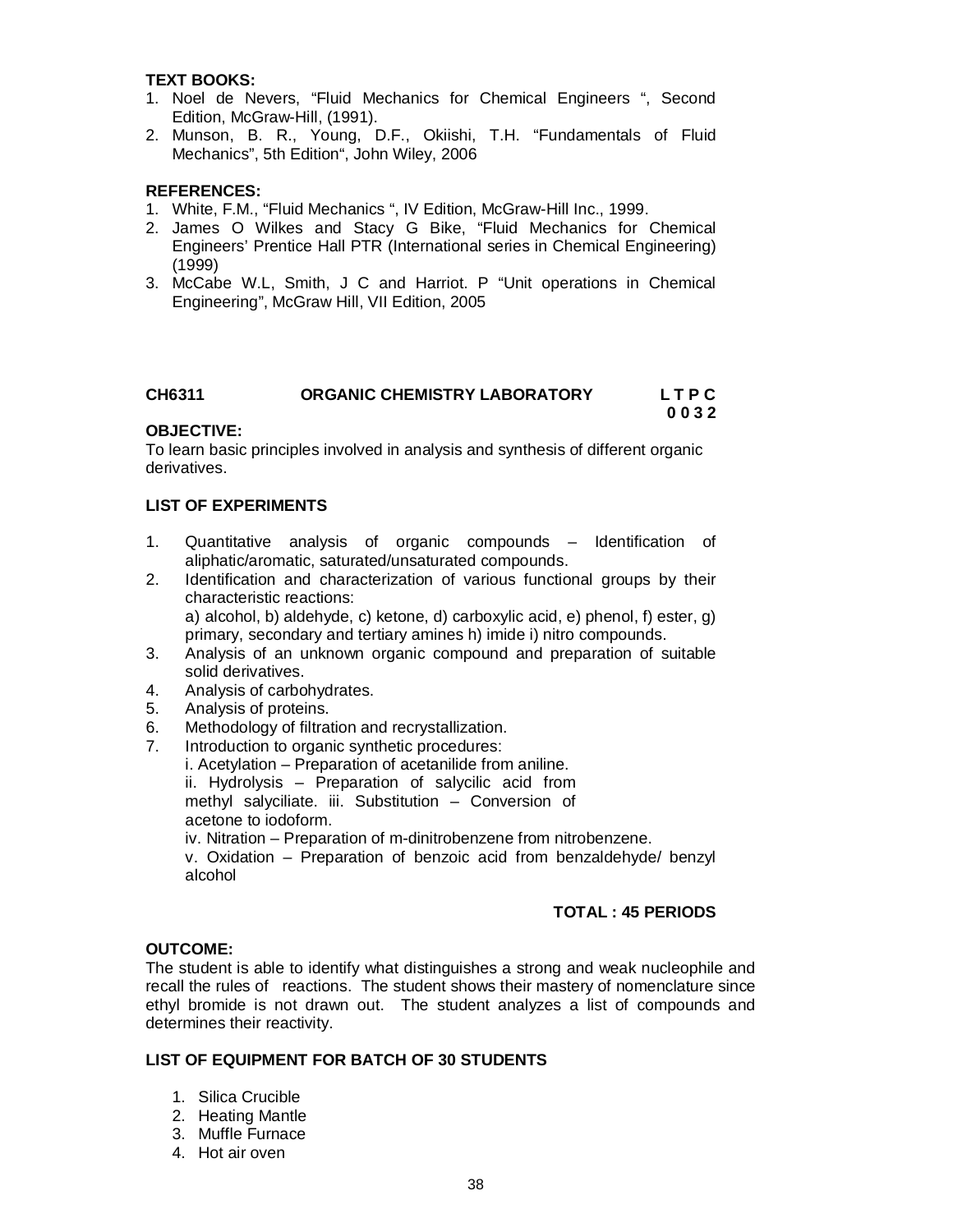- 5. Desiccator
- 6. Vacuum pump
- 7. Condenser
- 8. Reflux Condenser

### **REFERENCES:**

- 1. Vogels's Text Book of Practical Organic Chemistry, Fifth Edition, Longman Singapore Publishers Pte. Ltd., Singapore (1989).
- 2. Organic Chemistry Lab Manual, Chemistry Division, Chemical Engineering Departemnt, A.C. Tech, Anna University (2007).

### **CH6312 PHYSICAL CHEMISTRY LABORATORY**

 **L T P C 0 0 3 2**

### **OBJECTIVE:**

To improve the practical knowledge on the properties and characteristics of solvents and mixtures.

### **LIST OF EXPERIMENTS**

- 1. Determination of molecular weight of a polymer by viscosity method.
- 2. Determination of partition co-efficient of iodine between two immiscible solvents
- 3. Determination of partition co-efficient of benzoic acid between two immiscible solvents
- 4. Determination of Ka of the weak acid
- 5. Conductometric experiments- Verification of Oswald's Dilution Law
- 6. Titration of Strong Acid Vs Strong Base
- 7. Titration of mixture of Strong Acid Weak Acid Vs Strong Base
- 8. Titration of Weak Acid Vs Weak Base
- 9. Determination of Rate Constant (K)
- 10. Determination of Activation Energy (ΔE)
- 11. Estimation of Ferrous ion concentration by Potentiometric Titration
- 12. Determination of standard electrode potential (Zn, Cu, Ag)
- 13. Adsorption studies
- 14. To study the adsorption of Acetic acid on charcoal and construct the isotherm.
- 15. Determination of pH metric titration of Strong Acid Vs Strong Base
- 16. Enzyme catalytic reaction by varying pH.
- 17. Application of Phase Rule to Phenol-Water system
- 18. To study the inversion of cane sugar by polarimeter.
	- a. Polarimeter-Inversion of cane sugar
	- b. Refractometer

### **TOTAL : 45 PERIODS**

### **OUTCOME:**

The student is able to determine the properties and characteristics of solvents and mixtures.

### **LIST OF EQUIPMENT FOR BATCH OF 30 STUDENTS**

- 1. Micro Calorimeter
- 2. Beckman Thermometers. Glasswares,
- 3. Thermometers 0 to 110 0°. Bottle Shakers .pH meters
- 4. Pressure Glass bottles. Standard Cells. Multimeters
- 5. Viscometers-Ostwald Cannan Ubbelholde. Voltage Stabiliser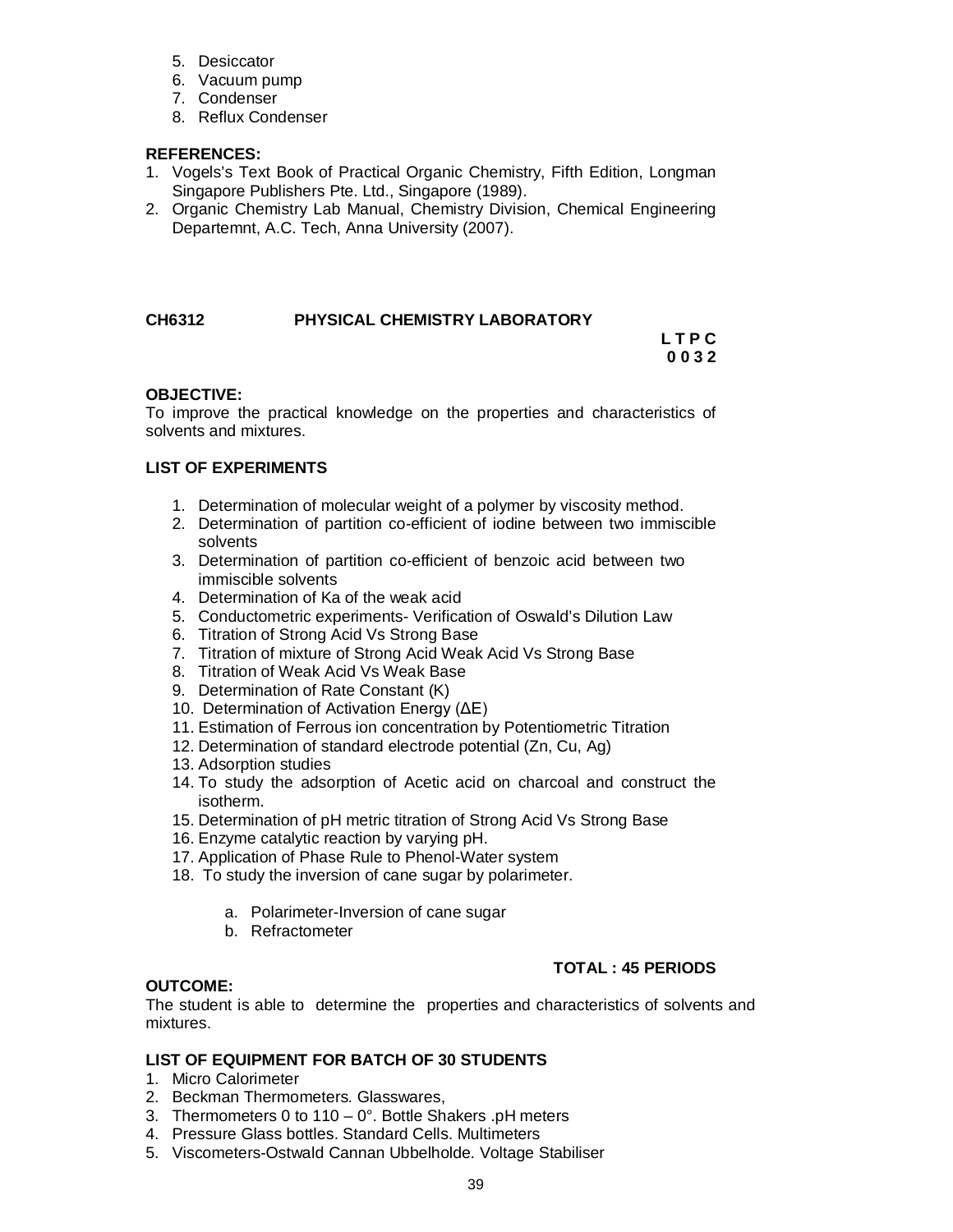- 6. Stalalmometer
- 7. Surface Tension Meter .Tape Heaters
- 8. Mantle Heaters
- 9. DC Power Supply. Thermostat. Cyrostats

### **REFERENCE:**

1. Physical Chemistry experiments by Alexander Findley, McGraw-Hill IV Edition, (1976).

### **MA6468 PROBABILITY AND STATISTICS L T P C 3 1 0 4**

### **OBJECTIVE:**

This course aims at providing the required skill to apply the statistical tools in engineering problems.

### **UNIT I RANDOM VARIABLES 9 + 3**

Discrete and continuous random variables  $-$  Moments  $-$  Moment generating functions – Binomial, Poisson, Geometric, Uniform, Exponential, Gamma and Normal distributions.

### **UNIT II TWO - DIMENSIONAL RANDOM VARIABLES 9 + 3** Joint distributions – Marginal and conditional distributions – Covariance – Correlation and Linear regression – Transformation of random variables – Central limit theorem (for independent and identically distributed random variables).

### UNIT III TESTING OF HYPOTHESIS **19 + 3**

Sampling distributions - Estimation of parameters - Statistical hypothesis - Large sample test based on Normal distribution for single mean and difference of means -Tests based on t, Chi-square and F distributions for mean, variance and proportion - Contingency table (test for independent) - Goodness of fit.

### **UNIT IV DESIGN OF EXPERIMENTS 9 + 3**

One way and Two way classifications - Completely randomized design – Randomized block design  $-$  Latin square design -  $2<sup>2</sup>$  factorial design.

### **UNIT V STATISTICAL QUALITY CONTROL 9 + 3**

Control charts for measurements (X and R charts) – Control charts for attributes (p, c and np charts) – Tolerance limits - Acceptance sampling.

### **TOTAL (L:45+T:15): 60 PERIODS**

### **OUTCOME:**

The students will have a fundamental knowledge of the concepts of probability. Have knowledge of standard distributions which can describe real life phenomenon. Have the notion of sampling distributions and statistical techniques used in management problems.

### **TEXT BOOKS:**

- 1. Milton. J. S. and Arnold. J.C., "Introduction to Probability and Statistics", Tata McGraw Hill, 4th Edition, 2007.
- 2. Johnson. R.A. and Gupta. C.B., "Miller and Freund's Probability and Statistics for

Engineers", Pearson Education, Asia, 7th Edition, 2007.

3. Papoulis. A and Unnikrishnapillai. S., "Probability, Random Variables and Stochastic Processes " Mc Graw Hill Education India , 4th Edition, New Delhi , 2010.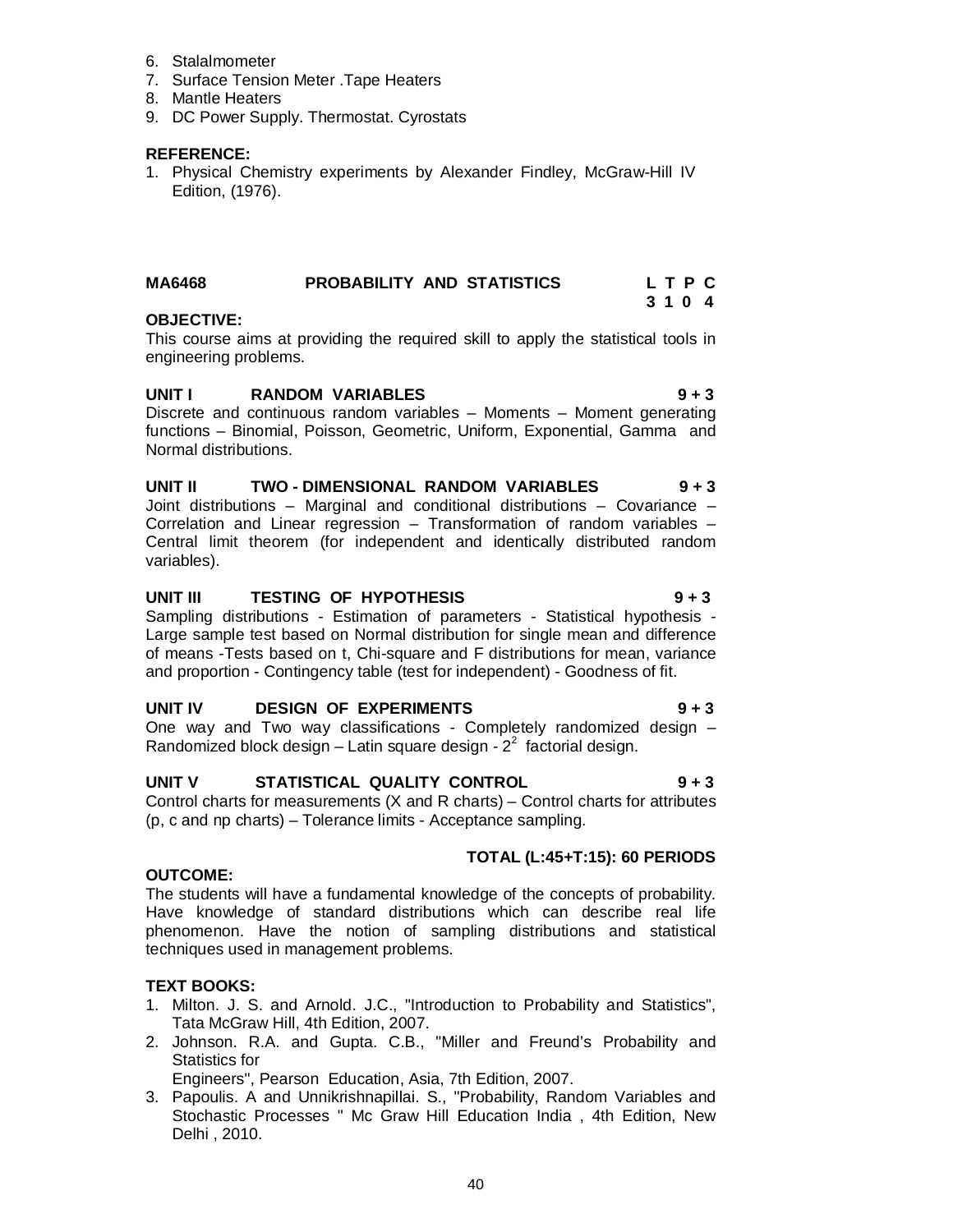### **REFERENCES:**

- 1. Devore. J.L., "Probability and Statistics for Engineering and the Sciences", Cengage Learning, New Delhi, 8th Edition, 2012.
- 2. Walpole. R.E., Myers. R.H., Myers. S.L. and Ye. K., "Probability and Statistics for
- Engineers and Scientists", Pearson Education, Asia , 8th Edition, 2007.
- 3. Ross, S.M., "Introduction to Probability and Statistics for Engineers and Scientists", 3rd Edition, Elsevier, 2004.
- 4. Spiegel. M.R., Schiller. J. and Srinivasan. R.A., "Schaum's Outline of Theory and Problems of Probability and Statistics", Tata McGraw Hill Edition, 2004.

### **CH6401 CHEMICAL PROCESS INDUSTRIES I L T P C 2 1 0 2**

### **OBJECTIVE:**

To gain knowledge on various aspects of production engineering and understand the practical methods of production in a chemical factory.

### **UNIT I INTRODUCTION AND CHLORO- ALKALI INDUSTRIES 9**

The role of a chemical engineers in process industries, Introduction to common devices used in manufacturing processes, block diagrams, flow charts and standard symbols used for devices, industrial safety and pollution, outline of plant and equipment design. Manufacture of Soda ash and sodium bicarbonate, chlorine and caustic soda; bleaching powder and related bleaching agents, Sodium chloride, By-products of common salt industry.

### **UNIT II SULPHUR AND SULPHURIC ACID INDUSTRIES 9**

Mining and manufacture of sulphur, recovery of sulphur from polluting gases, sulphur trioxide and sulphuric acid, hydrochloric acid, sodium sulphate, sodium thiosulphate.

### **UNIT III SILICATE INDUSTRIES 9**

Types and manufacture of Portland cement, Manufacture of glasses and special glasses, Ceramics and refractories

### **UNIT IV NITROGEN AND PHOSPORUS INDUSTRIES 9**

Synthetic ammonia, Nitric acid, Urea, Phosphate rock beneficiation and phosphoric acid

### **UNIT V FERTILIZER INDUSTRIES 9**

Growth elements, functions, ammonium sulphate, ammonium nitrate, ammonium phosphate, potassium chloride, potassium sulphate, single, triple super phosphate introduction to pesticides, herbicides and bio-fertilizers.

### **TOTAL : 45 PERIODS**

### **OUTCOME:**

Student to integrate various courses such as chemistry, unit operations, mechanical operation, stoichiometry etc., and to give the young chemical engineers some comprehension on various fields of production into which he will enter or with which he will be affiliated during the course of study or after completion of the study.

### **TEXT BOOKS:**

1. Austin, G.T.,Shreve's Chemical Process Industries, Fifth Edition, McGraw-Hill International Book Co, Singapore, 1984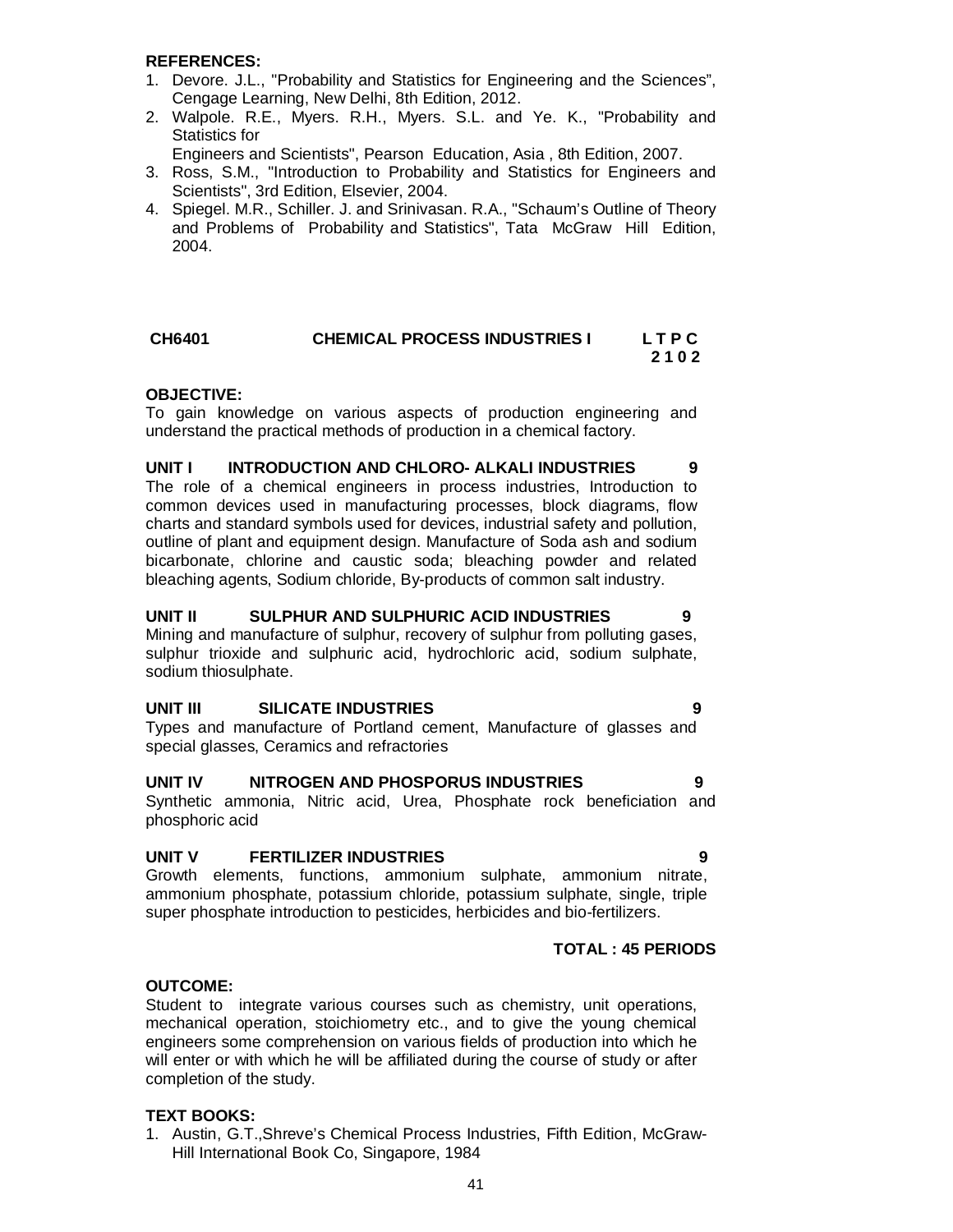2. Dryden, C.E., Outlines of Chemicals Technology, Edited and Revised by Gopala Rao, M. and M.Sittig, Second Edition, Affiliated East-West press, 1993.

### **REFERENCES:**

- 1. Shukla and G.N. Pandey "Text book on Chemical Technology", Vikas publishing company 1997
- 2. Kirk and othmer ,"Encyclopedia of Chemical Technology", III Edition.
- 3. Srikumar Koyikkal,"Chemical Process Technology and Simulation",PHI Learning Ltd (2013).

# **CH6402 CHEMICAL ENGINEERING THERMODYNAMICS- I L T P C**

### **OBJECTIVE:**

Students will learn PVT behaviour of fluids, laws of thermodynamics, thermodynamic property relations and their application to fluid flow, power generation and refrigeration processes.

**UNIT I 6** Scope of thermodynamics; Definition of system, control volume, state and path function, equilibrium, reversibility, energy, work and heat. zeroth law; temperature scales

### **UNIT II 7**

PVT behaviour of fluids; Mathematical representation of PVT behaviour; Generalized compressibility factor correlation; Generalized equations of state

### **UNIT III 12**

Joule's experiment, internal energy, first law, energy balance for closed systems, mass and energy balance for open systems Statements of the second law of thermodynamics, heat engine and refrigerator, Carnot cycle and Carnot theorems, thermodynamic temperature scale, entropy and its calculation, second law of thermodynamics for a control volume, Third law of thermodynamics, entropy from a microscopic point of view.

### **UNIT IV** 12

Thermodynamic potentials – internal energy, enthalpy, Helmholtz free energy, Gibbs free energy; thermodynamic property relations – Maxwell relations – partial derivatives and Jacobian method; residual properties; thermodynamic property tables and diagrams

### **UNIT V 8**

Duct flow of compressible fluids, Compression and expansion processes, steam power plant, internal combustion engines, jet and rocket engines.

### **OUTCOMES:**

Upon completion of this course, the students would be able to

 Understand the terminology associated with engineering thermodynamics. Understand the concepts of heat, work and energy conversion, and can Calculate heat and work quantities for industrial processes

### **TEXT BOOKS:**

- 1. Smith, J.M., Van Ness, H.C and Abbot M.M "Introduction to Chemical Engineering Thermodynamics ", McGraw Hill Publishers, VI edition, 2003
- 2. Narayanan, K.V. A Textbook of Chemical Engineering Thermodynamics Prentice Hall India, 2004

**TOTAL : 45 PERIODS**

## **3 0 0 3**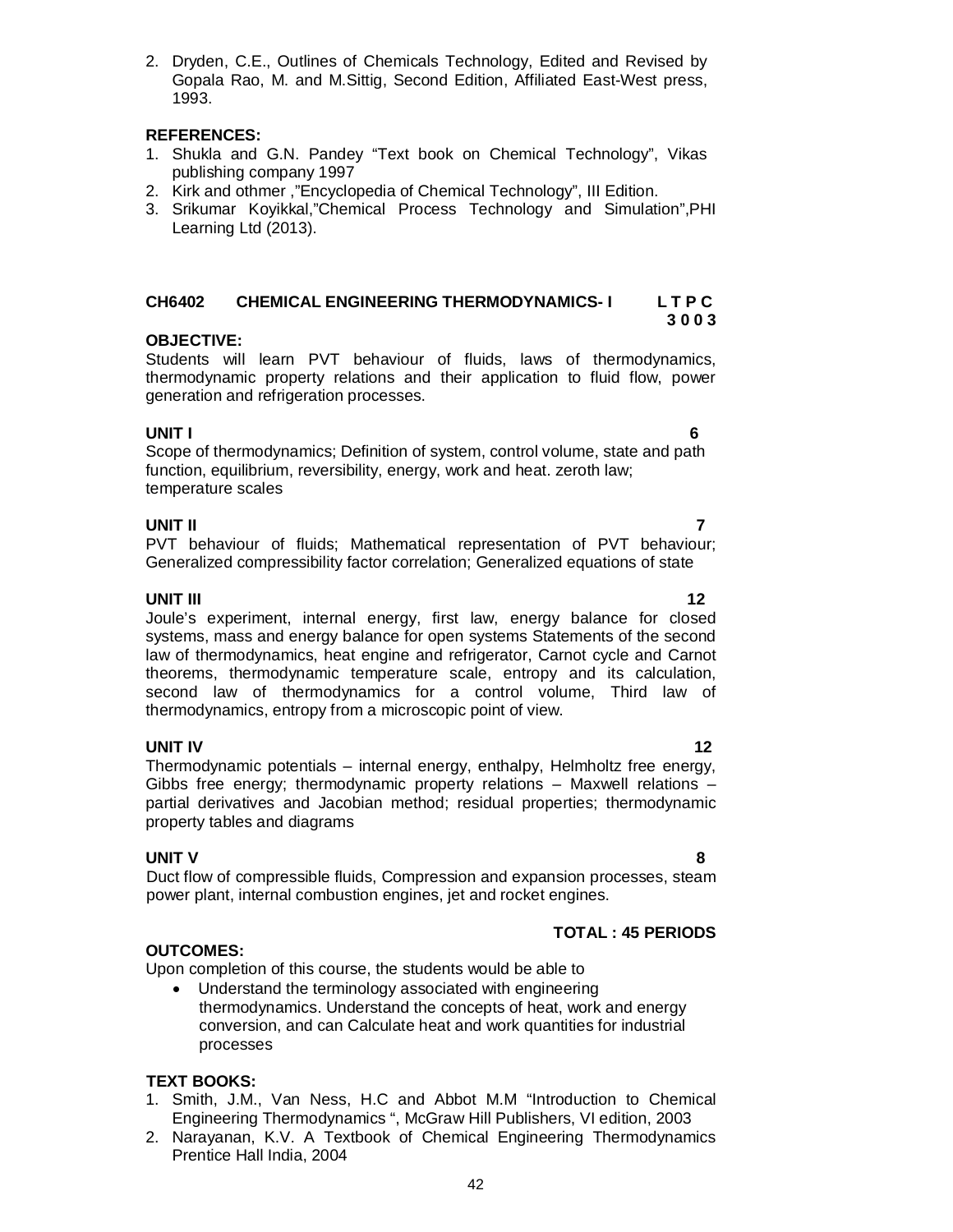### **REFERENCES:**

- 1. Kyle, B.G., "Chemical and Process Thermodynamics III Edition", Prentice Hall of India Pvt. Ltd., 1999.
- 2. Elliott J.R., Lira, C.T., "Introductory chemical engineering thermodynamics", Prentice Hall, 1998
- 3. Rao, Y.V.C., "Chemical Engineering Thermodynamics" Universities Press, 2005
- 4. Pradeep ahuja," Chemical Engineering Thermodynamics", PHI Learning Ltd (2009).
- 5. Gopinath Halder," Introduction to Chemical Engineering Thermodynamics", PHI Learning Ltd (2009).

| <b>CH6403</b> | <b>CHEMICAL PROCESS CALCULATIONS</b> | LTPC |
|---------------|--------------------------------------|------|
|               |                                      | 3003 |

### **OBJECTIVE:**

To teach concept of degree of freedom and its application to solution of mass and energy balance equations for single and network of units and introduce to process simulators.

**UNIT I 6** Units, dimensions and conversion; Process variables and properties; Stoichiometric Equations, Degrees of freedom.

### **UNIT II** 11

Introduction to material balances. Material balance problems for single units; Stoichiometry and Chemical reaction equations; material balance for processes involving reaction bypass, purging, recycle operations.

### **UNIT III** 11 Ideal gases, Real gases, Single component two phase systems, Multiple component phase systems, Phase rule, Phase equilbria, Combustion processes.

**UNIT IV 11** Energy balances, Conservation of Energy processes without reaction, Heat capacity, Energy balances with chemical reaction, Efficiency applications.

**UNIT V 6** Application of energy balances. Unsteady state material and energy balances. Solving material and energy balances using process simulators.

### **TOTAL: 45 PERIODS**

### **OUTCOME:**

The students would be able to understand chemical engineering calculations, establish mathematical methodologies for the computation of material balances, energy balances.

### **TEXT BOOKS:**

- 1. Himmelblau, D.M., "Basic Principles and Calculations in Chemical Engineering", EEE Sixth Edition, Prentice Hall Inc., 2003
- 2. Felder, R. M. and Rousseau, R. W., "Elementary Principles of Chemical Processes",3rd Edn., John Wiley & Sons, New York, 2000.
- 3. Bhatt, B.L., Vora, S.M., "Stoichiometry ", 4th Edition,Tata McGraw-Hill (2004)

### **REFERENCES:**

- 1. Hougen O A, Watson K M and Ragatz R A, "Chemical process principles" Part I, CBS publishers (1973).
- 2. Venkatramani. V, Anatharaman. N and Meera Shariffa Begam " Process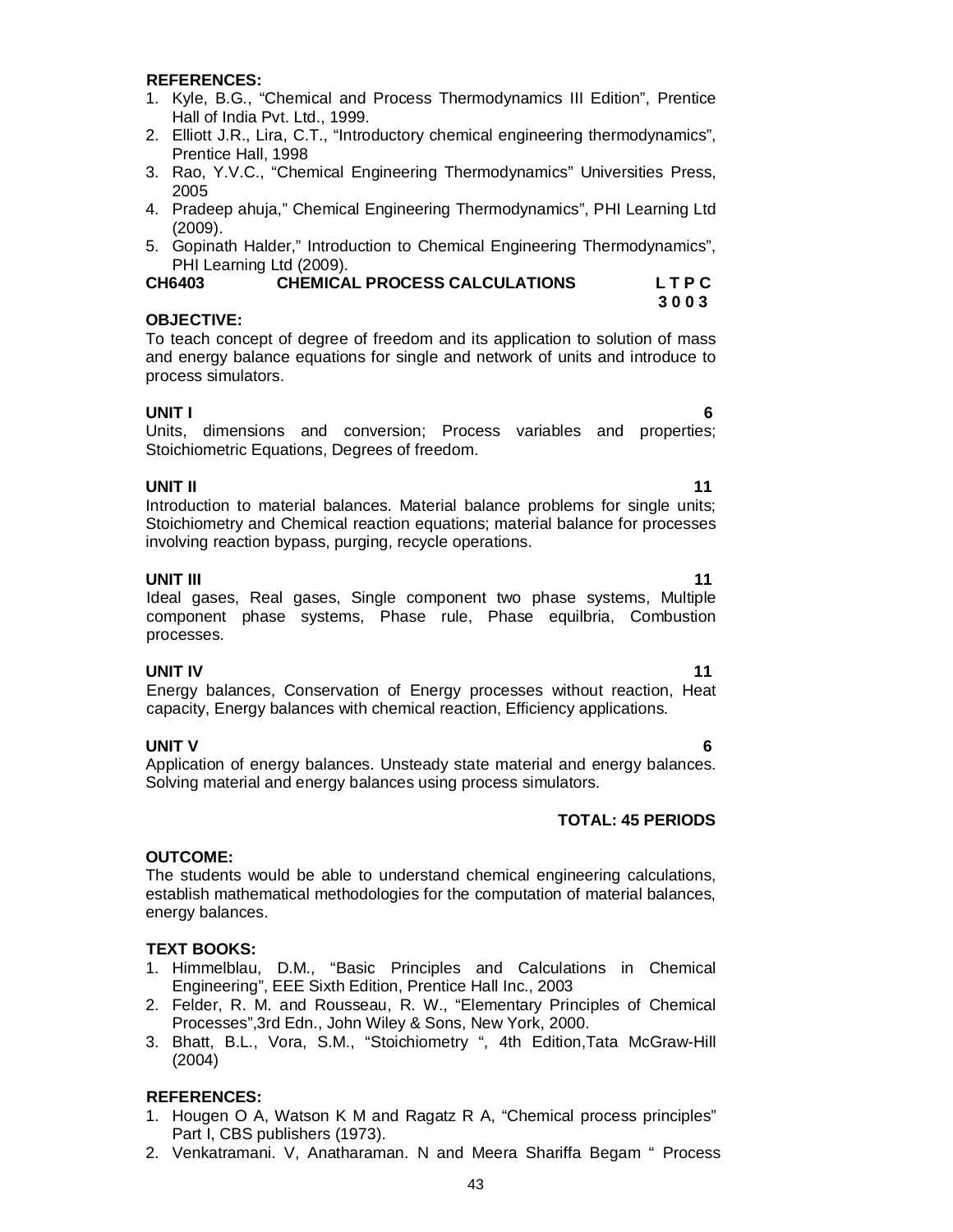Calculations" Printice Hall of India, New Delhi,

3. K.V.Narayanan,B.Lakshmipathy,"Stochiometry and ProcessCalculation", PHI Learning Ltd.(2013).

# **OBJECTIVE:**

In this course, the students will learn characterization of solids, size reduction, techniques of solid – fluid separation and mixing

**CH6404 MECHANICAL OPERATIONS L T P C**

### **UNIT I 9**

General characteristics of solids, different techniques of size analysis, shape factor, surface area determination, estimation of particle size. Screening methods and equipment, screen efficiency, ideal and actual screens.

### **UNIT II 9**

Laws of size reduction, energy relationships in size reduction, methods of size reduction, classification of equipments, crushers, grinders, disintegrators for coarse, intermediate and fine grinding, power requirement, work index; size enlargement - principle of granulation, briquetting, pelletisation, and flocculation.

### **UNIT III 9**

Gravity settling, sedimentation, thickening, elutriation, double cone classifier, rake classifier, bowl classifier. Centrifugal separation - continuous centrifuges, super centrifuges, design of basket centrifuges; industrial dust removing equipment, cyclones and hydro cyclones, electrostatic and magnetic separators, heavy media separations, floatation, jigging

### **UNIT IV 9**

Theory of filtration, Batch and continuous filters, Flow through filter cake and filter media, compressible and incompressible filter cakes, filtration equipments selection, operation and design of filters and optimum cycle of operation, filter aids.

### **UNIT V 9**

Mixing and agitation - Mixing of liquids (with or without solids), mixing of powders, selection of suitable mixers, power requirement for mixing. Storage and Conveying of solids - Bunkers, silos, bins and hoppers, transportation of solids in bulk, conveyer selection, different types of conveyers and their performance characteristics.

### **TOTAL : 45 PERIODS**

### **OUTCOME:**

Upon completion of this course, the students would understand about solids, their characterization, handling and the various processes involving solids. The students would have exposure to basic theory, calculations and machinery involved in various solid handling operations.

### **TEXT BOOKS:**

### 44

**3 0 0 3**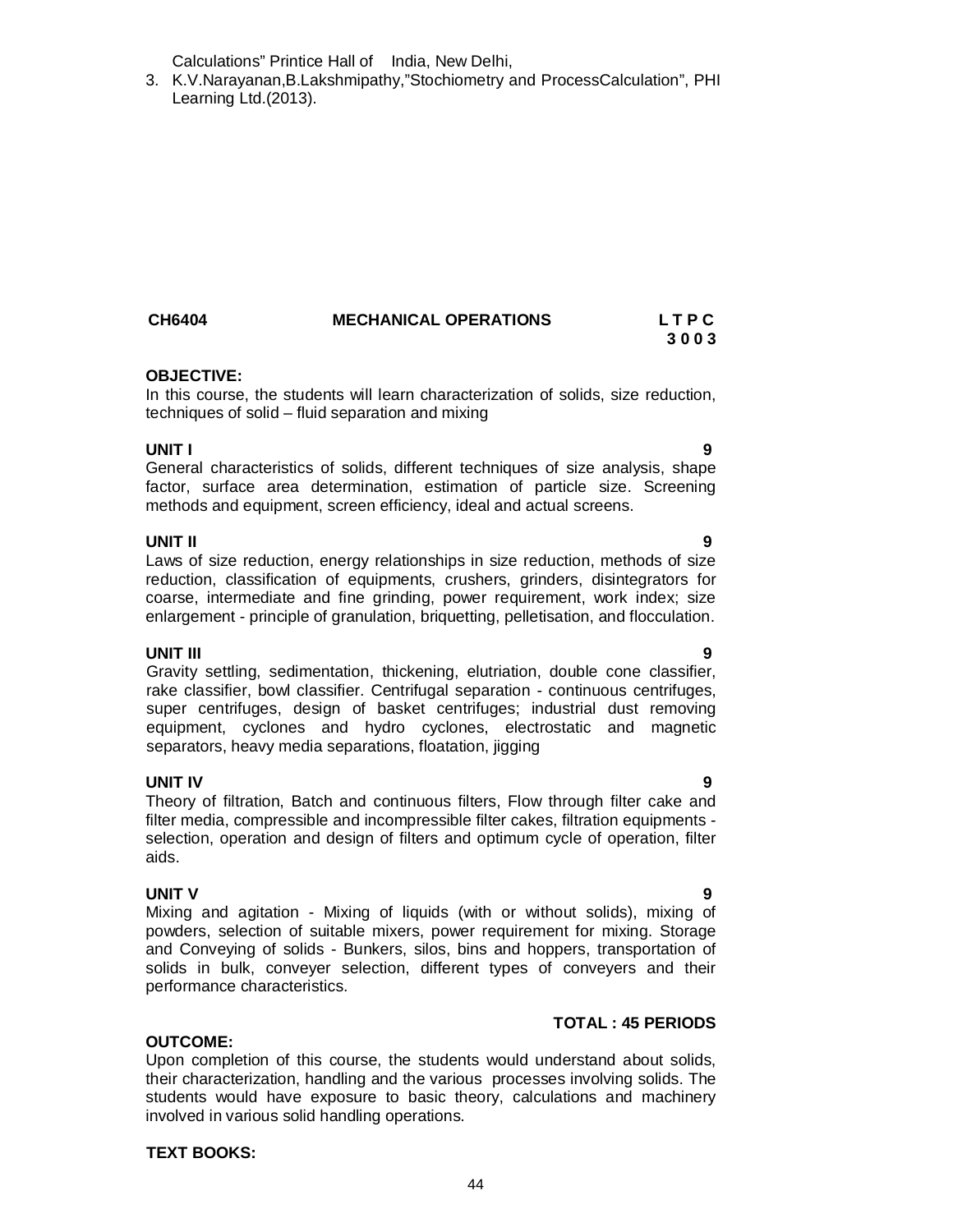- 1. McCabe, W.L., Smith, J.C., and Harriot, P., "Unit Operations in Chemical Engineering", 7th Edn., McGraw-Hill, 2005.
- 2. Badger W.L. and Banchero J.T., "Introduction to Chemical Engineering", Tata McGraw Hill, 1997.
- 3. Foust, A. S., Wenzel, L.A., Clump, C.W., Naus, L., and Anderson, L.B., "Principles of Unit Operations", 2nd Edn., John Wiley & Sons, 1994.

### **REFERENCE:**

1. Coulson, J.M. and Richardson, J.F., "Chemical Engineering" Vol. I, 4th Edn., Asian Books Pvt. Ltd., India, 1998.

### **GE6351 ENVIRONMENTAL SCIENCE AND ENGINEERING L T P C 3 0 0 3**

### **OBJECTIVES:**

To the study of nature and the facts about environment.

- To finding and implementing scientific, technological, economic and political solutions to environmental problems.
- To study the interrelationship between living organism and environment.
- To appreciate the importance of environment by assessing its impact on the human world; envision the surrounding environment, its functions and its value.
- To study the dynamic processes and understand the features of the earth's interior and surface.

To study the integrated themes and biodiversity, natural resources, pollution control and waste management

**UNIT I ENVIRONMENT, ECOSYSTEMS AND BIODIVERSITY 12** Definition, scope and importance of Risk and hazards; Chemical hazards, Physical hazards, Biological hazards in the environment – concept of an ecosystem – structure and function of an ecosystem – producers, consumers and decomposers-Oxygen cycle and Nitrogen cycle – energy flow in the ecosystem – ecological succession processes – Introduction, types, characteristic features, structure and function of the (a) forest ecosystem (b) grassland ecosystem (c) desert ecosystem (d) aquatic ecosystems (ponds, streams, lakes, rivers, oceans, estuaries) – Introduction to biodiversity definition: genetic, species and ecosystem diversity – biogeographical classification of India – value of biodiversity: consumptive use, productive use, social, ethical, aesthetic and option values – Biodiversity at global, national and local levels – India as a mega-diversity nation – hot-spots of biodiversity – threats to biodiversity: habitat loss, poaching of wildlife, man-wildlife conflicts – endangered and endemic species of India – conservation of biodiversity: In-situ and ex-situ conservation of biodiversity. Field study of common plants, insects, birds

Field study of simple ecosystems – pond, river, hill slopes, etc.

### **UNIT II ENVIRONMENTAL POLLUTION 10**

Definition – causes, effects and control measures of: (a) Air pollution (Atmospheric chemistry- Chemical composition of the atmosphere; Chemical and photochemical reactions in the atmosphere - formation of smog, PAN, acid rain, oxygen and ozone chemistry;- Mitigation procedures- Control of particulate and gaseous emission, Control of  $SO_2$ ,  $NO_x$ , CO and HC) (b) Water pollution : Physical and chemical properties of terrestrial and marine water and their environmental significance; Water quality parameters – physical, chemical and biological; absorption of heavy metals - Water treatment processes. (c) Soil pollution - soil waste management: causes, effects and control measures of municipal solid wastes – (d) Marine pollution (e) Noise pollution (f) Thermal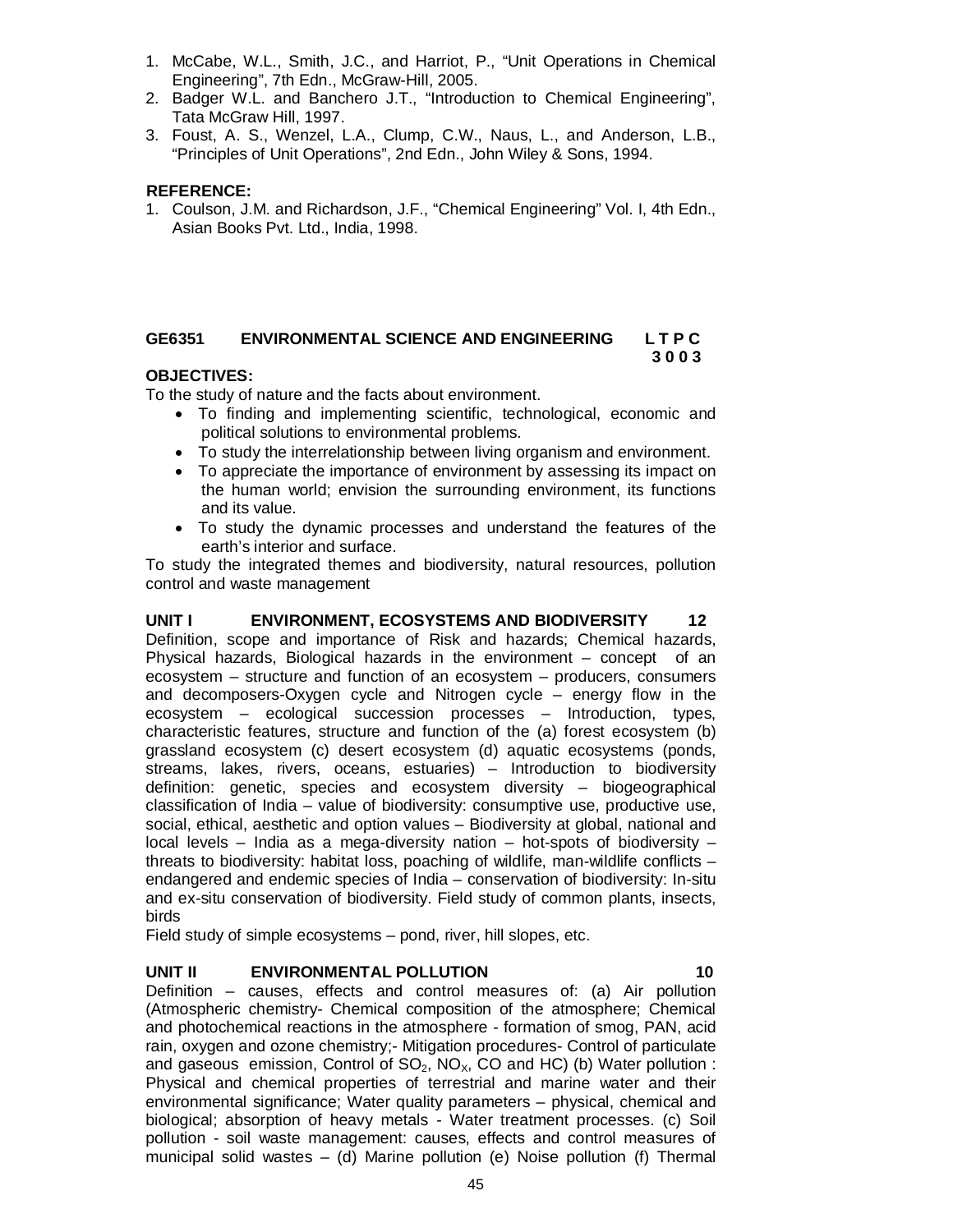pollution (g) Nuclear hazards–role of an individual in prevention of pollution – pollution case studies –

Field study of local polluted site – Urban / Rural / Industrial / Agricultural.

### **UNIT III NATURAL RESOURCES 10**

Forest resources: Use and over-exploitation, deforestation, case studies- timber extraction, mining, dams and their effects on forests and tribal people – Water resources: Use and overutilization of surface and ground water, dams-benefits and problems – Mineral resources: Use and exploitation, environmental effects of extracting and using mineral resources, case studies – Food resources: World food problems, changes caused by agriculture and overgrazing, effects of modern agriculture, fertilizer-pesticide problems, water logging, salinity, case studies – Energy resources: Growing energy needs, renewable and non renewable energy sources, use of alternate energy sources. Energy Conversion processes – Biogas – production and uses, anaerobic digestion; case studies – Land resources: Land as a resource, land degradation, man induced landslides, soil erosion and desertification – role of an individual in conservation of natural resources – Equitable use of resources for sustainable lifestyles. Introduction to Environmental Biochemistry: Proteins –Biochemical degradation of pollutants, Bioconversion of pollutants.

Field study of local area to document environmental assets – river / forest / grassland / hill / mountain.

### **UNIT IV SOCIAL ISSUES AND THE ENVIRONMENT 7**

From unsustainable to sustainable development – urban problems related to energy – water conservation, rain water harvesting, watershed management – resettlement and rehabilitation of people; its problems and concerns, case studies – role of non-governmental organization- environmental ethics: Issues and possible solutions – 12 Principles of green chemistry- nuclear accidents and holocaust, case studies. – wasteland reclamation – consumerism and waste products – environment production act – Air act – Water act – Wildlife protection act – Forest conservation act –The Biomedical Waste (Management and Handling) Rules; 1998 and amendments- scheme of labeling of environmentally friendly products (Ecomark). enforcement machinery involved in environmental legislation- central and state pollution control boards- disaster management: floods, earthquake, cyclone and landslides. Public awareness.

### UNIT V **HUMAN POPULATION AND THE ENVIRONMENT**

Population growth, variation among nations – population explosion – family welfare programme – environment and human health – human rights – value education – HIV / AIDS – women and child welfare –Environmental impact analysis (EIA)- -GIS-remote sensing-role of information technology in environment and human health – Case studies.

### **TOTAL : 45 PERIODS**

### **OUTCOMES:**

Environmental Pollution or problems cannot be solved by mere laws. Public participation is an important aspect which serves the environmental Protection. One will obtain knowledge on the following after completing the course.

- Public awareness of environmental is at infant stage.
- Ignorance and incomplete knowledge has lead to misconceptions
- Development and improvement in std. of living has lead to serious environmental disasters

### **TEXT BOOKS:**

- 1. Gilbert M.Masters, 'Introduction to Environmental Engineering and Science', 2nd edition,
- 2. Pearson Education (2004).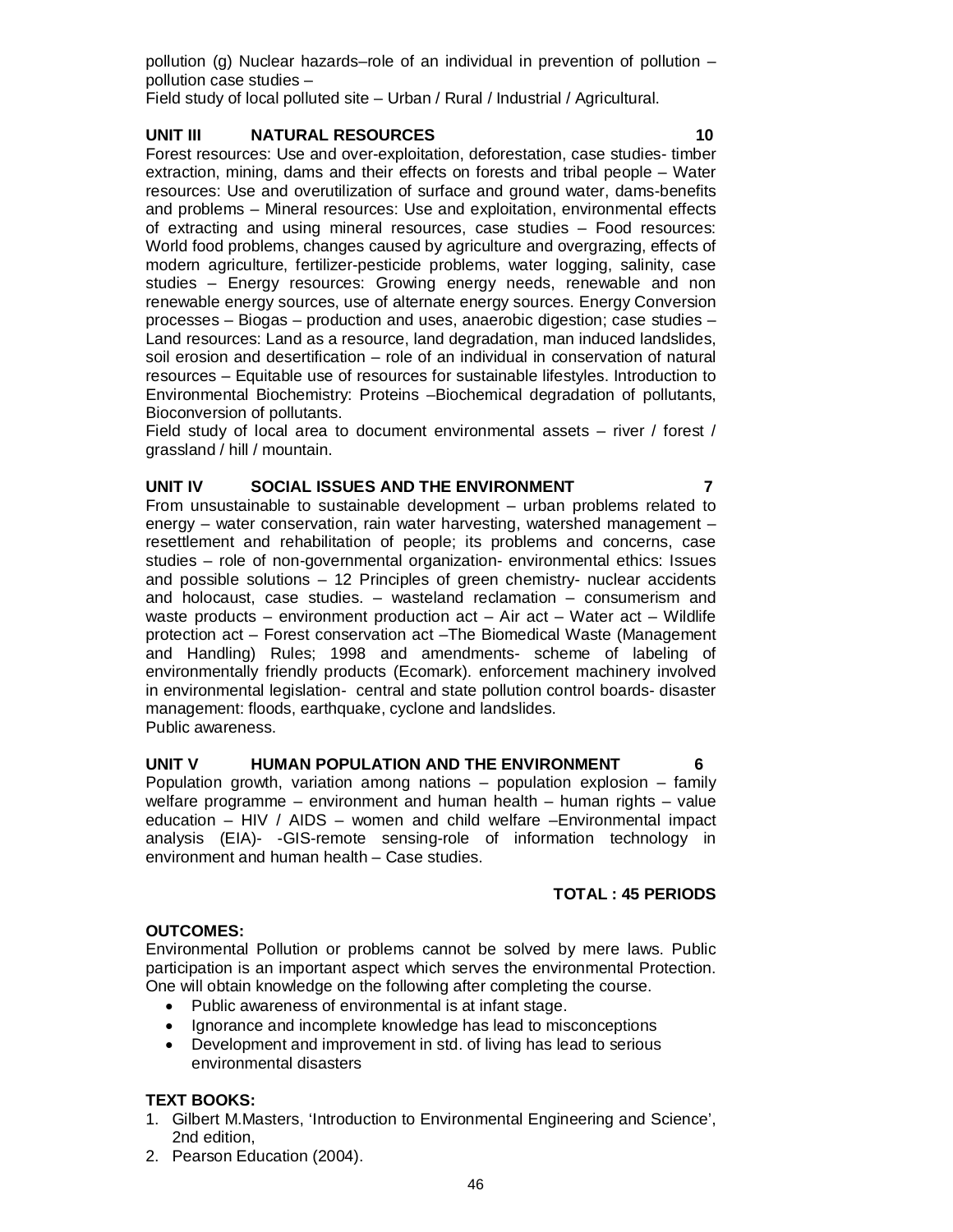3. Benny Joseph, 'Environmental Science and Engineering', Tata McGraw-Hill, New Delhi, (2006).

### **REFERENCES:**

- 1. R.K. Trivedi, 'Handbook of Environmental Laws, Rules, Guidelines, Compliances and Standards', Vol. I and II, Enviro Media.<br>Cunningham, W.P. Cooper, T.H. Gorhani,
- 2. Cunningham, W.P. Cooper, T.H. Gorhani, 'Environmental Encyclopedia',Jaico Publ., House, Mumbai, 2001.
- 3. Dharmendra S. Sengar, 'Environmental law', Prentice hall of India PVT LTD,New Delhi, 2007.
- 4. Rajagopalan, R, 'Environmental Studies-From Crisis to Cure', Oxford University Press (2005)

### **CH6411 TECHNICAL ANALYSIS LABORATORY L T P C**

**0 0 3 2**

### **OBJECTIVE:**

To train the students on basic principles involved in estimation and characterization of industrially important materials.

### **LIST OF EXPERIMENTS**

### **I Soap Analysis**

- a. Estimation of total fatty acid
- b. Estimation of percentage alkali content

### **II. Oil Analysis**

- a. Estimation of free acid
- b. Determination of Saponification value
- c. Determination of iodine value

### **III. Cement Analysis**

- a. Estimation of Silica content
- b. Estimation of mixed oxide content
- c. Estimation of calcium oxide content
- d. Estimation of calcium oxide by rapid method

### **IV. Coal Analysis**

- a. Estimation of Sulphur present in coal
- b. Ultimate analysis of coal
- c. Proximate analysis of coal

### **V. Analysis of Bleaching Powder**

a. Estimation of available chlorine

### **VI. Analysis of Glycerol**

a. Estimation of purity of glycerol

### **VII. Analysis of fuels**

- a. Flash point b. Fire point c. Cloud point d. Pour point e. Aniline point.
- VIII. Determination of the molecular weight of the polymer by viscometry.
- IX. Calorimetric measurements
- X. Conductivity measurement of an electrolyte solution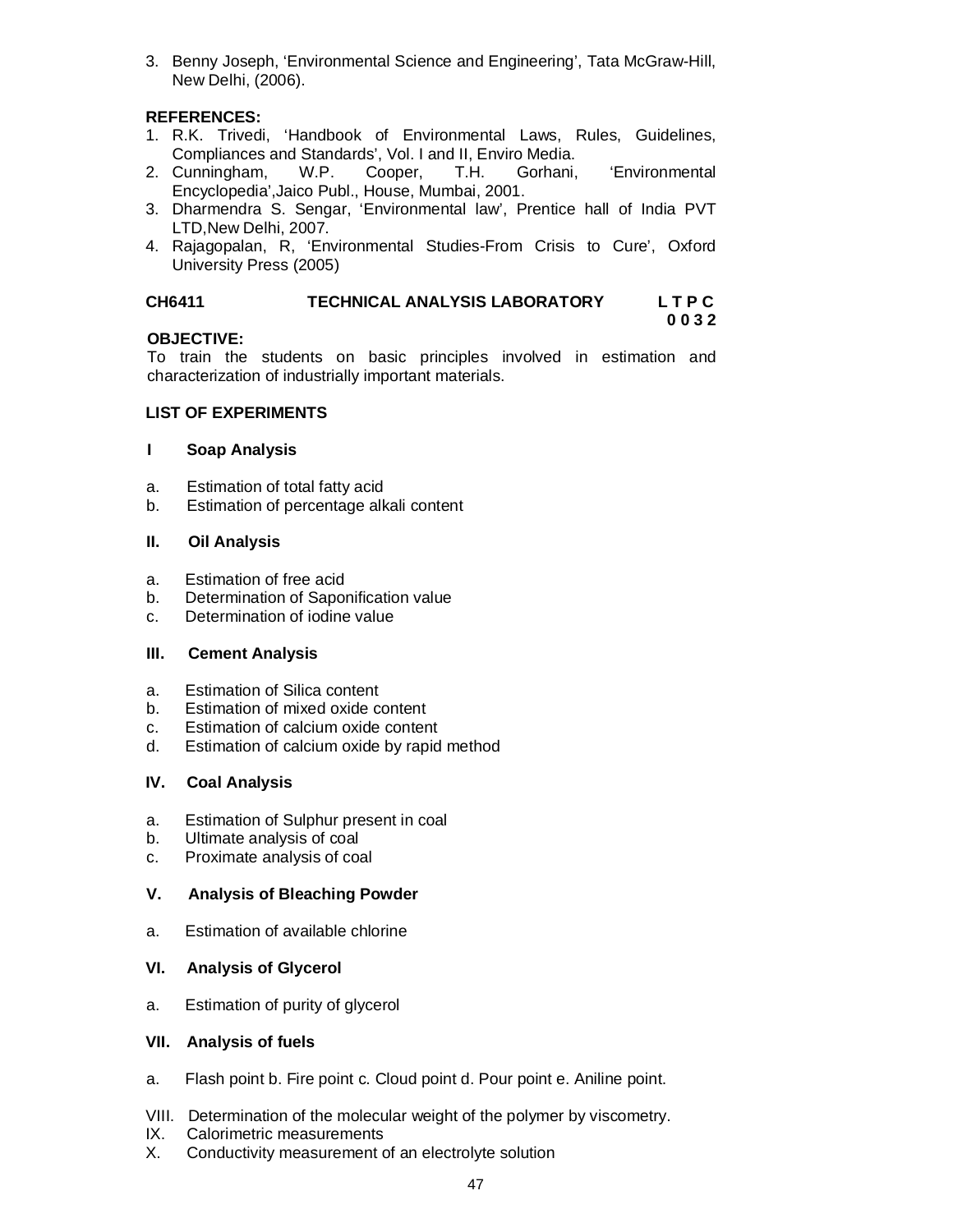### **OUTCOME:**

At the end of this practical course, the student would have a thorough understanding on the estimation and analysis of chemical compounds.

### **LIST OF EQUIPMENT FOR BATCH OF 30 STUDENTS**

- 1. Silica Crucible
- 2. Heating Mantle
- 3. Muffle Furnace
- 4. Hot air oven
- 5. Desiccator
- 6. Vacuum pump
- 7. Condenser
- 8. Reflux Condenser
- 9. Pensky martens closed cup apparatus
- 10. Cleveland open cup apparatus
- 11. Cloud point apparatus
- 12. Aniline point apparatus
- 13. Saybolt Viscometer
- 14. Redwood viscometer
- 15. Bomb Calorimeter
- 16. Junkers gas Calorimeter
- 17. Conductivity meter
- 18. pH meter

| CH6412 | <b>FLUID MECHANICS LABORATORY</b> | <b>LTPC</b> |
|--------|-----------------------------------|-------------|
|        |                                   | 0032        |

### **OBJECTIVE:**

To learn experimentally to calibrate flow meters, find pressure loss for fluid flows and determine pump characteristics.

### **LIST OF EXPERIMENTS**

- 1. Viscosity measurement of non Newtonian fluids
- 2. Calibration of constant and variable head meters
- 3. Calibration of weirs and notches
- 4. Open drum orifice and draining time
- 5. Flow through straight pipe
- 6. Flow through annular pipe
- 7. Flow through helical coil and spiral coil
- 8. Losses in pipe fittings and valves
- 9. Characteristic curves of pumps
- 10. Pressure drop studies in packed column
- 11. Hydrodynamics of fluidized bed
- 12. Drag coefficient of solid particle

### **TOTAL : 45 PERIODS**

### **OUTCOME:**

Practical knowledge on the measurement of Fluid Flow and their characteristics at different operating conditions.

### **LIST OF EQUIPMENT FOR BATCH OF 30 STUDENTS**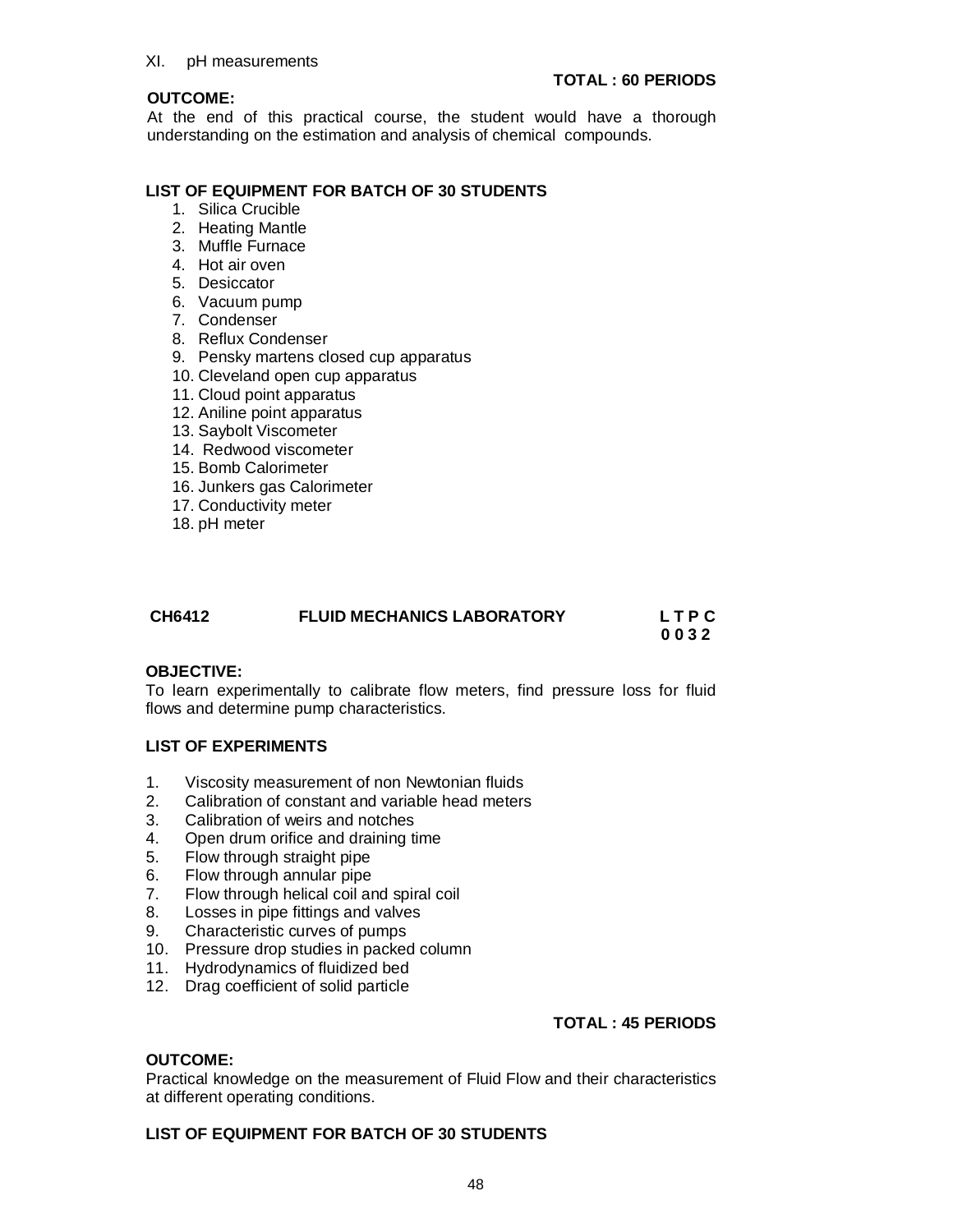- 1. Viscometer
- 2. Venturi meter
- 3. Orifice meter<br>4. Rotameter
- 4. Rotameter
- 5. Weir
- 6. Open drum with orifice
- 7. Pipes and fittings
- 8. Helical and spiral coils
- 9. Centrifugal pump
- 10. Packed column
- 11. Fluidized bed

# MA6459 **NUMERICAL METHODS** L T P C<br>3 1 0 4

# **3 1 0 4**

### **OBJECTIVES**

This course aims at providing the necessary basic concepts of a few numerical methods and give procedures for solving numerically different kinds of problems occurring in engineering and technology.

### **UNIT I SOLUTION OF EQUATIONS AND EIGENVALUE PROBLEMS 10+3 10+3**

Solution of algebraic and transcendental equations - Fixed point iteration method – Newton Raphson method- Solution of linear system of equations - Gauss elimination method – Pivoting - Gauss Jordan method – Iterative methods of Gauss Jacobi and Gauss Seidel - Matrix Inversion by Gauss Jordan method - Eigenvalues of a matrix by Power method.

# **UNIT II INTERPOLATION AND APPROXIMATION 8+3**

Interpolation with unequal intervals - Lagrange's interpolation – Newton's divided difference interpolation – Cubic Splines - Interpolation with equal intervals - Newton's forward and backward difference formulae.

**UNIT III NUMERICAL DIFFERENTIATION AND INTEGRATION 9+3** Approximation of derivatives using interpolation polynomials - Numerical integration using Trapezoidal, Simpson's 1/3 rule – Romberg's method - Two point and three point Gaussian quadrature formulae – Evaluation of double integrals by Trapezoidal and Simpson's 1/3 rules.

### **UNIT IV INITIAL VALUE PROBLEMS FOR ORDINARY DIFFERENTIAL EQUATIONS 9+3**

Single Step methods - Taylor's series method - Euler's method - Modified Euler's method - Fourth order Runge-Kutta method for solving first order equations - Multi step methods - Milne's and Adams-Bashforth predictor corrector methods for solving first order equations.

### **UNIT V BOUNDARY VALUE PROBLEMS IN ORDINARY AND PARTIAL DIFFERENTIAL EQUATIONS 9+3**

Finite difference methods for solving two-point linear boundary value problems - Finite difference techniques for the solution of two dimensional Laplace's and Poisson's equations on rectangular domain – One dimensional heat flow equation by explicit and implicit (Crank Nicholson) methods – One dimensional wave equation by explicit method.

### **TOTAL (L:45+T:15): 60 PERIODS**

### **OUTCOME:**

It helps the students to have a clear perception of the power of numerical techniques, ideas and would be able to demonstrate the applications of these techniques to problems drawn from industry, management and other engineering fields.

### **TEXT BOOKS:**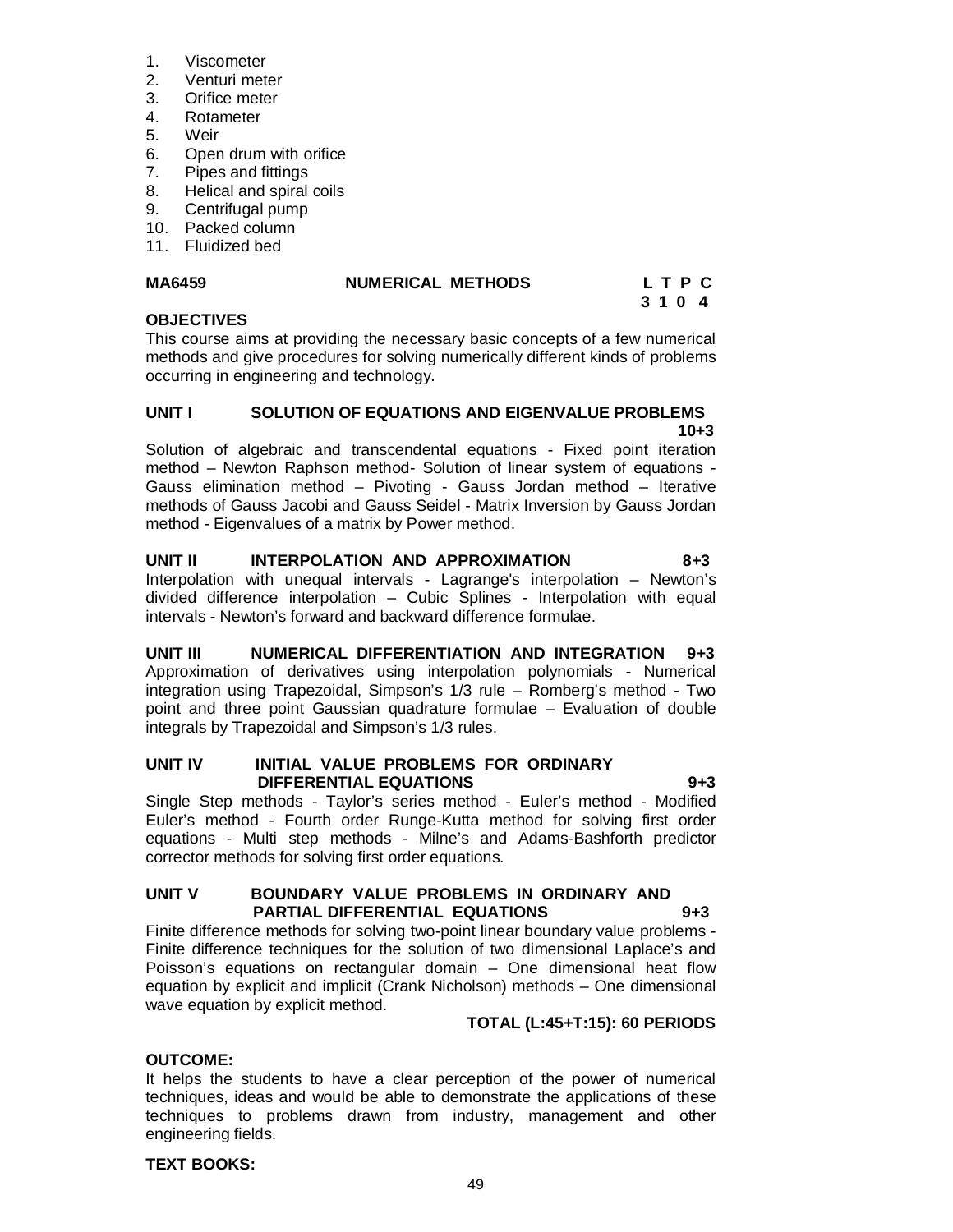# **SPECTROMETRY 9**

**UNIT II MOLECULAR SPECTROSCOPY 9** Molecular absorption spectrometry – Measurement of Transmittance and Absorbance – Beer's law – Instrumentation - Applications -Theory of fluorescence and Phosphorescence –Instrumenation – Applications – Theory of Infrared absorption spectrometry – IR instrumentation - Applications – Theory of

instruments and their applications. **UNIT I INTRODUCTION OF SPECTROMETRY 9** Properties of electromagnetic radiation- wave properties – components of

1. Grewal. B.S., and Grewal. J.S., " Numerical methods in Engineering and

2. Gerald. C. F., and Wheatley. P. O., " Applied Numerical Analysis",

1. Chapra. S.C., and Canale.R.P., "Numerical Methods for Engineers, Tata

2. Brian Bradie. "A friendly introduction to Numerical analysis", Pearson

3. Sankara Rao. K., "Numerical methods for Scientists and Engineers",

**CH6501 INSTRUMENTAL METHODS OF ANALYSIS L T P C**

To make the students understand the working principles of different types of

Prentice Hall of India Private Ltd., New Delhi, 3<sup>rd</sup> Edition, 2007.

Science", Khanna Publishers, New Delhi, 9<sup>th</sup> Edition, 2007.

Pearson Education, Asia, New Delhi, 6<sup>th</sup> Edition, 2006.

McGraw-Hill, New Delhi, 5<sup>th</sup> Edition, 2007.

Education, Asia, New Delhi, 2007.

**REFERENCES:**

**OBJECTIVE:**

optical instruments – Sources of radiation – wavelength selectors – sample containers – radiation transducers – Signal process and read outs – signal to noise ratio - sources of noise – Enhancement of signal to noise - types of optical instruments – Principle of Fourier Transform optical Measurements.

Raman spectroscopy – Instrumentation – applications.

# **UNIT III MAGNETIC RESONANCE SPECTROSCOPY AND MASS**

Theory of NMR – environmental effects on NMR spectra – chemical shift- NMRspectrometers – applicatons of 1H and 13C NMR- Molecular mass spectra – ion sources – Mass spectrometer. Applications of molecular mass - Electron paramagnetic resonance- g values – instrumentation.

### **UNIT IV SEPARATION METHODS 9**

General description of chromatography – Band broadening and optimization of column performance- Liquid chromatography – Partition chromatography - Adsorption chromatography – Ion exchange chromatography -size exclusion chromatography- Affinity chromatography-principles of GC and applications – HPLC- Capillary electrophoresis – Applications.

### **UNIT V ELECTRO ANALYSIS AND SURFACE MICROSCOPY 9**

Electrochemical cells- Electrode potential cell potentials – potentiometryreference electrode – ion selective and molecular selective electrodes – Instrument for potentiometric studies – Voltametry – Cyclic and pulse voltametry- Applications of voltametry . Study of surfaces – Scanning probe microscopes – AFM and STM.

### **TOTAL : 45 PERIODS**

**OUTCOME:** Upon completion of this course, the students would have knowledge about the Qualitative and quantitative instrument analysis of different materials.

**TEXT BOOK:**

**3 0 0 3**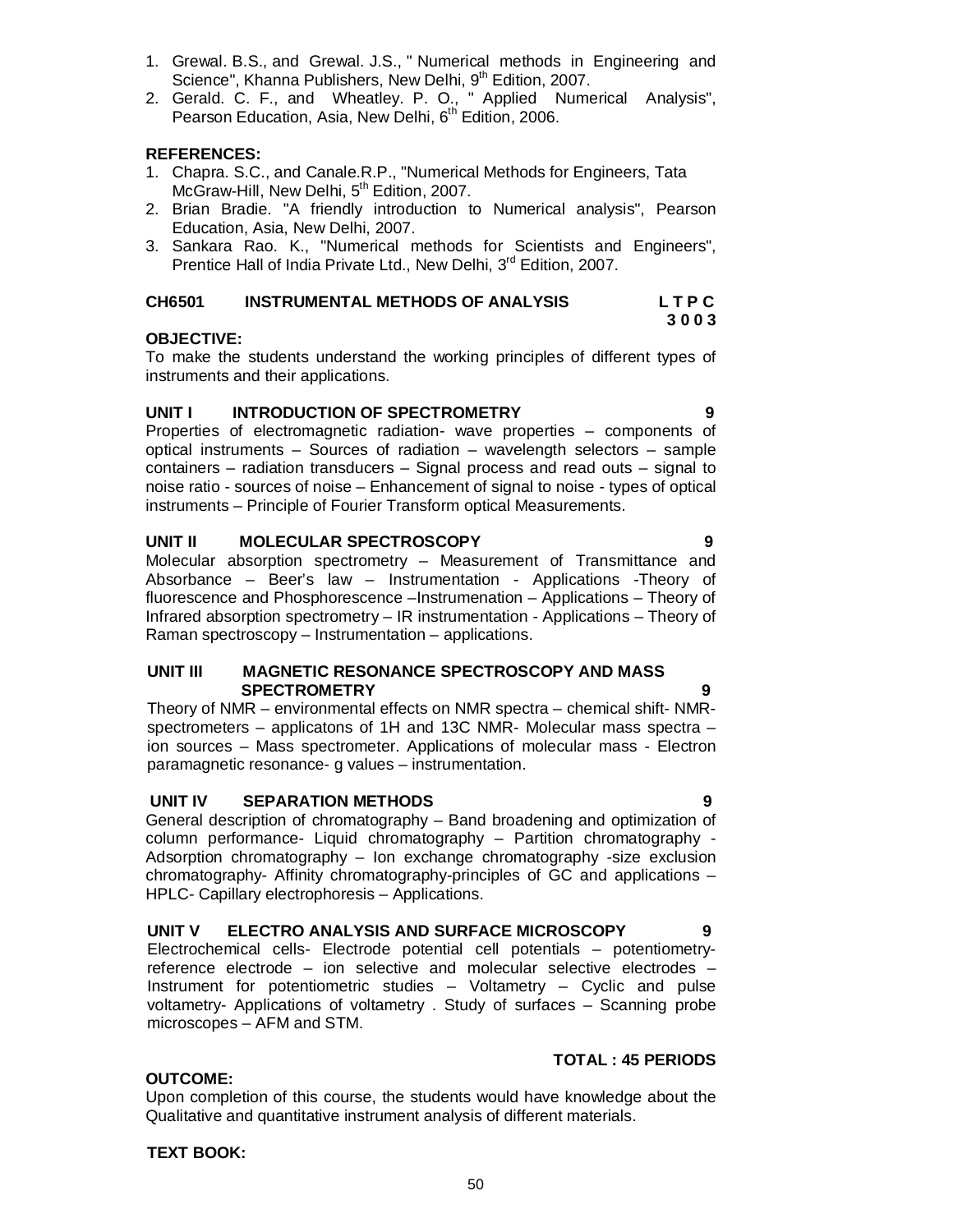On learning this course, the students can classify the chemical process industry into industrial categories of base, intermediate end-products and

polyethylene

detergents.

### **OUTCOME:**

**TEXTBOOKS:**

Hill 1998.

specialty chemicals manufacturers

Natural and synthetic fibres – properties of - Poly amides – manufacture of Nylon 6. 6. Polyesters Fibres – manufacturer of – Cellulosic Fibres – Viscose Rayon production manufacture of films - cellulose Acetate, PVC, Polyesters -

and Applications of Resins – Polymerization processes – different types - Natural rubber; Synthetic rubber such as SBR, NBR, CR - Fundamental methods of processing of synthetic Rubbers.

# **UNIT V SYNTHETIC FIBRE AND FILM INDUSTRIES 9**

**UNIT IV RUBBER AND POLYMERS 9** Monomers – Thermosetting and Thermoplastic materials – General properties

petrochemical precursors, methane, olefines, acetylenes and aromatics and products obtained from them by various unit processes.

**INDUSTRIES 9**

**UNIT I PULP AND PAPER INDUSTRIES AND SUGAR AND STARCH**  Wood and Wood extracts – Wood Chemicals - Cellulose derivatives, Manufacture of pulp – different processes of pulping – Manufacture of paper – Manufacture of Boards Raw and refined sugar, by products of sugar industries,

**UNIT II OILS, FATS, SOAPS AND DETERGENT INDUSTRIES 9** Vegetable oils and animal fats, their nature, analysis and extraction methods, hydrogenation of oils, fatty acids and alcohols, waxes, soaps, synthetic

**UNIT III PETROLEUM AND PETROCHEMICAL INDUSTRIES 9** Petroleum refining, physical and chemical conversion products, lubricating oils,

 **2 1 0 2 OBJECTIVE:** To impart knowledge on various aspects of production engineering and enable the students to understand the practical methods of production in a chemical factory.

### 1. Instrumental Methods of Analysis. D.A. Skoog, F. James Holler, Stanky, R.Crouch . Cengage Learning – 2007.

### **REFERENCE:**

Starch and starch derivatives.

1. Elangovan, A., Thinma Visai Iyal (Mechanics of Solids in Tamil), Anna University, Madras, 1995.

# **CH6502 CHEMICAL PROCESS INDUSTRIES II L T P C**

### 51

### **TOTAL : 45 PERIODS**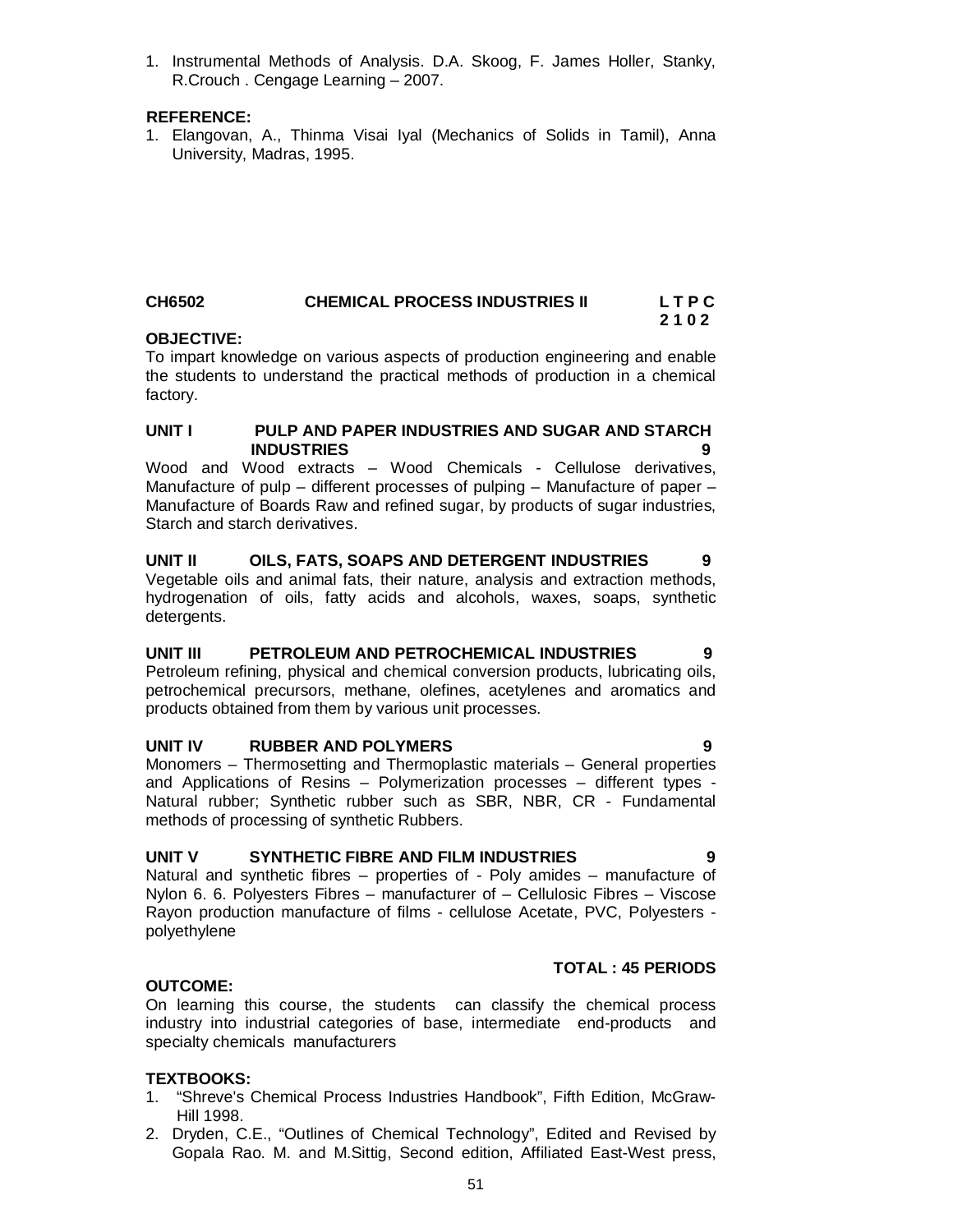1993.

### **REFERENCES:**

- 1. "Kent and Riegel's Hand Book of Industrial Chemistry and Biotechnology", Springer , XI Edition, 2007.
- 2. Srikumar Koyikkal,"Chemical Process Technology and Simulation",PHI Learning Ltd (2013).

### **CH6503 CHEMICAL ENGINEERING THERMODYNAMICS II L T P C 3 1 0 4**

### **OBJECTIVE:**

The enable the students to understand the behavior of fluids under PVT conditions and also apply them for practical purpose.

### **UNIT I PROPERTIES OF SOLUTIONS 9**

Partial molar properties, ideal and non-ideal solutions, standard states definition and choice, Gibbs-Duhem equation, excess properties of mixtures.

### **UNIT II PHASE EQUILIBRIA 9**

Criteria for equilibrium between phases in multi component non-reacting systems in terms of chemical potential and fugacity, application of phase rule, vapour-liquid equilibrium, phase diagrams for homogeneous systems and for systems with a miscibility gap, effect of temperature and pressure on azeotrope composition, liquid-liquid equilibrium, ternary liquid-liquid equilibrium.

### **UNIT III CORRELATION AND PREDICTION OF PHASE EQUILIBRIA9**

Activity coefficient-composition models, thermodynamic consistency of phase equilibria, application of the correlation and prediction of phase equilibria in systems of engineering interest particularly to distillation and liquid extraction processes.

### **UNIT IV CHEMICAL REACTION EQUILIBRIA 9**

Definition of standard state, standard free energy change and reaction equilibrium constant, evaluation of reaction equilibrium constant, prediction of free energy data, equilibria in chemical reactors, calculation of equilibrium compositions for homogeneous chemical reactors, thermodynamic analysis of simultaneous reactions.

### **UNIT V REFRIGERATION 9**

Principles of refrigeration, methods of producing refrigeration, liquefaction process, co-efficient of performance, evaluation of the performance of vapour compression and gas refrigeration cycles.

### **TOTAL (L : 45, T : 15) : 60 PERIODS**

### **OUTCOME:**

Students will be able to apply mass, energy and entropy balances to flow processes.

### **TEXT BOOKS:**

- 1. Smith, J.M., VanNess, H.C., & Abbot M.C, "Introduction to Chemical Engineering Thermodynamics", McGraw Hill VII Edition 2004.
- 2. Narayanan K.V "A Text Book of Chemical Engineering Thermodynamics"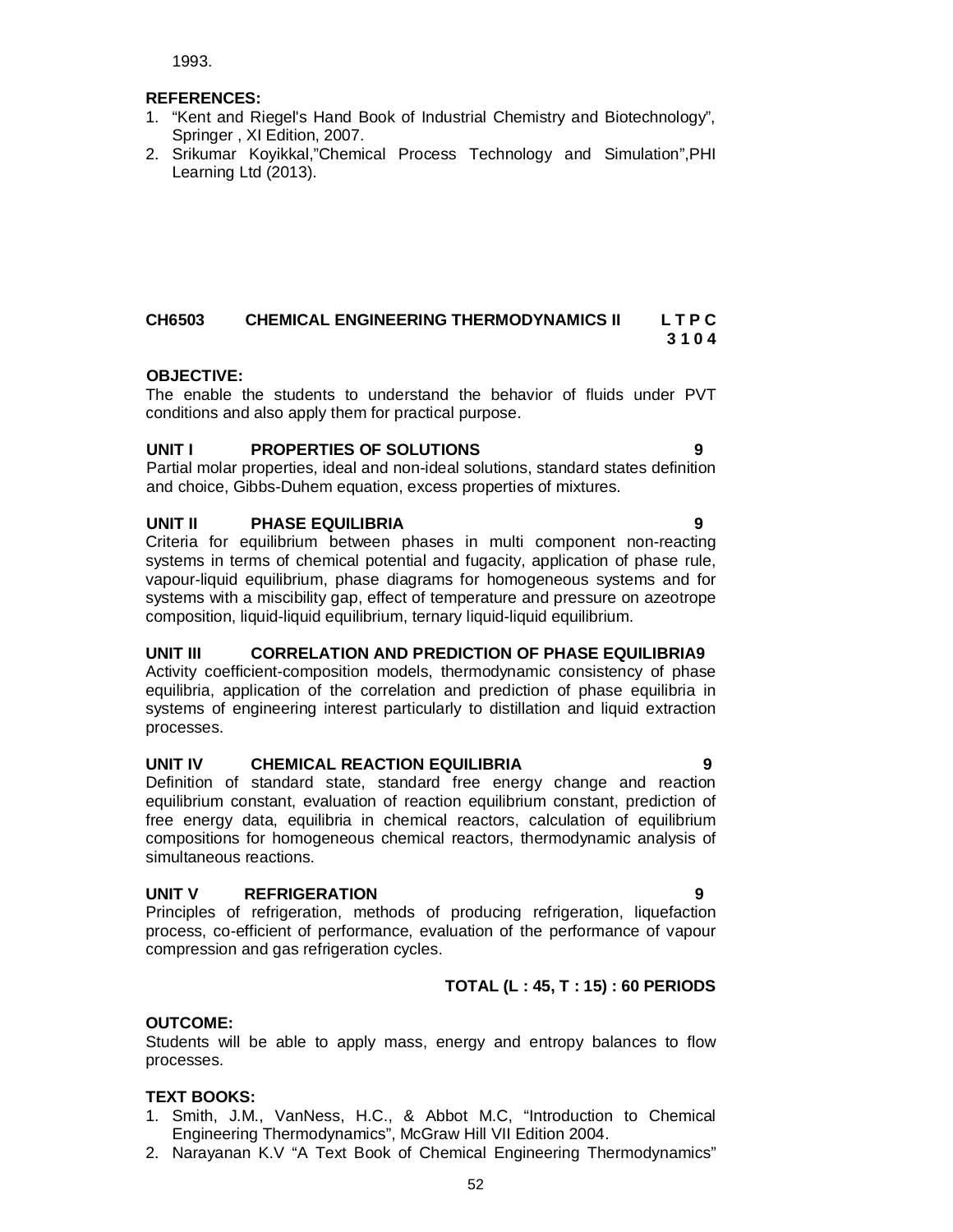Prentice Hall of India Pvt. Ltd. 2001.

### **REFERENCES:**

- 1. Hougen, O.A., Watson, K.M., and Ragatz, R.A., "Chemical Process Principles Part II", Thermodynamics, John Wiley, 1970.
- 2. Dodge, B.F., "Chemical Engineering Thermodynamics", McGraw-Hill, 1960.
- 3. Sandler, S.I., "Chemical and Engineering Thermodynamics", 2nd Edition, Wiley, 1989.

### **CH6504 HEAT TRANSFER L T P C**

### **OBJECTIVE:**

To enable the students to learn heat transfer by conduction, convection and radiation and heat transfer equipments like evaporator and heat exchanger

### **UNIT I 9**

Importance of heat transfer in Chemical Engineering operations - Modes of heat transfer - Fourier's law of heat conduction - one dimensional steady state heat conduction equation for flat plate, hollow cylinder, - Heat conduction through a series of resistances - Thermal conductivity measurement; effect of temperature on thermal conductivity; Heat transfer in extended surfaces.

### **UNIT II 9**

Concepts of heat transfer by convection - Natural and forced convection, analogies between transfer of momentum and heat - Reynold's analogy, Prandtl and Coulburn analogy. Dimensional analysis in heat transfer, heat transfer coefficient for flow through a pipe, flow past flat plate, flow through packed beds.

**UNIT III 9** Heat transfer to fluids with phase change - heat transfer from condensing vapours, drop wise and film wise condensation, Nusselt equation for vertical and horizontal tubes, condensation of superheated vapours, Heat transfer to boiling liquids - mechanism of boiling, nucleate boiling and film boiling.

### **UNIT IV 9**

Theory of evaporation - single effect and multiple effect evaporation - Design calculation for single and multiple effect evaporation. Radiation heat transfer - Black body radiation, Emissivity, Stefan - Boltzman law, Plank's law, radiation between surfaces.

### **UNIT V 9**

Log mean temperature difference - Single pass and multipass heat exchangers; plate heat exchangers; use of correction factor charts; heat exchangers effectiveness; number of transfer unit - Chart for different configurations - Fouling factors

### **TOTAL : 45 PERIODS**

### **OUTCOME:**

At the end of this course, the students would have knowledge in various heat transfer methodology in process engineering and to design heat transfer equipments such as furnace, boilers, heat exchangers evaporation

### **TEXT BOOKS:**

- 1. Holman, J. P., 'Heat Transfer ', 8th Edn., McGraw Hill, 1997.
- 2. Ozisik, M. N., Heat Transfer: A Basic Approach, McGraw-Hill, 1984
- 3. Kern, D.Q., "Process Heat Transfer ", McGraw-Hill, 1999.

**3 0 0 3**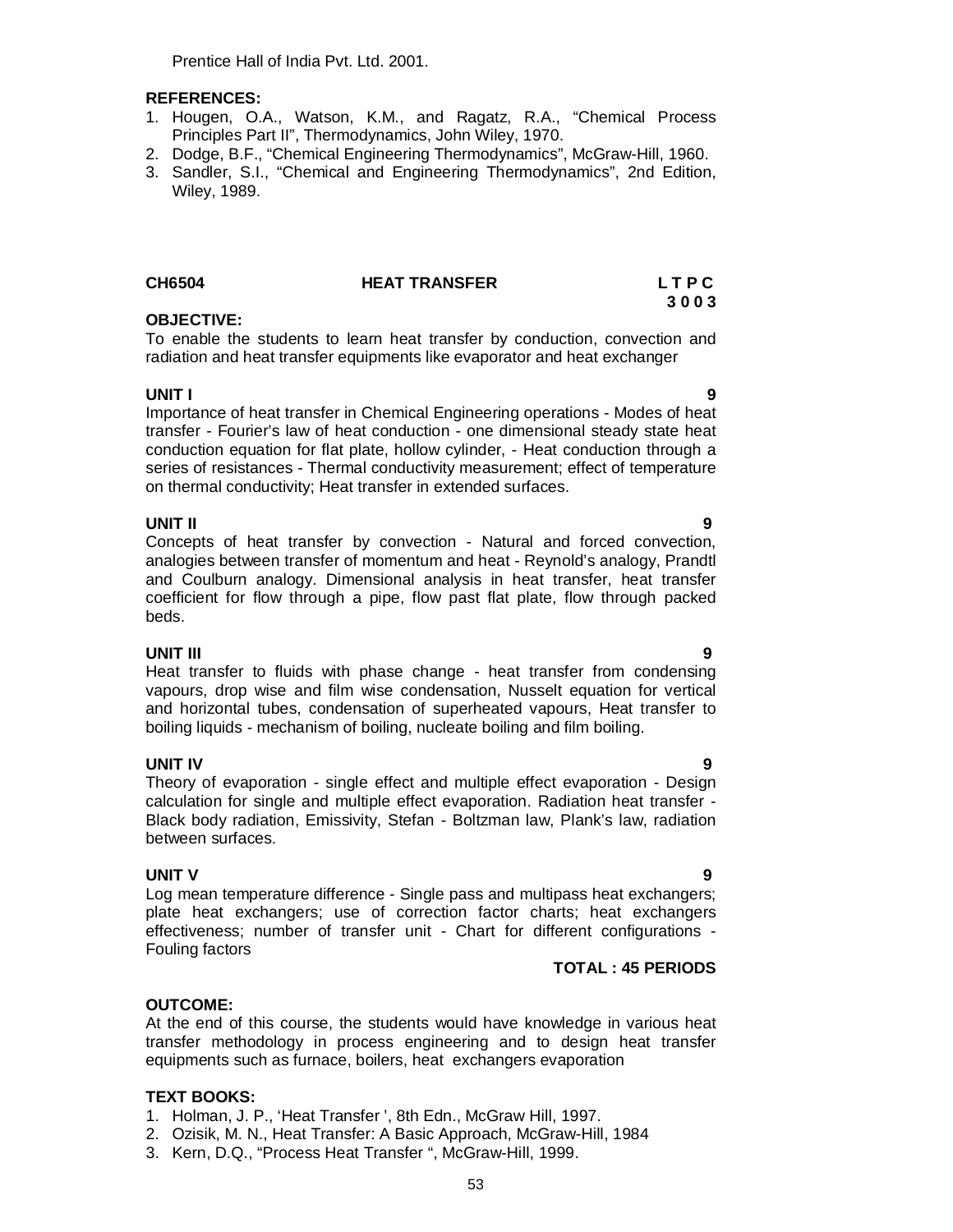### **REFERENCES:**

- 1. McCabe, W.L., Smith, J.C., and Harriot, P., "Unit Operations in Chemical Engineering", 6th Edn., McGraw-Hill, 2001.
- 2. Coulson, J.M. and Richardson, J.F., "Chemical Engineering " Vol. I, 4th Edn., Asian Books Pvt. Ltd., India, 1998.

### **CH6505 MASS TRANSFER I L T P C**

### **OBJECTIVE:**

Students will learn to determine mass transfer rates under laminar and turbulent conditions.

**UNIT I 9** Introduction to mass transfer operations; Molecular diffusion in gases, liquids and solids; diffusivity measurement and prediction; multi-component diffusion.

### **UNIT II 10**

Eddy diffusion, concept of mass transfer coefficients, theories of mass transfer, different transport analogies, application of correlations for mass transfer coefficients, inter phase mass transfer, relationship between individual and overall mass transfer coefficients. NTU and NTP concepts, Stage-wise and differential contractors.

**UNIT III 9** Humidification – Equilibrium, humidity chart, adiabatic and wet bulb temperatures; humidification operations; theory and design of cooling towers, dehumidifiers and humidifiers using enthalpy transfer unit concept.

**UNIT IV 9** Drying– Equilibrium; classification of dryers; batch drying – Mechanism and time of cross through circulation drying, continuous dryers – material and energy balance; determination of length of rotary dryer using rate concept.

### **UNIT V 8**

Crystallization - Equilibrium, classification of crystallizers, mass and energy balance; kinetics of crystallization – nucleation and growth; design of batch crystallizers; population balance model and design of continuous crystallizers.

### **TOTAL : 45 PERIODS**

### Students would apply the mass transfer concepts in the design of humidification columns, dryers and crystallisers.

### **TEXT BOOKS:**

**OUTCOME:**

- 1. Treybal, R.E., "Mass Transfer Operations", 3rd Edn, McGraw-Hill, 1981.
- 2. Geankoplis, C.J., "Transport Processes and Unit Operations", 4th Edition, Prentice Hall Inc., New Jersey, 2003.

### **REFERENCES:**

- 1. McCabe, W.L., Smith, J.C., and Harriot, P., "Unit Operations in Chemical Engineering", 7th Edn., McGraw-Hill, 2005.
- 2. Coulson, J.M. and Richardson, J.F., "Chemical Engineering" Vol. I and II, 4th Edition,Asian Books Pvt. Ltd., India, 1998.

 **3 0 0 3**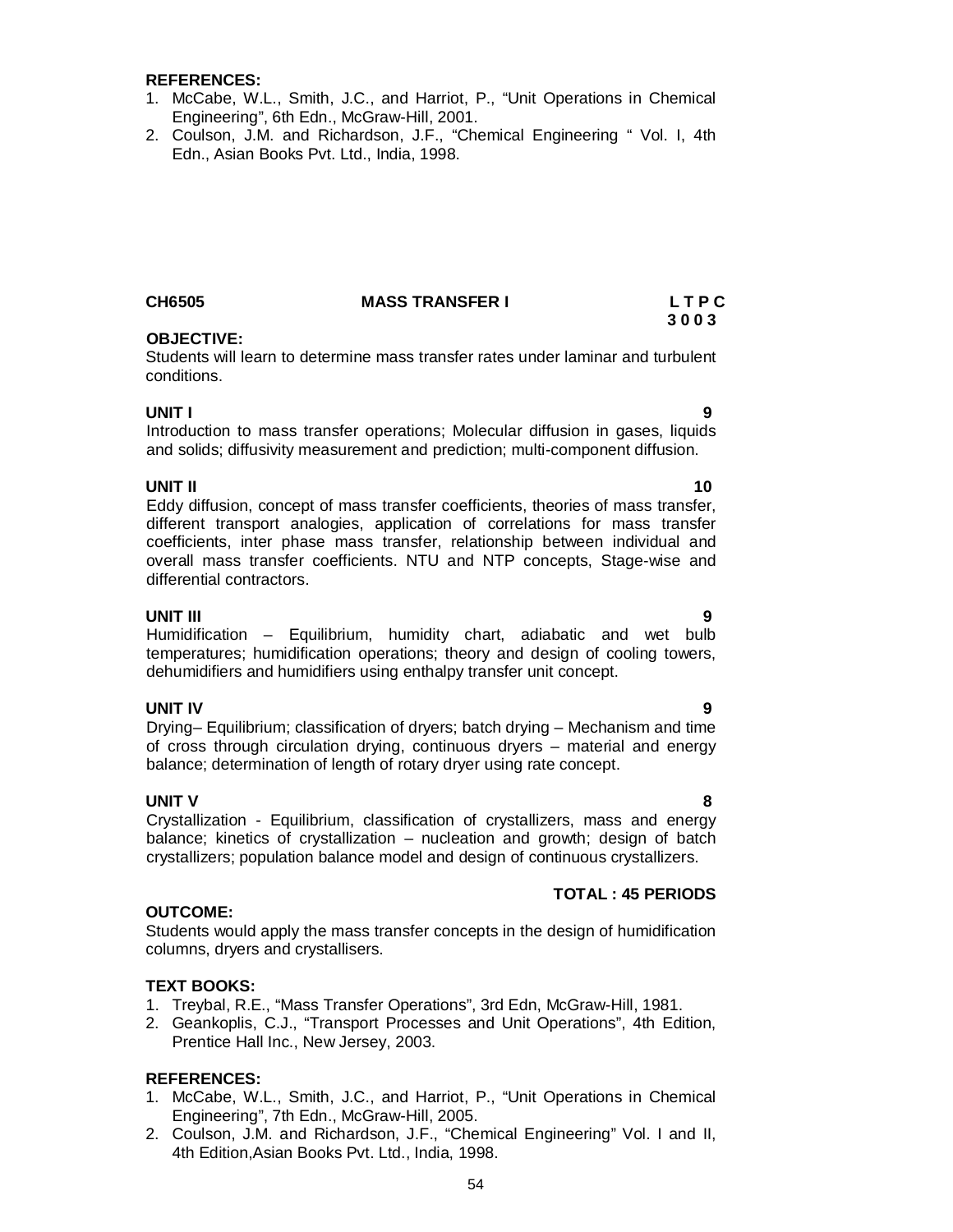- 3. J.D. Seader and E.J. Henley, "Separation Process Principles", 2nd Ed., John Wiley, 2006.
- 4. Binay K.Dutta,"Principles of Mass Transfer and Seperation Processes",PHI Learning Ltd,2013.

### **GE6674 COMMUNICATION AND SOFT SKILLS- LABORATORY BASED L T P C 0 0 4 2**

### **OBJECTIVES:**

To enable learners to,

- Develop their communicative competence in English with specific reference to speaking and listening
- Enhance their ability to communicate effectively in interviews.
- Strengthen their prospects of success in competitive examinations.

### **UNIT I LISTENING AND SPEAKING SKILLS 12**

Conversational skills (formal and informal)- group discussion- making effective presentations using computers, listening/watching interviews conversations, documentaries. Listening to lectures, discussions from TV/ Radio/ Podcast.

### **UNIT II READING AND WRITING SKILLS 12** Reading different genres of tests ranging from newspapers to creative writing. Writing job applications- cover letter- resume- emails- letters- memos- reports. Writing abstracts- summaries- interpreting visual texts.

### **UNIT III ENGLISH FOR NATIONAL AND INTERNATIONAL EXAMINATIONS AND PLACEMENTS 12**

International English Language Testing System (IELTS) - Test of English as a Foreign Language (TOEFL) - Civil Service(Language related)- Verbal Ability.

### **UNIT IV INTERVIEW SKILLS** 12

Different types of Interview format- answering questions- offering informationmock interviews-body language( paralinguistic features)- articulation of soundsintonation.

### **UNIT V SOFT SKILLS** 12

**Motivation- emotional intelligence-**Multiple intelligences- emotional intelligence- managing changes-time management-stress managementleadership straits-team work- career planning - intercultural communicationcreative and critical thinking

### **TOTAL: 60 PERIODS**

### **Teaching Methods:**

- 1. To be totally learner-centric with minimum teacher intervention as the course revolves around practice.
- 2. Suitable audio/video samples from Podcast/YouTube to be used for illustrative purposes.
- 3. Portfolio approach for writing to be followed. Learners are to be encouraged to blog, tweet, text and email employing appropriate language.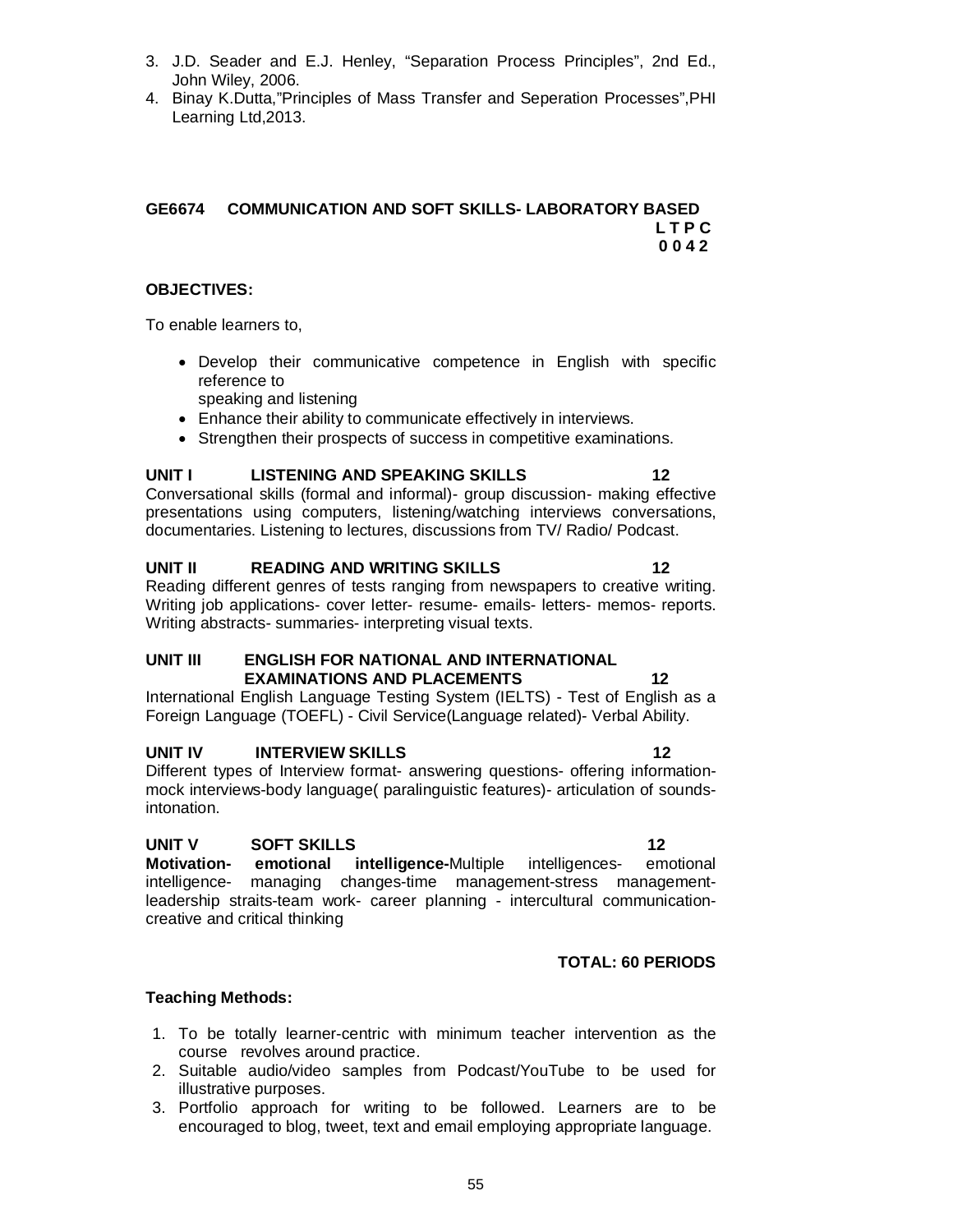- 4. GD/Interview/Role Play/Debate could be conducted off the laboratory (in a regular classroom) but learners are to be exposed to telephonic interview and video conferencing.
- 5. Learners are to be assigned to read/write/listen/view materials outside the classroom as well for graining proficiency and better participation in the class.

| S. No.         | (minimum<br><b>Description</b><br>Equipment<br>of<br>configuration)    | <b>Qty Required</b> |
|----------------|------------------------------------------------------------------------|---------------------|
| 1              | <b>Server</b>                                                          | $1$ No.             |
|                | <b>PIV System</b><br>$\bullet$                                         |                     |
|                | 1 GB RAM / 40 GB HDD<br>$\bullet$                                      |                     |
|                | OS: Win 2000 server<br>$\bullet$                                       |                     |
|                | Audio card with headphones                                             |                     |
|                | <b>JRE 1.3</b>                                                         |                     |
| $\overline{2}$ | <b>Client Systems</b>                                                  | 60 Nos.             |
|                | PIII or above<br>$\bullet$                                             |                     |
|                | 256 or 512 MB RAM / 40 GB HDD<br>$\bullet$                             |                     |
|                | OS: Win 2000<br>$\bullet$                                              |                     |
|                | Audio card with headphones                                             |                     |
|                | <b>JRE 1.3</b>                                                         |                     |
| 3              | Handicam                                                               | 1 No.               |
| 4              | Television 46"                                                         | $1$ No.             |
| 5              | Collar mike                                                            | $1$ No.             |
| 6              | <b>Cordless mike</b>                                                   | 1 No.               |
| $\overline{7}$ | <b>Audio Mixer</b>                                                     | 1 No.               |
| 8              | DVD recorder/player                                                    | 1 No.               |
| 9              | LCD Projector with MP3/CD/DVD provision<br>for<br>Audio/video facility | $1$ No.             |

### **Lab Infrastructure:**

### **Evaluation:**

### **Internal: 20 marks**

Record maintenance: Students should write a report on a regular basis on the activities conducted, focusing on the details such as the description of the activity, ideas emerged, learning outcomes and so on. At the end of the semester records can be evaluated out of 20 marks.

### **External: 80 marks**

| <b>Online Test</b>                               | - 35 marks |  |
|--------------------------------------------------|------------|--|
| Interview                                        | - 15 marks |  |
| <b>Presentation</b>                              | - 15 marks |  |
| <b>Group Discussion</b>                          | - 15 marks |  |
| <b>Note on Internal and External Evaluation:</b> |            |  |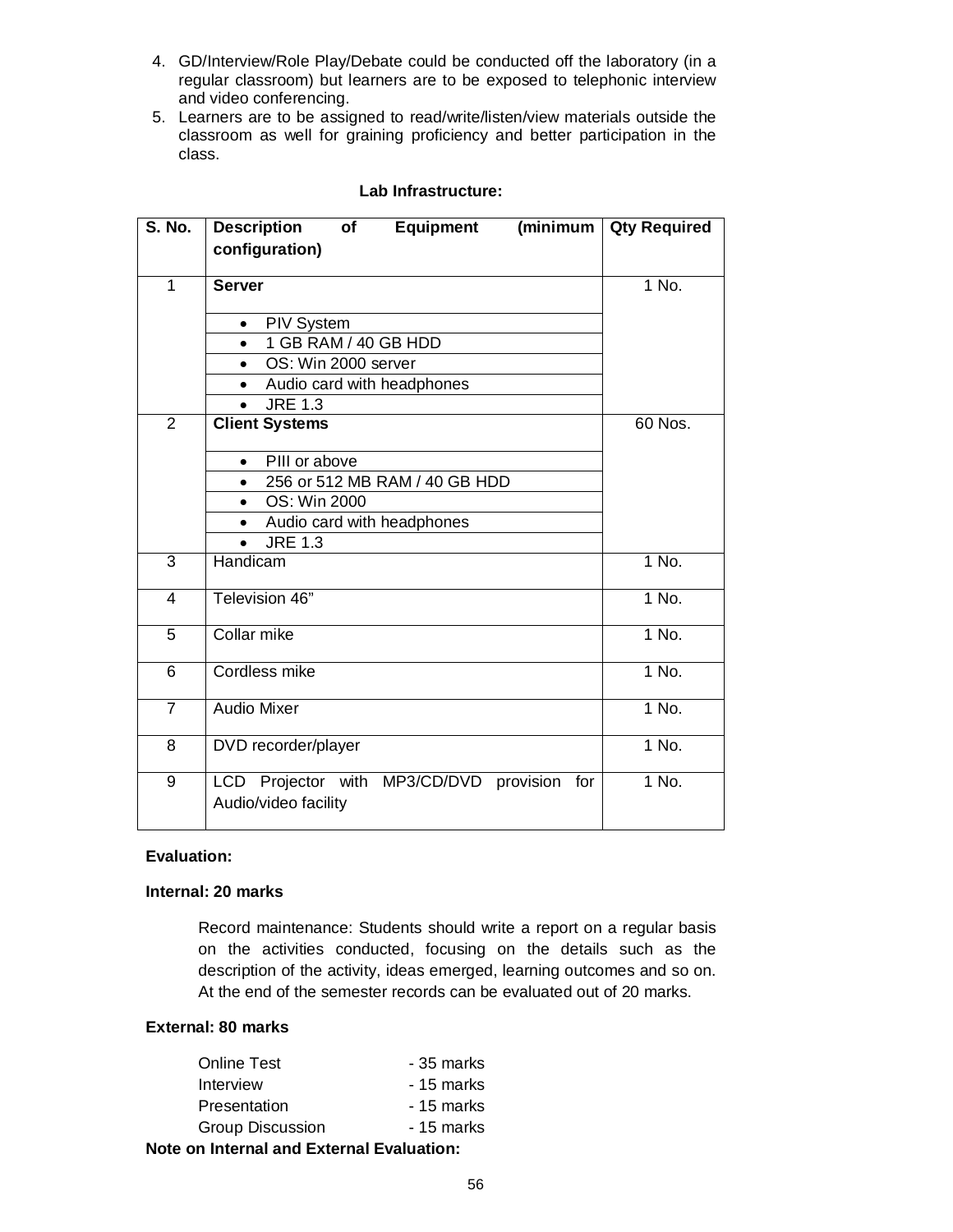- 1. Interview mock interview can be conducted on one-on-one basis.
- 2. Speaking **–** example for role play:
	- a. Marketing engineer convincing a customer to buy his product.
	- b. Telephonic conversation- fixing an official appointment / placing an order / enquiring

and so on.

- 3. Presentation should be extempore on simple topics.
- 4. Discussion topics of different kinds; general topics, and case studies.

### **OUTCOMES:**

### **At the end of the course, learners should be able to**

- Take international examination such as IELTS and TOEFL
- Make presentations and Participate in Group Discussions.
- Successfully answer questions in interviews**.**

### **REFERENCES:**

- 1. **Business English Certificate Materials,** Cambridge University Press.
- 2. **Graded Examinations in Spoken English and Spoken English for Work** downloadable materials from Trinity College, London.
- 3. **International English Language Testing System** Practice Tests, Cambridge University Press.
- 4. Interactive Multimedia Programs on **Managing Time and Stress.**
- 5. **Personality Development** (CD-ROM), Times Multimedia, Mumbai.
- 6. Robert M Sherfield and et al. **"Developing Soft Skills"** 4th edition, New Delhi: Pearson Education, 2009.

### **Web Sources:**

http://www.slideshare.net/rohitjsh/presentation-on-group-discussion http://www.washington.edu/doit/TeamN/present\_tips.html http://www.oxforddictionaries.com/words/writing-job-applications http://www.kent.ac.uk/careers/cv/coveringletters.htm http://www.mindtools.com/pages/article/newCDV\_34.htm

| CH6511 | <b>PROCESS EQUIPMENT DESIGN-1</b> | LTPC |
|--------|-----------------------------------|------|
|        |                                   | 0032 |

### **OBJECTIVE:**

To develop skill to design and install process equipments used widely in the chemical industry.

**UNIT I 9** Design and drawing considerations of bolt, nut and screws, welded and riveted joints, flanged joints, nozzles and reinforcements. Pipe fittings.

**UNIT II 9** Design and drawing considerations of vessel supports such as bracket, saddle, skirt, etc. Storage Tanks for solids, liquids and gases.

**UNIT III 9** General design and drawing consideration of vessels subjected to internal pressure, and external pressure. High pressure vessels.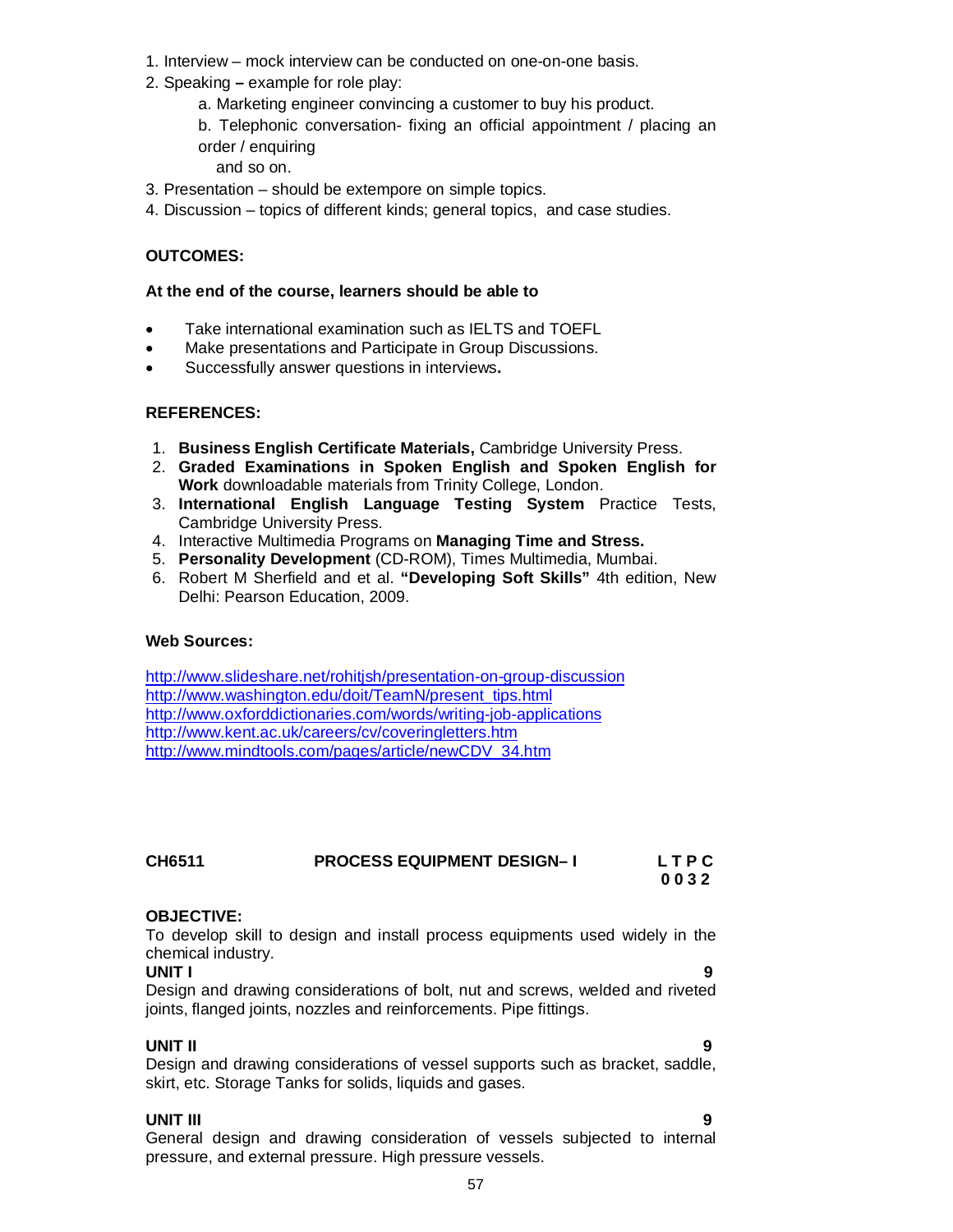### **UNIT IV 9**

Fundamental principles, equations, general design and drawing considerations of cyclone separators centrifuges, thickeners and filtration equipments.

### **UNIT V 9**

General design and drawing considerations of crystallizers, agitated vessel, jacketed and coil heated vessels.

### **TOTAL : 45 PERIODS**

### **OUTCOME:**

Upon completion of this course, the students will have skill to design and install process equipments used widely in a chemical industry.

### **TEXT BOOKS:**

- 1. R.S. Khurmi, "Textbook of Machine design". S. Chand & Company , XXV Edition , 2005.
- 2. M.V. Joshi and V.V. Mahajan, "Design of Process Equipment Design", McMillan India III Edition 1994.

### **REFERENCES:**

- 1. S.D. Dawande, "Process Design of Equipments", Central Techno Publications, Nagpur, 2000.
- 2. Indian Standard Specifications IS-803, 1962; IS-4072, 1967; IS-2825, 1969. Indian Standards Institution, New Delhi.
- 3. R.H. Perry, "Chemical Engineers' Handbook", McGraw-Hill.
- 4. W.L. McCabe, J.C. Smith and P. Harriot, "Unit Operation of Chemical Engineering", McGraw-Hill, 2001.
- 5. Robert Treybal, "Mass Transfer Operations", McGraw-Hill.
- 6. J.M. Coulson and J.Richardson, "Chemical Engineering", Vol. 6, Asian Books Printers Ltd.
- 7. Suresh C.Maidargi ,"Chemical Process Equipment Design & Drawing, Vol 1,PHI Learning Ltd (2012).

### **CH6512 MECHANICAL OPERATIONS LABORATORY L T P C 0 0 3 2**

### **OBJECTIVE:**

To enable the students to develop a sound working knowledge on different types of crushing equipments and separation characteristics of different mechanical operation separators.

### **LIST OF EXPERIMENTS**

- 1. Sieve analysis
- 2. Batch filtration studies using a Leaf filter
- 3. Batch filtration studies using a Plate and Frame Filter press
- 4. Characteristics of batch Sedimentation
- 5. Reduction ratio in Jaw Crusher
- 6. Reduction ratio in Ball mill
- 7. Separation characteristics of Cyclone separator
- 8. Reduction ratio of Roll Crusher
- 9. Separation characteristics of Elutriator
- 10. Reduction ratio of Drop weight crusher
- 11. Size separation using Sub-Sieving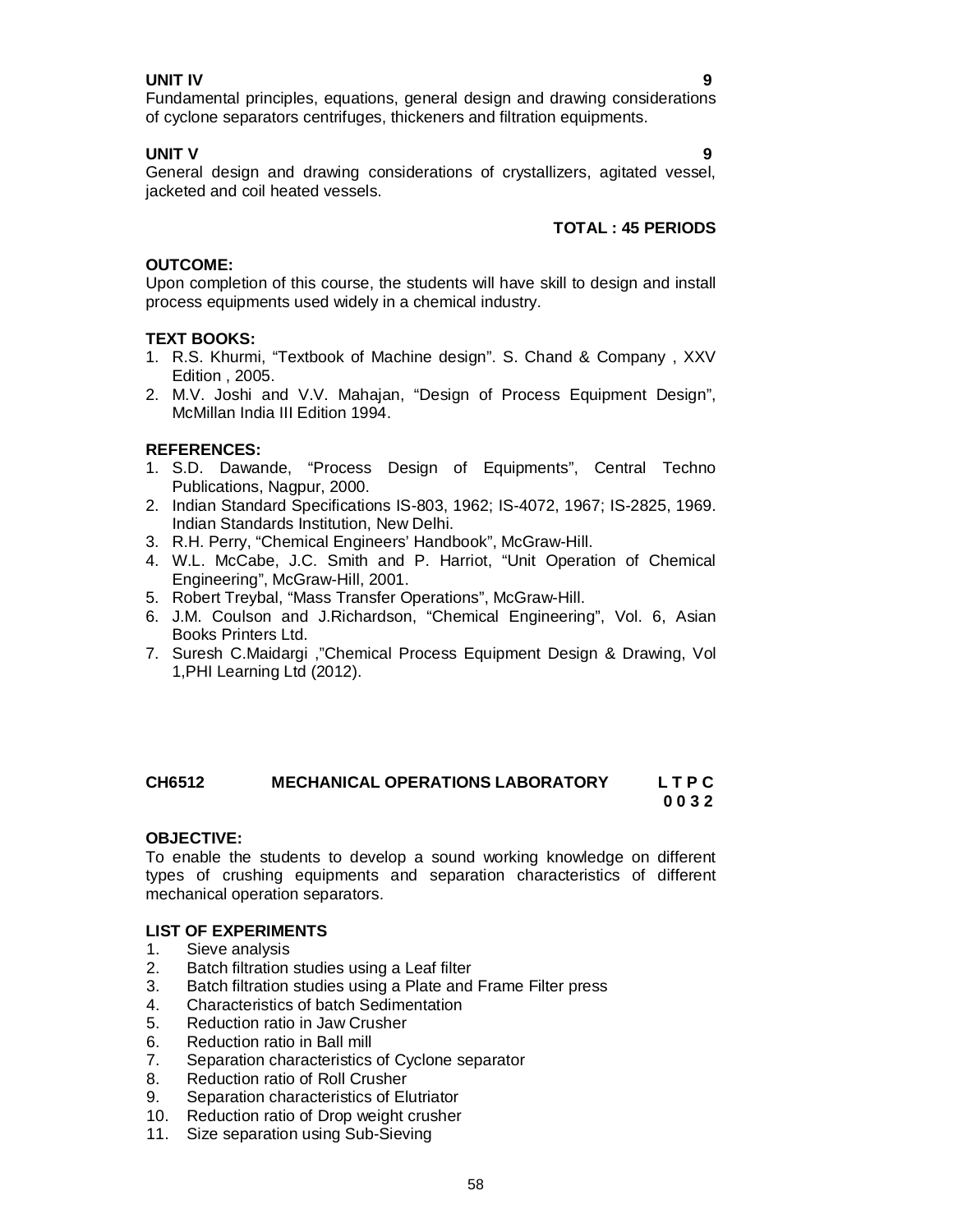### **OUTCOME:**

Students would gain the practical knowledge and hands on various separation techniques like filtration, sedimentation, screening, elutriation, and centrifugation

### **LIST OF EQUIPMENT FOR BATCH OF 30 STUDENTS**

- 1. Sieve shaker
- 2. Leaf filter
- 3. Plate and Frame Filter Press
- 4. Sedimentation Jar
- 5. Jaw Crusher
- 6. Ball Mill
- 7. Cyclone Separator
- 8. Roll Crusher
- 9. Elutriator
- 10. Drop Weight Crusher
- 11. Sieves.

| <b>CH6601</b> | <b>ENERGY ENGINEERING</b> | LTPC |
|---------------|---------------------------|------|
|               |                           | 3003 |

### **OBJECTIVE:**

To enable the students to understand the interaction between different parts of the energy system

### **UNIT I ENERGY 8**

Introduction to energy – Global energy scene – Indian energy scene - Units of energy, conversion factors, general classification of energy, energy crisis, energy alternatives.

### **UNIT II CONVENTIONAL ENERGY 8**

Conventional energy resources, Thermal, hydel and nuclear reactors, thermal, hydel and nuclear power plants, efficiency, merits and demerits of the above power plants, combustion processes, fluidized bed combustion.

### **UNIT III NON-CONVENTIONAL ENERGY 10**

Solar energy, solar thermal systems, flat plate collectors, focusing collectors, solar water heating, solar cooling, solar distillation, solar refrigeration, solar dryers, solar pond, solar thermal power generation, solar energy application in India, energy plantations. Wind energy, types of windmills, types of wind rotors, Darrieus rotor and Gravian rotor, wind electric power generation, wind power in India, economics of wind farm, ocean wave energy conversion, ocean thermal energy conversion, tidal energy conversion, geothermal energy.

### **UNIT IV BIOMASS ENERGY 10**

Biomass origin - Resources – Biomass estimation. Thermochemical conversion – Biological conversion, Chemical conversion – Hydrolysis & hydrogenation, solvolysis, biocrude, biodiesel power generation gasifier, biogas, integrated gasification.

### **UNIT V ENERGY CONSERVATION 9**

Energy conservation - Act; Energy management importance, duties and responsibilities; Energy audit – Types methodology, reports, instruments. Benchmalcing and energy performance, material and energy balance, thermal energy management.

### 59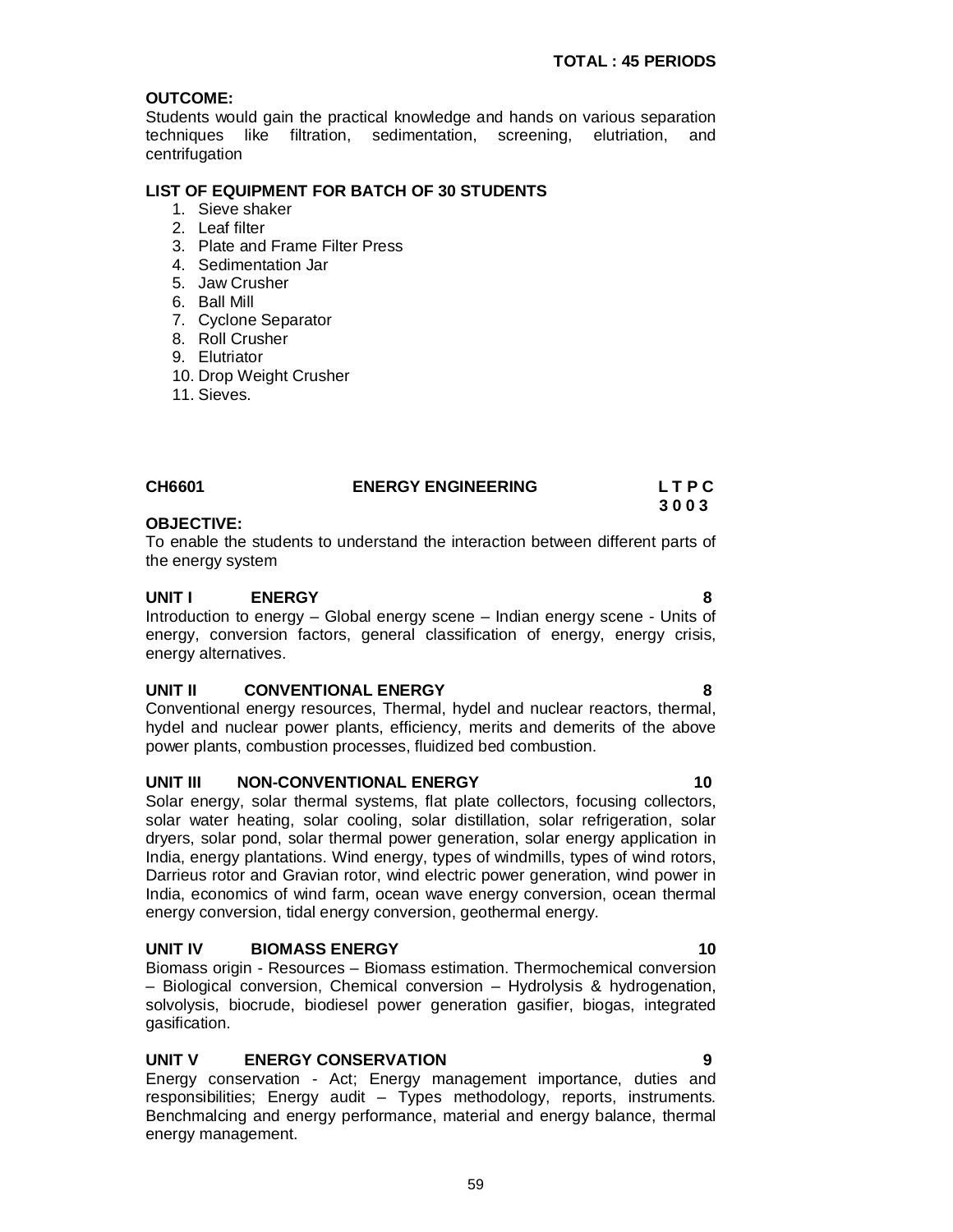### **OUTCOME:**

On completion of this course, the students would have the ability to apply the fundamentals of energy conversion and applications.

### **TEXT BOOKS:**

- 1. Rao, S. and Parulekar, B.B., Energy Technology, Khanna Publishers, 2005.
- 2. Rai, G.D., Non-conventional Energy Sources, Khanna Publishers, New Delhi, 1984.
- 3. Nagpal, G.R., Power Plant Engineering, Khanna Publishers, 2008.
- 4. Energy Management, Paul W.O'Callaghan McGraw Hill, 1993

### **REFERENCES:**

- 1. Nejat Vezirog, Alternate Energy Sources, IT, McGraw Hill, New York.
- 2. El. Wakil, Power Plant Technology, Tata McGraw Hill, New York, 2002.
- 3. Sukhatme. S.P., Solar Enery Thermal Collection and Storage, Tata McGraw hill, New Delhi, 1981.
- 4. Handbook of Energy Audit by 7th edition Albert Thumann, P.E., C.E.M & William J Younger C.E.M, Faiment Press 2008

| <b>CH6602</b> | <b>CHEMICAL REACTION ENGINEERING - I</b> | LTPC |
|---------------|------------------------------------------|------|
|               |                                          | 3003 |

### **OBJECTIVE:**

To impart knowledge on different types of chemical reactors, the design of chemical reactors under isothermal and non-isothermal conditions

### **UNIT I 9**

Rate equation, elementary, non-elementary reactions, theories of reaction rate and Prediction; Design equation for constant and variable volume batch reactors, analysis of experimental kinetics data, integral and differential analysis.

**UNIT II 9** Design of continuous reactors - stirred tank and tubular flow reactor, recycle reactors, combination of reactors, size comparison of reactors.

**UNIT III 9** Design of reactors for multiple reactions - consecutive, parallel and mixed reactions - factors affecting choice, optimum yield and conversion, selectivity, reactivity and yield.

### **UNIT IV 9**

Non-isothermal homogeneous reactor systems, adiabatic reactors, rates of heat exchanges for different reactors, design for constant rate input and constant heat transfer coefficient, operation of batch and continuous reactors, optimum temperature progression.

**UNIT V 9** The residence time distribution as a factor of performance; residence time functions and relationship between them in reactor; basic models for non-ideal flow; conversion in non-ideal reactors

### **TOTAL : 45 PERIODS**

### **OUTCOME:**

Students would have gained knowledge on the selection of the reactor for the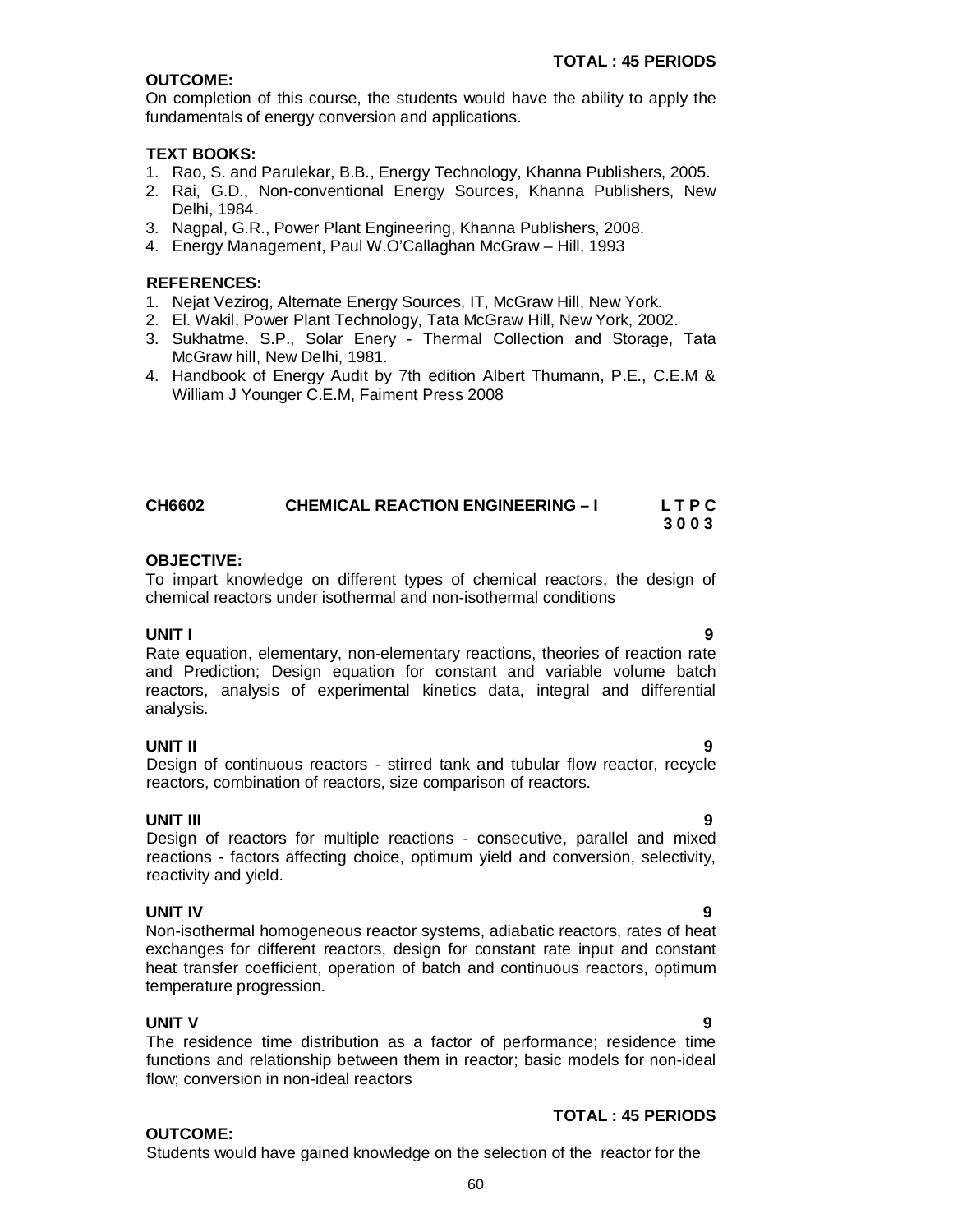### **TEXT BOOKS:**

- 1. Levenspiel O, "Chemical Reaction Engineering", Wiley Eastern Ltd., II Edition, 2000.
- 2. Smith, J.M, "Chemical Engineering Kinetics", McGraw Hill, III Edition, 1981.
- 3. Fogler.H.S., "Elements of Chemical Reaction Engineering", Prentice Hall of India Ltd., IIIrd Edition, 2000.

### **REFERENCE:**

1. Froment. G.F. & K.B.Bischoff, "Chemical Reactor Analysis and Design", John Wiley and Sons, 1979.

### **CH6603 MASS TRANSFER II L T P C**

 **3 0 0 3**

### **OBJECTIVE:**

To provide introduction to physical and thermodynamic principles of mass transfer with an emphasis on how these principles affect the design of equipment and result in specific requirements for quality and capacity.

### **UNIT I ABSORPTION 9**

Gas Absorption and Stripping – Equilibrium; material balance; limiting gas-liquid ratio; tray tower absorber - calculation of number of theoretical stages, tray efficiency, tower diameter; packed tower absorber – rate based approach; determination of height of packing using HTU and NTU calculations.

### **UNIT II DISTILLATION 9**

Vapour liquid equilibria - Raoult's law, vapor-liquid equilibrium diagrams for ideal and non-ideal systems, enthalpy concentration diagrams. Principle of distillation - flash distillation, differential distillation, steam distillation, multistage continuous rectification, Number of ideal stages by Mc.Cabe - Thiele method and Ponchan - Savarit method, Total reflux, minimum reflux ratio, optimum reflux ratio. Introduction to multi-component distillation, azeotropic and extractive distillation

### **UNIT III LIQUID-LIQUID EXTRACTION 9**

Liquid - liquid extraction - solvent characteristics-equilibrium stage wise contact calculations for batch and continuous extractors- differential contact equipmentspray, packed and mechanically agitated contactors and their design calculations-packed bed extraction with reflux. Pulsed extractors, centrifugal extractors-Supercritical extraction

### **UNIT IV LEACHING 9**

Solid-liquid equilibria- leaching equipment for batch and continuous operationscalculation of number of stages - Leaching - Leaching by percolation through stationary solid beds, moving bed leaching, counter current multiple contact (shank's system), equipments for leaching operation, multi stage continuous cross current and counter current leaching, stage calculations, stage efficiency.

### **UNIT V ADSORPTION AND ION EXCHANGE & MEMBRANE SEPARATION PROCESS 9**

Adsorption - Types of adsorption, nature of adsorbents, adsorption equilibria, effect of pressure and temperature on adsorption isotherms, Adsorption operations - stage wise operations, steady state moving bed and unsteady state fixed bed adsorbers, break through curves. Principle of Ion exchange, techniques and applications. Solid and liquid membranes; concept of osmosis;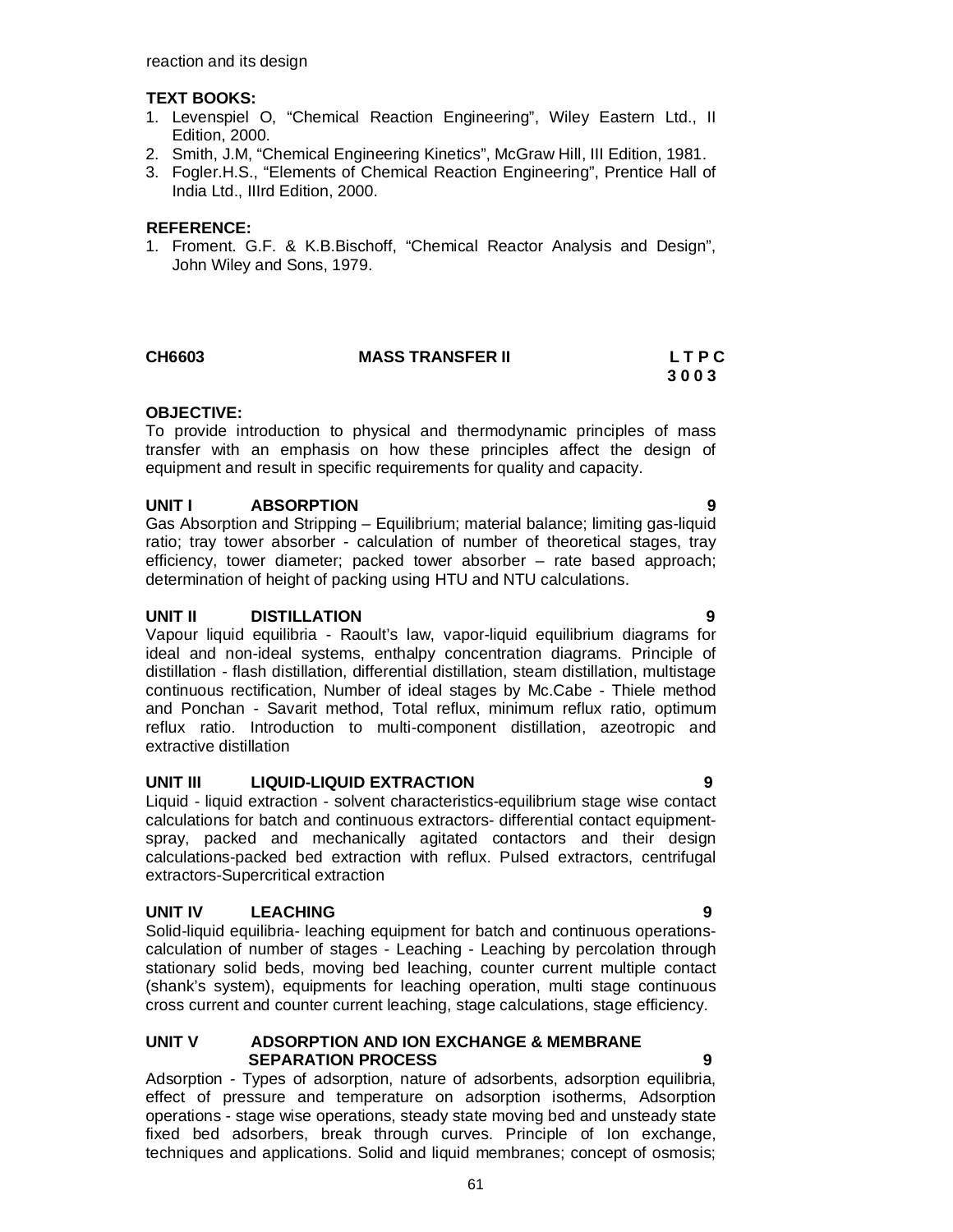reverse osmosis; electro dialysis; ultrafiltration.

### **TOTAL : 45 PERIODS**

### **OUTCOME:**

Students would have learnt to design absorber and stripper, distillation column, extraction and leaching equipments and adsorber.

### **TEXT BOOKS:**

- 1. Wankat, P., "Equilibrium Stage Separations", Prentice Hall, 1993.
- 2. Treybal, R.E., "Mass Transfer Operations ", 3rd Edn., McGraw-Hill, 1981.
- 3. Geankoplis, C.J., "Transport Processes and Unit Operations", 4th Edition, Prentice Hall Inc., New Jersey, 2003.

### **REFERENCES:**

- 1. Seader, J.D. and E.J. Henley, "Separation Process Principles", 2nd Ed., John Wiley,2006.
- 2. McCabe, W.L., Smith, J.C., and Harriot, P., "Unit Operations in Chemical Engineering", 7th Edn., McGraw-Hill, 2005.
- 3. King, C. J., "Separation Processes ", 2nd Edn.,Tata McGraw-Hill 1980.

### **CH6604 MATERIALS SCIENCE AND TECHNOLOGY L T P C 3 0 0 3**

### **OBJECTIVE:**

To provide students with a strong foundation in materials science with emphasis on the fundamental scientific and engineering principles which underlie the knowledge and implementation of material structure, processing, properties, and performance of all classes of materials used in engineering systems.

### **UNIT I INTRODUCTION 10**

Structure – Property relationship - Selection criteria and processes: General criteria of selection of materials in process industries. Properties: Mechanical, Thermal, Physical, Chemical, Electrical, Magnetic and Technological properties. Processing of Metals and Alloys- Casting, Hot and cold rolling, Forging, Extrusion, Deep drawing.

### **UNIT II MECHANICAL BEHAVIOUR 8**

Elastic, Anelastic and Viscoelastic Behaviour – Introduction to Slip, Slip planes, Plastic Deformation by Slip: Critical resolved shear stress, Mechanism of Creep, Creep Resistant .Materials – Fracture: Ductile and Brittle, Fatigue fracture, Griffith's theory, S-N curves, Fracture toughness.

### **UNIT III PHASE DIAGRAMS AND PHASE TRANSFORMATIONS 8**

Gibb's Phase rule : Uniary and Binary phase diagrams,  $Al_2CO_3 \cdot Cr_2O_3$ , Pb-Sn, Ag-Pt and Iron- Iron Carbide Phase Diagram – Lever rule – Invariant reactions-TTT diagrams – Micro structural changes – Nucleation and growth – Martensitic transformations – Solidification and Crystallization – Glass transition – Recrystallization and Grain growth

### **UNIT IV FERROUS, NON-FERROUS METALS AND COMPOSITES 10**

Pig iron, Cast iron, Mild Steel-Manufacturing process, properties &, Applications Stainless steels, Special Alloy steels-properties and uses; Heat treatment of plain-carbon steels Manufacturing methods of Lead, Tin and Magnesium. Properties and applications in process industries.

FRP-Fiber Reinforced Plastics (FRP), manufacturing methods; Asphalt and Asphalt mixtures; Wood.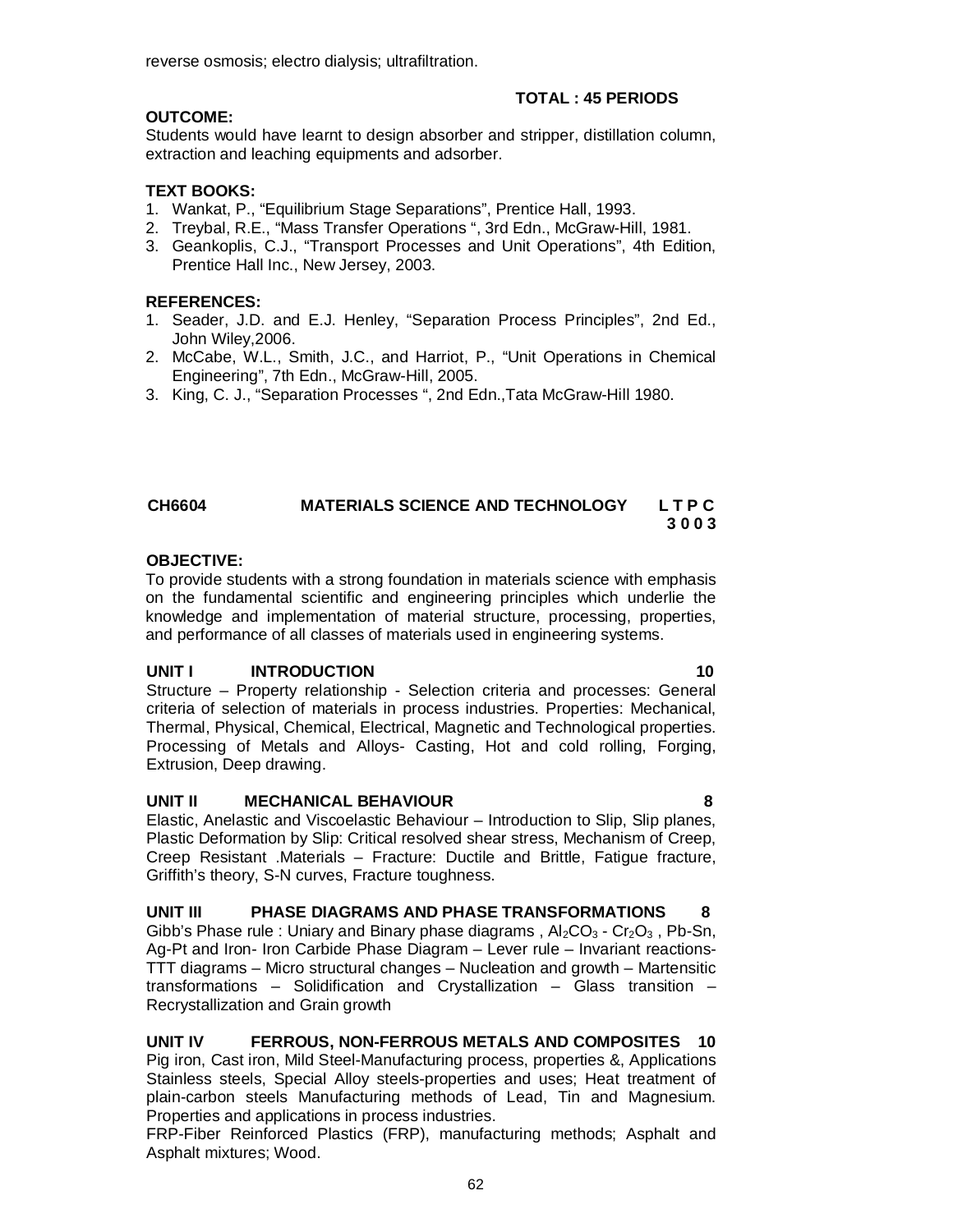### **UNIT V NANOMATERIALS 9**

Introduction to Nanotechnology- Zero Dimensional Nano Structures – Nano particles – One .Dimensional Nano Structures- Nano wires and Nano rods – Two Dimensional Nano Structures, Films – Special Nano Materials - Nano Structures fabricated by Physical Techniques – Characterisation and Properties of Nano Materials – Applications of Nano Structures.

### **TOTAL : 45 PERIODS**

### **OUTCOME:**

At the end of this course, the students would understand various material, their properties and manufacturing methods.

### **TEXT BOOKS:**

- 1. Khanna O P, "Material Science and metallurgy" Dhanpat Rai Publications (1995)
- 2. Raghavan V, "Materials and Engineering" Prentice Hall of India, Newdelhi (2006)
- 3. Brenner D, "Hand book of Nanoscience and technology" (2002)
- 4. Material Science & Engineering, Callister

### **REFERENCES:**

- 1. Henry R Clauster, "Industrial and Engineering Materials" McGraw Hill Book Co. (1975)
- 2. Kingery W D and Bowen H K and Unimann D R, "Introduction to Ceramics" John Wiley and Sons, Second edition (1991)
- 3. Fahrner W R, "Nanotechnology and Nanoeletronics" Springer International edition(2005)
- 4. Budinsky K G and Budinsky K M " Engineering Materials- Properties and Selection" Prentice Hall of India (2002)
- 5. Arumugam M, " Material Science" Anuradha Technical Book Publishers (1997)

### **CH6605 PROCESS INSTRUMENTATION, DYNAMICS AND CONTROL L T P C 3 0 0 3**

### **OBJECTIVE:**

To introduce open and closed loop systems and its responses, control loop components and stability of control systems along with instrumentation.

### **UNIT I INSTRUMENTATION 9**

Principles of measurements and classification of process instruments, measurement of temperature, pressure, fluid flow, liquid weight and weight flow rate, viscosity, pH, concentration, electrical and thermal conductivity, humidity of gases.

### **UNIT II OPEN LOOP SYSTEMS 9**

Laplace transformation and its application in process control. First order systems and their transient response for standard input functions, first order systems in series, linearization and its application in process control, second order systems and their dynamics; transportation lag.

### **UNIT III CLOSED LOOP SYSTEMS 10**

Closed loop control systems, development of block diagram for feed-back control systems, servo and regulatory problems, transfer function for controllers and final control element, principles of pneumatic and electronic controllers,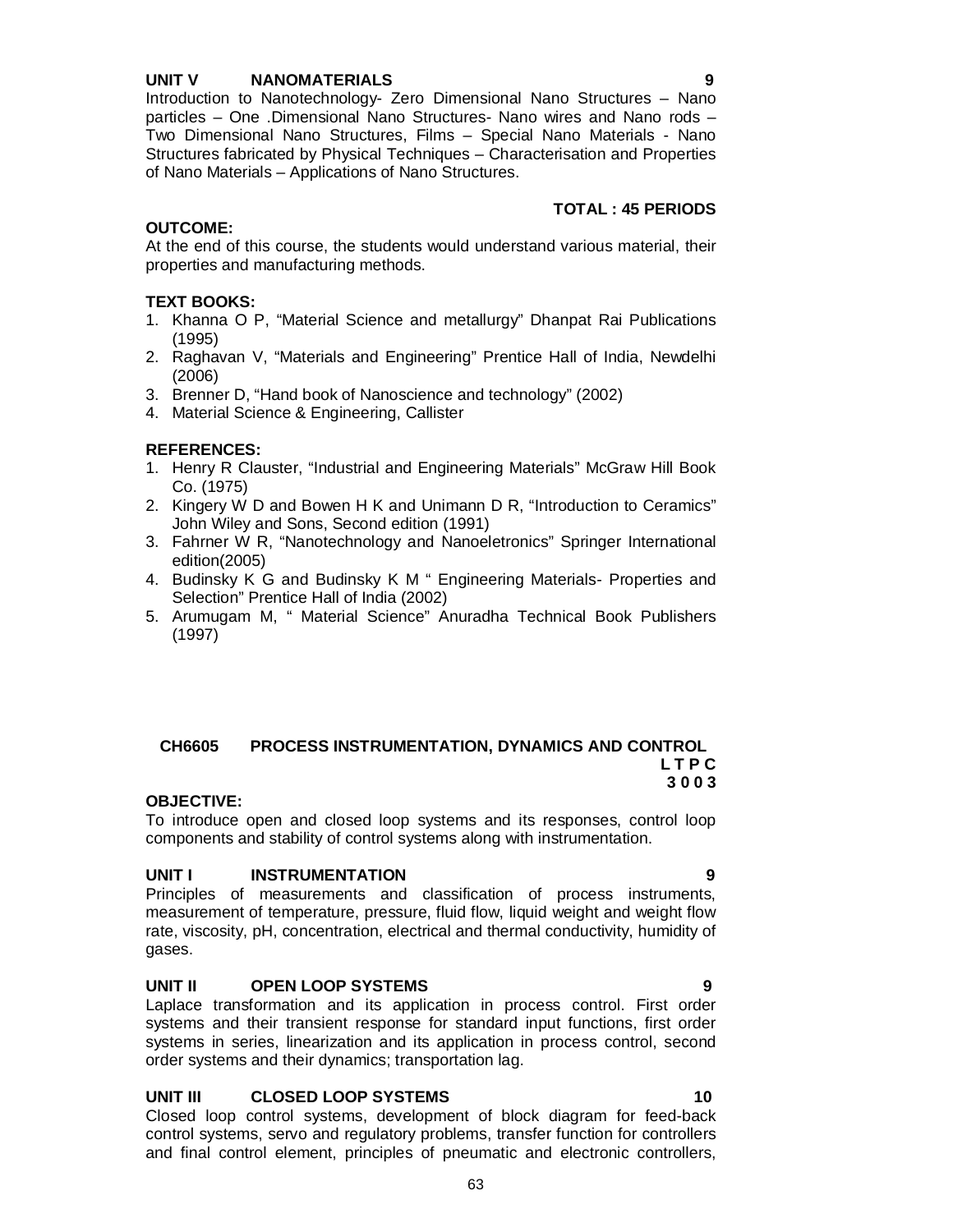### transient response of closed-loop control systems and their stability.

### **UNIT IV FREQUENCY RESPONSE 9**

Introduction to frequency response of closed-loop systems, control system design by frequency response techniques, Bode diagram, stability criterion, tuning of controllers Z-N tuning rules, C-C tuning rules.

### **UNIT V ADVANCED CONTROL SYSTEMS 8**

Introduction to advanced control systems, cascade control, feed forward control, Smith predictor, control of distillation towers and heat exchangers, introduction to computer control of chemical processes.

### **TOTAL : 45 PERIODS**

Students will understand and discuss the importance of process control in process operation and the role of process control engineers They also understand and design the modern hardware and instrumentation neededto implement process control.

### **TEXT BOOKS:**

**OUTCOME:**

- 1. Stephanopoulos, G., "Chemical Process Control", Prentice Hall of India, 2003.
- 2. Coughnowr, D., " Process Systems Analysis and Control ", 3rd Edn., McGraw Hill, New York, 2008.

### **REFERENCES:**

- 1. Marlin, T. E., " Process Control ", 2nd Edn, McGraw Hill, New York, 2000.
- 2. Smith, C. A. and Corripio, A. B., "Principles and Practice of Automatic Process Control", 2nd Edn., John Wiley, New York, 1997.
- 3. Jason L. Speyer,Walter H.Chung,"Stochastic Processes,Estimation, and Control",PHI Ltd (2013).

| CH6611 | <b>HEAT TRANSFER LABORATORY</b> | <b>LTPC</b> |
|--------|---------------------------------|-------------|
|        |                                 | 0032        |

### **OBJECTIVE:**

To enable the students to develop a sound working knowledge on different types of heat transfer equipments.

### **LIST OF EXPERIMENTS**

- 1. Performance studies on Cooling Tower
- 2. Batch drying kinetics using Tray Dryer
- 3. Heat transfer in Open Pan Evaporator
- 4. Boiling Heat Transfer
- 5. Heat Transfer through Packed Bed
- 6. Heat Transfer in a Double Pipe Heat Exchanger
- 7. Heat Transfer in a Bare and Finned Tube Heat Exchanger
- 8. Heat Transfer in a Condenser
- 9. Heat Transfer in Helical Coils
- 10. Heat Transfer in Agitated Vessels

### **TOTAL : 45 PERIODS**

### **OUTCOME:**

Student would be able to calculate heat transfer by conduction, different types of convection using classical models for these phenomena.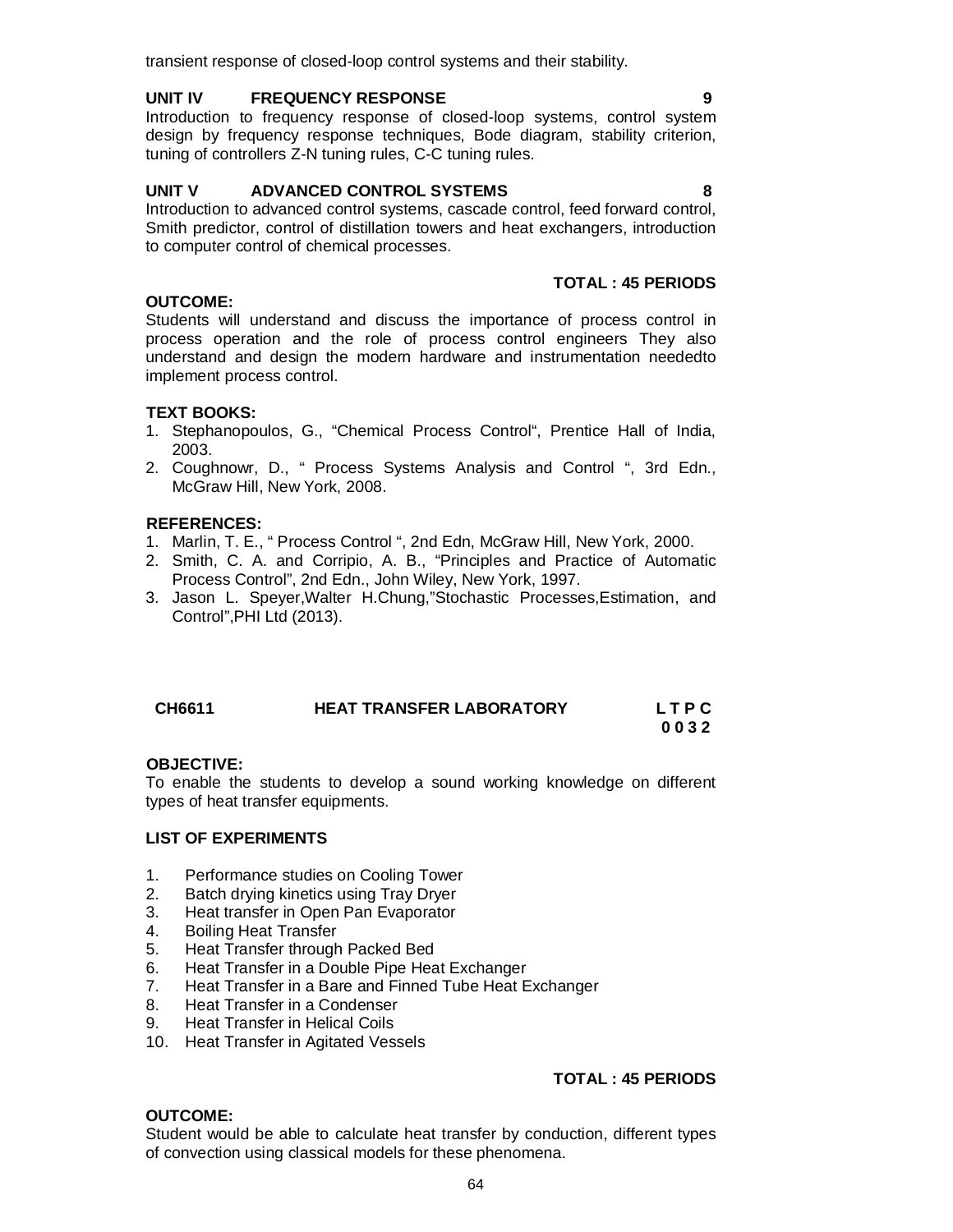### **LIST OF EQUIPMENT FOR BATCH OF 30 STUDENTS**

- 1. Cooling Tower
- 2. Tray Dryer
- 3. Open Pan Evaporator<br>4. Boiler
- **Boiler**
- 5. Packed Bed
- 6. Double Pipe Heat Exchanger<br>7. Bare and Finned Tube Heat E
- Bare and Finned Tube Heat Exchanger
- 8. Condenser
- 9. Helical Coil
- 10. Agitated Vessel

| CH6612 | <b>PROCESS EQUIPMENT DESIGN II</b> | LTPC |
|--------|------------------------------------|------|
|        |                                    | 0032 |

 (All Tables/Chemical Engineers' Handbook/Data Books/Graph Sheets are permitted during the Examination.)

### **OBJECTIVE:**

To impart practical knowledge on the shape and drawing of the process equipments

**UNIT I 9** Fundamental principles, equations, general design and drawing considerations of cooling towers, evaporators and driers.

### **UNIT II**

Heat exchangers, condensers and reboilers. **9**

**UNIT III 9** Distillation columns- sieve tray, and bubble cap tray columns and packed column.

### **UNIT IV**

| Equipments for absorption and adsorption of gases. |  |
|----------------------------------------------------|--|
|----------------------------------------------------|--|

### **UNIT V 9**

Equipments for liquid-liquid extraction and solid-liquid extraction

### **TOTAL: 45 PERIODS**

### **OUTCOME:**

Students would gain knowledge to develop key concepts and techniques to design the process equipment in a process plant. These key concepts would be utilized to make design and operating decisions.

### **TEXT BOOKS:**

- 1. M.V.Joshi and V.V. Mahajan, "Process Equipment Design", MacMillan India Ltd.
- 2. S.D.Dawande, "Process Design of Equipments", Central Techno Publications, Nagpur, 2000.

### **REFERENCES:**

- 1. Indian Standard Specifications IS-803, 1962; IS-4072, 1967; IS-2825, 1969. Indian Standards Institution, New Delhi.
- 2. R.H. Perry, "Chemical Engineers' Handbook", McGraw-Hill.
- 3. W.L.McCabe, J.C.Smith and Harriet, "Unit Operation of Chemical Engineering", McGraw-Hill.
- 4. Robert Treybal, "Mass Transfer Operations", McGraw-Hill.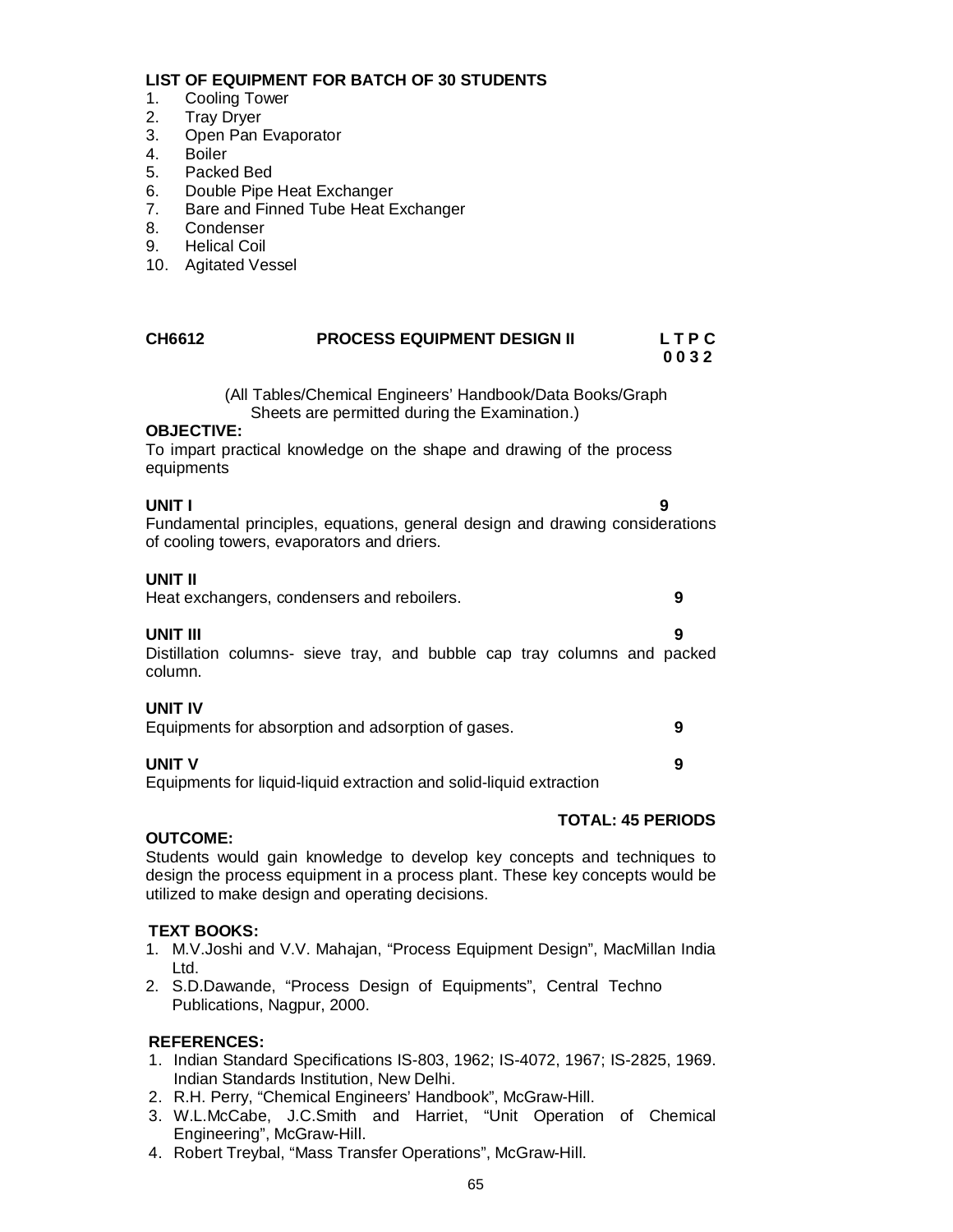5. J.M. Coulson and J.Richardson, "Chemical Engineering", vol. 6, Asian Books Printers Ltd.

| CH6613 | <b>MASS TRANSFER LABORATORY</b> | LTPC |
|--------|---------------------------------|------|
|        |                                 | 0032 |

### **OBJECTIVE:**

To train the students to develop sound working knowledge on different types of mass transfer equipments.

### **LIST OF EXPERIMENTS**

- 1. Separation of binary mixture using Simple distillation
- 2. Separation of binary mixture using Steam distillation
- 3. Separation of binary mixture using Packed column distillation
- 4. Measurement of diffusivity
- 5. Liquid-liquid extraction
- 6. Drying characteristics of Vacuum Dryer
- 7. Drying characteristics of Tray dryer
- 8. Drying characteristics of Rotary dryer
- 9. Water purification using ion exchange columns
- 10. Mass transfer characteristics of Rotating disc contactor
- 11. Estimation of mass/heat transfer coefficient for cooling tower
- 12. Demonstration of Gas Liquid absorption

### **TOTAL : 45 PERIODS**

### **OUTCOME:**

Students would be able to determine important data for the design and operation of the process equipments like distillation, extraction, diffusivity and drying principles which are having wide applications in various industries

### **LIST OF EQUIPMENTS FOR BATCH OF 30 STUDENTS**

- 1. Simple distillation setup<br>2. Steam distillation setup
- Steam distillation setup
- 
- 3. Packed column<br>4. Liquid-liquid ext 4. Liquid-liquid extractor
- 5. Vacuum Dryer
- 
- 6. Tray dryer<br>7. Rotary dry Rotary dryer
- 8. Ion exchange column
- 9. Rotating disc contactor
- 10. Cooling tower
- 11. Absorption column

Minimum 10 experiments shall be offered.

| CH6701 | <b>CHEMICAL REACTION ENGINEERING - II</b> | LTPC |
|--------|-------------------------------------------|------|
|        |                                           | 3003 |

### **OBJECTIVE:**

To enable the students to learn the gas-solid catalytic and non-catalytic reactors and gas-liquid reactors.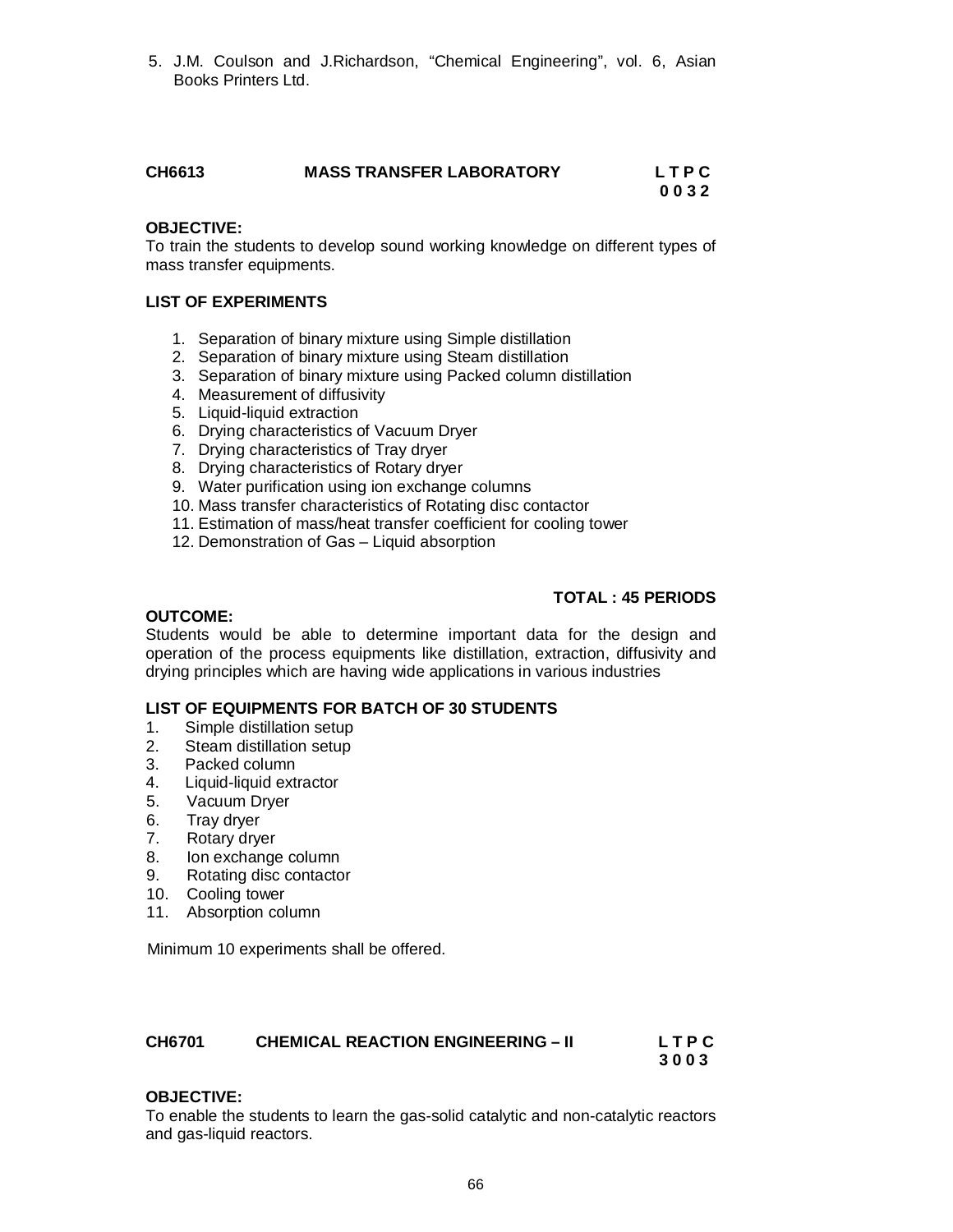### **UNIT I CATALYSTS 7**

Nature of catalysts, surface area and pore-volume distribution, catalyst preparation.

### **UNIT II HETEROGENEOUS REACTORS 10**

Rate equations for heterogeneous reactions, adsorption isotherms, rates of adsorption and desorption, surface reaction analysis of rate equation and rate controlling steps,

### **UNIT III GAS-SOLID CATALYTIC REACTORS 10**

Diffusion within catalyst particle, effective thermal conductivity, mass and heat transfer within catalyst pellets, effectiveness factor, Thiele Modulus, fixed bed reactors.

### **UNIT IV GAS-SOLID NON-CATALYTIC REACTORS 9**

Models for explaining kinetics; volume and surface models; controlling resistances and rate controlling steps; time for complete conversion for single and mixed sizes, fluidized and static reactors.

### **UNIT V GAS-LIQUID REACTORS 9**

Absorption combined with chemical reactions; mass transfer coefficients and kinetic constants; application of film, penetration and surface renewal theories; Hatta number and enhancement factor for first order reaction, tower reactor design.

### **TOTAL : 45 PERIODS**

### **OUTCOME:**

Students would gain the ability to determine experimentally the kinetics and rate constants of reactions in different types of reactors. These studies have wide applications in various process industries

### **TEXT BOOKS:**

- 1. Levenspiel, O., "Chemical Reaction Engineering ", III Edition, John Wiley, 1999.
- 2. Fogler. H. S. " Elements of Chemical Reaction Engineering ", III Edition., Prentice Hall of India, 1999.

### **REFERENCES:**

- 1. Smith J.M., " Chemical Engineering Kinetics ", III Edition, McGraw-Hill, New York, 1981.
- 2. Froment G.F & K.B. Bischoff, "Chemical Reaction Analysis and Design", John Wiley and Sons, 1979.

### **CH6702 TRANSPORT PHENOMENA L T P C 3 0 0 3**

### **OBJECTIVES:**

To enable the students to understand

- Different types of fluids, their flow characteristics and different mathematical models applied to actual situations
- Mechanism of fluids in motion under different conditions.

### **UNIT I TRANSPORT PHENOMENA BY MOLECULAR MOTION 9**

Importance of transport phenomena; analogous nature of transfer process; basic concepts, conservation laws; continuous concept, field, reference frames, substantial derivative and boundary conditions; methods of analysis; differential, integral and experimental methods.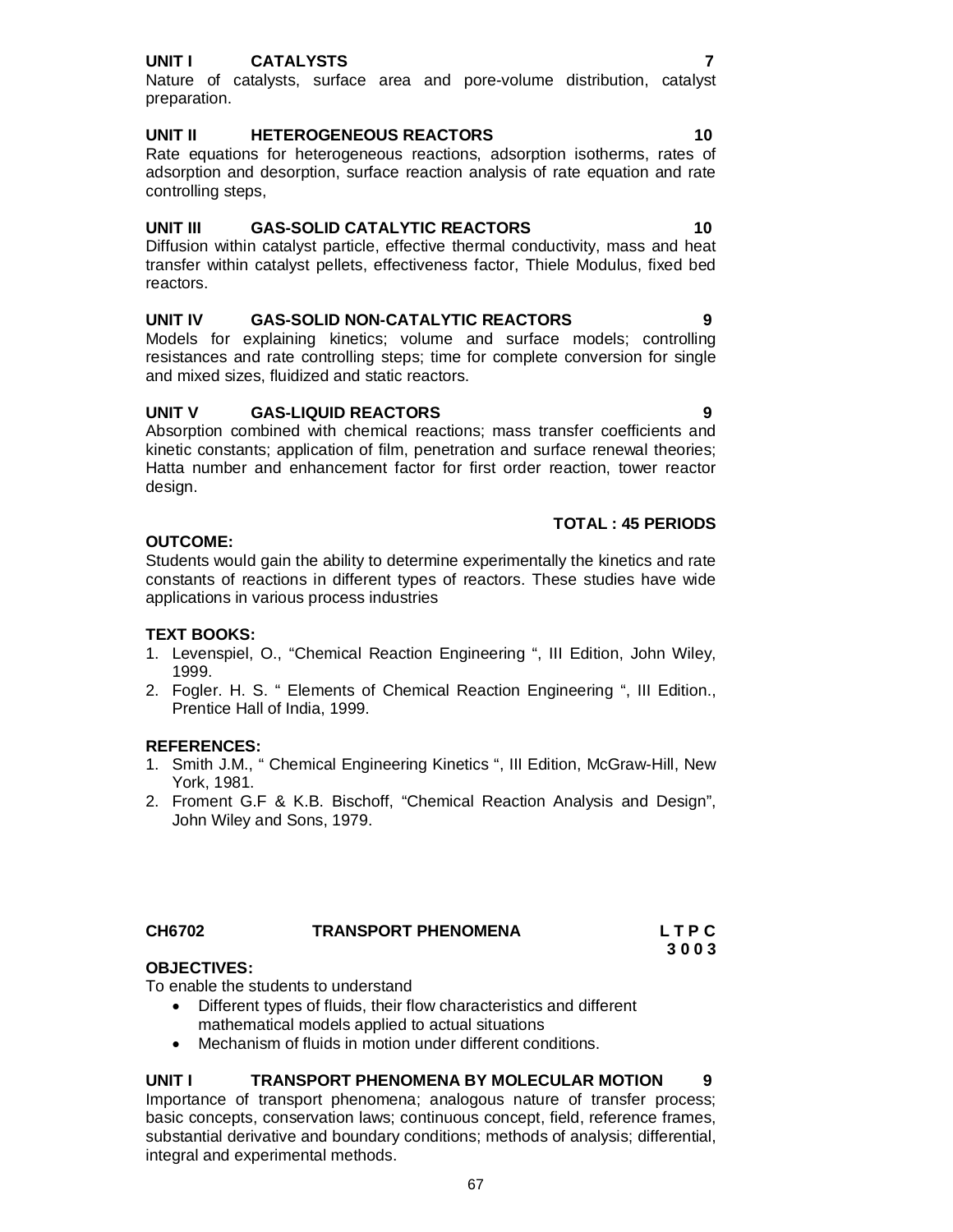Phenomenological laws of transport properties Newtonian and non Newtonian fluids; rheological models; theories of transport properties of gases and liquids; effect of pressure and temperature.

### **UNIT II ONE DIMENSIONAL TRANSPORT IN LAMINAR FLOW (SHELL BALANCE) 12**

General method of shell balance approach to transfer problems; Choosing the shape of the shell; most common boundary conditions; momentum flux and velocity distribution for flow of Newtonian and non-Newtonian fluids in pipes for flow of Newtonian fluids in planes, slits and annulus heat flux and temperature distribution for heat sources such as electrical, nuclear viscous and chemical; forced and free convection; mass flux and concentration profile for diffusion in stagnant gas, systems involving reaction and forced convection.

**UNIT III EQUATIONS OF CHANGE AND THEIR APPLICATIONS 14** Conservation laws and equations of change; Development of equations of continuity motion and energy in single multicomponents systems in rectangular co-ordinates and the forms in curvilinear co-ordinates; simplified forms of equations for special cases, solutions of momentum mass and heat transfer problems discussed under shell balance by applications of equation of change, scale factors; applications in scale-up

### **UNIT IV TRANSPORT IN TURBULENT AND BOUNDARY LAYER FLOW 6**

Turbulents phenomena; phenomenological relations for transfer fluxes; time smoothed equations of change and their applications for turbulent flow in pipes; boundary layer theory; laminar and turbulent hydrodynamics thermal and concentration boundary layer and their thicknesses; analysis of flow overflat surface.

### **UNIT V ANALOGIES BETWEEN TRANSPORT PROCESSES 4** Importance of analogy; development and applications of analogies between momentum and mass transfer; Reynolds, Prandtl, Von Karman and Colbum analogies.

### **TOTAL: 45 PERIODS**

### **OUTCOME:**

Students would gain the knowledge of fundamental connections between the conservation laws in heat, mass, and momentum in terms of vector and tensor fluxes. The students would be able to understand the mechanism of fluids in motion under different conditions

### **TEXT BOOKS:**

- 1. R.B. Bird, W.E. Stewart and E.W. Lightfoot, "Transport Phenomena", John Wiley, II Edition 2006.
- 2. Robert, S Brodkey, Harry C. Hershey, "Transport Phenomena A Unified Approach ", Brodkey Publishing 2003.

### **REFERENCES:**

- 1. L.S.Sissom, and D.R.Pitts, "Elements of Transport Phenomena", McGraw-Hill, New York, 1972.
- 2. R.W.Fahien, "Elementary Transport Phenomena", McGraw-Hill, New York, 1983.
- 3. J.R. Welty, R.W. Wilson, and C.W.Wicks, Rorer G.E, Wilson R.W. "Fundamentals of Momentum Heat and Mass Transfer", V Edn. John Wiley, New York, 2007.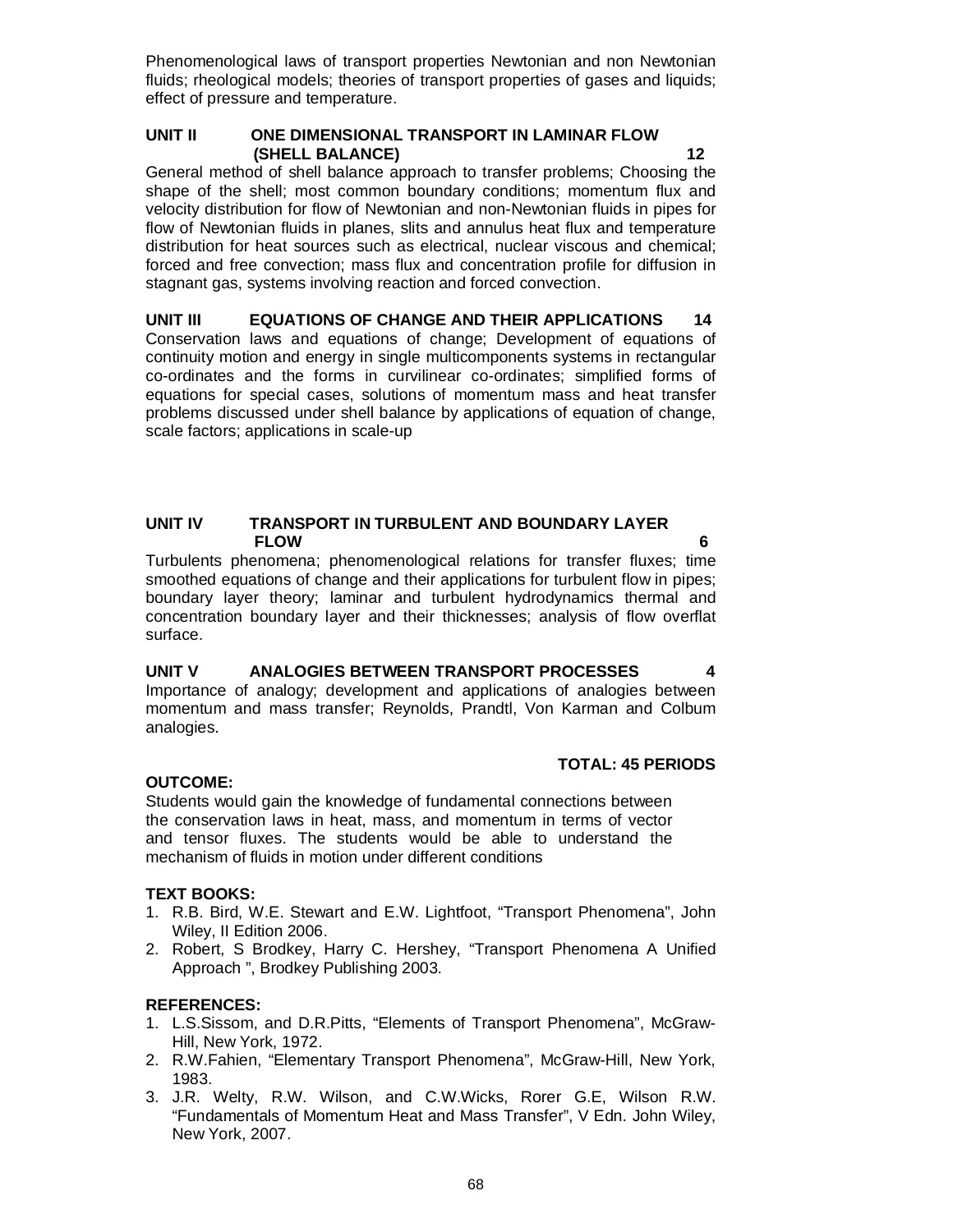### **CH6703 CHEMICAL PROCESS PLANT SAFETY L T P C**

### **OBJECTIVE:**

To enable the students to

- Become a skilled person in hazopard hazarel analysis and finding out the root cause of an accident.
- Gain knowledge in devising safety policy and procedures to be adopted to implement total safety in a plant

### **UNIT I INTRODUCTION TO SAFETY PROGRAMMES 9**

Safety in industries; need for development; importance safety consciousness in Indian chemical industry; social environmental setup; tolerance limit of the society; psychological attitude towards safety programmes. Elements of safety programme; effective realization; economic and social benefits; effective communication training at various levels of production and operation.

### **UNIT II INDUSTRIAL SAFETY 9**

Chemical process industries; potential hazards; chemical and physical job safety analysis; high pressure; high temperature operation; dangerous and toxic chemicals; highly radioactive materials; safe handling and operation of materials and machineries; planning and layout.

### **UNIT III SAFETY PERFORMANCE 9**

Appraisal; effective steps to implement safety procedures; periodic inspection and study of plant layout and constant maintenance; periodic advice and checking to follow safety procedures; proper selection and replacement of handling equipments; personal protective equipments.

### **UNIT IV ACCIDENTS 9**

Industrial accidents – accident costs – identification of accident spots; remedial measures; identification and analysis of causes of injury to men and machines – accident prevention – accident proneness – vocational guidance, fault free analysis. Fire prevention and fire protection.

### **UNIT V HEALTH HAZARDS AND LEGAL ASPECTS 9**

Health hazards – occupational – industrial health hazards – health standards, and rules – safe working environments – parliamentary legislations – factories act – labour welfare act – ESI Act – Workmen Compensation Act .Role of Government, safety organizations, management and trade unions in promoting industrial safety.

### **OUTCOME:**

Upon completion of this course, the students would have learnt the basic concepts relating to chemical hazards, risk, and ethics. They also develop knowledge of quantitatively analyze release and dispersion rates of liquids and vapors.

### **TEXT BOOKS:**

- 1. Ridley Safety at Work, VII Edition, Butterworth Heinman 2007.
- 2. William Handley, Industrial Safety Hand Book McGraw-Hill Book Company 2<sup>nd</sup> Edition, 1977.
- 3. Fawatt, H.H. and Wood, W.S.Safety and Accident Prevention in Chemical Operation, Interscience, 1965

### **REFERENCES:**

1. Heinrich, H.W. Dan Peterson, P.E. and Nester Rood. Industrial Accident

**TOTAL : 45 PERIODS**

**3 0 0 3**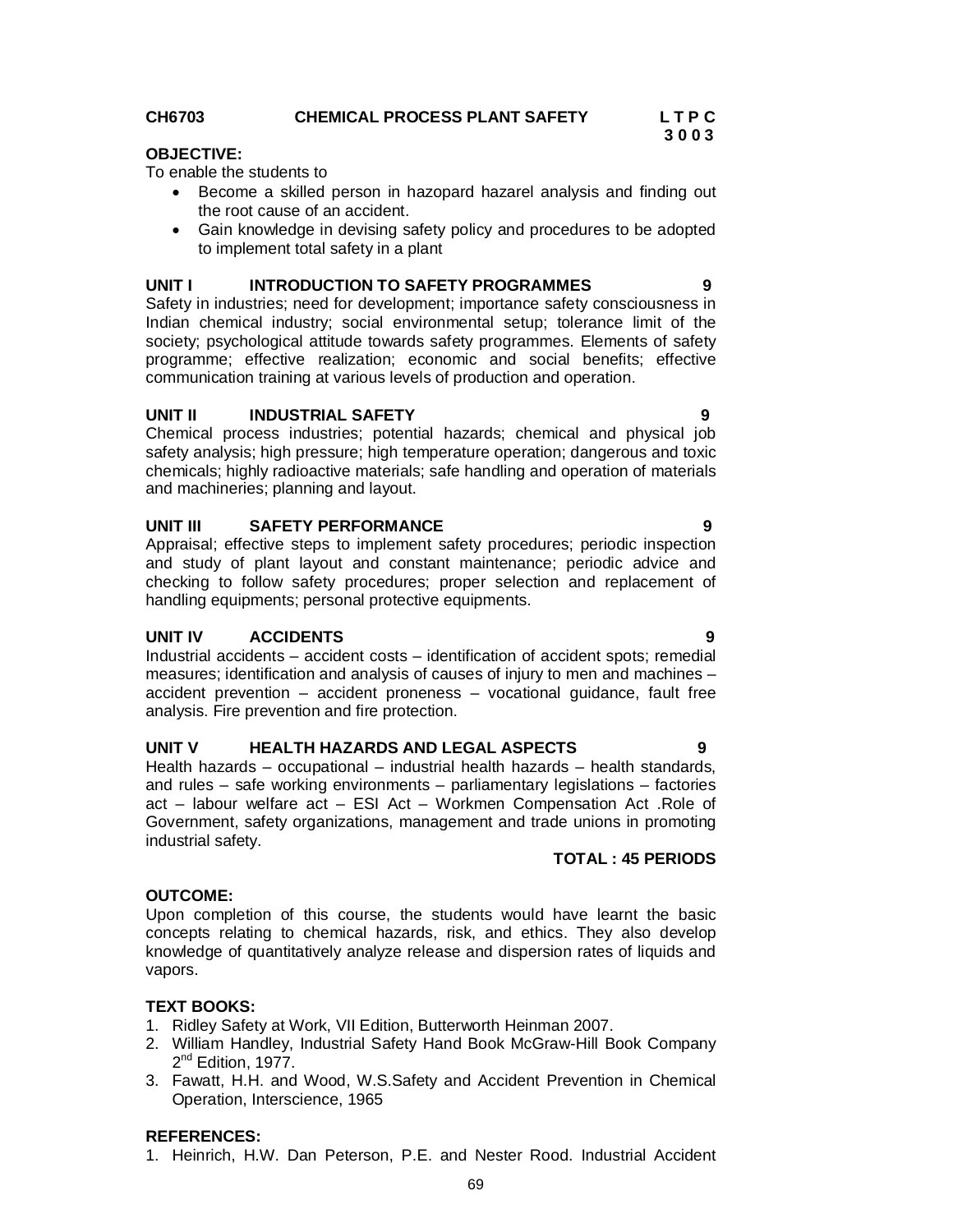Prevention, McGraw-Hill Book Co., 1980

2. Blake, R.P., Industrial Safety, Prentice Hall Inc., New Jersy – 3<sup>rd</sup> Edn. 1963.

### **CH6704 PROCESS ECONOMICS L T P C 3 0 0 3**

**OBJECTIVE:**

The objective of this course is to teach principles of cost estimation, feasibility analysis, management, organization and quality control that will enable the students to perform as efficient managers.

### **UNIT I PRINCIPLES OF MANAGEMENT AND ORGANISATION 12** Planning, organization, staffing, coordination, directing, controlling, communicating, organization as a process and a structure; types of organizations. Method study; work measurement techniques; basic procedure; motion study; motion economy; principles of time study; elements of production control; forecasting; planning; routing; scheduling; dispatching; costs and costs control, inventory and inventory control.

### **UNIT II INVESTMENT COSTS AND COST ESTIMATION 8** Time Value of money; capital costs and depreciation, estimation of capital cost, manufacturing costs and working capital, capital budgeting and project

feasibility.

### **UNIT III PROFITABILITY, INVESTMENT ALTERNATIVE AND REPLACEMENT 9**

Estimation of project profitability, sensitivity analysis; investment alternatives; replacement policy; forecasting sales; inflation and its impact.

### **UNIT IV ANNUAL REPORTS AND ANALYSIS OF PERFORMANCE 8**

Principles of accounting; balance sheet; income statement; financial ratios; analysis of performance and growth.

### **UNIT V ECONOMIC BALANCE 8**

Economic decisions in Chemical Plant - Economics of size - Essentials of economic balance – Economic balance approach, economic balance for insulation, evaporation, heat transfer.

### **TOTAL : 45 PERIODS**

### **OUTCOME:**

At the end of this course, the students will have knowledge on cost and asset accounting, time value of money, profitability, alternative investments, minimum attractive rate of return, sensitivity and risk analysis.

### **TEXT BOOKS:**

- 1. Peters, M. S. and Timmerhaus, C. D. RE West , "Plant Design and Economics for Chemical Engineers", III Edn, McGraw Hill, 2003.
- 2. Holand, F.A., Watson, F.A. and Wilkinson, J.K., "Introduction to process Economics", 2<sup>nd</sup> Edn, John Wiley, 1983.
- 3. Narang, G.B.S. and Kumar, V., "Production and Costing", Khanna Publishers, New Delhi.
- 4. Banga T.R., and Sharma S.C., Industrial organisation and engineering economics, Khanna Publishers, New Delhi.

### **REFERENCES:**

1. Allen, L.A., "Management and Organization", McGraw Hill.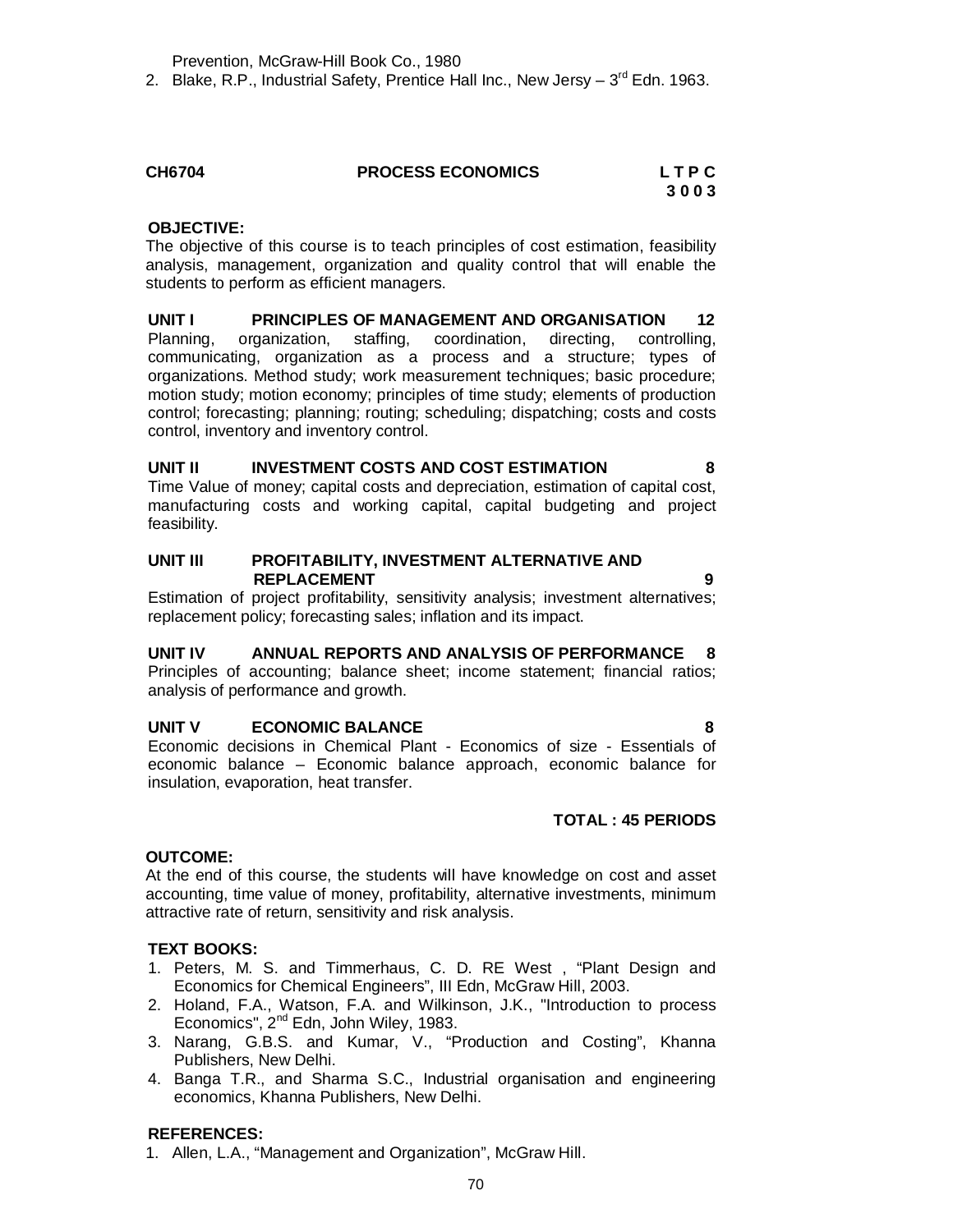2. Perry, R. H. and Green, D., "Chemical Engineer's Handbook ",  $7<sup>th</sup>$  Edition, McGraw Hill.

### **CH6705 BIOCHEMICAL ENGINEERING L T P C 3 0 0 3**

### **OBJECTIVE:**

This course mainly discusses the role of enzymes and microbes in biotechnology sectors.

### **UNIT I INTRODUCTION 6**

Industrial biochemical processes with typical examples, comparing chemical and biochemical processes, development and scope of biochemical engineering as a discipline. Industrially important microbial strains; their classification; structure; cellular genetics.

### **UNIT II KINETICS OF ENZYME ACTION 9**

Kinetics of enzyme catalyzed reaction: the enzyme substrate complex and enzyme action, modulation and regulation of enzyme activity, types of inhibition. Immobilized enzyme technology: enzyme immobilization, Immobilized enzyme kinetics: effect of external mass transfer resistance.

### **UNIT III KINETICS OF MICROBIAL GROWTH 9**

Kinetics of cellular growth in batch and continuous culture, models for cellular growth unstructured,structured and cybernetic models , medium formulation. Thermal death kinetics of cells and spores, stoichiometry of cell growth and product formation , Design and analysis of biological reactors.

### **UNIT IV TRANSPORT PHENOMENA 9**

Transport phenomena in bioprocess systems: Gas-liquid mass transfer in cellular systems, determination of oxygen transfer rates, power requirements for sparged and agitated vessels, scaling of mass transfer equipment, heat transfer.

### **UNIT V DOWN STREAM PROCESSING 12**

Down stream processing: Strategies to recover and purify products; separation of insoluble products, filtration and centrifugation; cell disruption-mechanical and non-mechanical methods; separation of soluble products: liquid-liquid extractions, membrane separation (dialysis, ultra filtration and reverse osmosis),chromatographic separation-gel permeation chromatography, electrophoresis, final steps in purification –crystallization and drying.

### **OUTCOME:**

Upon completion of this course, the students would develop the ability to design novel bioprocesses for their research in various areas. They will have the ability to find solutions to the problems which occur when materials and processes interact with the environment.

### **TEXT BOOKS:**

- 1. Biochemical engineering fundamentals by J.E.Bailey and D.F.Ollis, 2nd ed, 1986, McGraw Hill.
- 2. Bioprocess Engineering by Michael L. Shuler and Fikret Kargi, 2nd edition, Pearson education.

### **REFERENCES:**

- 1. Biochemical engineering by James M.Lee Prentice-Hall-1992.
- 2. Bioprocess engineering principles, Pauline M. Doran, Academic Press.

### **TOTAL : 45 PERIODS**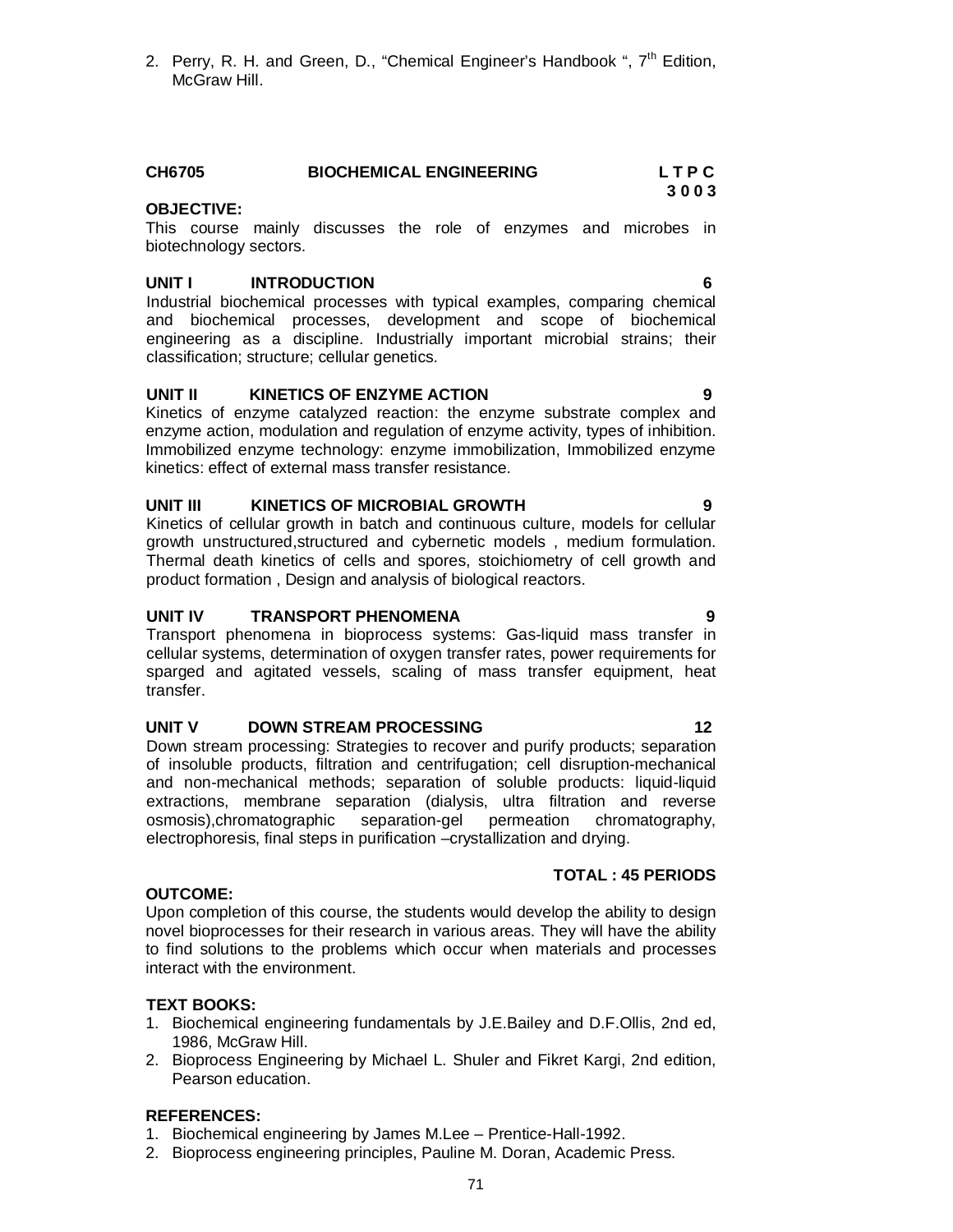3. Biochemical Engineering, H.W. Blanch and D.S. Clark, Marcel Dekker, 1997.

### **CH6711 CHEMICAL REACTION ENGINEERING LABORATORY L T P C 0 0 3 2**

### **OBJECTIVE:**

To impart knowledge on design of reactors.

### **LIST OF EXPERIMENTS**

- 1. Kinetic studies in a Batch reactor
- 2. Kinetic studies in a Plug flow reactor
- 3. Kinetic studies in a CSTR
- 4. Kinetic studies in a Packed bed reactor
- 5. Kinetic studies in a PFR followed by a CSTR
- 6. RTD studies in a PFR
- 7. RTD studies in a Packed bed reactor
- 8. RTD studies in a CSTR
- 9. Studies on micellar catalysis
- 10. Study of temperature dependence of rate constant using CSTR.
- 11. Kinetic studies in Sono chemical reactor
- 12. Batch reactive distillation
- 13. Kinetics of photochemical reaction
- 14. Demonstration of heterogeneous catalytic reaction
- 15. Demonstration of gas-liquid reaction

### **TOTAL : 45 PERIODS**

### **OUTCOME:**

Students would get a sound working knowledge on different types of reactors.

### **LIST OF EQUIPMENT FOR BATCH OF 30 STUDENTS**

- 1. Batch Reactor
- 2. Plug flow reactor
- 3. CSTR
- 4. Sono-chemical reactor
- 5. Photochemical reactor
- 6. Packed bed reactor

\*Minimum 10 experiments shall be offered.

### **CH6712 SEMINAR AND COMPREHENSION L T P C**

**0 0 2 1**

The Objective of the comprehension test is to assess the overall level of proficiency and the scholastic attainment of the student in the various subjects studied during the degree course.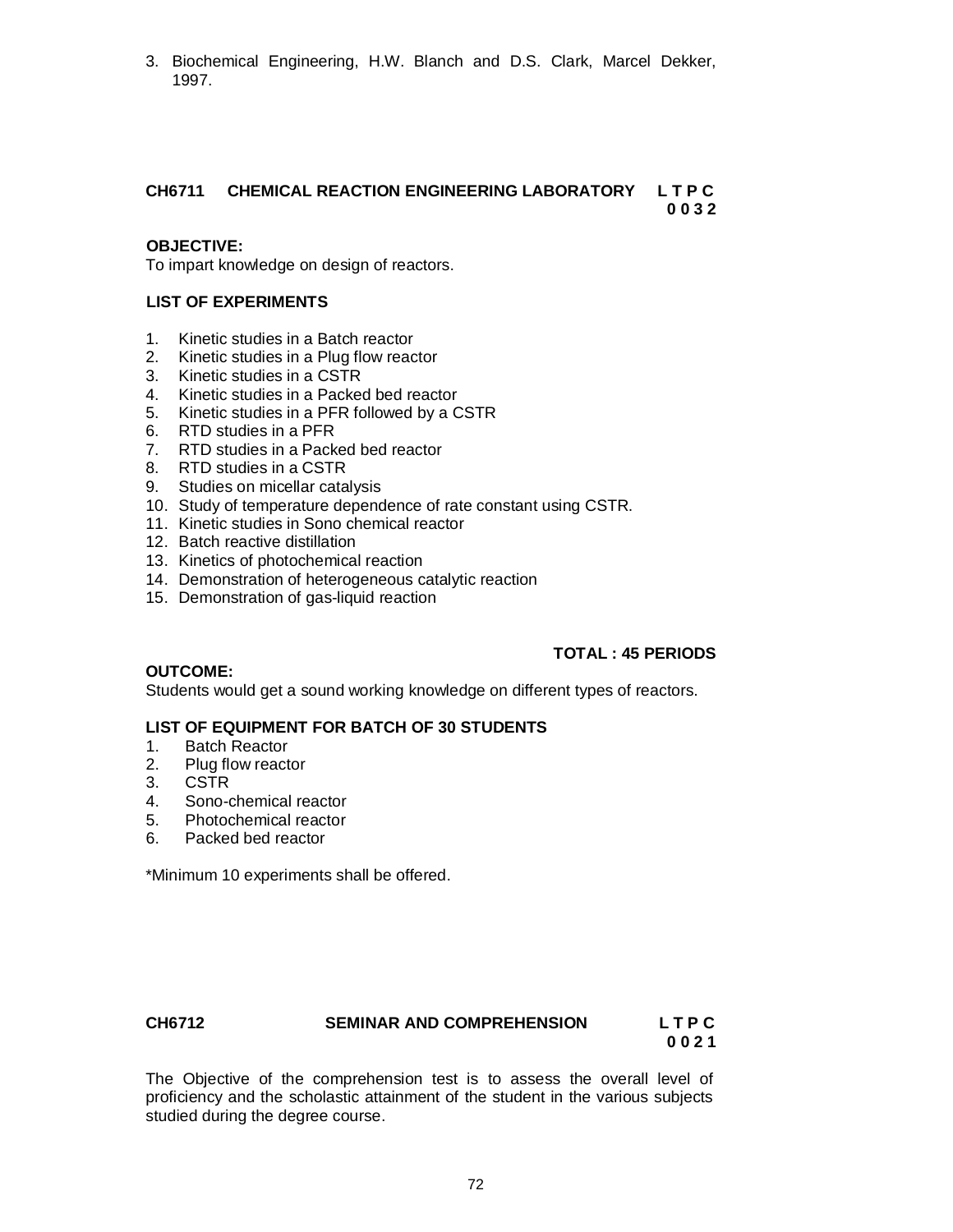# **0 0 3 2**

## **OBJECTIVE:**

To determine experimentally the methods of controlling the processes including measurements using process simulation techniques.

## **LIST OF EXPERIMENTS**

- 1. Response of first order system
- 2. Response of second order system
- 3. Response of Non-Interacting level System
- 4. Response of Interacting level System
- 5. Open loop study on a thermal system
- 6. Closed loop study on a level system<br>7. Closed loop study on a flow system
- Closed loop study on a flow system
- 8. Closed loop study on a thermal system
- 9. Tuning of a level system
- 10. Tuning of a pressure system
- 11. Tuning of a thermal system
- 12. Flow co-efficient of control valves
- 13. Characteristics of different types of control valves
- 14. Closed loop study on a pressure system
- 15. Tuning of pressure system
- 16. Closed loop response of cascade control system

\*Minimum 10 experiments shall be ffered.

## **TOTAL : 45 PERIODS**

## **OUTCOME:**

Students would have knowledge on the development and use of right type of control dynamics for process control under different operative conditions.

## **LIST OF EQUIPMENT FOR BATCH OF 30 STUDENTS**

- 1. U tube manometer with controller
- 2. Interacting Tank
- 3. Non Interacting Tank
- 4. Open loop control system
- 5. Closed loop control system
- 6. ON/OFF controller
- 7. Control valve characteristics
- 8. Pressure Tuner
- 9. Temperature Tuner
- 10. Proportional Controller
- 11. Flow Transmitter
- 12. Level Transmitter
- 13. Cascade control system

| CH6811 | <b>PROJECT WORK</b> | LTPC  |
|--------|---------------------|-------|
|        |                     | 00126 |

#### **OBJECTIVES**

The objective of the project is to make use of the knowledge gained by the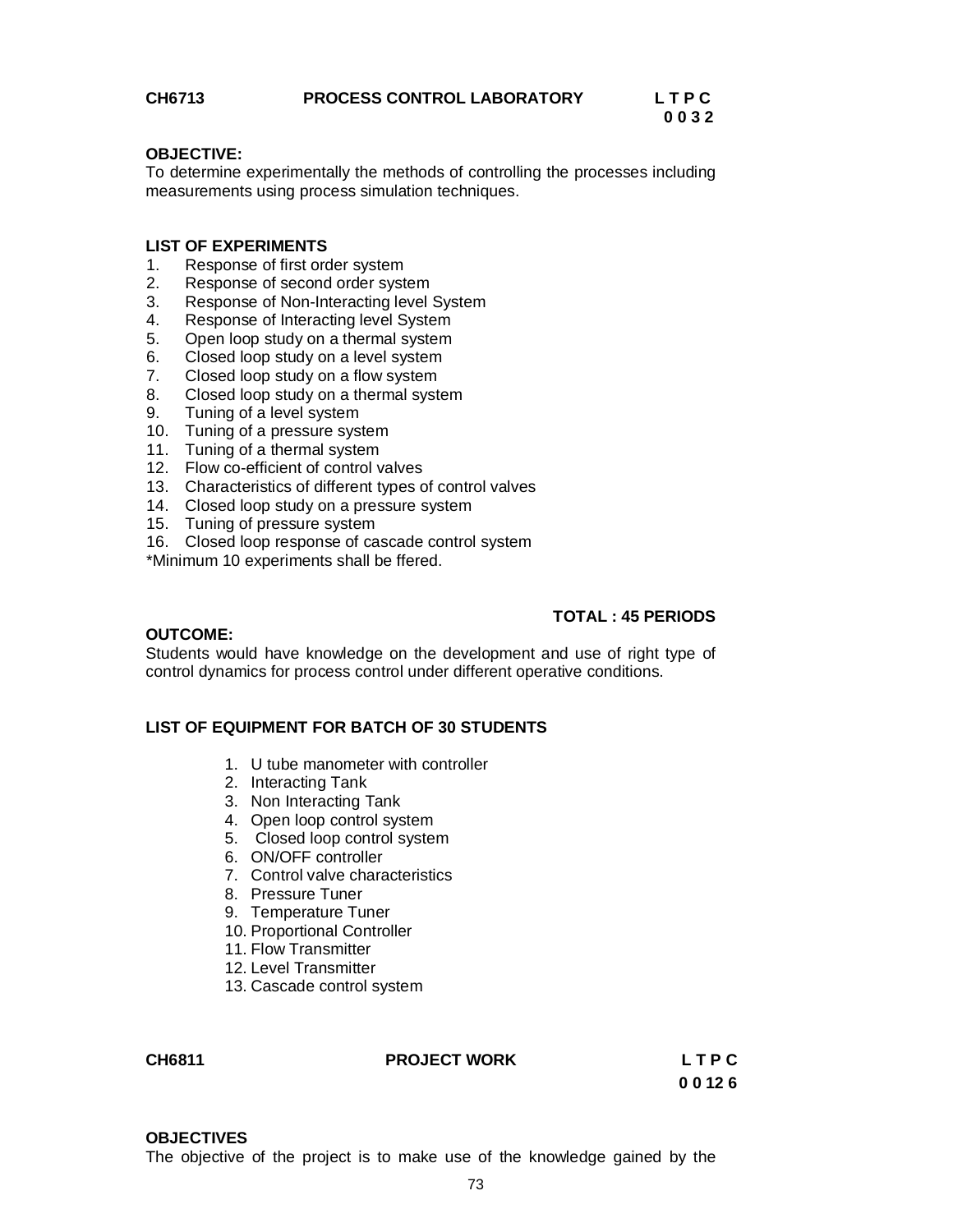student at various stages of the degree course.

Each student is required to submit a report on the project assigned to him by the department. The report should be based on the information available in the literature or data obtained in the laboratory/industry.

Students, in addition to the home problem will be permitted to undertake industrial/ consultancy project work, outside the department, in industries/Research labs for which proportional weightage will be given in the final assessment.

| <b>CH6001</b> | <b>FOOD TECHNOLOGY</b> | <b>LTPC</b> |
|---------------|------------------------|-------------|
|               |                        | 3003        |

#### **OBJECTIVE:**

To enable the students to learn to design processing equipments for Food Industries.

## **UNIT I AN OVERVIEW 5**

General aspects of food industry; world food needs and Indian situation.

## **UNIT II FOOD CONSTITUENTS, QUALITY AND DERIVATIVE FACTORS** 14

Constituents of food; quality and nutritive aspects; food additives; standards; deteriorative factors and their control.

#### **UNIT III GENERAL ENGINEERING ASPECTS AND PROCESSING METHODS 9**

Preliminary processing methods; conversion and preservation operations.

#### **UNIT IV FOOD PRESERVATION METHODS 12**

Preservation by heat and cold; dehydration; concentration; drying irradiation; microwave heating; sterilization and pasteurization; fermentation and pickling; packing methods.

**UNIT V PRODUCTION AND UTILISATION OF FOOD PRODUCTS 14**

Cereal grains; pulses; vegetables; fruits; spices; fats and oils; bakery; confectionery and chocolate products; soft and alcoholic beverages; dairy products; meat; poultry and fish products.

#### **TOTAL : 45 PERIODS**

## **OUTCOME:**

Upon completion of this course, the students would get the exposure on use of different chemical additives in foods during food processing and preservation

## **TEXT BOOKS:**

- 1. Heid J.L. Joslyn M.A., Fundamentals of Food Processing Operation, The AVI publishing Co., West port 1967.
- 2. Potter N.N., Food Science, The AVI publishing Co., Westport, 1963.

## **REFERENCES:**

- 1. Heldman D.R., Food Process Engineering, The AVI publishing co., 1975.
- 2. Charm S.E., The Fundamentals of Foods Engineering, The AVI Publishing Co., Westport, 1963.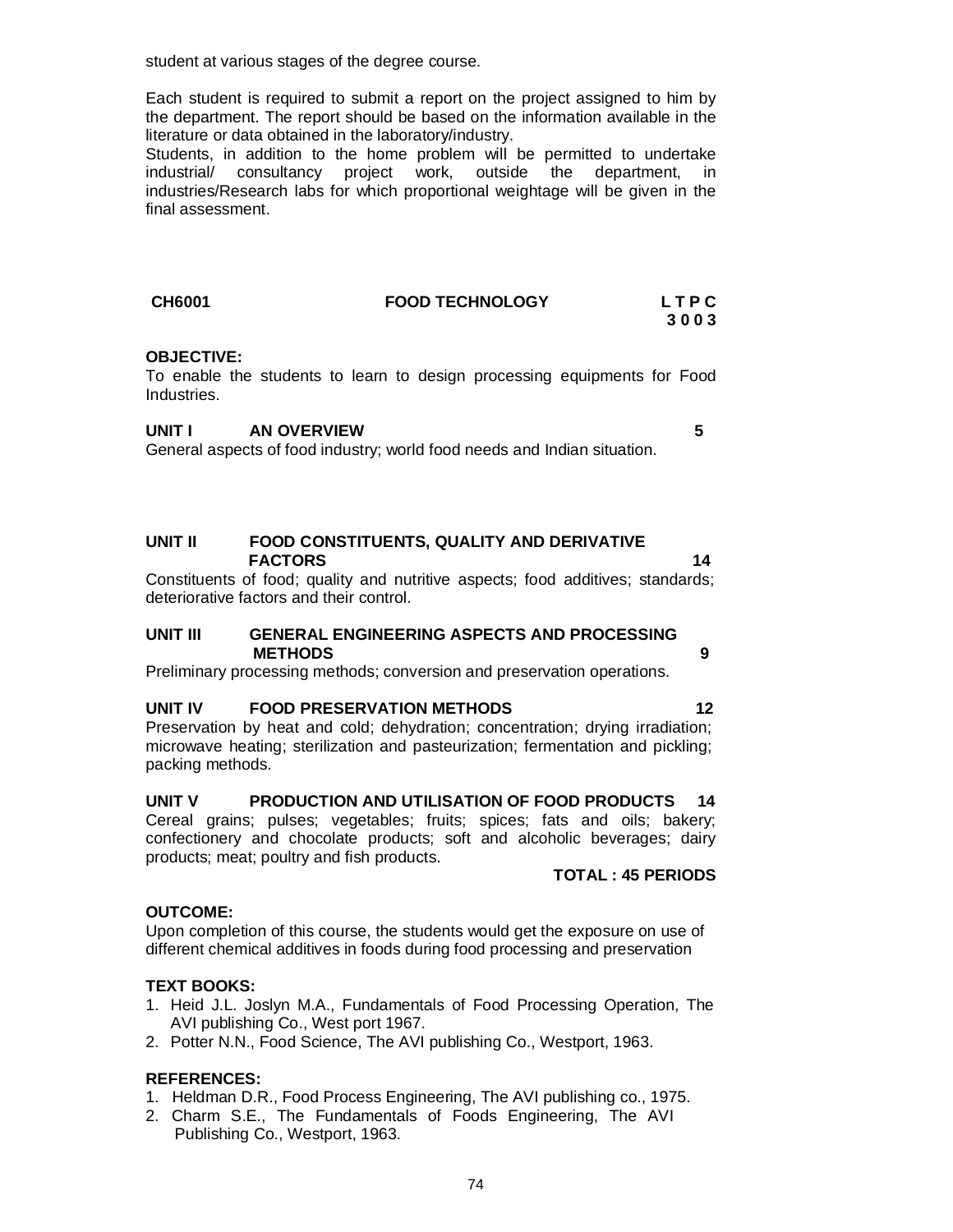## **CH6002 FLUIDIZATION ENGINEERING L T P C**

### **OBJECTIVE:**

To enable the students to learn the design aspects of fluidized beds.

#### **UNIT BASICS OF FLUIDIZATION 9**

Packed bed – Velocity – Pressure drop relations – Correlations of Ergun, Kozneykarman – On set of fluidization – Properties of fluidized beds – Development of fluidization from fixed bed.

## **UNIT II FLUIDIZED BED TYPES 9**

Minimum fluidization conditions – Expanded bed – Elutriation – Moving solids and dilute phase – spouted bed.

#### **UNIT III DESIGN ASPECTS 9**

Channeling – Bed expansion in liquid – Solid and gas – Solid fluidizations. Design aspects of fluidized bed systems.

#### **UNIT IV HEAT AND MASS TRANSFER IN FLUIDIZED BEDS 9**

Heat and mass transfer in fluidized bed systems – Industrial applications and case studies of fluidized bed systems.

#### **UNIT V OTHER TYPES OF FLUIDIZATION 9**

Single stage and multistage fluidization – Collection of fines – Use of cyclones.

## **TOTAL : 45 PERIODS**

### **OUTCOME:**

Upon completion of this course, the students will have the knowledge on fluidization phenomenon, behavior of fluidized beds and industrial applications.

## **TEXT BOOKS:**

- 1. Levenspiel, "Fluidization Engineering", 2nd Edition, Butterworth Heinmann, 1991.
- 2. Robert H. Perry and Don W. Green, "Perry's Chemical Engineer's Hand Book", 7<sup>th</sup> Edition, Mc Graw Hill – International, 1997.

#### **REFERENCES:**

- 1. Rowe and Davidson, "Fluidization", Academic Press ,1971.
- 2. Leva, M., "Fluidization", McGraw Hill Book Co, 1959.
- 3. Wen-Ching Yang., "Handbook of Fluidization and Fluid-Particle Systems", Marcel Dekker Inc, 2003.

## **CH6003 PROCESSES OPTIMIZATION L T P C**

**OBJECTIVE:**

To expose the students with various mathematical methods for numerical analysis and use of software tools.

## UNIT I OPTIMISATION 15

Introduction; formulation of objective functions; fitting models to data; classification of functions; necessary and sufficient conditions for optimum; unimodal, multimodal functions; analytical methods lagrange multiplier methods.

75

## **UNIT II NUMERICAL METHODS 15**

**3 0 0 3**

**3 0 0 3**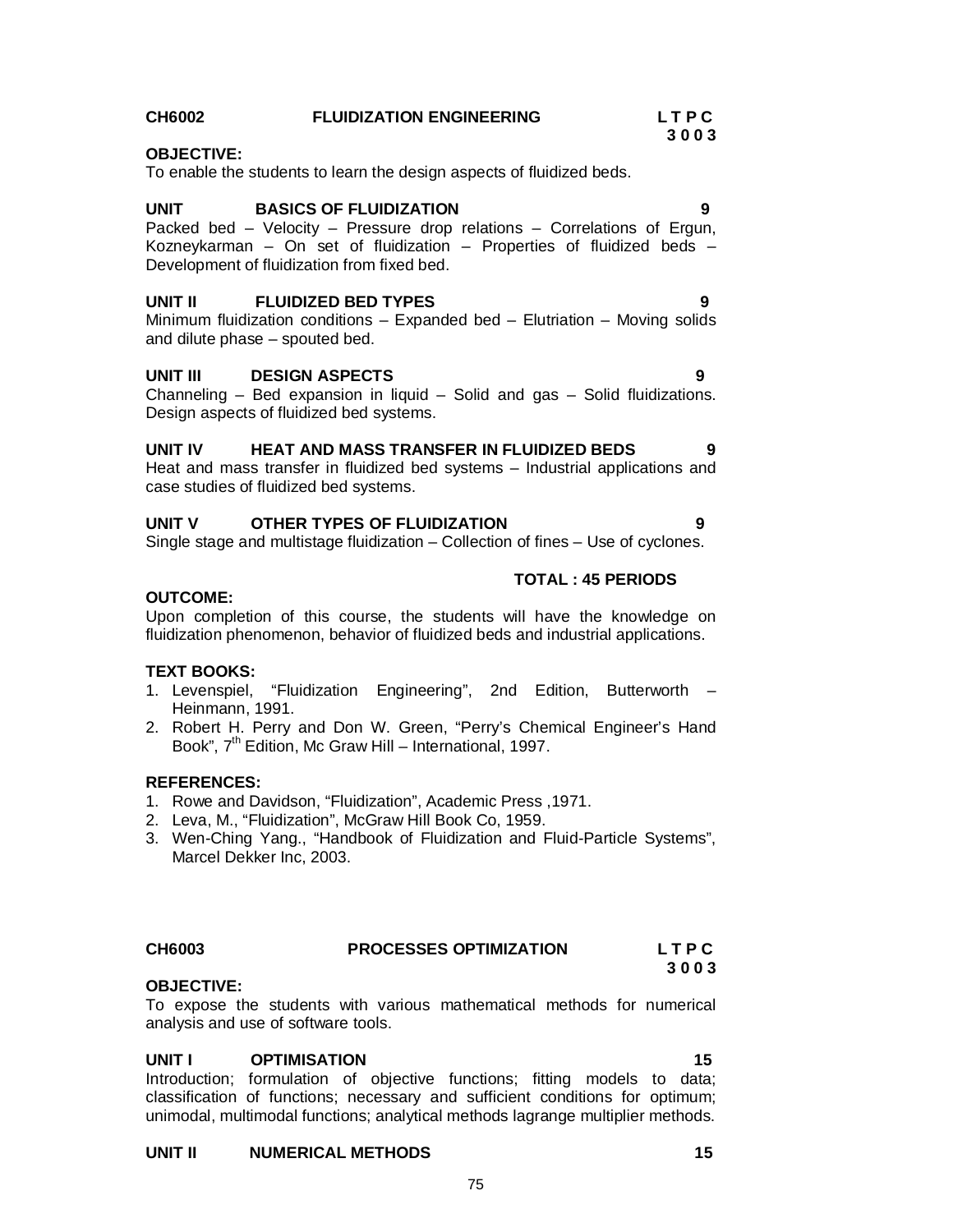Unimodel functions; newton's quasi newton, secant methods; region elimination methods, polynomial approximation; quadratic and cubic interpolation techniques for optimum. Multimodal functions; direct methods; random, grid. Hooke's nelder and mead methods; Powell's technique; indirect methods; gradient and conjugate gradient methods; secant methods.

## **UNIT III LINEAR AND NON-LINEAR PROGRAMMING APPLICATIONS**

 **15** Review on basic concepts of LP formulations; Simplex methods; Integer, quadratic, geometric and dynamic programming. Heat transfer and energy conservation; separation processes; fluid flow systems; reactor design and operation; large scale systems.

### **TOTAL : 45 PERIODS**

## **OUTCOME:**

Through this course, the students would have learnt about the systems of equations, probability statistics, error analysis and programming concepts using various software tools.

### **TEXT BOOKS:**

- 1. Edgar, T.F., Himmelblau, D.M., "Optimisation of Chemical Processes", McGraw-Hill II Edition 2001.
- 2. Reklaitis, G.V., Ravindran, A., Ragsdell, K.M. "Engineering Optimisation", John Wiley, II Edition 2006

### **REFERENCES:**

- 1. Biles, W.E., Swain, J.J.; "Optimisation and Industrial Experimentation", Inter Science, New York, 1980.
- 2. Seinfeld, J.H.; Lapidus, L; "Process Modelling, Estimation and Identification", Prentice Hall, Englewood Cliffs, New Jersey, 1974.
- 3. Beveridge, C.S.; Schechter, R.S.; "Optimisation: Theory and Practice", McGraw-Hill Book Co., New York, 1970.

#### **CH6004 AIR POLLUTION AND CONTROL L T P C 3 0 0 3**

#### **OBJECTIVE:**

To enable the students to learn about Air Pollution, effects of air pollution, Global effects, Sampling of pollutants, Meteorology and air pollution, Atmospheric stability, Plume rise and dispersion and Prediction of air quality.

#### **UNIT I INTRODUCTION 9**

Air Pollution Regulatory Framework Histroy – Air Pollution Regulatory Framework - Regulatory System – Laws and Regulations – Clean air Act – Provisions for Recent Developments.

#### **UNIT II AIR POLLUTION GASES 9**

Measurement fundamentals – chemicals and physical properties – Phase Equelbonem consecoation laws – Incinerators – Design and Performance – Operation and Maintainance - Absorbers – Design operation and improving performances Absorbers.

## **UNIT III PARTICULATE AIR POLLUTION 9**

Particle Collection mechanisms– Fluid particle Dynamics – Particle size Distribution – Efficency – Gravity Setling chambers Cyclones- Electrostatic precepators Bannouses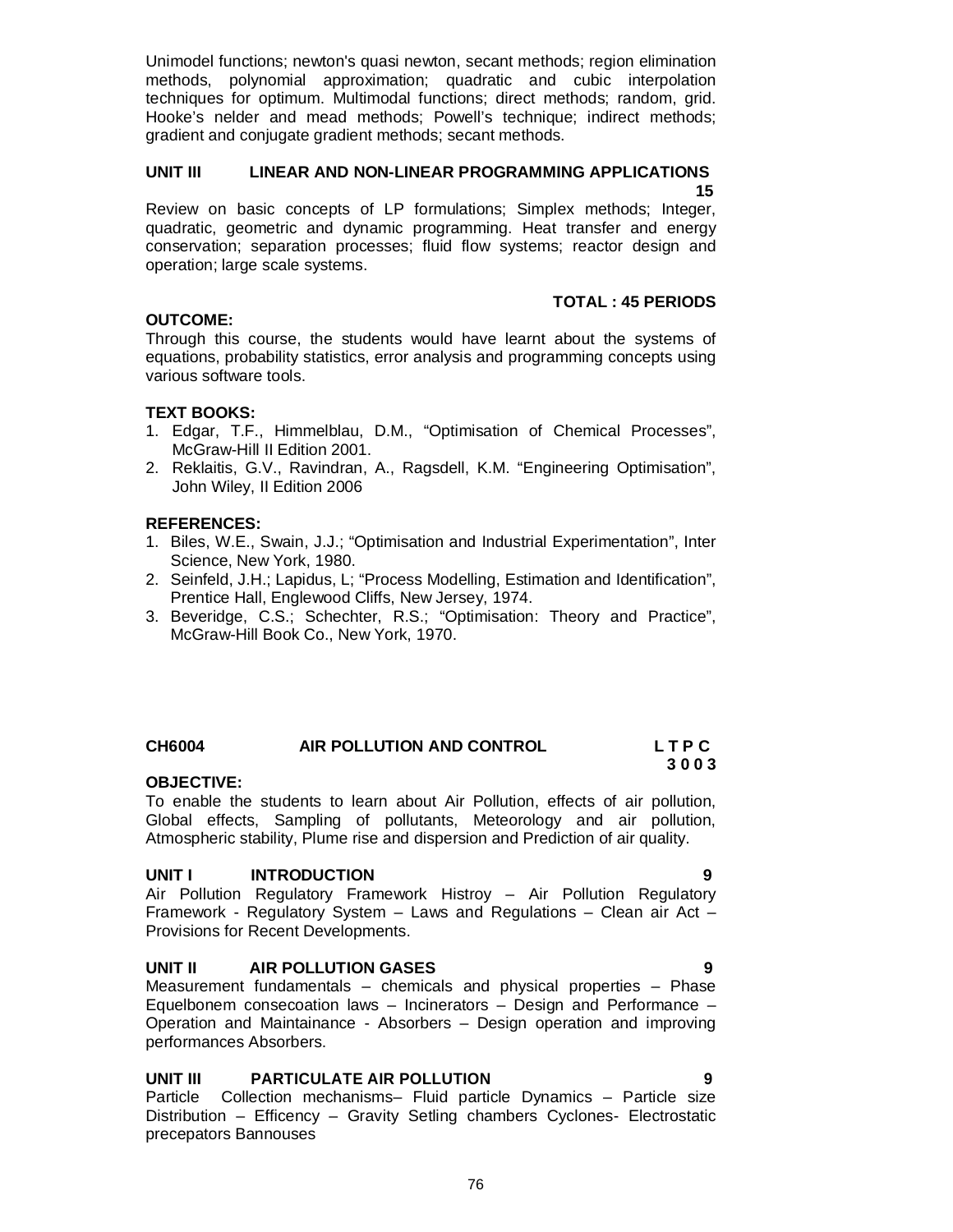## **UNIT IV HYBRID SYSTEM 9**

#### **UNIT V AIR POLLUTION CONTROL EQUIPMENT 9**

Introduction – Installation – Cost Model.

#### **TOTAL : 45 PERIODS**

#### **OUTCOME:**

Upon completion of this course, the students would have the knowledge of ambient air pollution, its sources, its effects, and mechanisms for air pollution prevention.

### **TEXT BOOKS:**

- 1. Air Pollution Control Equipment Louis Theodore, Burley Intuscence 2008.
- 2. Air Pollution Control CD Cooper and FC.Alley Wairland Press III Edition 2002.
- 3. Air Pollution Control Engg, Noel de nevey Mcgrew Hill.

## **CH6005 GREEN CHEMISTRY AND ENGINEERING L T P C 3 0 0 3**

### **OBJECTIVE:**

To make the students aware of global environmental issues, concepts behind pollution prevention, environmental risks, green chemistry, methods to evaluate environmental costs and life cycle assessments.

**UNIT I 9** Overview of Major Environmental Issues, Global Environmental Issues. Air Quality Issues. Water Quality Issues, Ecology, Natural Resources, Description of Risk. Value of Risk Assessment in the Engineering Profession. Risk-Based Environmental Law. Risk Assessment Concepts. Hazard Assessment. Dose-Response. Risk Characterization.

#### **UNIT II 9**

Pollution Prevention- Pollution Prevention Concepts and Terminology. Chemical Process Safety. Responsibilities for Environmental Protection. Environmental Persistence. Classifying Environmental Risks Based on Chemical Structure. Exposure Assessment for Chemicals in the Ambient Environment.

#### **UNIT III 9**

Green Chemistry. Green Chemistry Methodologies. Quantitative/Optimization-Based Frameworks for the Design of Green Chemical Synthesis Pathways. Green Chemistry Pollution Prevention in Material Selection for Unit Operations. Pollution Prevention for Chemical Reactors. Pollution Prevention for Separation Devices. Pollution Prevention Applications for Separative Reactors. Pollution Prevention in Storage Tanks and Fugitive Sources.

## **UNIT IV 9**

Process Energy Integration. Process Mass Integration. Case Study of a Process Flow sheet- Estimation of Environmental Fates of Emissions and Wastes.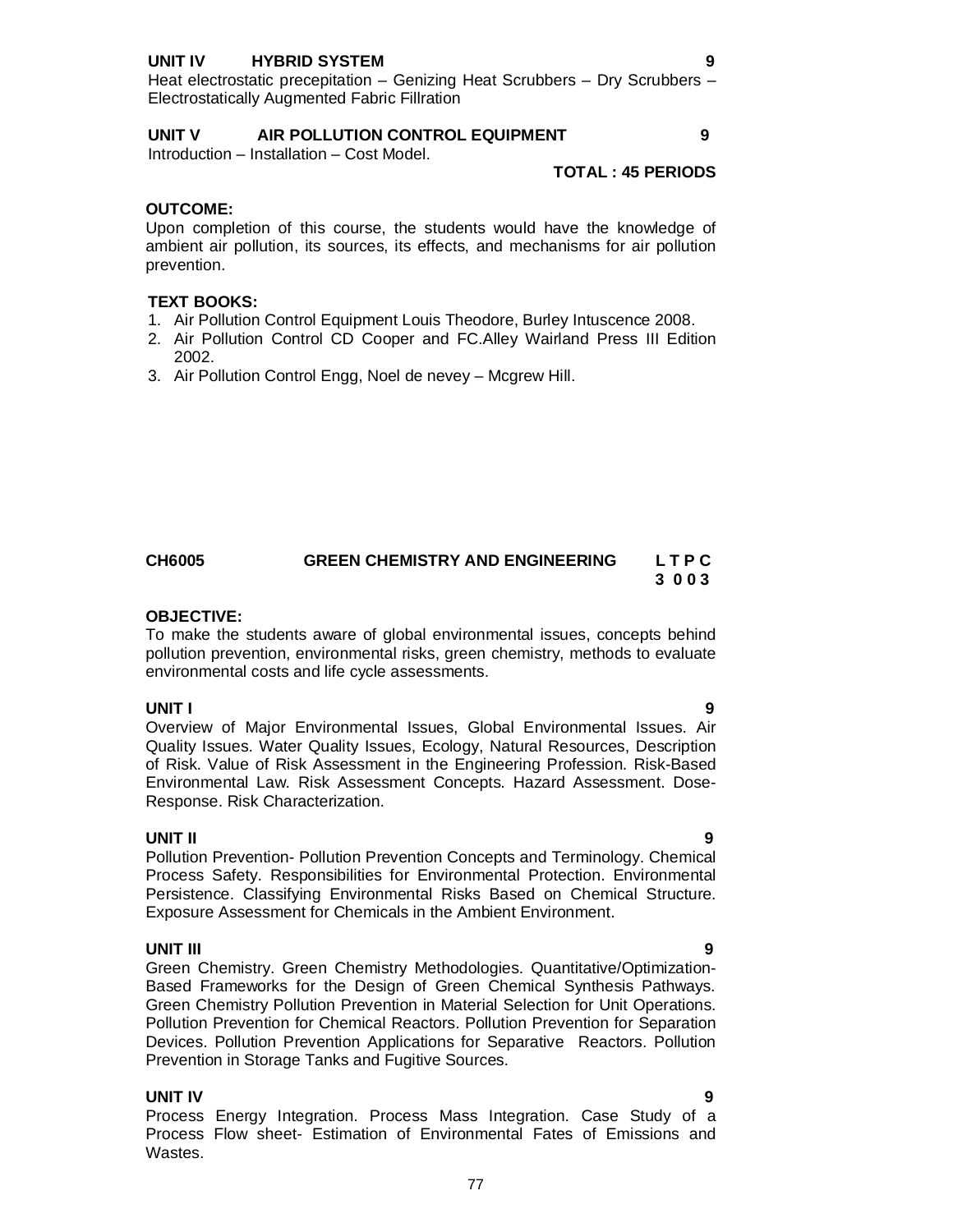**TOTAL : 45 PERIODS**

**UNIT V 9** Magnitudes of Environmental Costs. A Framework for Evaluating Environmental Costs. Hidden Environmental Costs. Liability Costs. Internal Intangible Costs. External Intangible Costs. Introduction to Product Life Cycle Concepts. Life-Cycle Assessment. Life-Cycle Impact Assessments. Streamlined Life-Cycle Assessments. Uses of Life-Cycle Studies.

## **OUTCOME:**

Upon completion of this course, the students would understand the fundamentals of green Chemical Engineering and apply these principles during the design, retrofit and management of chemical processes for a more sustainable chemical manufacturing

## **TEXTBOOKS:**

- 1. Allen, D.T., Shonnard, D.R, Green Engineering: Environmentally Conscious Design of Chemical Processes. Prentice Hall PTR 2002.
- 2. MukeshDoble and Anil Kumar Kruthiventi, Green Chemistry and Engineering, Elsevier, Burlington, USA, 2007.

| <b>CH6006</b> | <b>ENVIRONMENTAL ENGINEERING</b> | LTPC    |  |
|---------------|----------------------------------|---------|--|
|               |                                  | 3 0 0 3 |  |

## **OBJECTIVE:**

**OUTCOME:** 

To provide technical expertise in Environmental Engineering which will enable them to have a career and professional accomplishment in the public or private sector

#### **UNIT I ENVIRONMENT AWARENESS 9**

Environment – friendly chemical Process; Hazard and risk analysis; Environmental Audit.

## **UNIT II CHEMICAL ENGINEERING PROCESSES 9**

Unit Operations – application of - Abatement of water pollution; Current strategies to control air pollution; Disposal of solid wastes

## **UNIT III RECYCLING METHODOLOGY 9**

Economic recovery and recycling of waste; Transport fuel- Bio-diesel for a cleaner environment.

#### **UNIT IV CLEAN TECHNOLOGY 9**

Towards Eco- friendly products of chemical industry; Pesticides –Their transfer and Transformation in the environment, Biological and electrochemical technology for effluent treatments

#### **UNIT V POLLUTION PREVENTION 9**

Mass exchange network synthesis for pollution control and minimization Implications of environmental constraints for process design, policies for regulation of environmental impacts, Concept of common effluent treatment; Environmental legislations, Role of Government and Industries

## **TOTAL : 45 PERIODS**

Upon completion of this course, the students would understand the importance of environmental audit, concepts behind the methodologies to control pollution, the importance of recycling and concepts behind pollution prevention.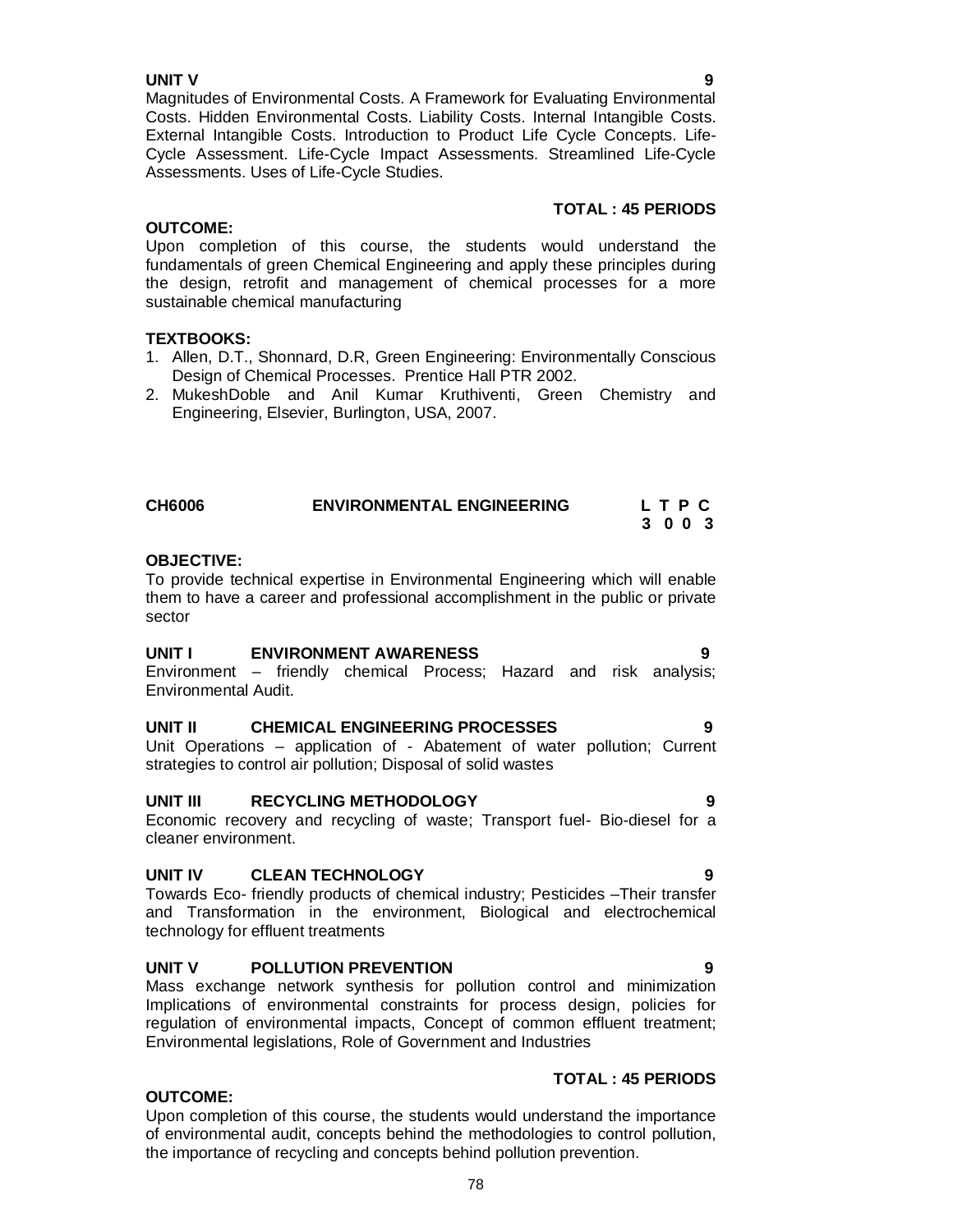#### **TEXTBOOKS:**

- 1. Rao, C.S Environmental Pollution control Engineering, Wiley- Eastern Ltd. 1991.
- 2. Peavy H.S. Rowe D.R., and George Technologious, Environmental Engineering, Mc Graw Hill Book Company, Ny, 1985.
- 3. Rao M.N and H.V.N. Rao. "Air pollution" ,Tata McGraw Hill Publishing Co. Ltd.1989.
- 4. Theodore L and Buomlore A.J Air pollution control equipments. Prentice Hall Inc, NY. 1982.

## **REFERENCES:**

- 1. Coulson, J.M. Richardson, J.F and R.K Sinnott, Chemical Engineering Vol. 6, Pergomon Press, 1989.
- 2. Gilbert M.Mastrs, Introduction to Environmental Engineering and Science, Prentice - Hall of India, New Delhi, 1994.
- 3. Wahi S.K., Agnihotri A.K and Sharmma J.S (Editors) Environmental Management in Petroleum Industry, Wiley Eastern Ltd., New Delhi 1996.
- 4. Smith, R., "Chemical Process Design", McGraw Hill, New York, 1995.
- 5. Paul L Bishop (2000) "Pollution Prevention Fundamentals and Practice", Mc Graw Hill, International.

| <b>CH6007</b> | <b>WASTEWATER TREATMENT</b> | LTPC |
|---------------|-----------------------------|------|
|               |                             | 3003 |

## **OBJECTIVE:**

To focus on the wastewater transport system and the theory and design technique for the wastewater treatment process.

## **UNIT I WASTE WATER TREATMENT AN OVERVIEW 9**

Terminology – Regulatios – Health and Environment Concerns in waste water management – Constituents in waste water inorganic – Organic and metallic constituents.

## **UNIT II PROCESS ANALYSIS AND SELECTION 9**

Components of waste water flows – Analysis of Data – Reactors used in waste water treatment – Mass Balance Analysis – Modeling of ideal and non ideal flow in Reactors – Process Selection.

#### **UNIT III CHEMICAL UNIT PROCESSES 9**

Role of unit processes in waste water treatment chemical coagulation – Chemical precipitation for improved plant performance chemical oxidation – Neutralization – Chemical Storage.

#### **UNIT IV BIOLOGICAL TREATMENT 9**

Overview of biological Treatment – Microbial metabolism – Bacterial growth and energatus – Aerobic biological oxidation – Anaerobic fermentation and oxidation – Trickling filters – Rotating biological contractors – Combined aerobic processes – Activated sludge film packing.

#### **UNIT V ADVANCED WASTE WATER TREATMENT 9**

Technologies used in advanced treatment – Classification of technologies Removal of Colloids and suspended particles – Depth Filtration – Surface Filtration – Membrane Filtration Absorption – Ion Exchange – Advanced oxidation process.

#### **OUTCOME:**

## **TOTAL : 45 PERIODS**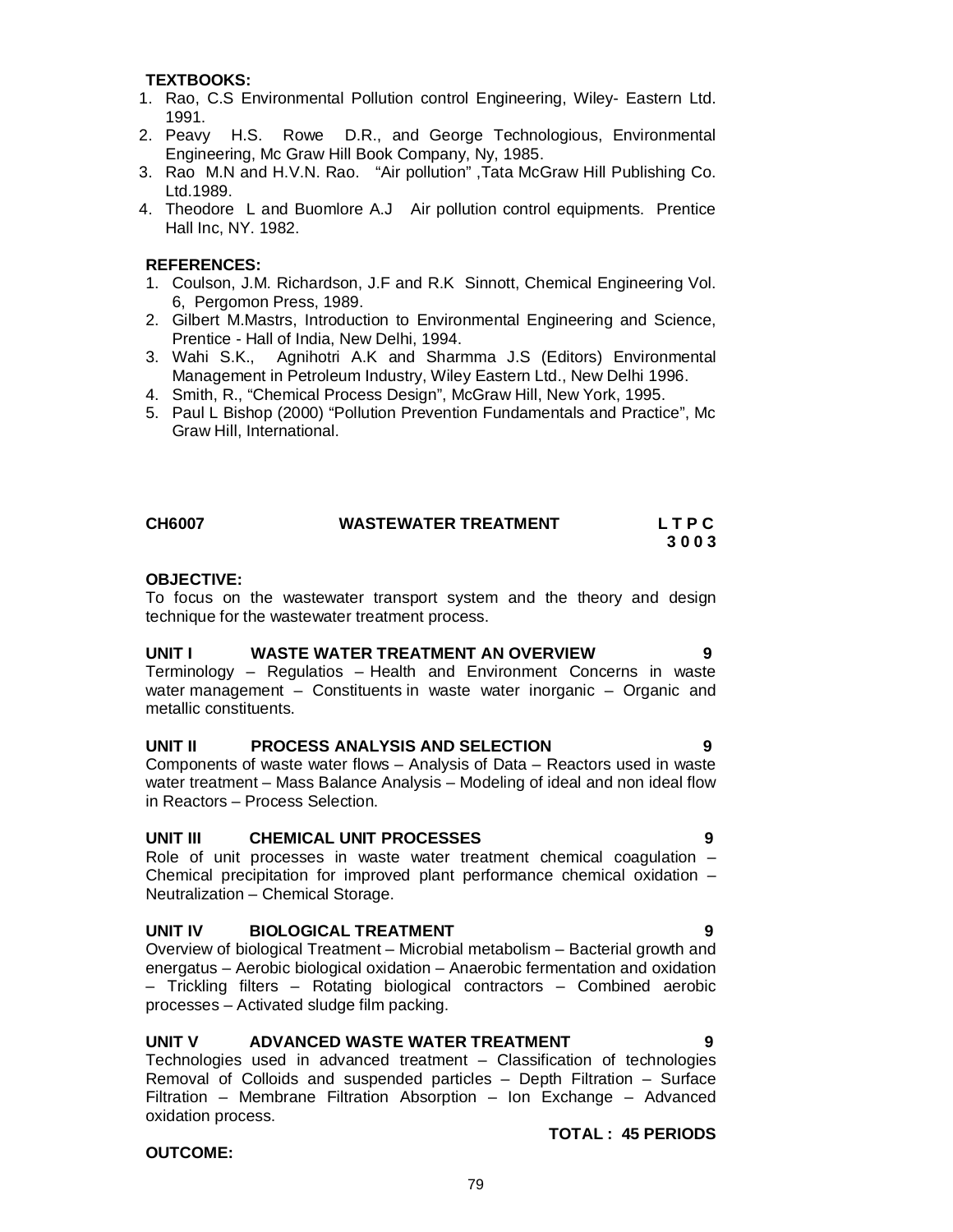Upon completion of this course, the students would have knowledge on physical/chemical/biological characteristics of and the evaluation technique for sewage.

### **TEXT BOOKS:**

- 1. Waste water Engineering Treatment and Reuse: Mc Graw Hill, G. Tchobanoglous, FI Biston, 2002.
- 2. Industrial Waste Water Management Treatment and Disposal by Waste Water Mc Graw Hill III Edition 2008.

#### **CH6008 DRUGS AND PHARMACEUTICAL TECHNOLOGY L T P C 3 0 0 3**

### **OBJECTIVE:**

To give the students an understanding of the polytechnical nature of engineering and drug discovery in the pharmaceutical industry involving Chemical Engineering.

### **UNIT I INTRODUCTION 9**

Development of drugs and pharmaceutical industry; organic therapeutic agents uses and economics

### **UNIT II DRUG METABOLISM AND PHARMACO KINETICS & MICROBIOLOGICAL AND ANIMAL PRODUCTS 9**

Drug metabolism; physico chemical principles; pharma kinetics-action of drugs on human bodies. Antibiotics- gram positive, gram negative and broad spectrum antibiotics; hormones

**UNIT III IMPORTANT UNIT PROCESSES AND THEIR APPLICATION 9** Chemical conversion processes; alkylation; carboxylation; condensation and cyclisation; dehydration, esterification, halogenation, oxidation, sulfonation; complex chemical conversions fermentation.

## **UNIT IV MANUFACTURING PRINCIPLES & PACKING AND QUALITY CONTROL 9**

Compressed tablets; wet granulation; dry granulation or slugging; advancement in granulation; direct compression, tablet presses formulation; coating pills; capsules sustained action dosage forms; parential solutions, oral liquids; injections; ointments; standard of hygiene and manufacturing practice. Packing; packing techniques; quality control.

## **UNIT V PHARMACEUTICAL PRODUCTS & PHARMACEUTICAL ANALYSIS 9**

Vitamins; cold remedies; laxatives; analgesics; nonsteroidal contraceptives; external antiseptics; antacids and others. Analytical methods and tests for various drugs and pharmaceuticals – spectroscopy, chromatography, fluorimetry, polarimetry, refractometry, pHmetry

## **TOTAL : 45 PERIODS**

## **OUTCOME:**

Students will be equipped with the knowledge to transform raw materials into useful pharmaceutical and fine chemical products with commercial interest through systematic use of engineering concepts and methods

## **TEXT BOOK:**

1. Rawlines, E.A.; " Bentleys Text book of Pharmaceutics ", III Edition, Bailliere Tindall, London, 1977.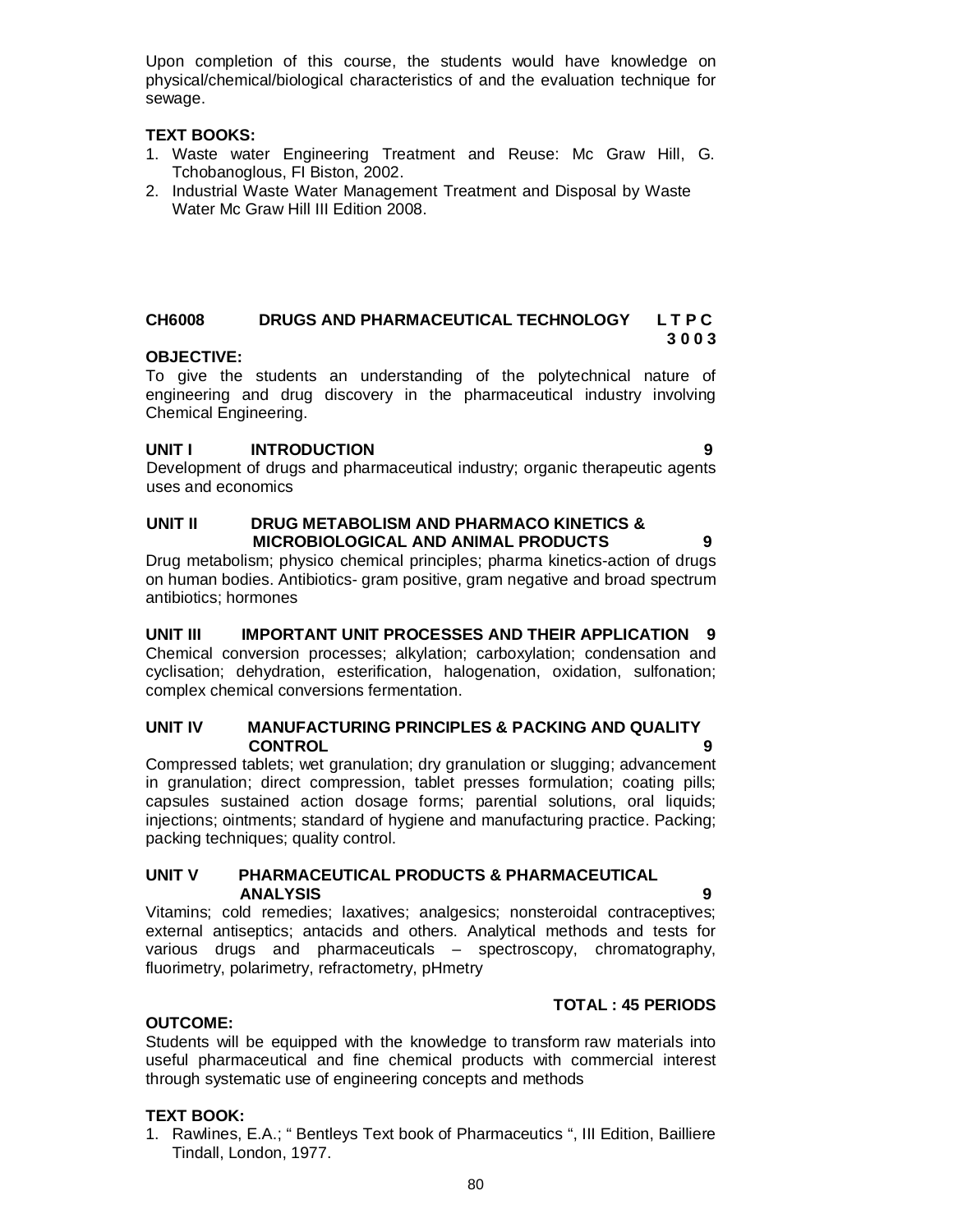#### **REFERENCES:**

- 1. Yalkonsky, S.H.; Swarbick. J.; " Drug and Pharamaceutical Sciences ", Vol. I, II, III, IV, V, VI and VII, Marcel Dekkar Inc., New York, 1975.
- 2. "Remingtons Pharmaceutical Sciences ", Mack Publishing Co., 1975.

| <b>CH6009</b> | <b>FERTILIZER TECHNOLOGY</b> | <b>LTPC</b> |
|---------------|------------------------------|-------------|
|               |                              | <u>າດດາ</u> |

#### **OBJECTIVE:**

To enable the students to learn the fertilizer manufacturing including new or modified fertilizer products and new techniques.

#### **UNIT I NITROGENOUS FERTILISERS 9**

Methods of production of nitrogenous fertilizer-ammonium sulphate, nitrate, urea and calcium ammonium nitrate; ammonium chloride and their methods of production, characteristics and specifications, storage and handling.

#### **UNIT II PHOSPHATIC FERTILISERS 9**

Raw materials; phosphate rock, sulphur; pyrites etc., processes for the production of sulphuric and phosphoric acids; phosphates fertilizers - ground rock phosphate; bone meal-single superphosphate, triple superphosphate, triple superphosphate, thermal phosphates and their methods of production, characteristics and specifications.

#### **UNIT III POTASSIC FERTILISERS 9**

Methods of production of potassium chloride, potassium schoenite, their characteristics and specifications.

#### **UNIT IV COMPLEX AND NPK FERTILISERS 9**

Methods of production of ammonium phosphate, sulphate diammonium phosphate, nitrophosphates, urea, ammonium phosphate, mono-ammonium phosphate and various grades of NPK fertilizers produced in the country.

#### **UNIT V MISCELLANEOUS FERTILISERS 9**

Mixed fertilizers and granulated mixtures; biofertilisers, nutrients, secondary nutrients and micro nutrients; fluid fertilizers, controlled release fertilizers, controlled release fertilizers.

## **TOTAL : 45 PERIODS**

#### **OUTCOME:**

At the end of this course, the students would know about the manufacturing techniques of fertilizers and design the equipments in fertilizer industry

#### **TEXT BOOKS:**

- 1. "Handbook of fertilizer technology", Association of India, New Delhi, 1977.
- 2. Menno, M.G.; "Fertilizer Industry An Introductory Survey", Higginbothams Pvt. Ltd., 1973.

#### **REFERENCES:**

- 1.Sauchelli, V.; "The Chemistry and Technology of Fertilizers", ACS MONOGRAPH No. 148, Reinhold Publishing Cor. New York, 1980.
- 2. Fertiliser Manual, "United Nations Industrial Development Organisation", United Nations, New York, 1967.
- 3.Slack, A.V.; Chemistry and Technology of Fertilisers, Interscience, New York, 1966.

# **3 0 0 3**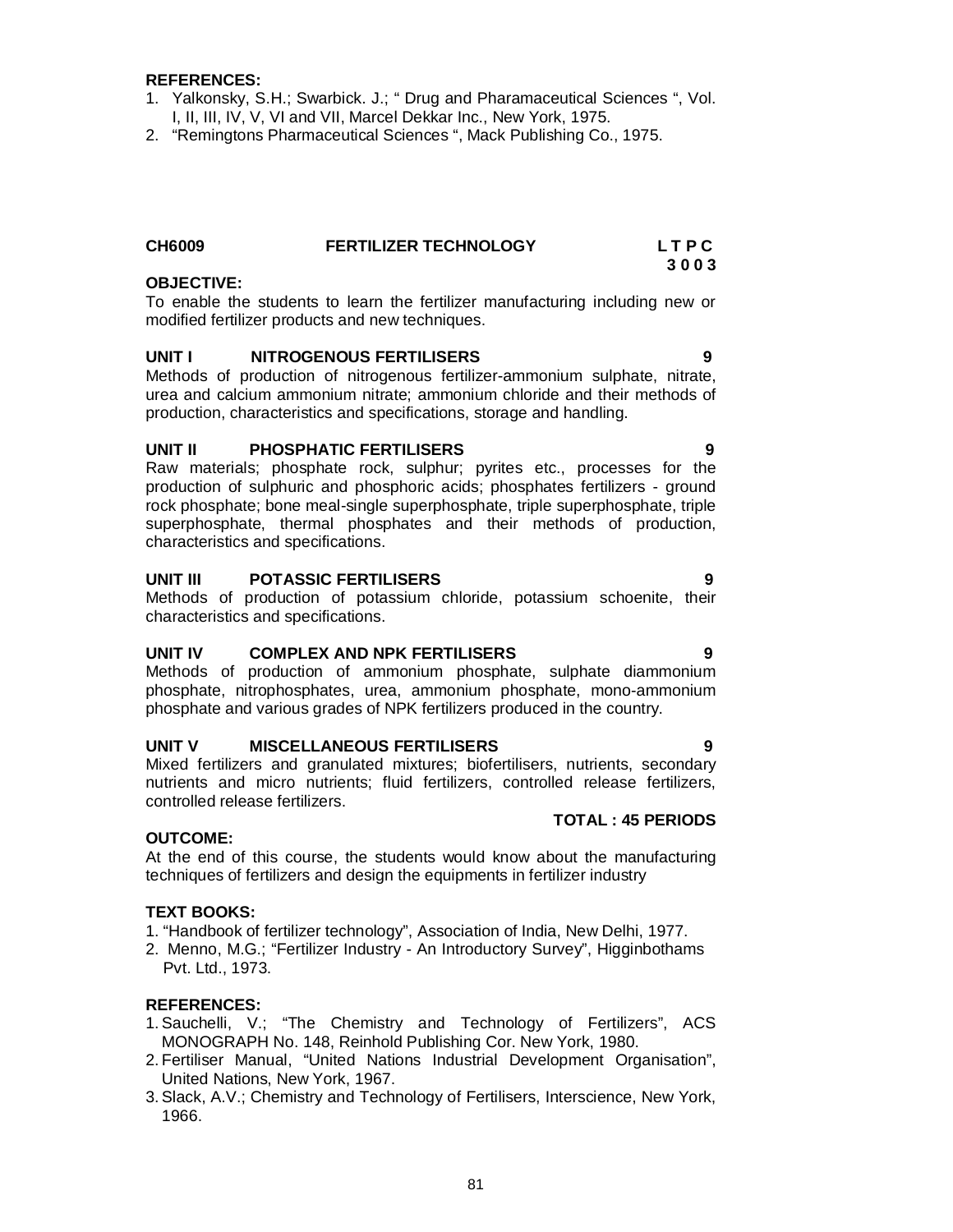**OBJECTIVE:**

#### **CH6010 MODERN SEPARATION PROCESSES L T P C 3 0 0 3 OBJECTIVE:**

To enable the students to learn the principle and technical concept of advanced separation processes.

#### **UNIT I BASICS OF SEPARATION PROCESS 9**

Review of Conventional Processes, Recent advances in Separation Techniques based on size, surface properties, ionic properties and other special characteristics of substances, Process concept, Theory and Equipment used in cross flow Filtration, cross flow Electro Filtration, Surface based solid – liquid separations involving a second liquid.

#### **UNIT II MEMBRANE SEPARATIONS 9**

Types and choice of Membranes, Plate and Frame, tubular, spiral wound and hollow fiber Membrane Reactors and their relative merits, commercial, Pilot Plant and Laboratory Membrane permeators involving Dialysis, Reverse Osmosis, Nanofiltration, Ultra filtration and Micro filtration, Ceramic- Hybrid process and Biological Membranes.

### **UNIT III SEPARATION BY ADSORPTION 9**

Types and choice of Adsorbents, Adsorption Techniques, Dehumidification Techniques, Affinity Chromatography and Immuno Chromatography, Recent Trends in Adsorption.

#### **UNIT IV INORGANIC SEPARATIONS 9**

Controlling factors, Applications, Types of Equipment employed for Electrophoresis, Dielectrophoresis, Ion Exchange Chromatography and Eletrodialysis, EDR, Bipolar Membranes.

#### **UNIT V OTHER TECHNIQUES 9**

Separation involving Lyophilisation, Pervaporation and Permeation Techniques for solids, liquids and gases, zone melting, Adductive Crystallization, other Separation Processes, Supercritical fluid Extraction, Oil spill Management, Industrial Effluent Treatment by Modern Techniques.

#### **OUTCOME:**

The students would fully understand key concepts of separation processes including equilibrium stages, reflux, countercurrent contacting, limiting cases, efficiency and mass transport effects.

### **REFERENCES:**

- 1. King, C. J., "Separation Processes", Tata McGraw Hill, 1982.
- 2. Roussel, R. W., "Handbook of Separation Process Technology", John Wiley, New York, 1987.
- 3. Nakagawal, O. V., "Membrane Science and Technology"' Marcel Dekkar, 1992.

## **TOTAL : 45 PERIODS**

**CH6011 ENZYME ENGINEERING L T P C**

 **3 0 0 3**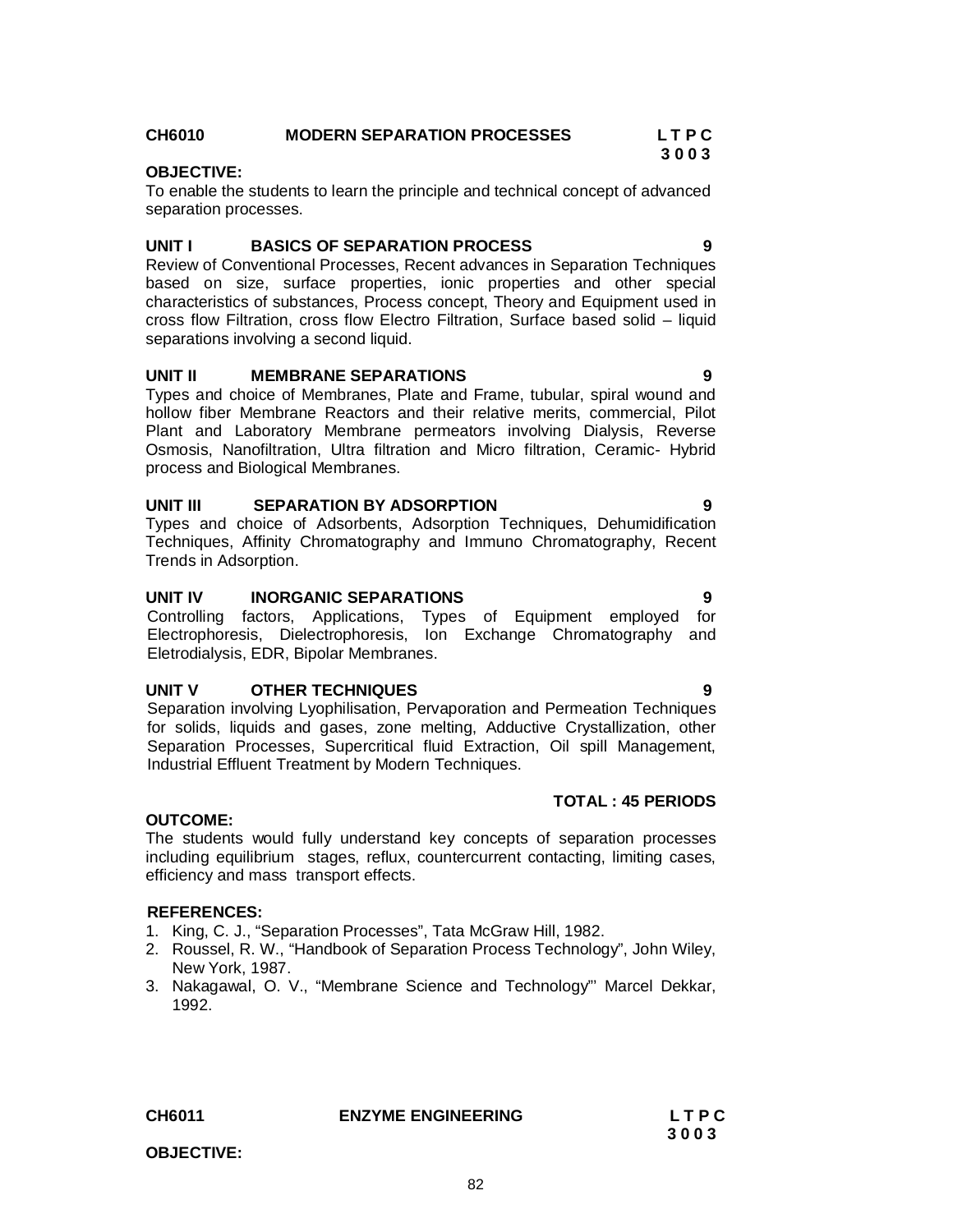To develop skills of the students in the area of Enzyme Engineering with emphasis on reactor operation and design.

## **UNIT I 9**

Types of Microorganism: Structure and function of microbial cells. Fundamentals of microbial growth, batch and continuous culture. Isolation and purification of enzymes from cells. Cell and Enzyme Immobilization.

**UNIT II 9** Fermentation – Types of mechanisms, Continuous fermentation – aeration and agitation, kinetics of fermentation – Processes

**UNIT III 9** Introduction of Bioreactor design: Continuously stirred aerated tank bioreactors. Mixing power correlation. Determination of volumetric mass transfer rate of oxygen from air bubbles and effect of mechanical mixing and aeration on oxygen transfer rate, heat transfer and power.

**UNIT IV 9** Introduction to Biochemistry, Function and applications. Nature and function of enzyme. Coenzyme / Cofactor. Classification of enzymes. Assay methods and units. Examples of applications of enzymes in industry, analytical technique medicine and Pharmaceuticals.

**UNIT V 9** Industrial Bioreactors Utilizing Isolated enzymes and biosensors development and applications. Designs of reactor, Batch and continue type; analysis for immobilized enzyme reactors. Sterile and non sterile operations; reactors in series with and without recycle.

## **TOTAL : 45 PERIODS**

## **OUTCOME:**

At the end of the course, the students would have learnt about classification of enzymes, immobilization, extraction and purification of enzymes and biosensors.

## **TEXT BOOKS:**

- 1. Technological Applications of Bio-catalysts, BIOTOL series, Butter worth, 1995.
- 2. Cornish. A -Bowden, Analysis of Enzyme Kinetic Data, Oxford University Press, 1996.

## **REFERENCES:**

- 1. Wiseman. A and Blakeborough N and Dunnill P, Enzymic and nonenzymic catalysis, Ex. Vol.5 Ellis and Harwood, U.K. (1981).
- 2. Wiseman A (Ed.), Topics in enzyme and fermentation Bio-technology, Ellis and Harwood, U.K. Vol-5.

| <b>MG6091</b> | <b>INDUSTRIAL MANAGEMENT</b> | LT P C |
|---------------|------------------------------|--------|
|               |                              | 3003   |
| AB IPATIVE    |                              |        |

## **OBJECTIVE:**

To provide an opportunity to learn basic management concepts essential for business.

## **UNIT I INTRODUCTION 9**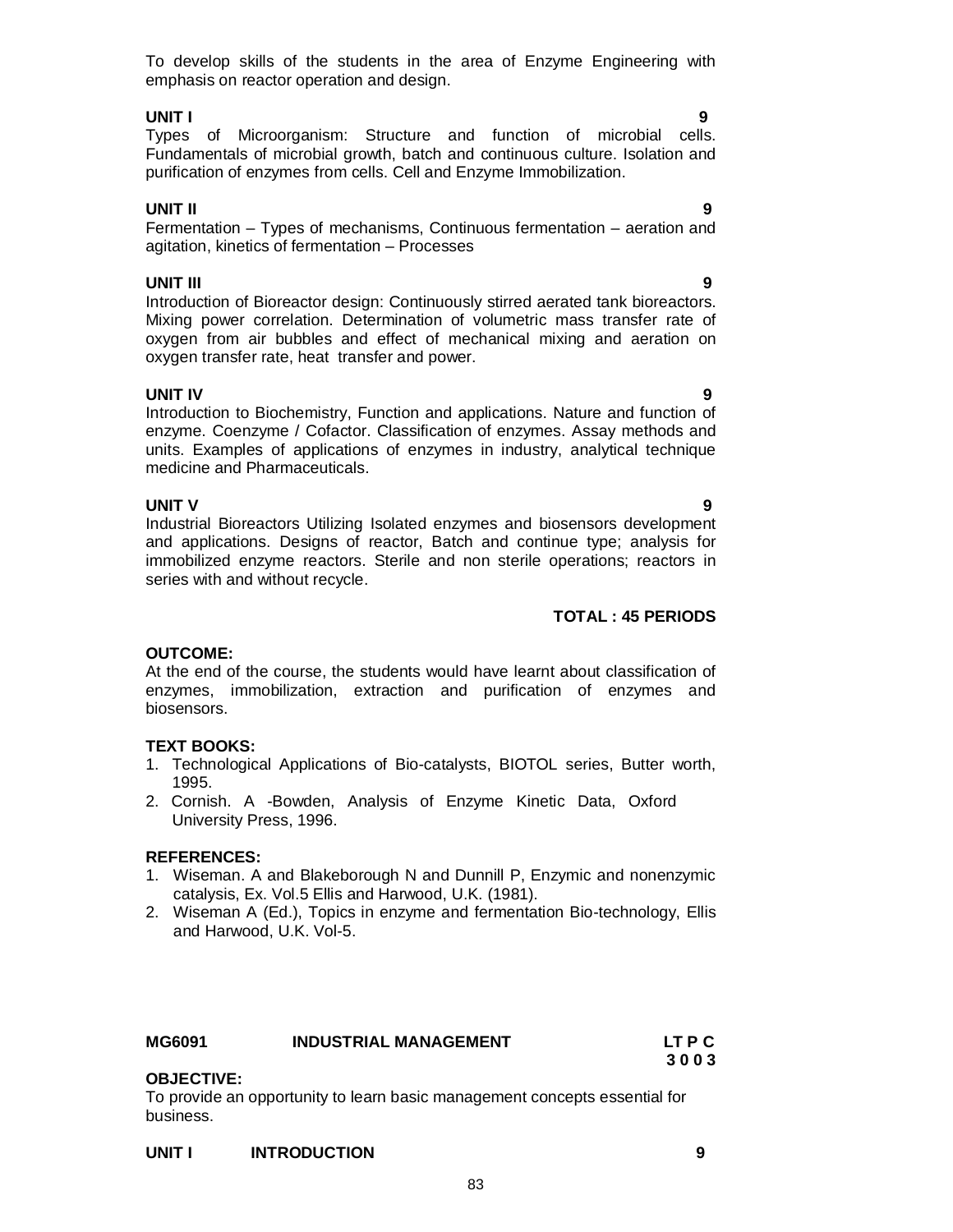Management - Definition – Functions – Evolution of Modern Management – Scientific Management Development of Management Thought. Approaches to the study of Management, Forms of Organization – Individual Ownership – Partnership – Joint Stock Companies – Co-operative Enterprises – Public Sector Undertakings, Corporate Frame Work – Share Holders – Board of Directors – Committees – Chief Executive –Trade Union.

#### **UNIT II FUNCTIONS OF MANAGEMENT 9**

Planning – Nature and Purpose – Objectives – Strategies – Policies and Planning Premises – Decision Making – Organizing – Nature and Process – Premises – Departmentalization – Line and staff – Decentralization – Organizational culture, Staffing - selection and training – Placement – Performance appraisal – Career Strategy – Organizational Development. Leading – Managing human factor – Leadership – Communication, Controlling - Process of Controlling – Controlling techniques,

productivity and operations management – Preventive control, Industrial Safety.

#### **UNIT III ORGANIZATIONAL BEHAVIOUR 9**

Definition – Organization – Managerial Role and functions – Organizational approaches, Individual behaviour – causes – Environmental Effect – Behavior and Performance, Perception – Organizational Implications. Personality – Contributing factors - Dimension – Need Theories – Process Theories – Job Satisfaction, Learning and Behavior – Learning Curves, Work Design and approaches.

#### **UNIT IV GROUP DYNAMICS 9**

Group Behavior – Groups – Contributing factors – Group Norms, Communication – Process – Barriers to communication – Effective communication, leadership – formal and informal characteristics – Managerial Grid – Leadership styles – Group Decision Making – Leadership Role in Group Decision, Group Conflicts – Types – Causes – Conflict Resolution – Inter group relations and conflict, Organization centralization and decentralization – Formal and informal – Organizational Structures – Organizational Change and Development – Change Process – Resistance to Change – Culture and Ethics.

#### **UNIT V MODERN CONCEPTS 9**

Management by Objectives (MBO), Management by Exception (MBE), Strategic Management - Planning for Future direction – SWOT Analysis – Information technology in management – Decisions support system – Business Process Re-engineering (BPR) – Enterprises Resource Planning (ERP) – Supply Chain Management (SCM) – Activity Based Management (ABM).

#### **TOTAL : 45 PERIODS**

#### **OUTCOME :**

At the end of this course, the students would have knowledge on the basic management principles to become management(s) professional.

#### **TEXTBOOKS:**

- 1. Herald Knottz and Heinz Weihrich, 'Essentials of Management', Tata McGraw Hill Education Pvt. Ltd., 2010.
- 2. Stephen P. Robbins, 'Organization Behaviour', Pearson Education Inc., 13 edition, 2010.

#### **REFERENCES:**

- 1. Ties, AF, Stoner and R.Edward Freeman, 'Management' Prentice Hall of India Pvt. Ltd. New Delhi 110 011, 1992
- 2. Joseph J, Massie, 'Essentials of Management' Prentice Hall of India Pvt. Ltd. 1985.
- 3. P.C. Tripathi & P.N. Reddy, 'Principles of Management', TataMcGraw Hill,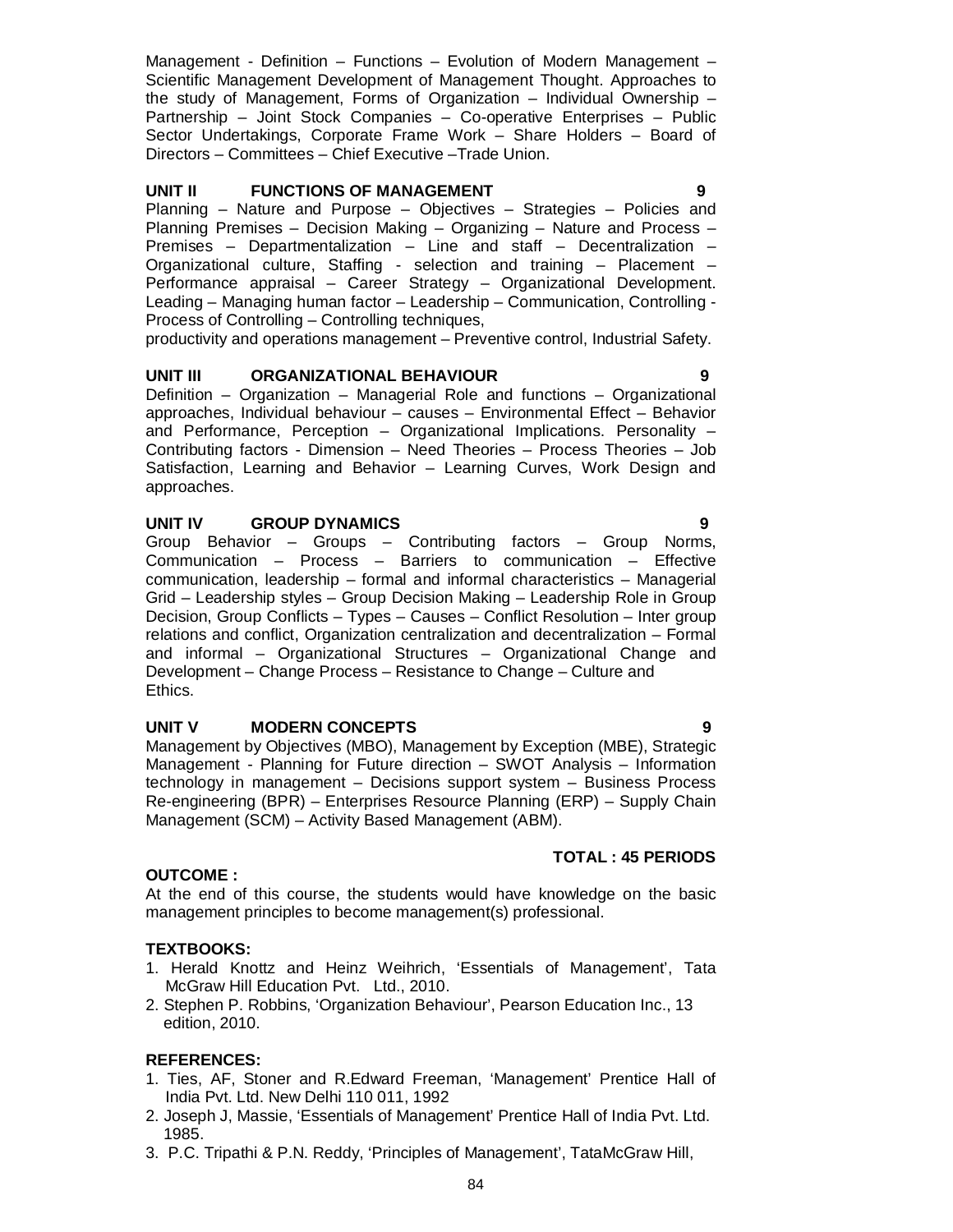#### **CH6012 FERMENTATION ENGINEERING L T P C 3 0 0 3**

## **OBJECTIVE:**

To enable the students to understand the role of fermentation microorganisms and (bio) chemical activities and conversions that take place during fermentations, and their impact on quality.

## **UNIT I INTRODUCTION TO FERMENTATION PROCESSES 9**

Microbial biomass – Microbial Engymes – Microbial metabolites – Recombinant products – Transformation Process – Microbial growth binetus – Isolation and preservation and improvement of industrially important micro organism.

## **UNIT II INSTRUMENTATION AND CONTROL. 9**

Measurement of process variables – Temperature and its control – Flow measurement and control – Gases and Liquids – Pressure measurement and control – Cenline analysis – Control System – Combination of Control Systems – Computer application in termentation technology.

#### **UNIT III RECOVERY AND PURIFICATION OF FERMENTATION PRODUCTS 9**

Removal of Microbial cells – Foam Separation – Precipitation Filtration – Different Filtration process – Centifugation – Different centrifuge cell description – Different methods – Solvent recovery – Superfluid extraction – Chromatography – Membrane processes – Drying – Crystallization – Whole growth processing.

## **UNIT IV EFFLUENT TREATMENT 9**

Strength of fermentation effluent – Treatment and disposal – Treatment Processes – Physical, chemical and biological – Aerobic process – Anareobic treatment.

## **UNIT V FERMENTATION ECONOMICS 9**

Introduction – Isolation of micro organisms of industrial interest – Strain improvement – Market potential – Plant and equipment – Media – Air sterilization – Heating and cooling – Recovery costs.

## **OUTCOME:**

Upon completion of this course, the students would be able to carry out fermentation processes and monitor their progress by measurements and analyses.

## **TEXTBOOKS:**

- 1. Principles of fermentation Technology P.Stanbury Buttuworth Hanman 1999.
- 2. Fermentation and Biochemical Engineering Handbook C.C Haber. William Andrew II Edition 2007.
- 3. Bioprocess Engineering Hydersen B.K Nancy A.dela K.L.Nelsen Wiley Interscience,1994.

**TOTAL : 45 PERIODS**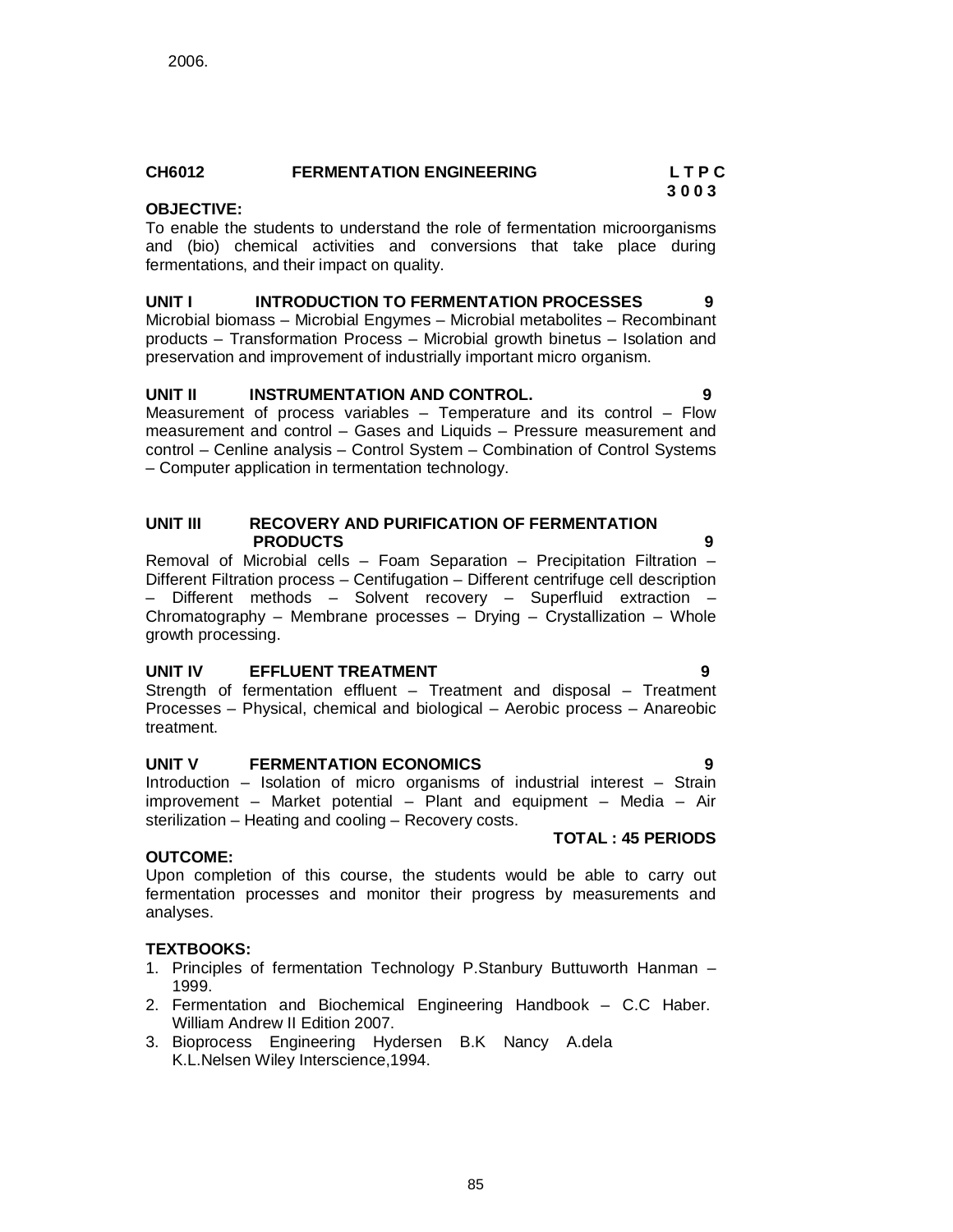| CH6014                           | PULP AND PAPER TECHNOLOGY                                                                                                                                                                                                           | LTPC<br>3003 |
|----------------------------------|-------------------------------------------------------------------------------------------------------------------------------------------------------------------------------------------------------------------------------------|--------------|
| <b>OBJECTIVE:</b><br>industries. | Focused on papermaking science and technology and is intended to be<br>especially valuable to students majoring in programs leading to careers in<br>corporate or government positions which would interface with the paper related |              |
| UNIT I<br>raw material.          | <b>INTRODUCTION</b><br>Introduction Basic pulp and paper technology - Wood haves dry - Wood as a                                                                                                                                    | 9            |
| UNIT II<br>nuln processing       | <b>WOODYARD OPERATION</b><br>Woodyard operation - Mechanical pulping – Chemical pulping – Secondary fibre                                                                                                                           | 9            |

## **UNIT III PAPER MACHINE 9**

Paper Machine wet and addition paper machine dry and operation – Paper machine - Wet and operation.

To make the students understand petroleum engineering principles, their application to petroleum and natural gas manufacturing problems.

**UNIT I INTRODUCTION 9**

| <b>UNIT V</b>                         | <b>COST EVALUATION</b>                                                                                    | 9 |
|---------------------------------------|-----------------------------------------------------------------------------------------------------------|---|
| UNIT IV                               | <b>LUBRICIATING</b><br>Lubriciating oil blending stocks petrochemical feedstocks.                         | 9 |
| UNIT III<br>Supporting processes.     | <b>CATALYTICAL</b><br>Reforming and isomerization alkylation and polymerization – Product blending –      | 9 |
| UNIT II<br>processing hydro treating. | <b>CATALYTIC CRACKING</b><br>Catalytic Cracking - Catalytical hydro cracking – Hydroprocessing and Reused | 9 |
| process.                              | Refinery products – Refinery Feeds – Crude distillation – Coking and thermal                              |   |

Cost Evaluation – Economic evaluation of petroleum reused and refineries.

## **OUTCOME:**

## On completing this course, the students will be able to understand the concepts of catalytic cracking lubricating used by the oil and gas production technician today.

## **TEXT BOOKS:**

- 1. Petroleum Refining : Technology and economics CRC Press V Edition 2007 J.CH Garry , Hardward G.E and M.J.Kaiser.
- 2. Modern Petroleum Technology Upstream Vol I A.G. Lucas Hurley Edition 2002
- **CH6014 PULP AND PAPER TECHNOLOGY L T P C 3 0 0 3**

pulp processing.

**3 0 0 3**

 **TOTAL : 45 PERIODS**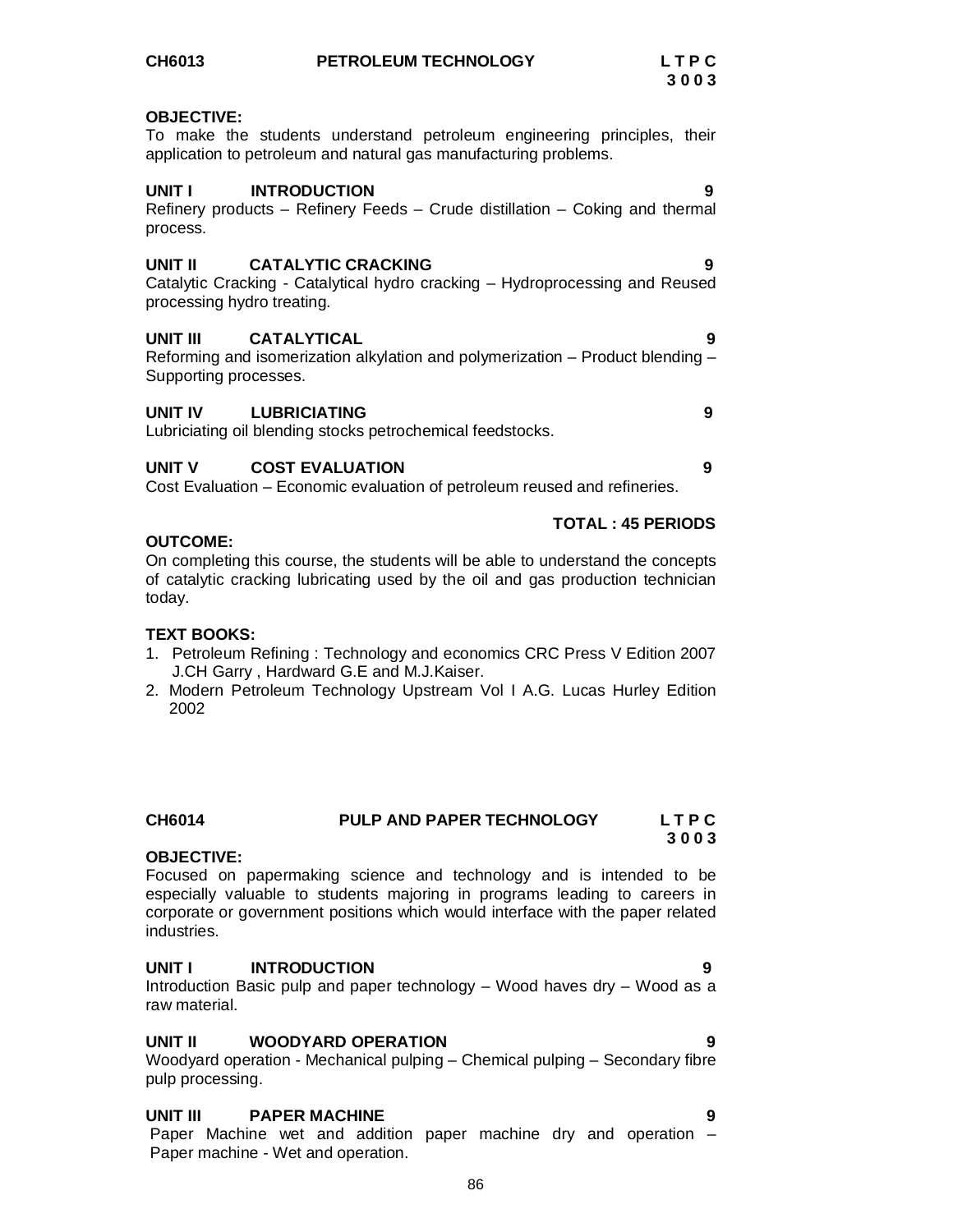## **UNIT IV PAPER AND PAPERBOARD 9**

Paper and paperboard frames and products – Surface treatments – Finishing operation– End uses.

#### **UNIT V PROPERTIES AND TESTING OF PULP AND PAPER 9** Properties and Testing of pulp and paper Process control – Quality assurance – Water and air pollution control.

## **TOTAL : 45 PERIODS**

#### **OUTCOME:**

The students would be able to explain the most important structural and chemical properties of wood and fibres from bases of papermaking. The student can also identify different paper grades and can explain the main unit processes of paper manufacturing.

#### **TEXTBOOK:**

1. Pulp and paper chemistry and Technology Monica ER Monica, Goran Gellerstcdt Gunnar Hennksson De Gneyter 2009.

#### **CH6015 POLYMER TECHNOLOGY L T P C 3 0 0 3**

### **OBJECTIVE:**

To enable the students to compute molecular weight averages from the molecular weight distribution, Condensation polymerization and transition in polymers.

#### **UNIT I INTRODUCTION 6**

History of Macromolecules – structure of natural products like cellulose, rubber,proteins – concepts of macro molecules – Staudinger's theory of macromolecules – difference between simple organic molecules and macromolecules.

#### **UNIT II** ADDITION POLYMERIZATION **12**

Chemistry of Olefins and Dienes – double bonds – Chemistry of free radicals – monomers – functionality – Polymerization: Initiation – types of initiation – free radical polymerization – cationic polymerization – anionic polymerization – coordination polymerization – industrial polymerization – bulk, emulsion, suspension and solution polymerization techniques - Kinetics Copolymerization concepts.

## **UNIT III CONDENSATION POLYMERIZATION 9**

Simple condensation reactions – Extension of condensation reactions to polymer synthesis – functional group reactivity – polycondensation – kinetics of polycondensation- Carother's equation – Linear polymers by polycondensation – Interfacial polymerization – crosslinked polymers by condensation – gel point.

#### **UNIT IV MOLECULAR WEIGHTS OF POLYMERS 9**

Difference in molecular weights between simple molecules and polymers – number average and weight average molecular weights – Degree of polymerization and molecular weight – molecular weight distribution – Polydispersity – molecular weight determination. Different methods – Gel Permeation Chromatography – Osmometry, Light Scattering.

#### 87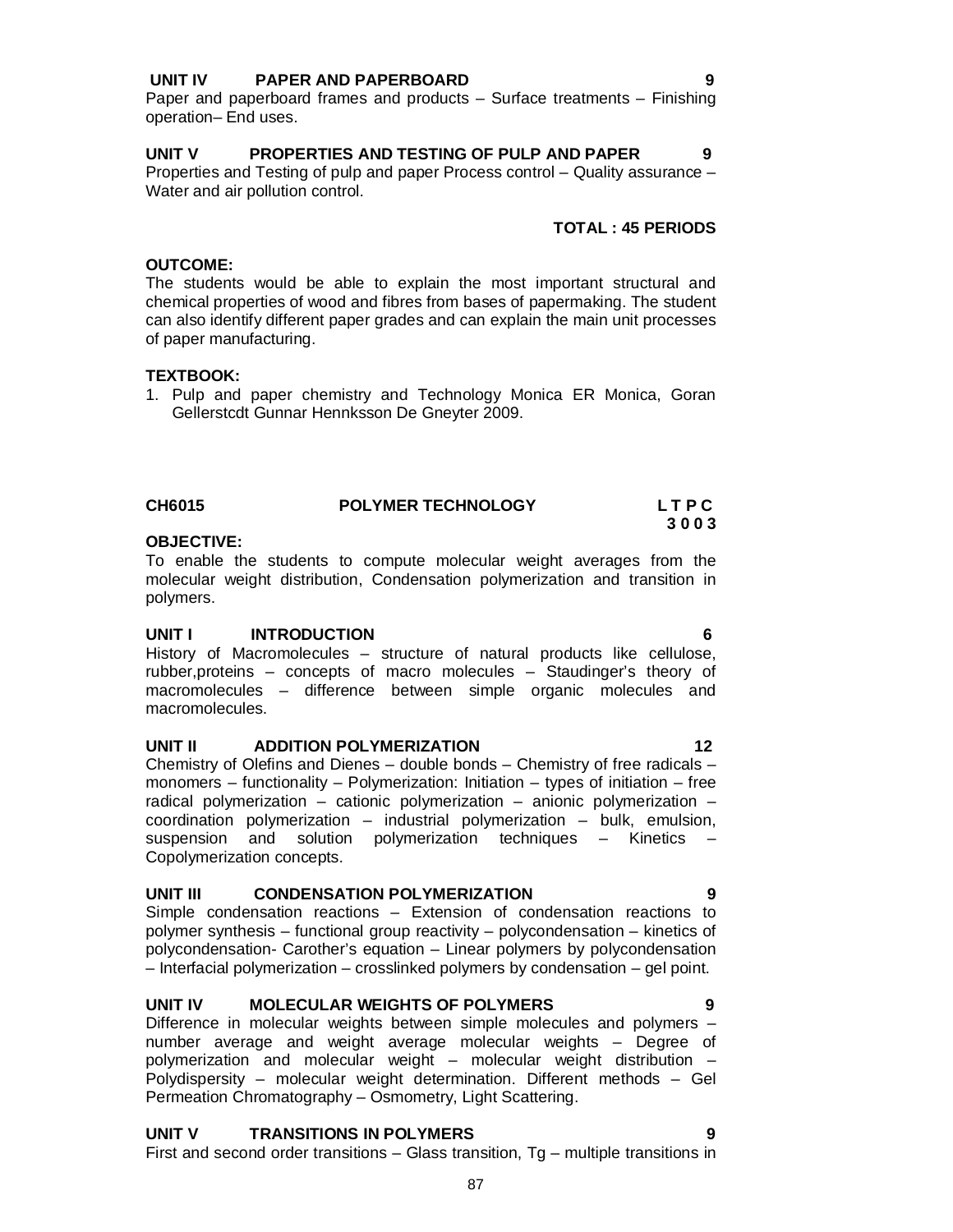polymers – experimental study – significance of transition temperatures – crystallinity in polymers – effect of crystallization – in polymers – factors affecting crystallization crystal nucleation and growth – relationship between Tg and Tm – Relationship between properties and crystalline structure.

### **TOTAL : 45 PERIODS**

#### **OUTCOME:**

At the end of this course, the student would be able to demonstrate knowledge and understanding on the principles related to the synthesis and characterization of polymers.

#### **TEXTBOOKS:**

- 1. Billmeyer.F.W.,Jr, Text Book of Polymer Science, Ed. Wiley-Interscience, 1984.
- 2. Seymour.R.B., and Carraher.C.E., Jr., Polymer Chemistry, 2nd Ed., Marcel Dekker, 1988.
- 3. Gowariker.V.T., Viswanathan.N.V., and Sreedar.J., Polymer Science, Wiley Eastern Ltd., 1988.

#### **REFERENCES:**

- 1. Joel,R.F; Polymer Science and Technology, Eastern Economy Edition, 1999.
- 2. Rodriguez, F., Cohen.C., Oberic.K and Arches, L.A., Principles of Polymer Systems, 5th edition, Taylor an

| <b>CH6016</b> | PROCESS MODELING AND SIMULATION | LTPC |
|---------------|---------------------------------|------|
|               |                                 | 3003 |

#### **OBJECTIVE:**

To give an overview of various methods of process modeling, different computational techniques for simulation.

#### **UNIT I INTRODUCTION 7**

Introduction to modeling and simulation, classification of mathematical models, conservation equations and auxiliary relations.

#### **UNIT II STEADY STATE LUMPED SYSTEMS 9**

Degree of freedom analysis, single and network of process units, systems yielding linear and non-linear algebraic equations, flow sheeting – sequential modular and equation oriented approach, tearing, partitioning and precedence ordering, solution of linear and non-linear algebraic equations.

#### **UNIT III UNSTEADY STATE LUMPED SYSTEMS 9**

Analysis of liquid level tank, gravity flow tank, jacketed stirred tank heater, reactors, flash and distillation column, solution of ODE initial value problems, matrix differential equations, simulation of closed loop systems.

#### **UNIT IV STEADY STATE DISTRIBUTED SYSTEM 7**

Analysis of compressible flow, heat exchanger, packed columns, plug flow reactor, solution of ODE boundary value problems.

#### **UNIT V UNSTEADY STATE DISTRIBUTED SYSTEM & OTHER MODELLING APPROACHES 13**

Analysis laminar flow in pipe, sedimentation, boundary layer flow, conduction, heat exchanger, heat transfer in packed bed, diffusion, packed bed adsorption, plug flow reactor, hierarchy in model development, classification and solution of partial differential equations. Empirical modeling, parameter estimation, population balance and stochastic modeling.

#### **TOTAL : 45 PERIODS**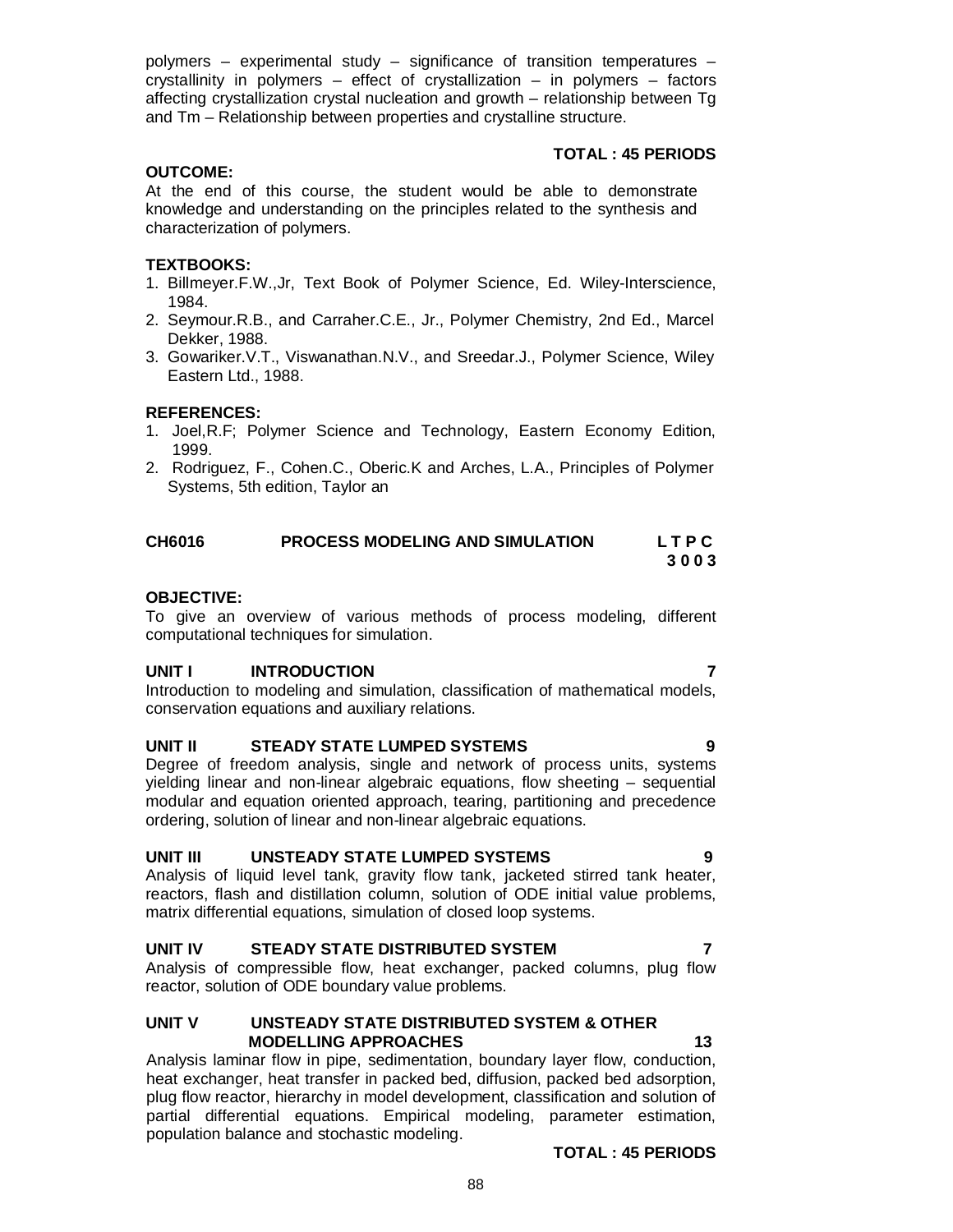## **OUTCOME:**

Upon completing the course, the student should have understood the development of process models based on conservation principles and process data and computational techniques to solve the process models.

## **TEXT BOOKS:**

- 1. Ramirez, W.; " Computational Methods in Process Simulation ", 2nd Edn., Butterworths Publishers, New York, 2000.
- 2. Luyben, W.L., " Process Modelling Simulation and Control ",2nd Edn, McGraw-Hill Book Co., 1990

## **REFERENCES:**

- 1. Felder, R. M. and Rousseau, R. W., " Elementary Principles of Chemical Processes ", John Wiley, 2000.
- 2. Franks, R. G. E., " Mathematical Modelling in Chemical Engineering ", John Wiley, 1967.
- 3. Amiya K. Jana,"Process Simulation and Control Using ASPEN", 2<sup>nd</sup> Edn, PHI Learning Ltd (2012).
- 4. Amiya K. Jana,"ChemicalProcess Modelling and Computer Simulation" 2<sup>nd</sup> Edn,PHI Learning Ltd,(2012).

| GE6081 | <b>FUNDAMENTALS OF NANOSCIENCE</b> | LTPC |
|--------|------------------------------------|------|
|        |                                    | 3003 |

### **OBJECTIVE:**

To enable the students to learn about basis of nanomaterial science, preparation method, types and application

## **UNIT I INTRODUCTION 8**

Nanoscale Science and Technology- Implications for Physics, Chemistry, Biology and Engineering-Classifications of nanostructured materials- nano particles- quantum dots, nanowires-ultra-thinfilms-multilayered materials. Length Scales involved and effect on properties: Mechanical, Electronic, Optical, Magnetic and Thermal properties. Introduction to properties and motivation for study (qualitative only).

## **UNIT II GENERAL METHODS OF PREPARATION 9**

Bottom-up Synthesis-Top-down Approach: Co-Precipitation, Ultrasonication, Mechanical Milling, Colloidal routes, Self-assembly, Vapour phase deposition, MOCVD, Sputtering, Evaporation, Molecular Beam Epitaxy, Atomic Layer Epitaxy, MOMBE.

## **UNIT III NANOMATERIALS 12**

Nanoforms of Carbon - Buckminster fullerene- graphene and carbon nanotube, Single wall carbon Nanotubes (SWCNT) and Multi wall carbon nanotubes (MWCNT)- methods of synthesis(arc-growth, laser ablation, CVD routes, Plasma CVD), structure-property Relationships applications- Nanometal oxides-ZnO, TiO2,MgO, ZrO2, NiO, nanoalumina, CaO, AgTiO2, Ferrites, Nanoclaysfunctionalization and applications-Quantum wires, Quantum dots-preparation, properties and applications

## **UNIT IV CHARACTERIZATION TECHNIQUES 9**

X-ray diffraction technique, Scanning Electron Microscopy - environmental techniques, Transmission Electron Microscopy including high-resolution imaging, Surface Analysis techniques- AFM, SPM, STM, SNOM, ESCA, SIMS-Nanoindentation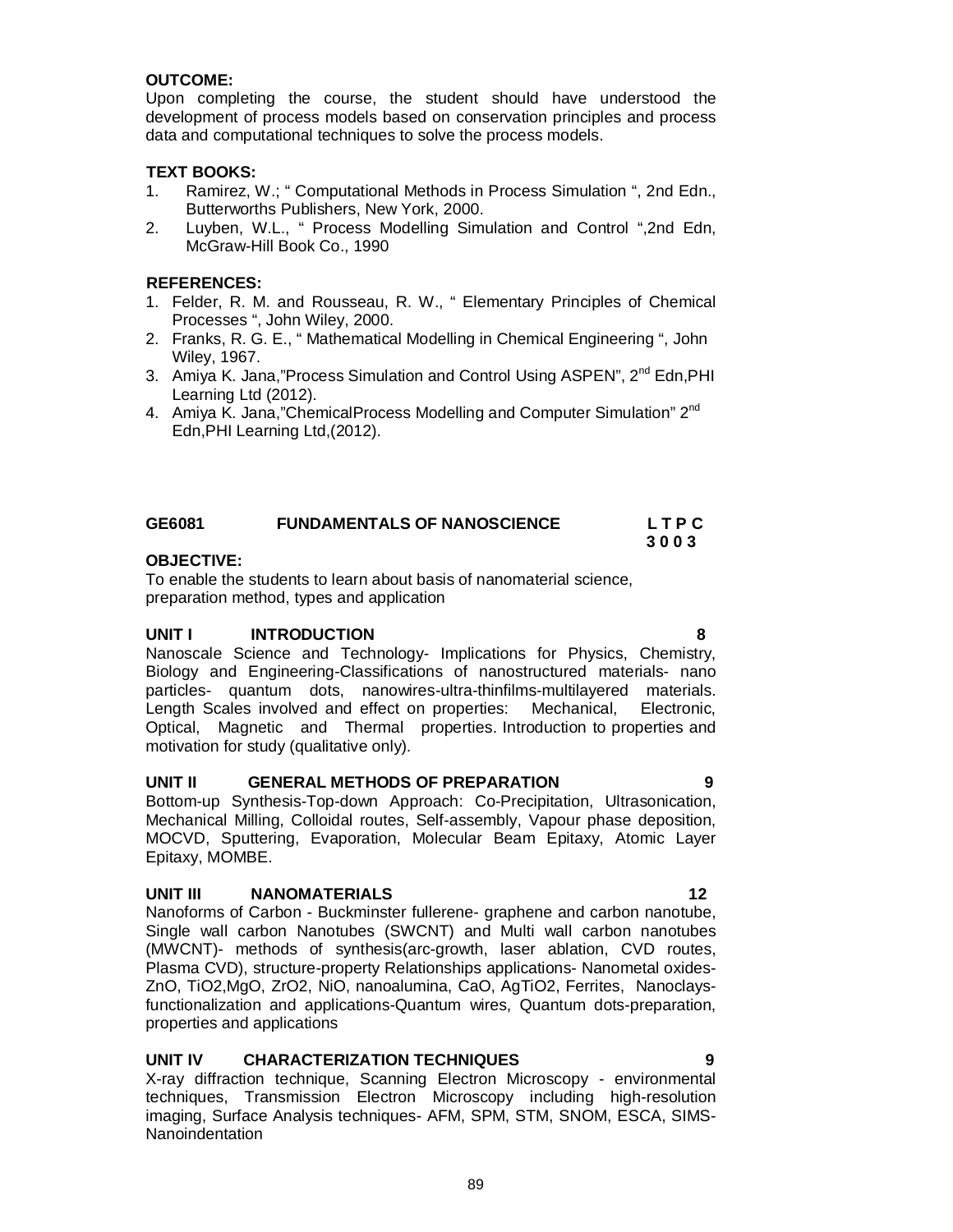## **UNIT V APPLICATIONS 7**

## **TOTAL : 45 PERIODS**

## **OUTCOMES:**

Upon completing this course, the students

- Will familiarize about the science of nanomaterials
- Will demonstrate the preparation of nanomaterials
- Will develop knowledge in characteristic nanomaterial

## **TEXT BOOKS:**

- 1. A.S. Edelstein and R.C. Cammearata, eds., "Nanomaterials: Synthesis, Properties and Applications", Institute of Physics Publishing, Bristol and Philadelphia, 1996.
- 2. N John Dinardo, "Nanoscale charecterisation of surfaces & Interfaces", 2nd edition, Weinheim Cambridge, Wiley-VCH, 2000

## **REFERENCES:**

- 1. G Timp (Editor), "Nanotechnology", AIP press/Springer, 1999.
- 2. Akhlesh Lakhtakia (Editor),"The Hand Book of Nano Technology,Nanometer Structure, Theory, Modeling and Simulations". Prentice-Hall of India (P) Ltd, New Delhi, 2007.

## CH6017 COMPUTATIONAL FLUID DYNAMICS LT PC  **3 0 0 3**

## **OBJECTIVE:**

To make the students to demonstrate competence in setting up computational fluid dynamics models for some industrially important applications. This technical competence in building and conducting CFD simulations is a skill which enhances employability.

## **UNIT I CONSERVATION LAWS AND TURBULENCE MODELS 9**

Governing equations of fluid flow and heat transfer –mass conservation, momentum and energy equation, differential and integral forms, conservation and non-conservation form. Characteristics of turbulent flows, time averaged Navier Strokes equations, turbulence models-one and two equation, Reynolds stress, LES and DNS

## **UNIT II FINITE DIFFERNCE APPROXIMATION 9**

Mathematical behaviour of PDE, finite difference operators, basic aspects of discretization by FDM, explicit and implicit methods, error and stability analysis

## **UNIT III FINITE VOLUME METHOD 15**

Diffusion problems – explicit and implicit time integration; Convection-diffusion problems – properties of discretisation schemes, central, upwind, hybrid, QUICK schemes; Solution of discretised equations.

## **UNIT IV FLOW FIELD COMPUTATION 6**

90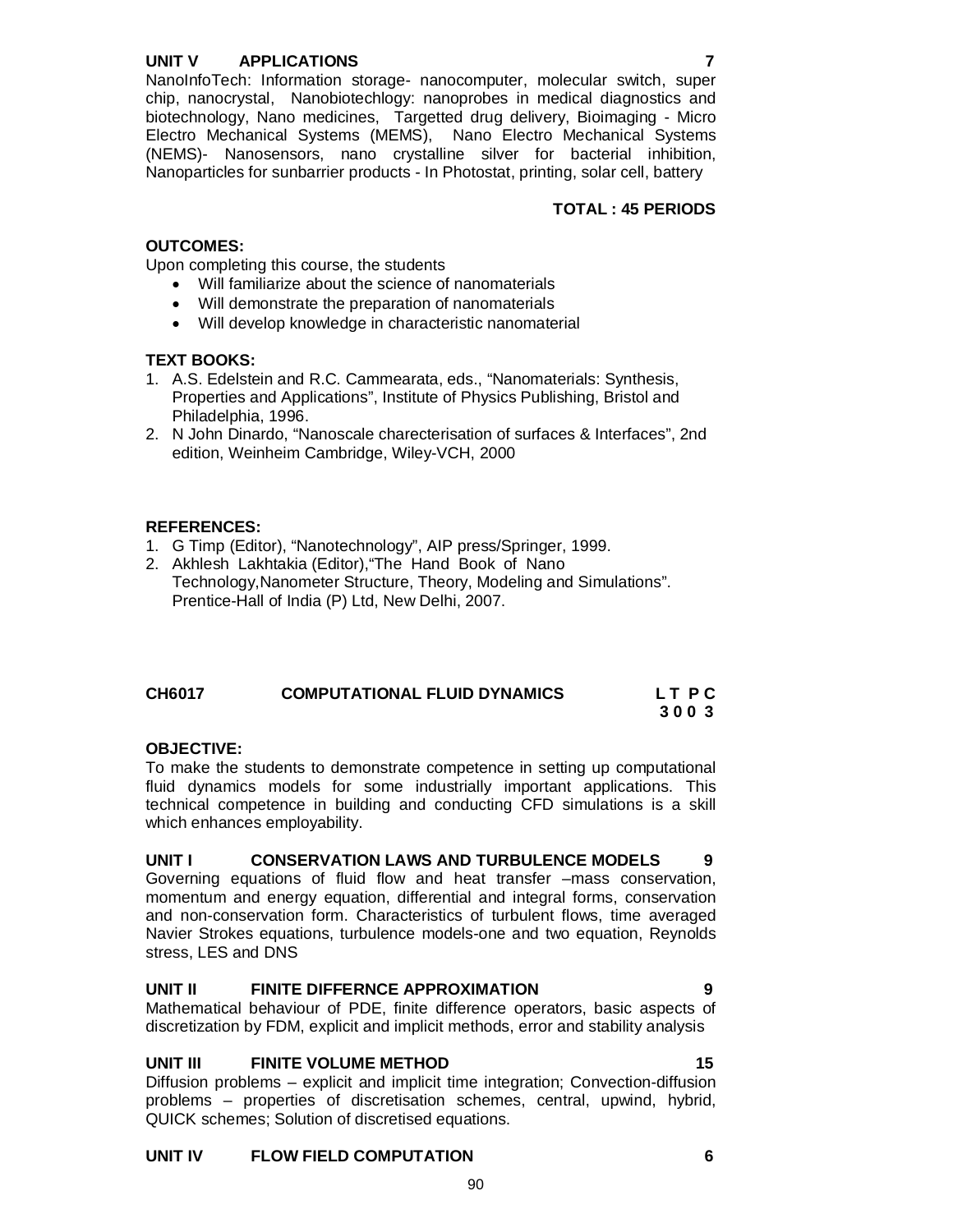Pressure velocity coupling, staggered grid, SIMPLE algorithm, PISO algorithm for steady and unsteady flows

### **UNIT V GRID GENERATION 6**

Physical aspects, simple and multiple connected regions, grid generation by PDE solution, grid generation by algebraic mapping.

#### **TOTAL : 45 PERIODS**

### **OUTCOME:**

Upon completing the course, the student should have a Hands-on experience with a commercial CFD program.

## **TEXTBOOKS:**

- 1. Anderson, J. D., "Computational Fluid Dynamics: The Basics with Applications", McGraw-Hill, 1995.
- 2. Fletcher, C. A. J., "Computational Techniques for Fluid Dynamics", Springer Verlag, 1997.
- 3. Versteeg, H.K. and Malalasekera, W., "An Introduction to Computational Fluid Dynamics: The Finite Volume Method", Pearson Education Ltd., 2007.

#### **REFERENCES:**

- 1. Chung T.J Computational Fluid Dynamics Cambridge University Press, 2003.
- 2. Muralidhar, K., and Sundararajan, T., "Computational Fluid Flow and Heat Transfer", NarosaPublishing House, New Delhi, 2001.
- 3. Ghoshdastidar, P.S., "Computer Simulation of flow and heat transfer" Tata McGraw – Hill Publishing Company Ltd. 1998.
- 4. Subas, V. Patankar "Numerical heat transfer fluid flow", Hemisphere Publishing Corporation, 1980.
- 5. Taylor, C and Hughes, J.B. "Finite Element Programming of the Navier Stock Equation", Pineridge Press Limited, U.K., 1981.

| GE6084 | <b>HUMAN RIGHTS</b> | LTPC |
|--------|---------------------|------|
|        |                     | 3003 |

#### **OBJECTIVES :**

To sensitize the Engineering students to various aspects of Human Rights.

| UNIT I<br>9<br>Human Rights - Meaning, origin and Development. Notion and classification<br>of Rights – Natural, Moral and Legal Rights. Civil and Political Rights,<br>Economic, Social and Cultural Rights; collective / Solidarity Rights. |   |
|-----------------------------------------------------------------------------------------------------------------------------------------------------------------------------------------------------------------------------------------------|---|
| UNIT II<br>9<br>Evolution of the concept of Human Rights Magana carta – Geneva convention<br>of 1864. Universal Declaration of Human Rights, 1948. Theories of Human<br>Rights.                                                               | 9 |
| UNIT III<br>9<br>Theories and perspectives of UN Laws - UN Agencies to monitor and<br>compliance.                                                                                                                                             | 9 |
| <b>UNIT IV</b><br>9<br>Human Rights in India - Constitutional Provisions / Guarantees.                                                                                                                                                        | 9 |
| <b>UNIT V</b><br>9<br>Human Rights of Disadvantaged People - Women, Children, Displaced persons<br>and                                                                                                                                        | 9 |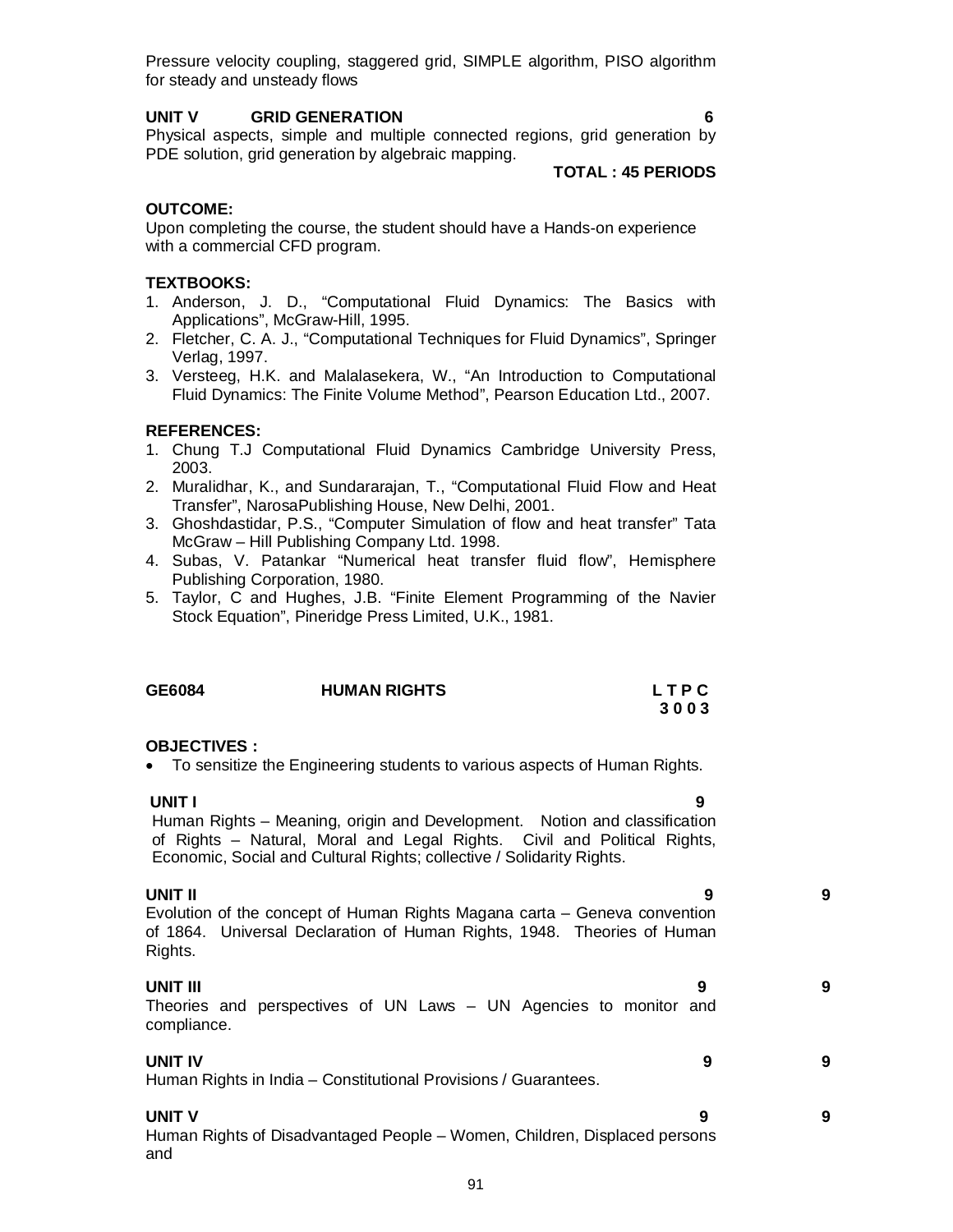reactors. **TOTAL : 45 PERIODS OUTCOME:**  Student would be able to integrate professional, ethical, social and

environmental factors in electrochemical engineering design and problem

92

Disabled persons, including Aged and HIV Infected People. Implementation of Human

Rights – National and State Human Rights Commission – Judiciary – Role of NGO's,

Media, Educational Institutions, Social Movements.

## **TOTAL : 45 PERIODS**

## **OUTCOME :**

Engineering students will acquire the basic knowledge of human rights.

## **REFERENCES:**

- 1. Kapoor S.K., "Human Rights under International law and Indian Laws", Central Law Agency, Allahabad, 2014.
- 2. Chandra U., "Human Rights", Allahabad Law Agency, Allahabad, 2014.
- 3. Upendra Baxi, The Future of Human Rights, Oxford University Press, New Delhi.

| <b>EL6071</b> | <b>ELECTROCHEMICAL ENGINEERING</b> | <b>LTPC</b> |
|---------------|------------------------------------|-------------|
|               |                                    | 3003        |

## **OBJECTIVE:**

To solve problems related to the production, storage, distribution and utilization of electrochemical energy and the associated environmental issues

**UNIT I 9** Review basics of electrochemistry: Faraday's law -Nernst potential –Galvanic cells – Polarography, The electrical double layer: It's role in electrochemical processes –Electro capillary curve –Helmoltz layer –Guoy –Steven's layer – fields at the interface.

**UNIT II 9** Mass transfer in electrochemical systems: diffusion controlled electrochemical reaction –the importance of convention and the concept of limiting current. over potential, primary-secondary current distribution –rotating disc electrode.

## **UNIT III 10**

Introduction to corrosion, series, corrosion theories derivation of potentialcurrent relations of activities controlled and diffusion controlled corrosion process. Potential-pH diagram, Forms of corrosion- definition, factors and control methods of various forms of corrosion-corrosion control measuresindustrial boiler water corrosion control –protective coatings –Vapor phase inhibitors –cathodic protection, sacrificial anodes –Paint removers.

## **UNIT IV 8**

Electro deposition –electro refining –electroforming –electro polishing – anodizing –Selective solar coatings, Primary and secondary batteries –types of batteries, Fuel cells.

## **UNIT V 9**

Electrodes used in different electrochemical industries: Metals-Graphite –Lead dioxide –Titanium substrate insoluble electrodes –Iron oxide –semi conducting type etc. Metal finishing-cell design. types of electrochemical reactors, batch cell, fluidized bed electrochemical reactor, filter press cell, Swiss roll cell, plug flow cell, design equation, figures of merits of different type of electrochemical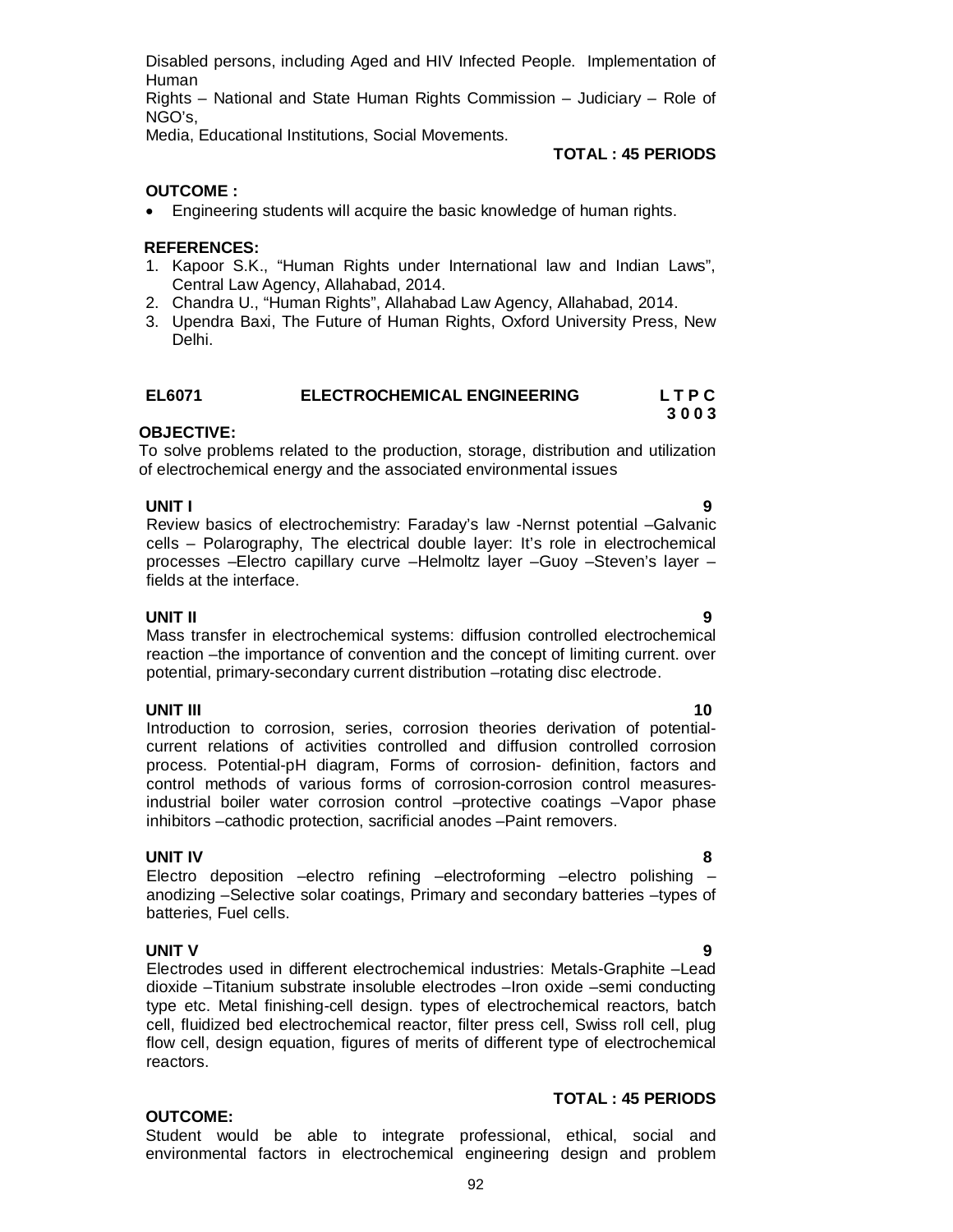solving and understand the impact of these factors on global energy issues

## **TEXT BOOKS:**

- 1. Picket, " Electrochemical Engineering ", Prentice Hall. 1977.
- 2. Newman, J. S., " Electrochemical systems ", Prentice Hall, 1973.

## **REFERENCES:**

- 1. Barak, M. and Stevenge, U. K., " Electrochemical Power Sources Primary and Secondary Batteries" 1980
- 2. Mantell, C., " Electrochemical Engineering ", McGraw Hill, 1972.

## **CH6018 PROCESS PLANT UTILITIES L T P C**

#### **3 0 0 3 OBJECTIVE:**

To enable the students to understand the process plant utilities and optimization techniques to optimize various parameters in chemical industries.

## **UNIT I IMPORTANT OF UTILITIES 9**

Hard and Soft water, Requisites of Industrial Water and its uses. Methods of water Treatment such as Chemical Softening and Demineralization, Resins used for Water Softening and Reverse Osmosis. Effects of impure Boiler Feed Water.

### **UNIT II STEAM AND STEAM GENERATION 9**

Properties of Steam, problems based on Steam, Types of Steam Generator such as Solid Fuel Fired Boiler, Waste Gas Fired Boiler and Fluidized Bed Boiler. Scaling and Trouble Shooting. Steam Traps and Accessories.

## **UNIT III REFRIGERATION 9**

Refrigeration Cycles, Methods of Refrigeration used in Industry and Different Types of Refrigerants such as Monochlorodifluro Methane, Chlorofluro Carbons and Brins. Refrigerating Effects and Liquefaction Processes.

## **UNIT IV COMPRESSED AIR 9**

Classification of Compressor, Reciprocating Compressor, Single Stage and Two Stage Compressor, Velocity Diagram for Centrifugal Compressor, Silp Factor, Impeller Blade Shape. Properties of Air –Water Vapors and use of Humidity Chart. Equipments used for Humidification, Dehumidification and Cooling Towers.

#### **UNIT V FUEL AND WASTE DISPOSAL 9**

Types of Fuel used in Chemical Process Industries for Power Generation such as Natural Gas, Liquid Petroleum Fuels, Coal and Coke. Internal Combustion Engine, Petrol and Diesel Engine. Waste Disposal.

## **TOTAL : 45 PERIODS**

#### **OUTCOME:**

At the end of this course, the students will understand the importance of health, safety and the environment in process industries. Steam, power, water, air are extensively used in process industries and their efficient operation is imperative for economic and safe operation is essential for the survival of industries

## **TEXTBOOKS:**

1. Eckenfelder, W. W, Jr. "Industrial Water Pollution Control" McGraw-Hill: New York, 1966.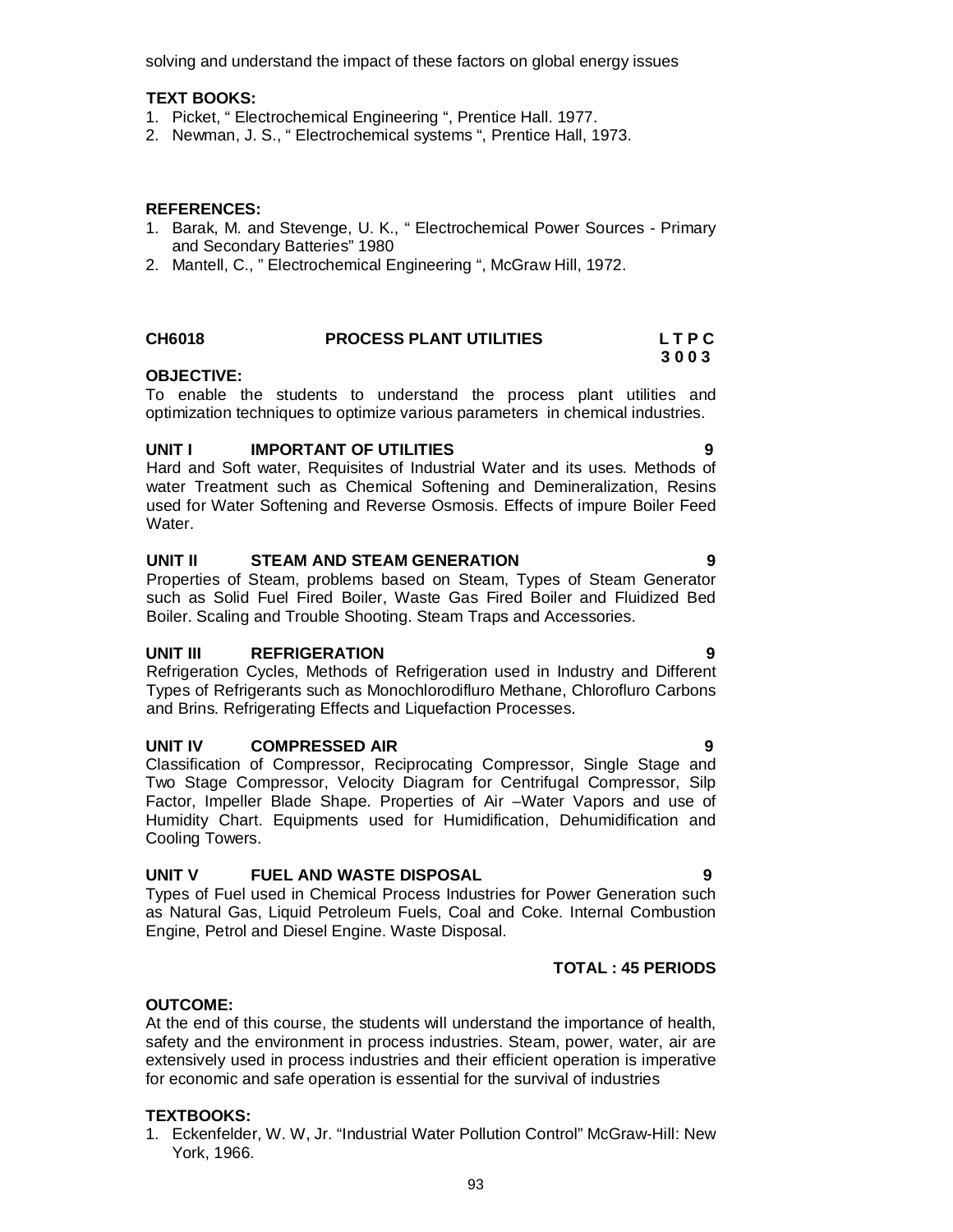94

- 2. P. L. Ballaney, "Thermal Engineering", Khanna Publisher New Delhi, 1986.
- 3. Perry R. H. Green D. W. "Perry's chemical Engineer's Handbook", McGraw Hill, New York, 2007.

### **REFERENCE:**

1. P. N. Ananthanarayan, "Basic Refrigeration & Air conditioning", Tata McGraw Hill, New Delhi, 2007.

## **CH6019 FRONTIERS OF CHEMICAL ENGINEERING L T P C**

## **OBJECTIVE:**

To enable the students to understand the chemical product design and available renewable energy resources.

## **UNIT I PROCESS INTENSIFICATION 9**

Novel reactor configurations; combination of reaction and separation; use of different energy fields, lab on a chip.

## **UNIT II CHEMICAL PRODUCT DESIGN 9**

Scope and importance; identification of needs and specifications; sources of ideas and screening ideas; selection of product idea; process development for product manufacture; specialty chemical manufacture; economic aspects.

## **UNIT III RENEWABLE ENERGY 9**

Hydrogen production, Hydrogen economy, Fuel Cell Technology, biofuel cells and bio-hydrogen, solar energy

## **UNIT IV MATERIALS ENGINEERING 9**

Polymers and composites, ceramics and glasses, colloidal dispersions and nanoparticles, thin films and electronic materials

## **UNIT V BIOENGINEERING 9**

Biomechanics, biotransport and biomaterials, biomolecular and cellular engineering, drug discovery and development. **TOTAL : 45 PERIODS**

## **OUTCOME:**

After completing this course, the students will be confident in their ability to apply chemical or bioengineering fundamentals. They will have the conception and application of properties of materials for use in engineering, structural and specialty needs necessary in the design and development of specific components

## **TEXTBOOKS:**

- 1. Keil, F. J., Modeling of Process Intensification Wiley-VCH Verlag GmbH & Co. KGaA2007
- 2. Cussler, E.l. and Moggridge, G.D., "Chemical product design" Cambridge University Press, Cambridge, 2001
- 3. Hoffmann,P, Tomorrow's energy: hydrogen, fuel cells, and the prospects for a cleaner planet, MIT Press, Sabon, 2002

## **REFERENCE:**

1. Mitchell, B.S., An introduction to materials engineering and science for chemical and materials engineers, John Wiley and Sons Inc., New Jersey, 2004

**3 0 0 3**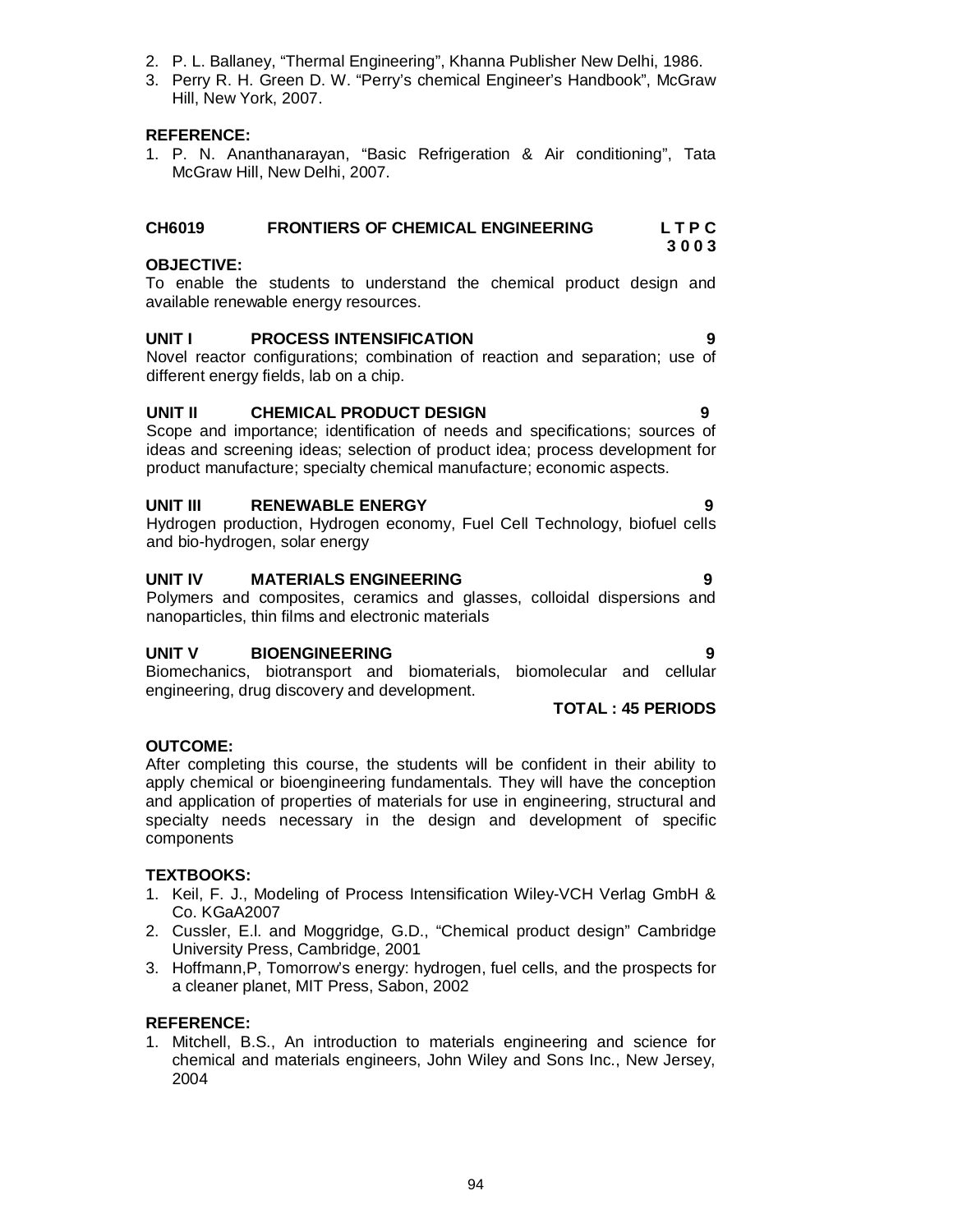#### **GE6075 PROFESSIONAL ETHICS IN ENGINEERING LT P C 3 0 0 3**

### **OBJECTIVES:**

To enable the students to create an awareness on Engineering Ethics and Human Values, to instill Moral and Social Values and Loyalty and to appreciate the rights of others.

### **UNIT I** HUMAN VALUES 10

Morals, values and Ethics – Integrity – Work ethic – Service learning – Civic virtue – Respect for others – Living peacefully – Caring – Sharing – Honesty – Courage – Valuing time – Cooperation – Commitment – Empathy – Self confidence – Character – Spirituality – Introduction to Yoga and meditation for professional excellence and stress management.

### **UNIT II ENGINEERING ETHICS 9**

Senses of 'Engineering Ethics' – Variety of moral issues – Types of inquiry – Moral dilemmas – Moral Autonomy – Kohlberg's theory – Gilligan's theory – Consensus and Controversy – Models of professional roles - Theories about right action – Self-interest – Customs and Religion – Uses of Ethical Theories

#### **UNIT III ENGINEERING AS SOCIAL EXPERIMENTATION 9**

Engineering as Experimentation – Engineers as responsible Experimenters –<br>Codes of Ethics – A Balanced Outlook on Law. A Balanced Outlook on Law.

#### **UNIT IV SAFETY, RESPONSIBILITIES AND RIGHTS 9**

Safety and Risk – Assessment of Safety and Risk – Risk Benefit Analysis and Reducing Risk - Respect for Authority – Collective Bargaining – Confidentiality – Conflicts of Interest – Occupational Crime – Professional Rights – Employee Rights – Intellectual Property Rights (IPR) – Discrimination

#### **UNIT V GLOBAL ISSUES 8**

Multinational Corporations – Environmental Ethics – Computer Ethics – Weapons Development – Engineers as Managers – Consulting Engineers – Engineers as Expert Witnesses and Advisors – Moral Leadership –Code of Conduct – Corporate Social Responsibility

#### **OUTCOME :**

Upon completion of the course, the student should be able to apply ethics in society, discuss the ethical issues related to engineering and realize the responsibilities and rights in the society

#### **TEXTBOOKS:**

- 1. Mike W. Martin and Roland Schinzinger, "Ethics in Engineering", Tata McGraw Hill, New Delhi, 2003.
- 2. Govindarajan M, Natarajan S, Senthil Kumar V. S, "Engineering Ethics", Prentice Hall of India, New Delhi, 2004.

### **REFERENCES:**

- 1. Charles B. Fleddermann, "Engineering Ethics", Pearson Prentice Hall, New Jersey, 2004.
- 2. Charles E. Harris, Michael S. Pritchard and Michael J. Rabins, "Engineering Ethics – Concepts and Cases", Cengage Learning, 2009
- 3. John R Boatright, "Ethics and the Conduct of Business", Pearson Education, New Delhi, 2003

## **TOTAL: 45 PERIODS**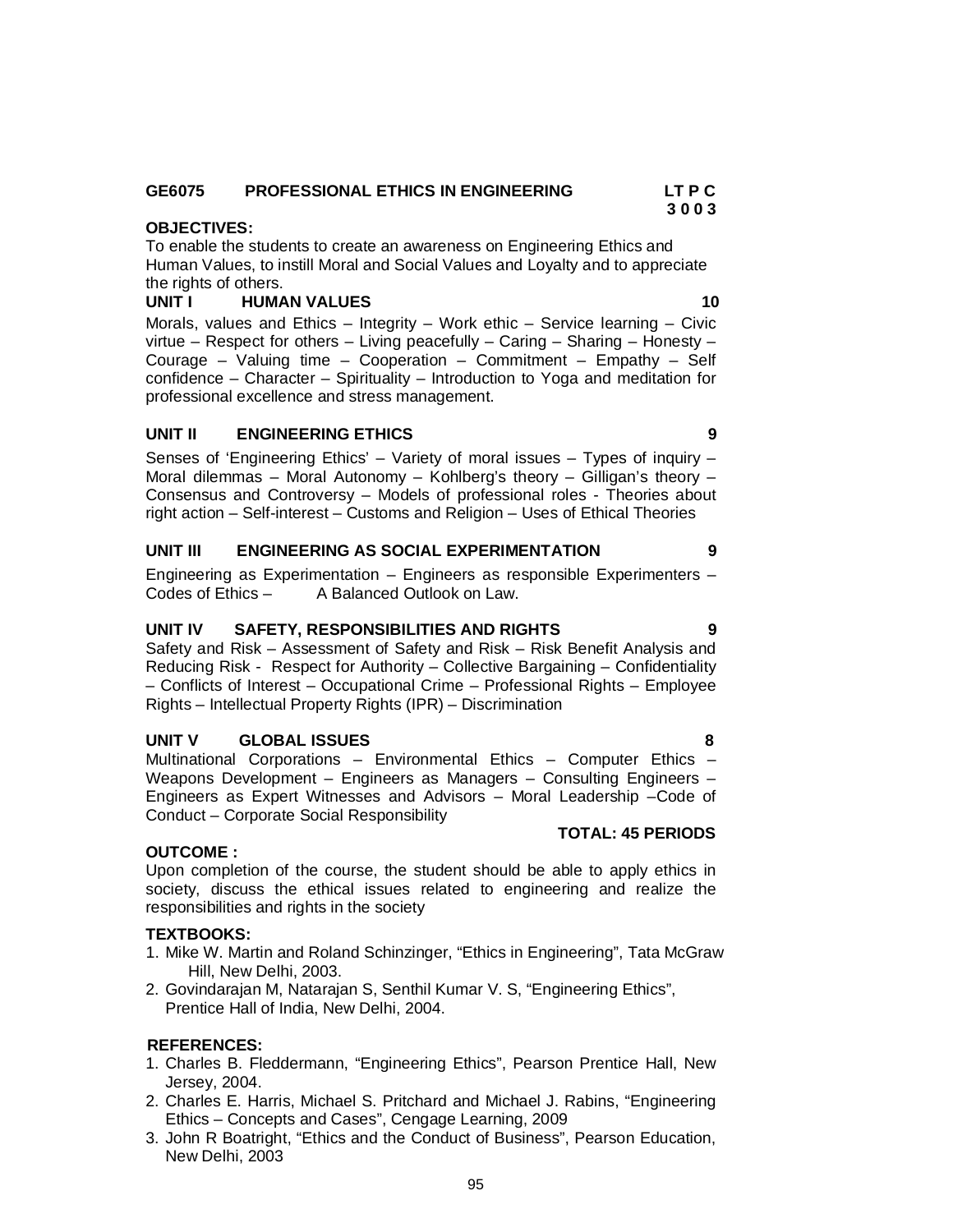96

- 4. Edmund G Seebauer and Robert L Barry, "Fundametals of Ethics for Scientists and Engineers", Oxford University Press, Oxford, 2001
- 5. Laura P. Hartman and Joe Desjardins, "Business Ethics: Decision Making for Personal Integrity and Social Responsibility" Mc Graw Hill education, India Pvt. Ltd., New Delhi 2013.\
- 6. World Community Service Centre, ' Value Education', Vethathiri publications, Erode, 2011

#### **Web sources:**

- 1. www.onlineethics.org
- 2. www.nspe.org
- 3. www.globalethics.org
- 4. www.ethics.org

| GE6757 | <b>TOTAL QUALITY MANAGEMENT</b> | LTPC |
|--------|---------------------------------|------|
|        |                                 | 3003 |

### **OBJECTIVE:**

To facilitate the understanding of Quality Management principles and process.

## UNIT **INTRODUCTION**

Introduction - Need for quality - Evolution of quality - Definitions of quality - Dimensions of product and service quality - Basic concepts of TQM - TQM Framework - Contributions of Deming, Juran and Crosby - Barriers to TQM - Quality statements - Customer focus - Customer orientation, Customer satisfaction, Customer complaints, Customer retention - Costs of quality.

#### **UNIT II TQM PRINCIPLES 9**

Leadership - Strategic quality planning, Quality Councils - Employee involvement - Motivation, Empowerment, Team and Teamwork, Quality circles Recognition and Reward, Performance appraisal - Continuous process improvement - PDCA cycle, 5S, Kaizen - Supplier partnership - Partnering, Supplier selection, Supplier Rating.

## **UNIT III TQM TOOLS AND TECHNIQUES I 9**

The seven traditional tools of quality - New management tools - Six sigma: Concepts, Methodology, applications to manufacturing, service sector including IT - Bench marking - Reason to bench mark, Bench marking process - FMEA - Stages, Types.

### **UNIT IV TQM TOOLS AND TECHNIQUES II 9**

Control Charts - Process Capability - Concepts of Six Sigma - Quality Function Development (QFD) - Taguchi quality loss function - TPM - Concepts, improvement needs - Performance measures.

## **UNIT V QUALITY SYSTEMS 9**

Need for ISO 9000 - ISO 9001-2008 Quality System - Elements, Documentation, Quality Auditing - QS 9000 - ISO 14000 - Concepts, Requirements and Benefits - TQM Implementation in manufacturing and service sectors..

## **TOTAL: 45 PERIODS**

## **OUTCOME:**

The student would be able to apply the tools and techniques of quality management to manufacturing and services processes.

## **TEXTBOOK:**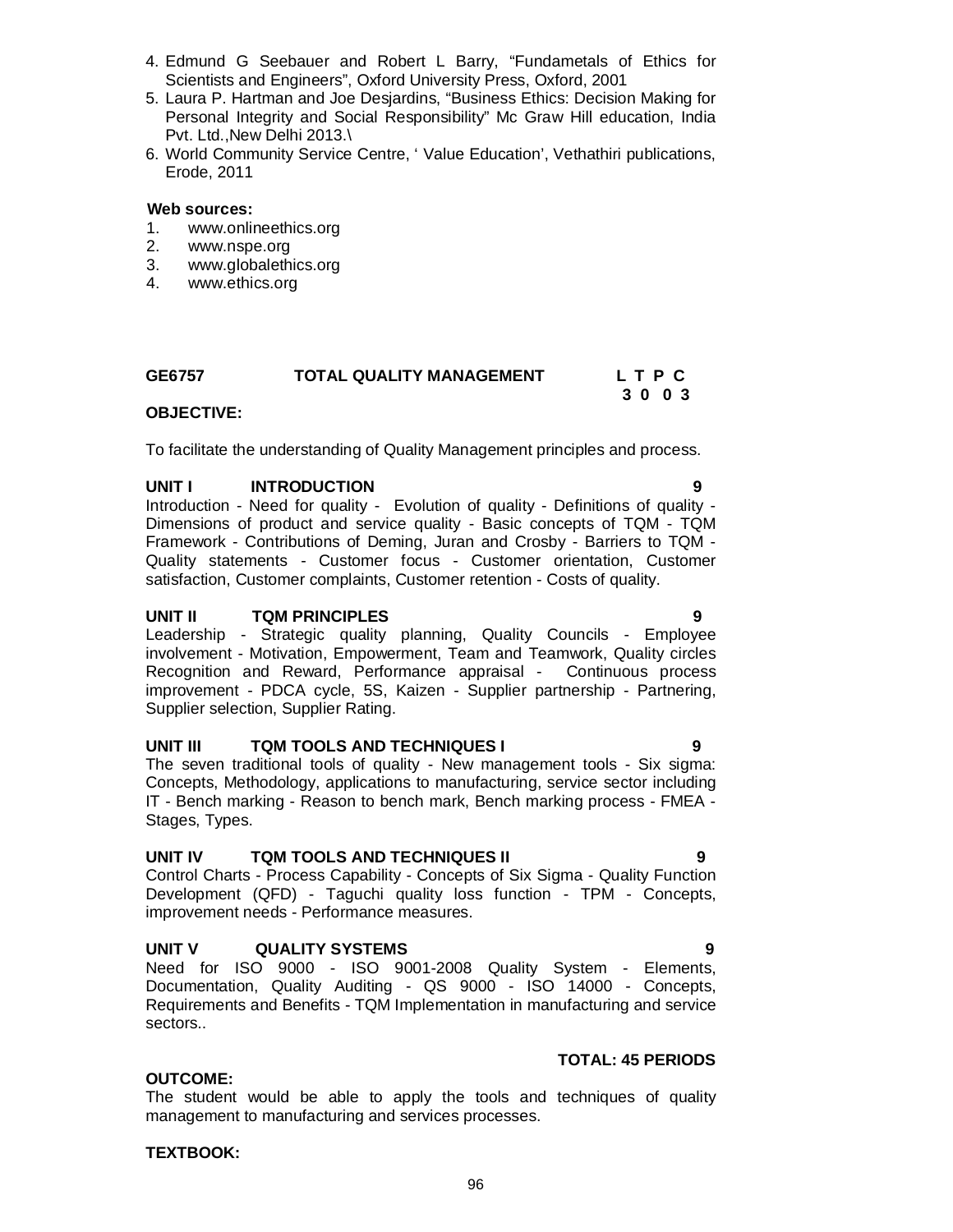1. Dale H. Besterfiled, et at., "Total quality Management", Pearson Education Asia, Third Edition, Indian Reprint (2006).

## **REFERENCES:**

- 1. James R. Evans and William M. Lindsay, "The Management and Control of Quality", 8<sup>th</sup> Edition, First Indian Edition, Cengage Learning, 2012.
- 2. Suganthi.L and Anand Samuel, "Total Quality Management", Prentice Hall (India) Pvt. Ltd., 2006.
- 3. Janakiraman. B and Gopal .R.K., "Total Quality Management Text and Cases", Prentice Hall (India) Pvt. Ltd., 2006.

| <b>CH6020</b> | <b>INDUSTRIAL INSTRUMENTATION</b> | <b>LTPC</b> |
|---------------|-----------------------------------|-------------|
|               |                                   | 3003        |

## **OBJECTIVE:**

To impart knowledge on measuring of process variables, analytical instrumentation, automatic process controls.

## **UNIT I 5**

Introduction – Variables, Units & standards of measurement, Measurement terms – characteristic. Data Analysis.

**UNIT II 12** Process Variables Measurement–Temperature systems– Thermocouples, Thermo resistive system, Filled-system thermometers, Radiation thermometry, Location of temperature measuring devices in equipments, Pressure system – Mechanical pressure elements Pressure Transducers and Transmitters, Vacuum measurement, Resonant wire pressure Transducer, Flow system – Differential producers, Variable area flow meters, Velocity, vortex, mass, ultrasonic & other flow meters, positive displacement flow meters, Open – channel flow measurements, Force systems, Strain gauges Humidity Moisture system, Humidity Measurement, Moisture measurement system, Rheological system, Viscosity measurement, Radiation system, Nuclear radiation instrumentation.

## **UNIT III 12**

Analytical instrumentation – Analysis instruments, Sample conditioning for process analyzers, X-ray Analytical methods, Quadrupole mass spectrometry, Ultra violet Absorption Analysis, Infra red process analyzers, Photometric reaction product analysers Oxygen analyzers, Oxidation – reduction potential measurements, pH measuring systems, Electrical conductivity and Resistivity measurements, Thermal conductivity, gas analysis, Combustible, Total hydro carbon, and CO analyzer, Chromatography.

## **UNIT IV 9**

Fundamentals of Automatic process control – Control algorithms-Automatic controllers – Electronic controllers -Electric controllers (Traditional) - Hydraulic controllers – Fluidics - Programmable controllers.

**OUTCOME:** 

**UNIT V 7** Sensors, Transmitters and control valves - Pressure, Flow, Level, Temperature and Composition sensors, Transmitters, Pneumatic and electronic control valves, Types, Actuator, accessories, Instrumentation symbols and Labels.

## **TOTAL : 45 PERIODS**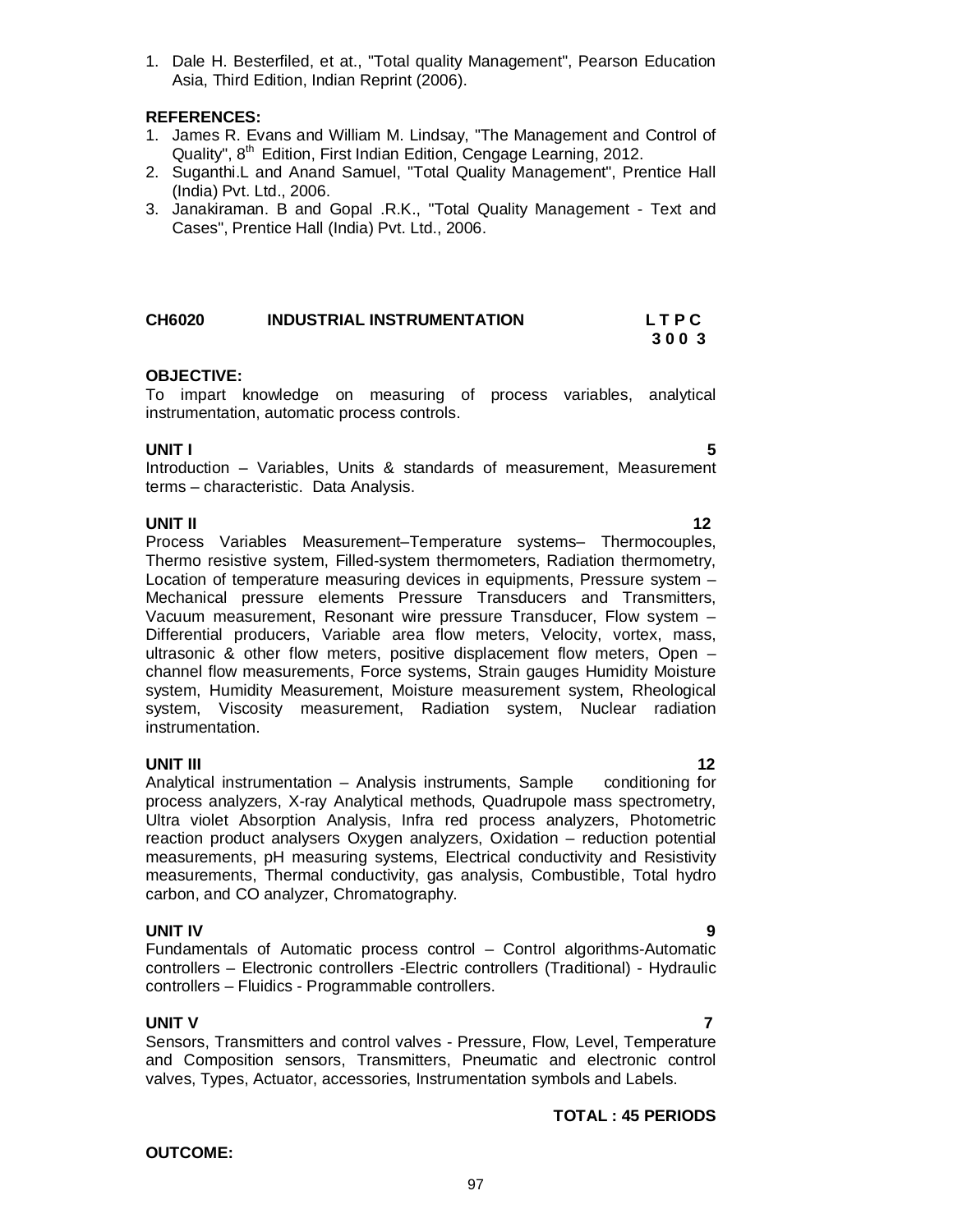Upon completion of this course, the students would be able to understand about the equipments used to control the production process of a chemical factory and the mechanism of control through automation and computers.

## **TEXTBOOKS:**

- 1. Fribance, "Industrial Instrumentation Fundamentals" ,Mc Graw Hill Co. Inc. New York 1985
- 2. Eckman D.P. "Industrial Instrumentation", Wiley Eastern Ltd., 1989.
- 3. Considine D M and Considine G D "Process Instruments Controls" Handbook 3<sup>rd</sup> Edition, McGraw - Hill Book Co., NY, 1990.
- 4. Scborg D E,.Edgar T.F and Mellichamp D.A, "Process Dynamics and Control" John Wiley 1989.

## **REFERENCES:**

- 1. Ernest Doebelin, Measurement systems, McGraw Hill Book, Co., NY, 1975.
- 2. Astrom K.J., Bjon wittenmark, Computer controlled systems, Prentice- Hall of India, New Delhi 1994.
- 3. Cartis Johnson, Process Control Instrumentation Technology, Prentice-Hall of India, New Delhi 1993.

## **GE6083 DISASTER MANAGEMENT L T P C**

 **3 0 0 3** 

## **OBJECTIVES:**

- To provide students an exposure to disasters, their significance and types.
- To ensure that students begin to understand the relationship between vulnerability,

disasters, disaster prevention and risk reduction

- To gain a preliminary understanding of approaches of Disaster Risk Reduction (DRR)
- To enhance awareness of institutional processes in the country and
- To develop rudimentary ability to respond to their surroundings with potential

disaster response in areas where they live, with due sensitivity

## **UNIT I INTRODUCTION TO DISASTERS 9**

Definition: Disaster, Hazard, Vulnerability, Resilience, Risks – Disasters: Types of disasters – Earthquake, Landslide, Flood, Drought, Fire etc - Classification, Causes, Impacts including social, economic, political, environmental, health, psychosocial, etc.- Differential impacts- in terms of caste, class, gender, age, location, disability - Global trends in disasters: urban disasters, pandemics, complex emergencies, Climate change- Dos and Don'ts during various types of Disasters.

## **UNIT II APPROACHES TO DISASTER RISK REDUCTION (DRR) 9**

Disaster cycle - Phases, Culture of safety, prevention, mitigation and preparedness community based DRR, Structural- nonstructural measures, Roles and responsibilities of- community, Panchayati Raj Institutions/Urban Local Bodies (PRIs/ULBs), States, Centre, and other stake-holders- Institutional Processess and Framework at State and Central Level- State Disaster Management Authority(SDMA) – Early Warning System – Advisories from Appropriate Agencies.